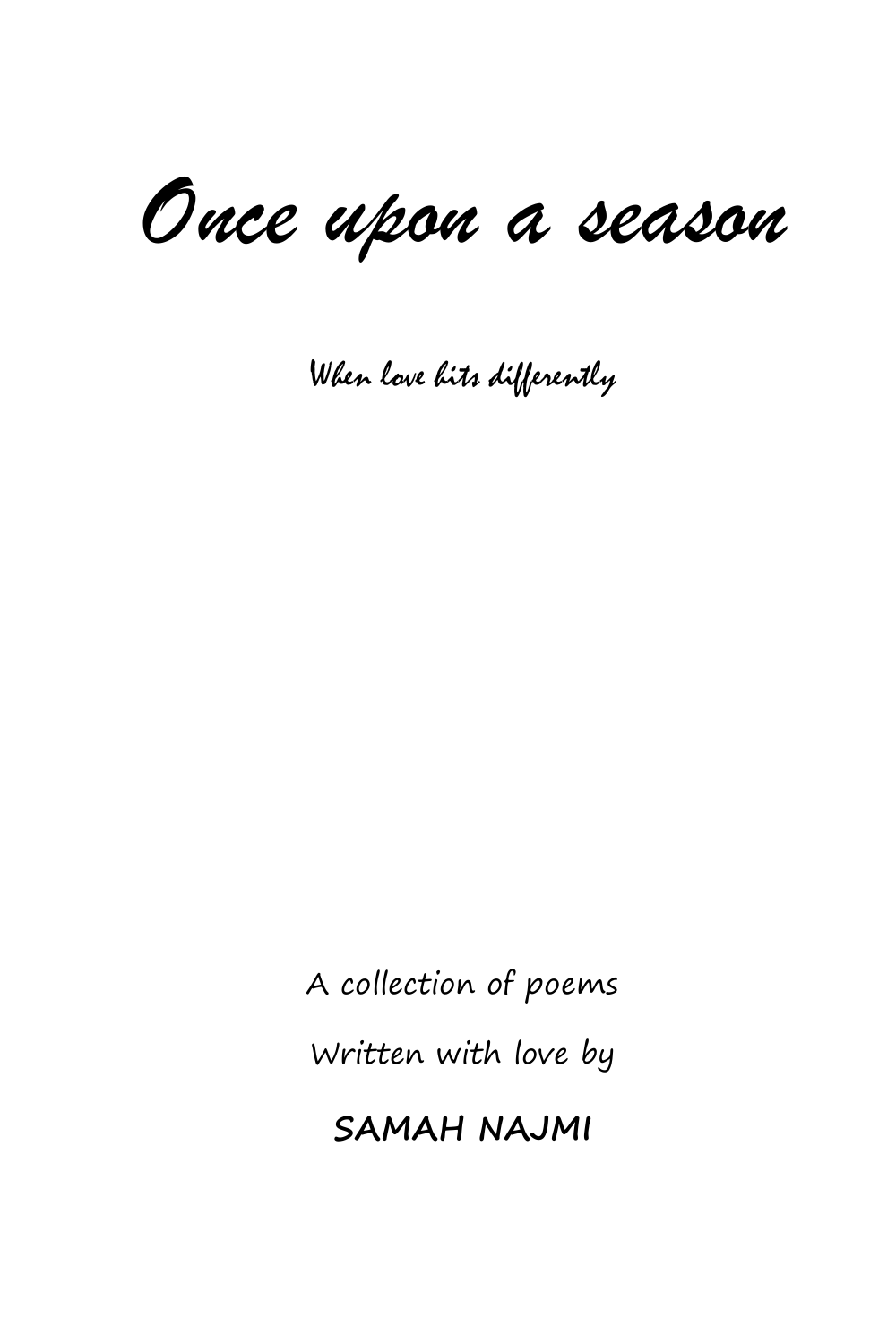# **Copyright © 2020 by SamahNajmi. All rights reserved.**

This book or any portion thereof may not be reproduced or used in any mannerwhatsoever without the express written permissionof the publisher except for the use of brief quotationsin a book review.

> **ISBN:** 9798570318915 **Imprint:** Independently published

**Find me on Instagram: @samah\_najmi**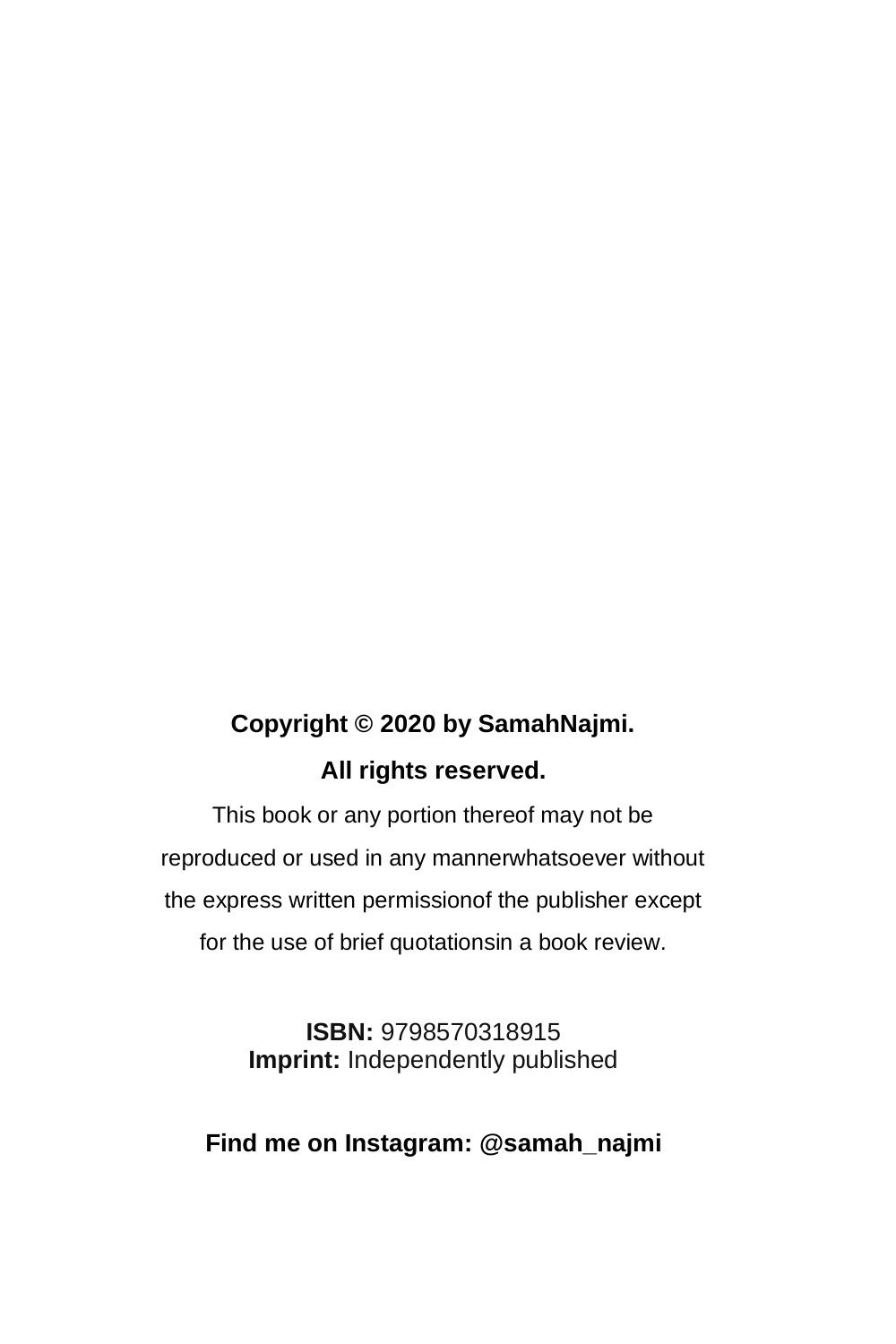*For every dreamy soul* 

*that is feeling so lonely and cold every night... For every eye tired of looking for love… For every empty heart that wants to be filled by love… This book could be the love that you've been looking for…*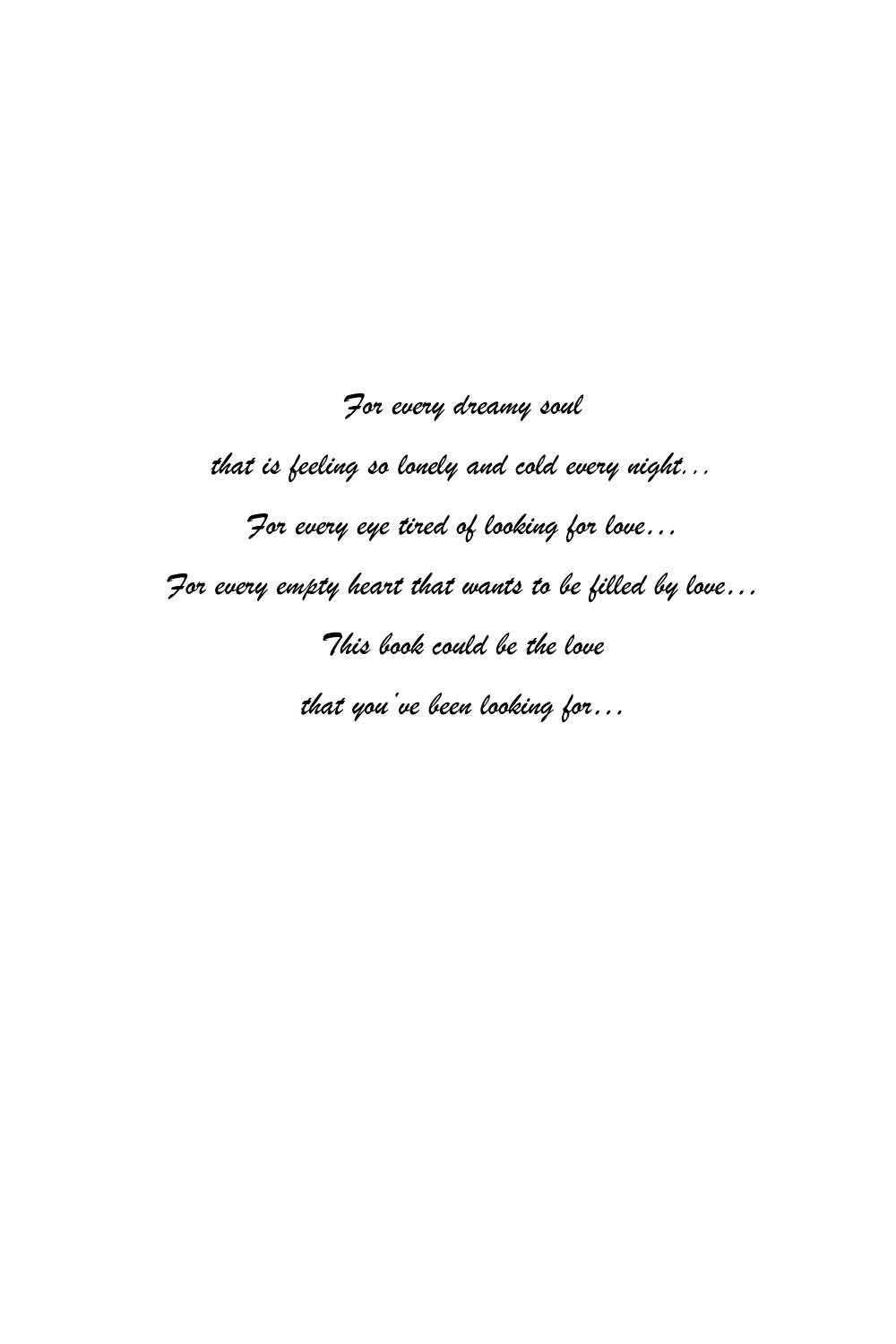*Table of seasons:* 

| The Spring | 05  |
|------------|-----|
| The Summer | 55  |
| The Autumn | 110 |
| The Winter | 155 |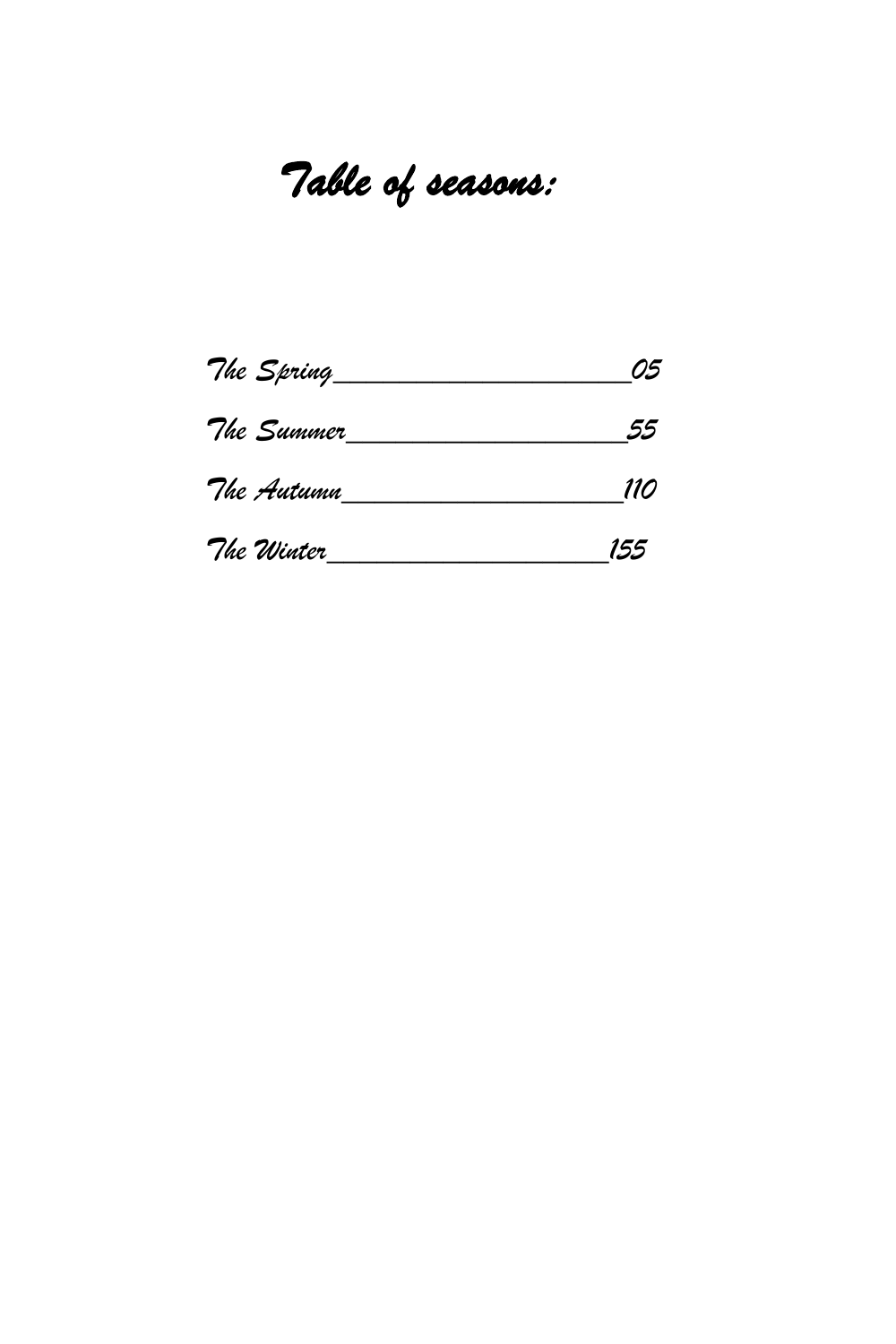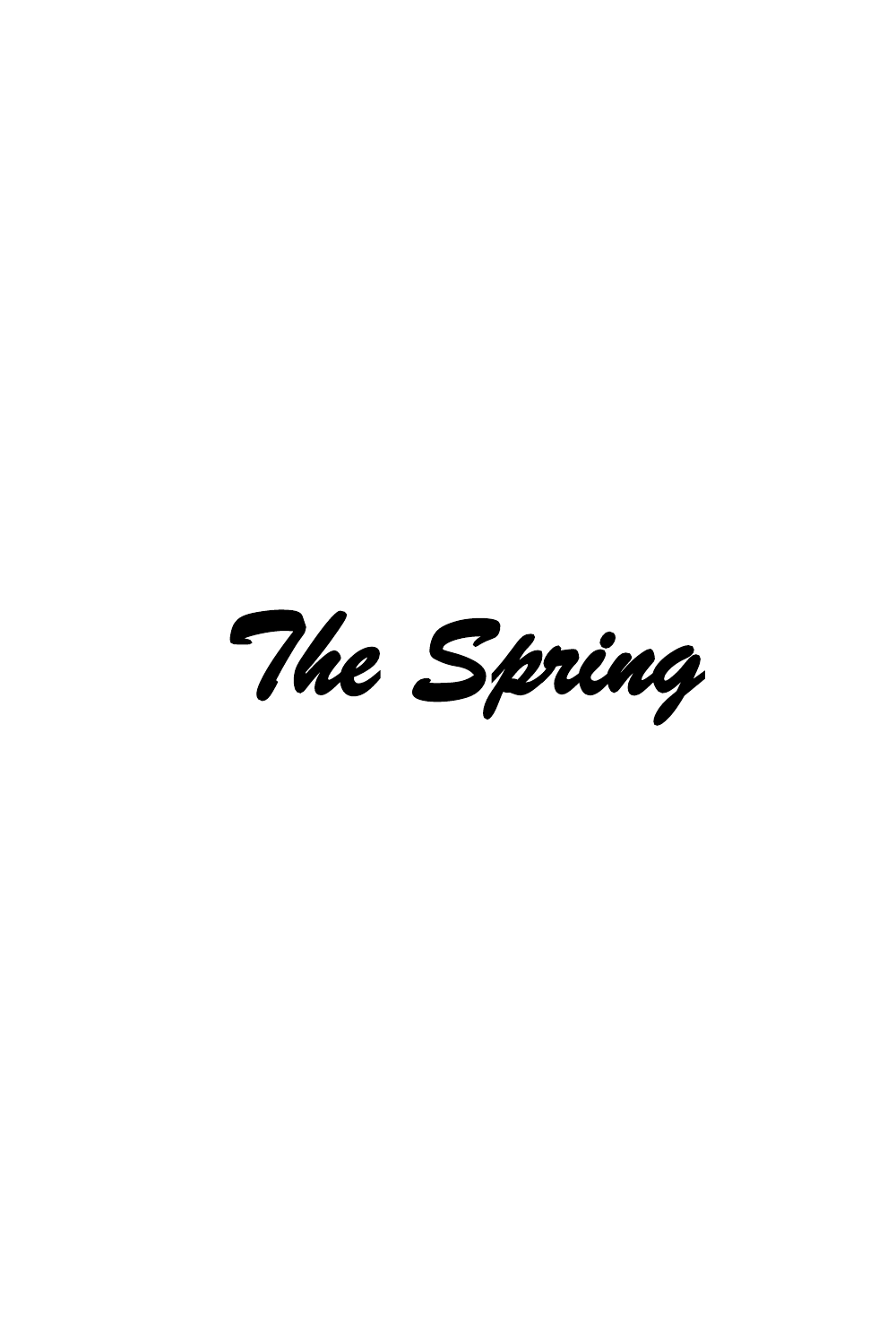Take a deep breath

Look into the sky,

Oh how clear it is!

The clouds are dancing like it's the New Year ceremony

No, it's the spring

The season of beauty, love and joy.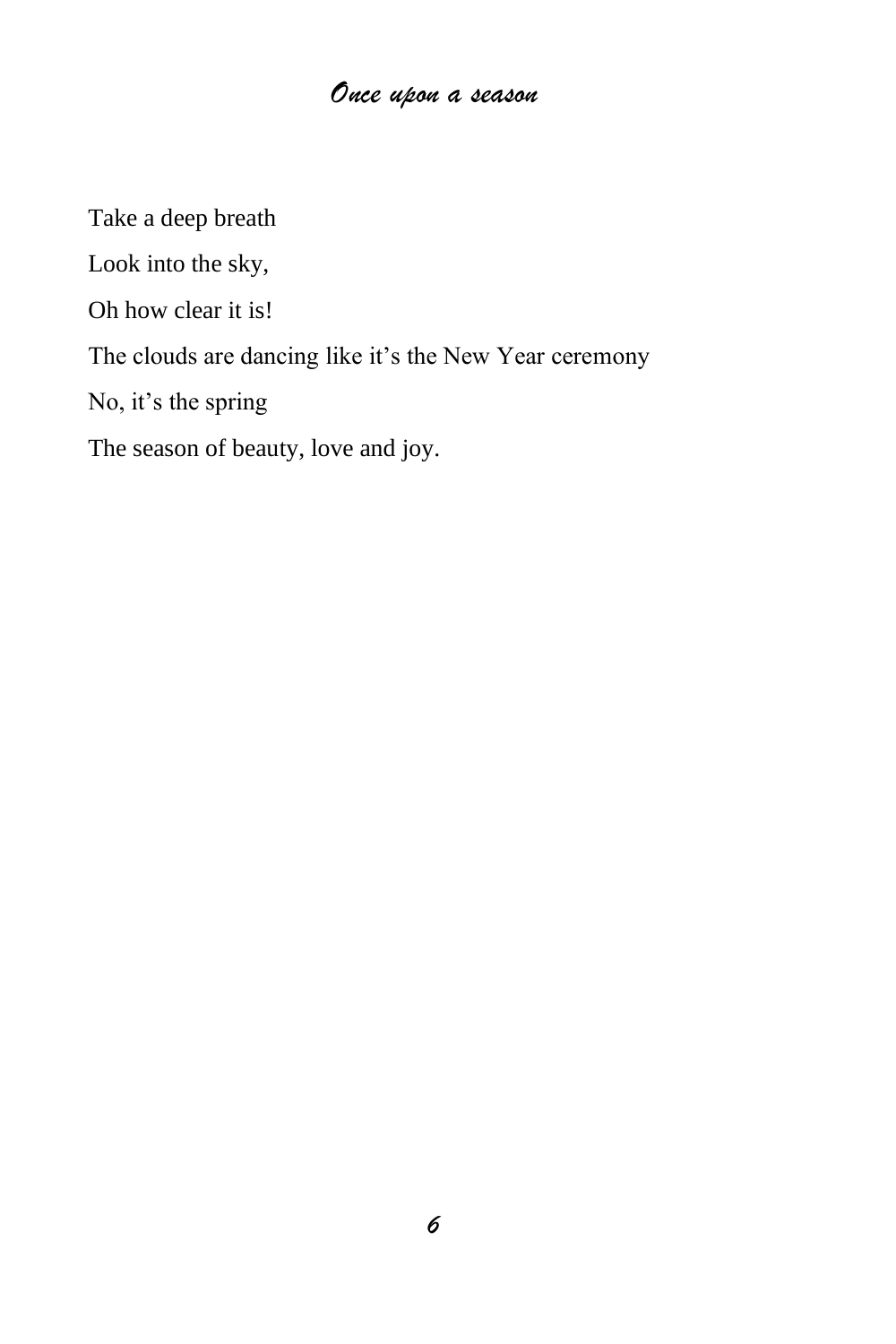*SamahNajmi*

I was so delight, so alive Like a lost bee in a vast field full of colorful flowers, For a moment, I forgot all the pain All the sorrow And like a kid, I laughed. I left the past behind my back I simply moved on To live my days To live my spring!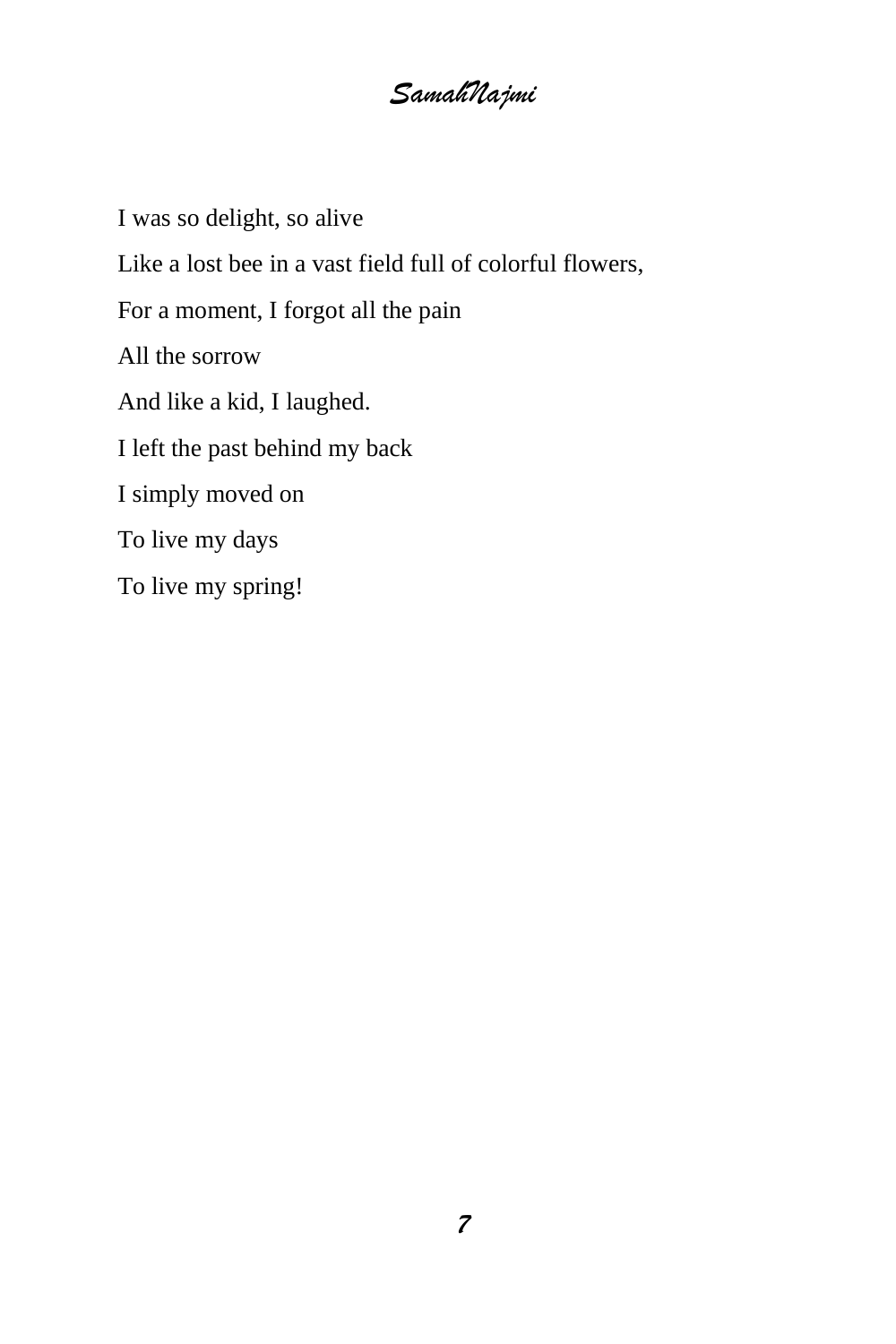This is the spring of my life, This is the spring of my heart, This is the spring of my youth, The spring that made all my seasons a spring. It took so long to arrive To paint my days, But I don't care if it took so long Since it's here now and I'm living it As it should be lived As a spring should be lived.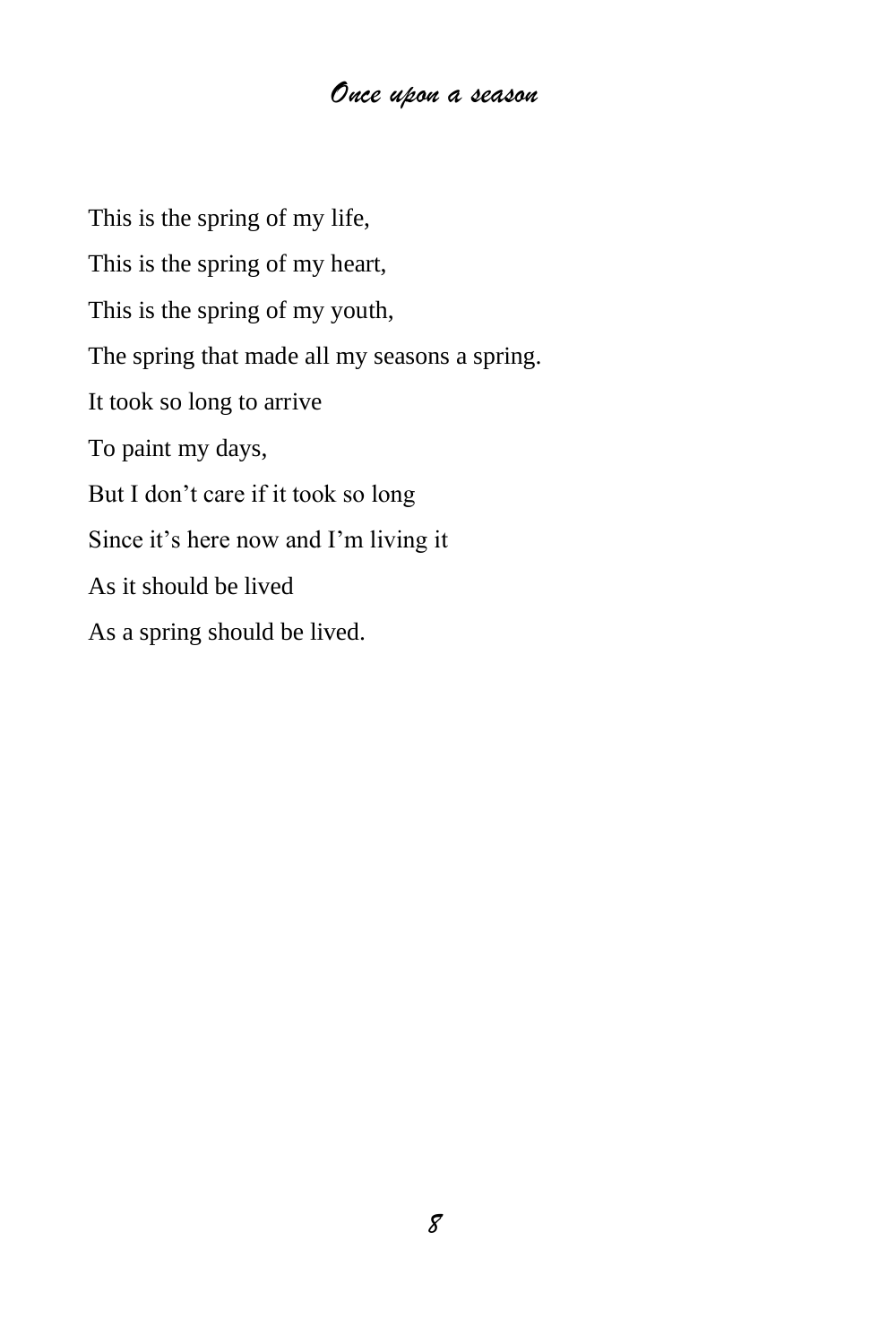*SamahNajmi*

The sun is always shining on me My soul feels so fresh and warm after all the cold, The ice of my age is melting freely. I wasn't even daring to dream about this day, About this spring, Till today.

Now, I dare to dream, I dare to laugh, I dare to be me the spring, To be someone's spring, Because today I dare to love!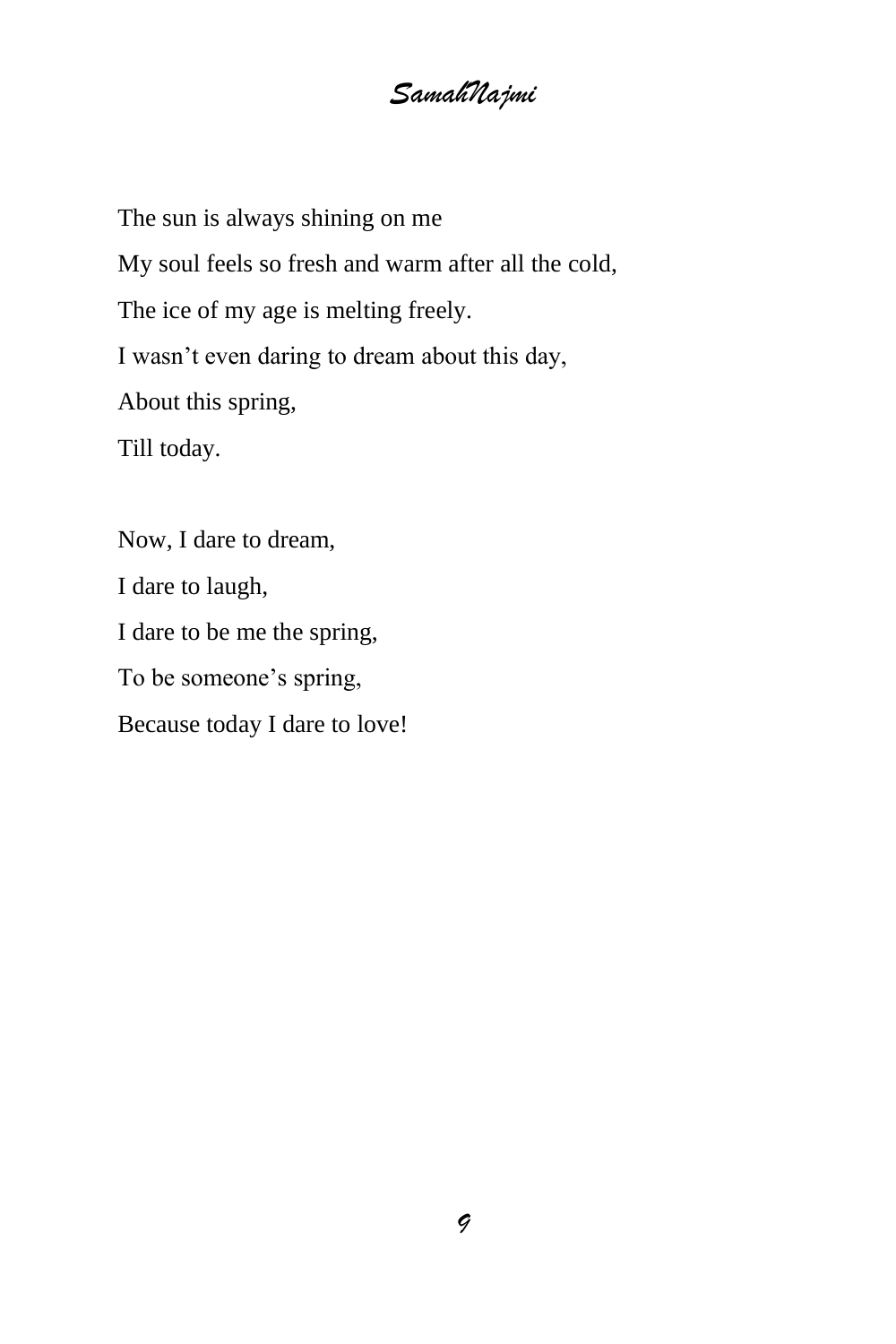That is my new life. That is the new me, And only me. The ambitious, dreamer, courageous And the lover me. I stopped looking in my scars, in my flaws, in my imperfections Today I do accept them I do love them, They are no longer my weakness, They are my beauty, my identity They are simply Who I am meant to be.

I'm just nothing without them!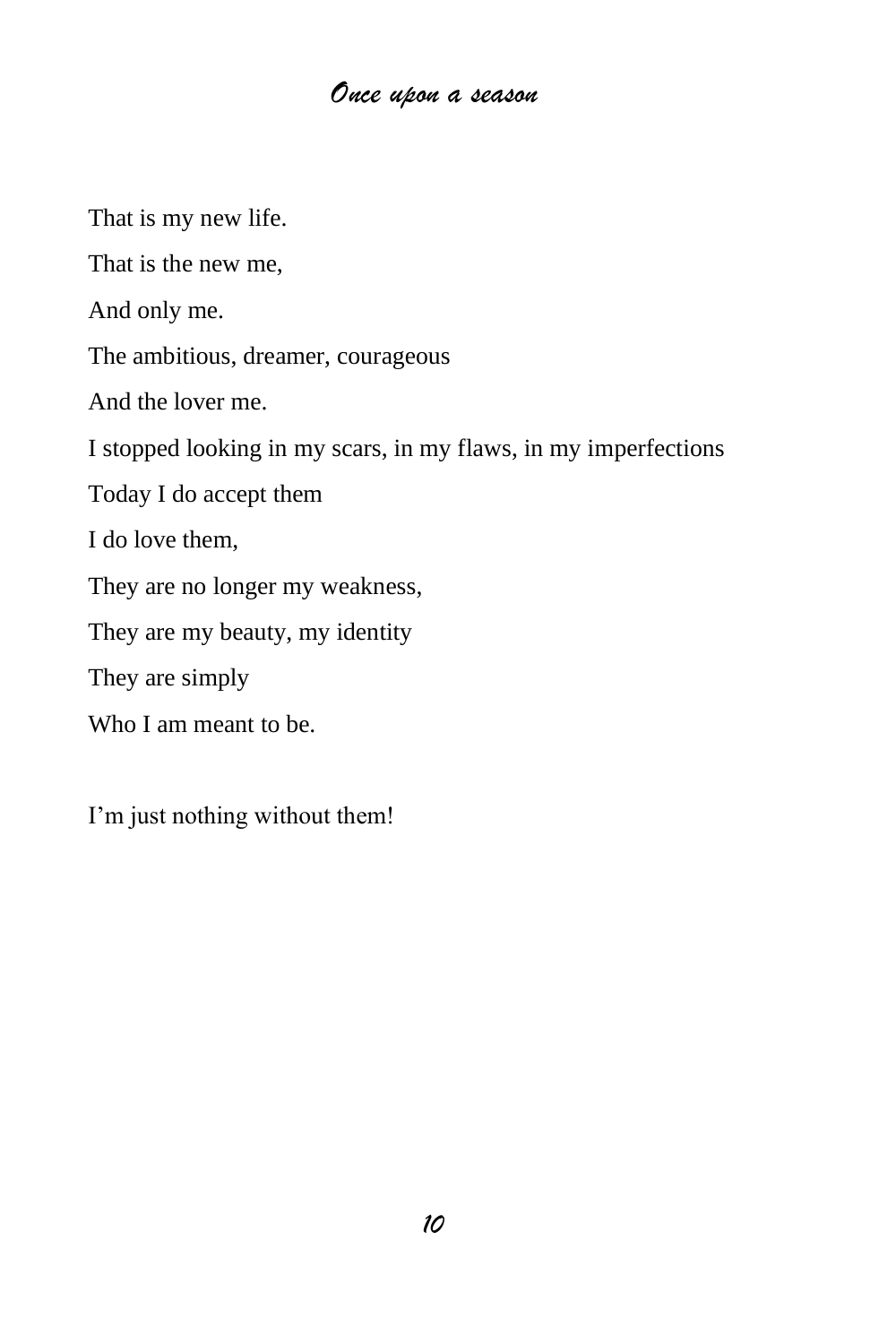I wonder how my life would be like If the spring did not come to my life For a while, But I should not think about that anymore, Because I know that the spring is not just a season It's a faith, It's a feeling of joy and love; And more than that, It's a blessing from GOD!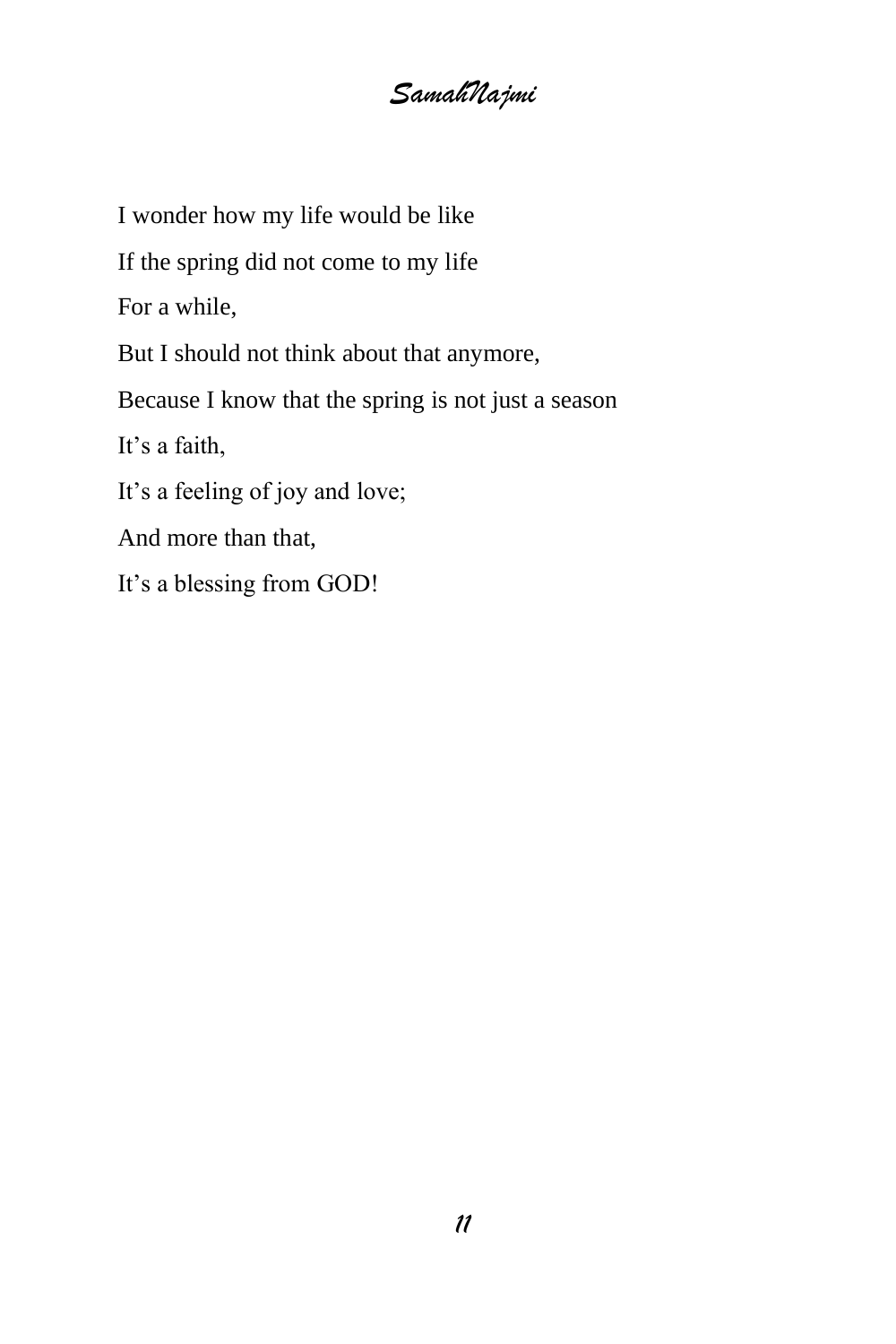I woke up so early today With a weird highness in my soul, Like a teenager's highness due to his first weed cigarette; But for me, Weed wasn't the cause of my highness, It was something else, Something unusual that I've never felt before, Something that I couldn't resist it, Something called LOVE. Was it really LOVE?

A question that I couldn't answer it, But it occupied my mind.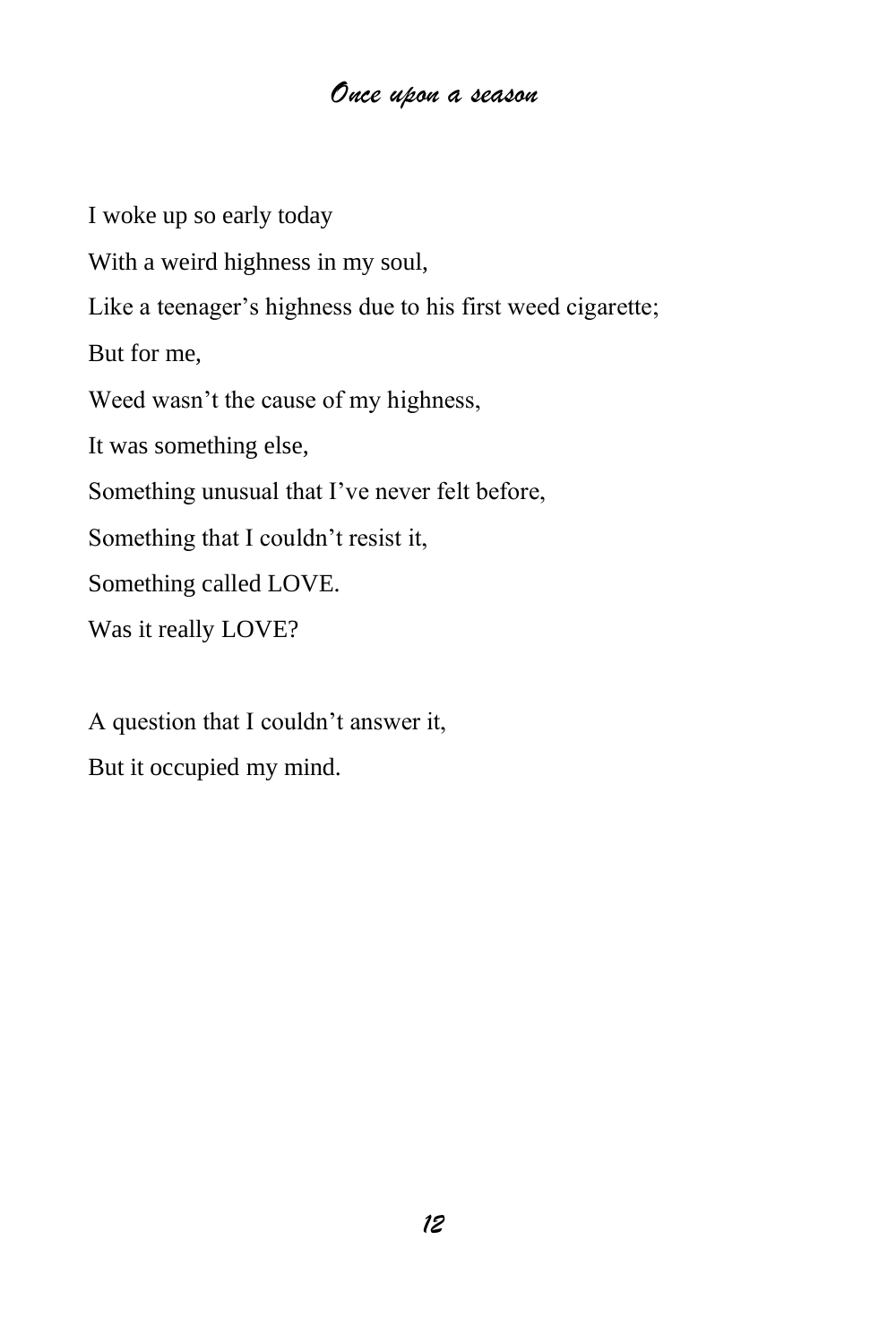Something something was and still happening in my mind,

In my heart, and in my life...

No one knew what it was,

Neither me,

Neither you.

But now, I know what it is

Now, I can notice it clearly

Now, I know it!

It's that beautiful feeling of total happiness, Total perfection, Total safety, And total of every single feeling in the earth!

A queer feeling that changed even the small details in my life,

A new feeling that added new colors to my life,

A stupid feeling that woke up the LITTLE ME

Just to let me be the real me,

A good feeling that made all the wrong things so right,

A crazy feeling that made my heartbeats beating the LOVE melody,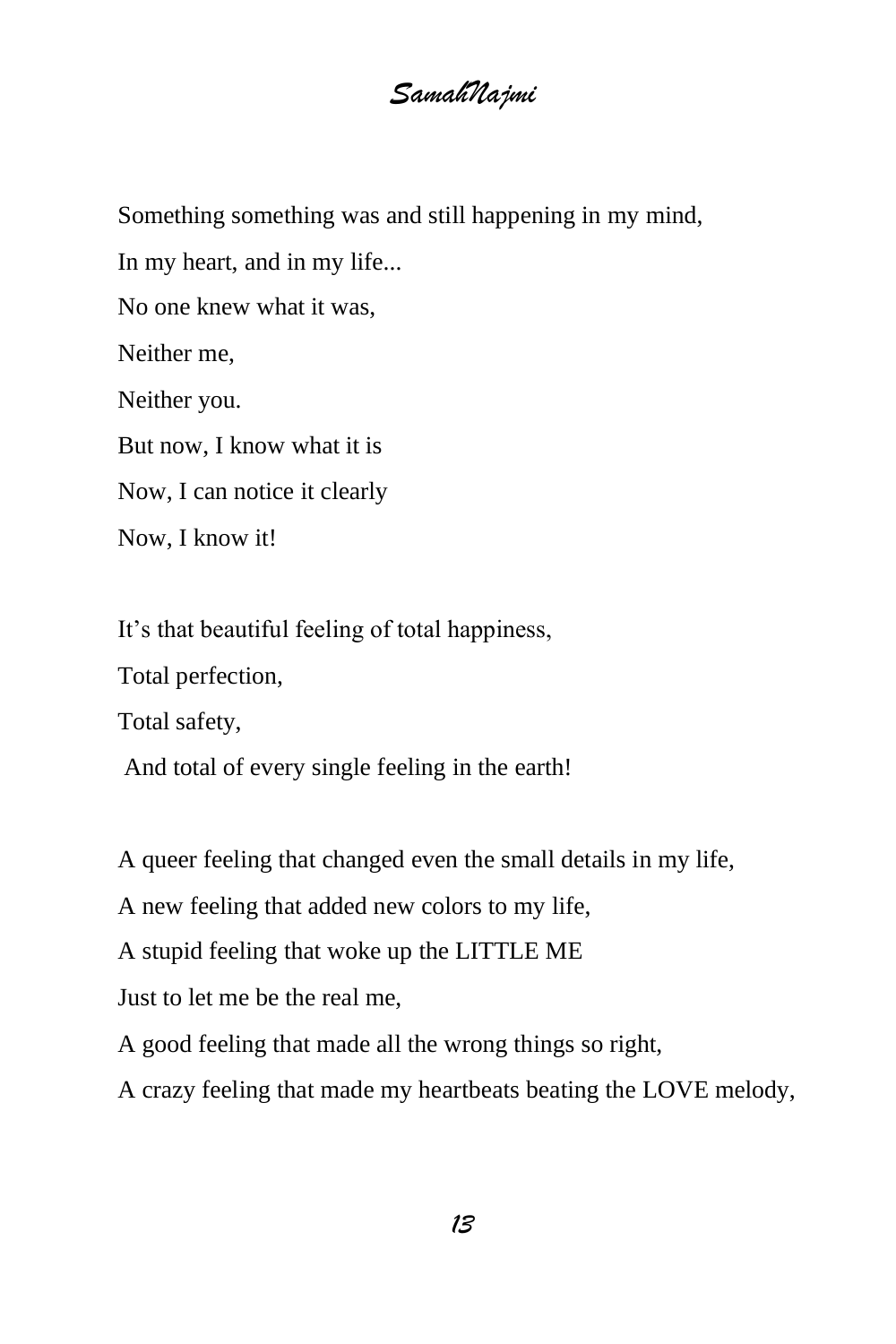A toxic feeling that poisoned my breaths by your sweet poison That I feel it now in my veins,

A strange feeling that became so close to my soul,

Since of the day that I started LOVING YOU,

A heavenly feeling that now I can call it LOVE!

//A feeling called love//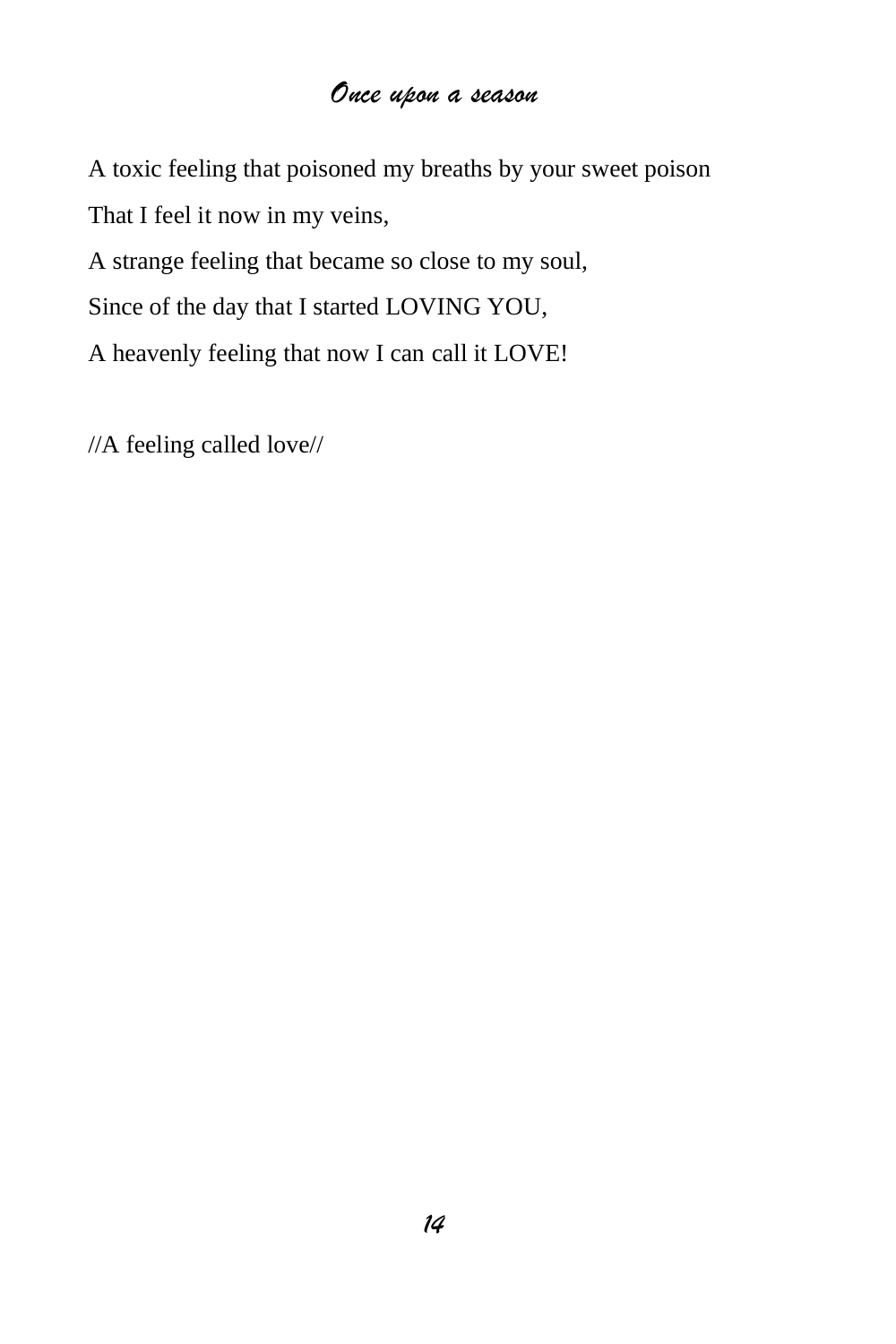*SamahNajmi*

Love is my deep ocean And you are my ocean, I just wanted to laze in your waves As you did in mine. But yours were so wild and savage And you know how much I adore wild things!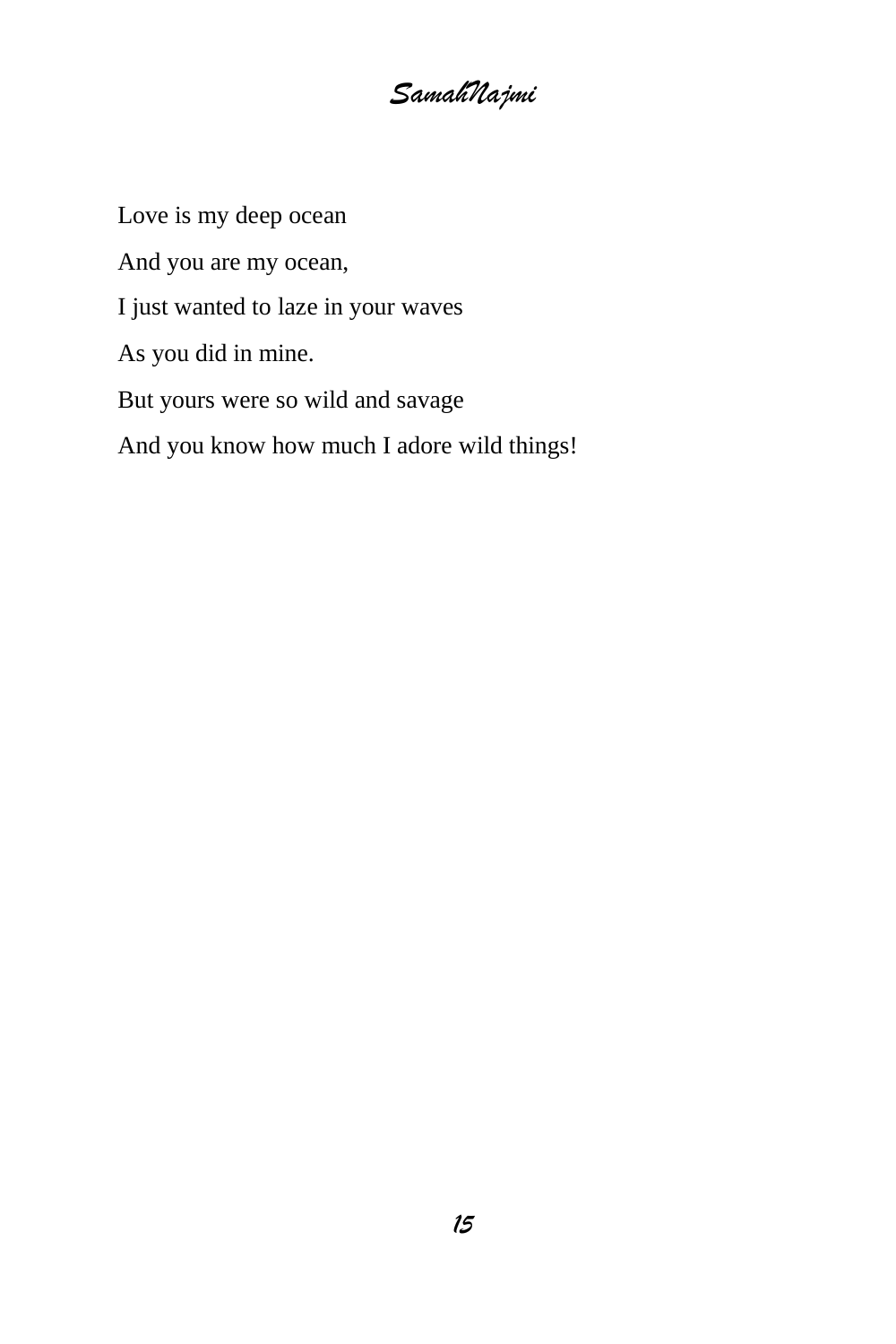I'm walking in your path without having the attention to,

I couldn't stop myself,

I couldn't walk away,

I couldn't even go on,

Just lost in your jungle

Waiting for you to guide me

To celebrate the spring with me.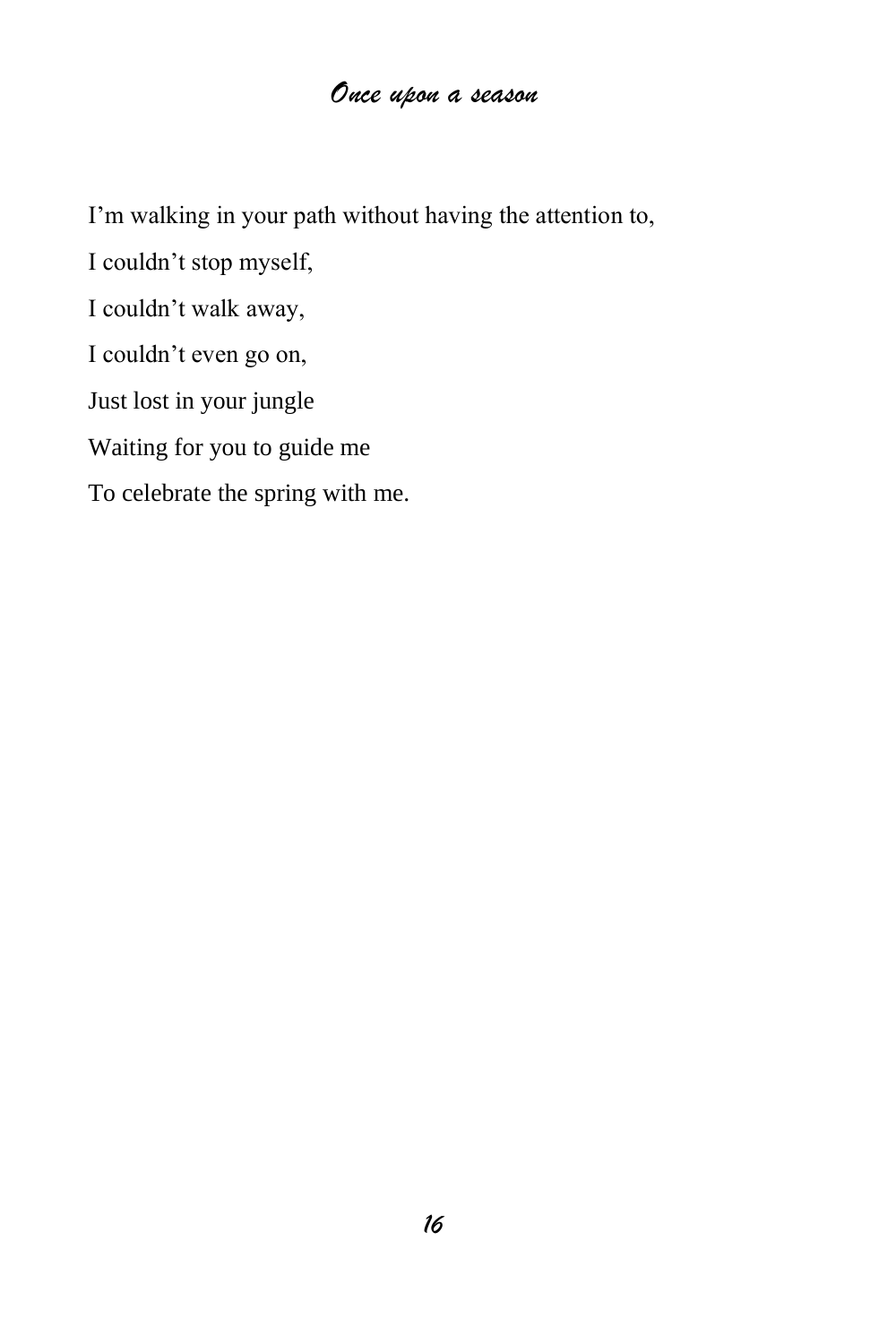*SamahNajmi*

I can feel your hands touching mine

And your breaths, just like they are mine.

Your smell reminds me of the fresh air of the pure early morning,

So I wish all my days would be a pure early morning.

Your skin sounds just like mine

But why I couldn't love mine as I loved yours?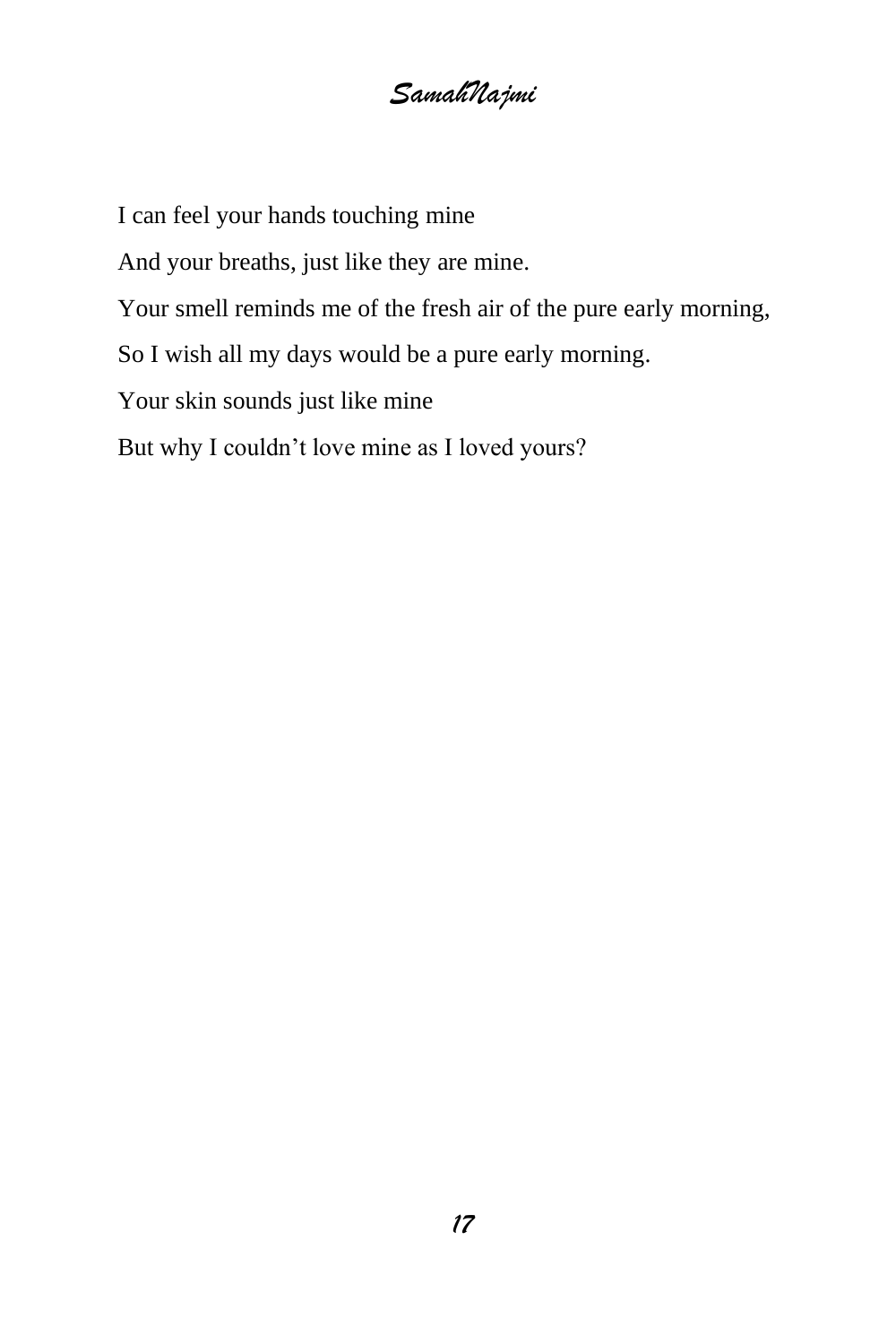You look so tired my love I can see it clearly in your eyes. I know you suffered a lot As I did You told me I'm your rest Your comfort Your peace And I believed your words.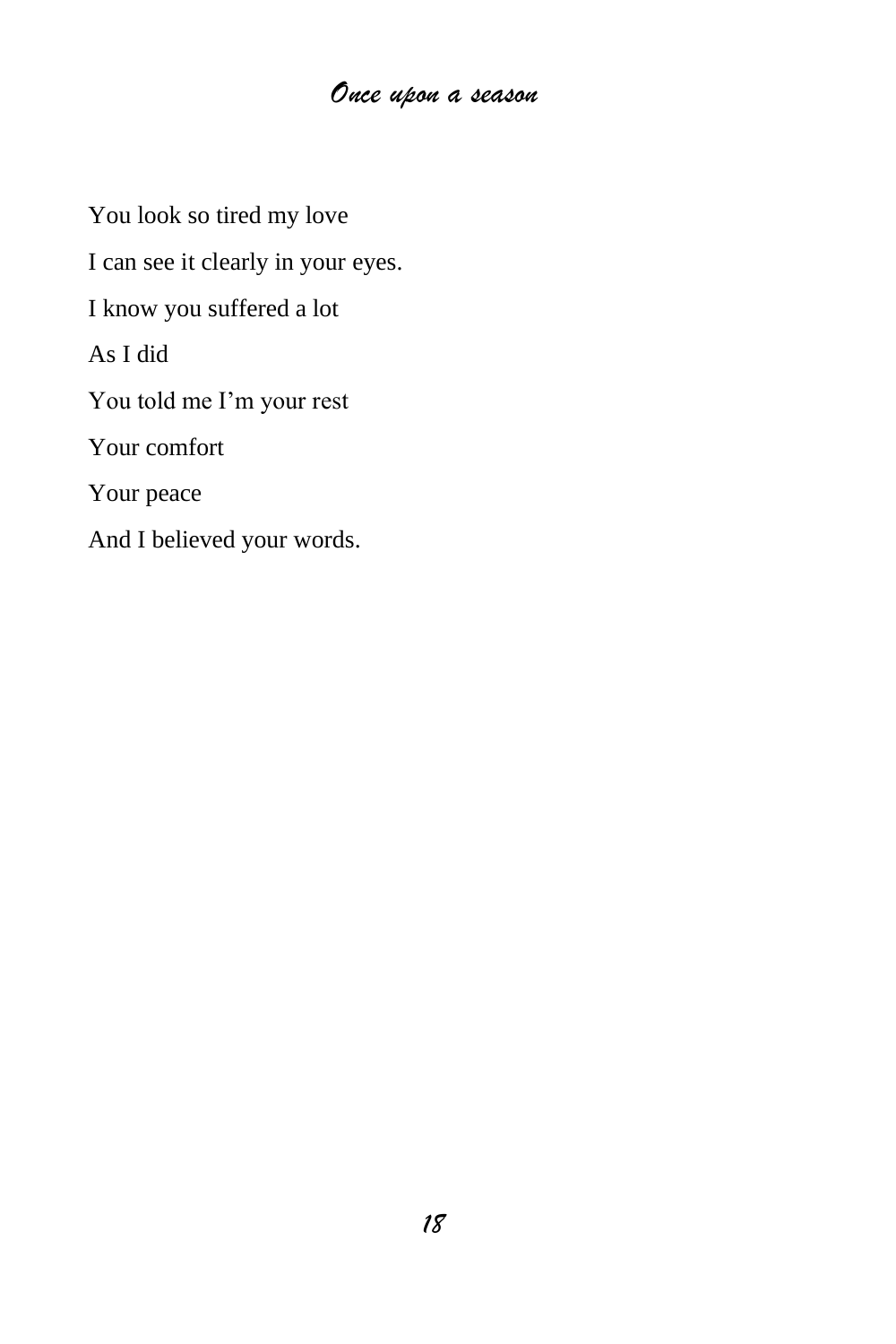This love was bigger than me,

Than my heart,

Than my culture,

Than my religion,

And even more than my existence.

But I wanted more and more

And yours was just done.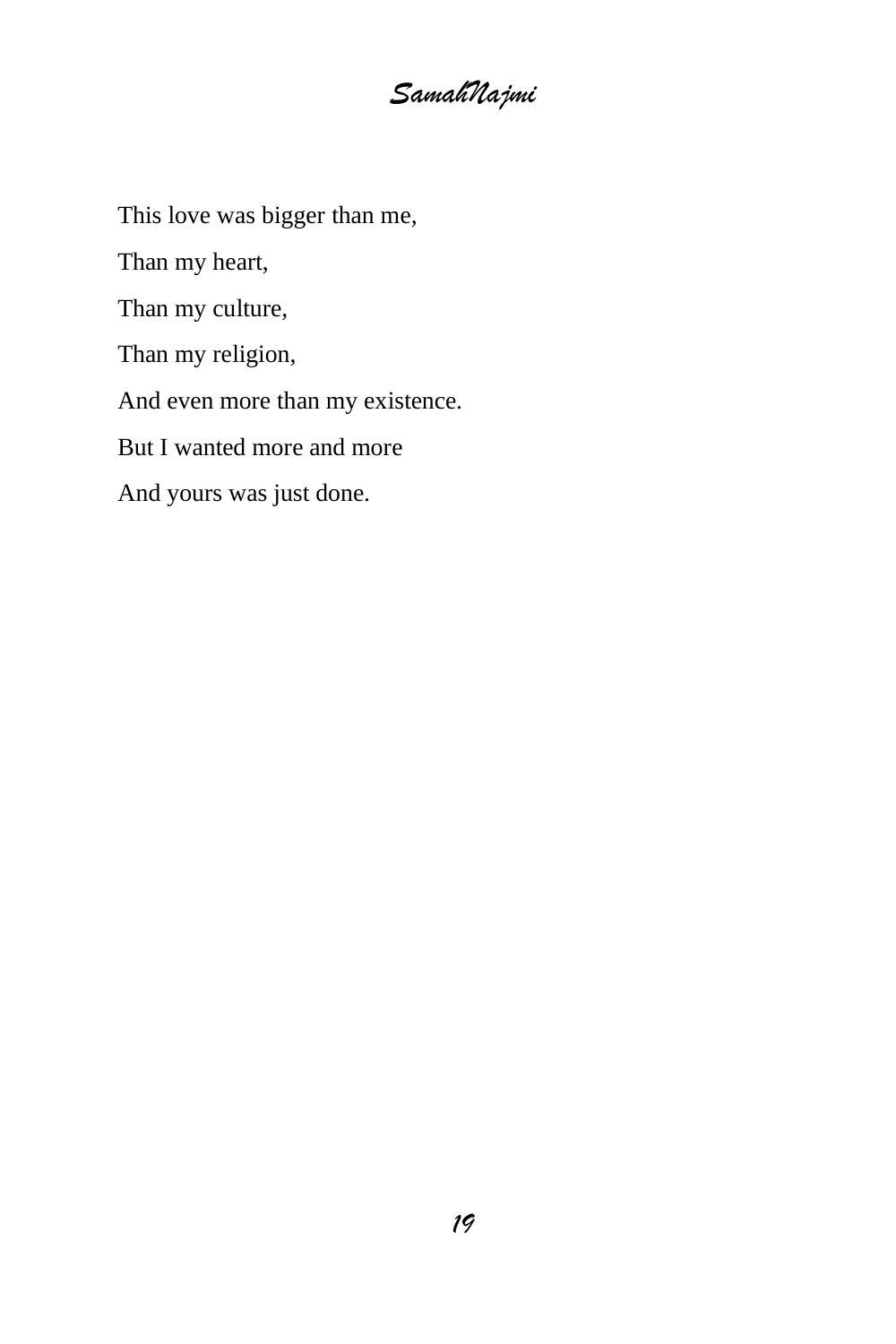I asked for more You asked for more But our more couldn't match with each other.

I was falling for your soul And you were falling too But again, our falling couldn't match with each other.

Both of us wanted to take a step onto the next level. Both of us wanted to go as far as he could with the other one. Both of us wanted to go deeper than this depth. Both of us wanted to be wilder than before. Both of us wanted to be... Just more and more, But our more could never match with each other.

//our more//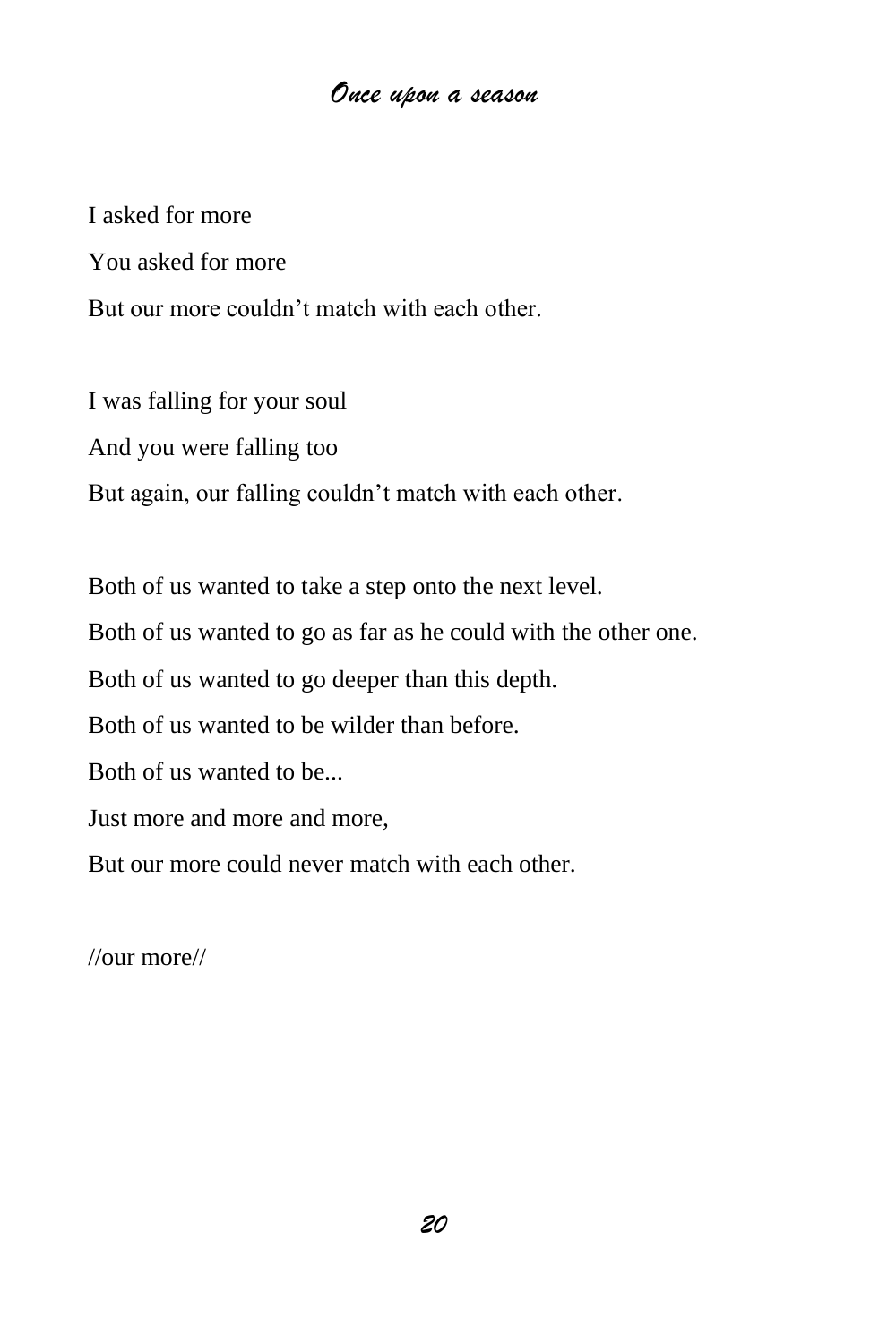*SamahNajmi*

My heart was puzzled in your love How could you be so fascinating Like a fairy tale That could blow every kid's mind?

And I was your kid.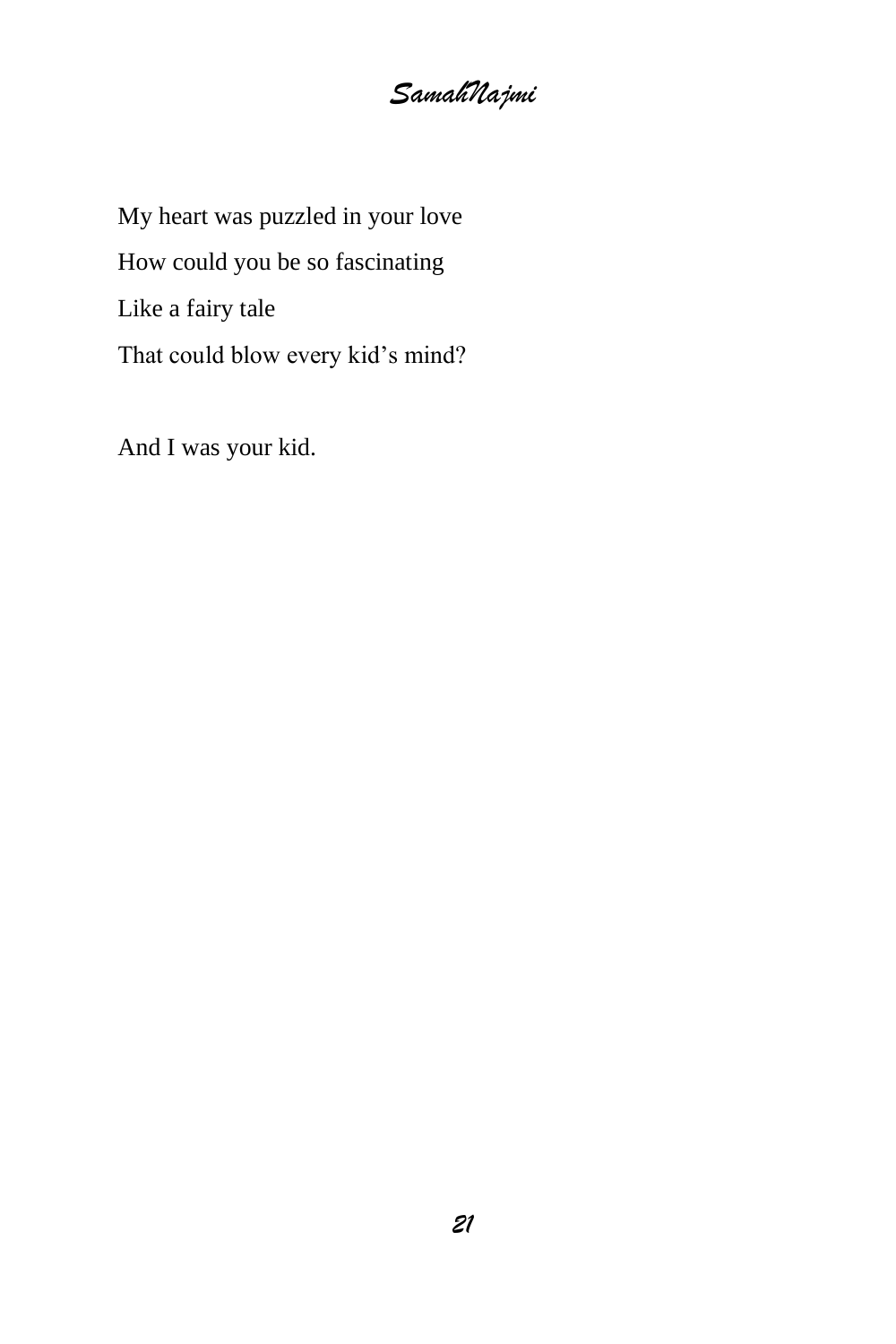Like a squall You damaged all of my senses Though I can still feel your shadowy love In the center of my belly Exactly like a flame that doesn't want to be put out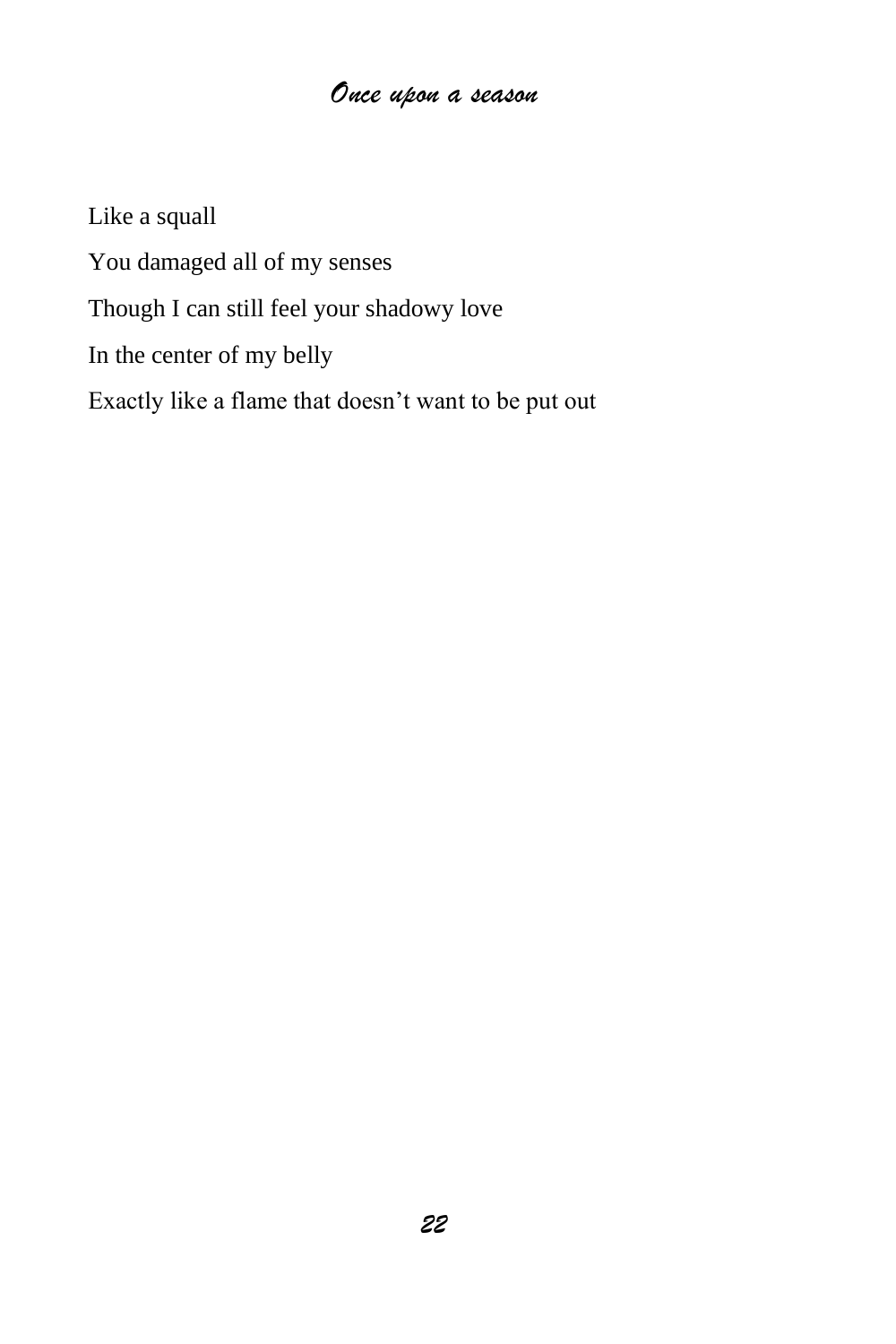In the middle of my night In the middle of my day In the middle of my middle I keep thinking only about you About how your flamboyant feelings Perfectly fitted into my emptiness!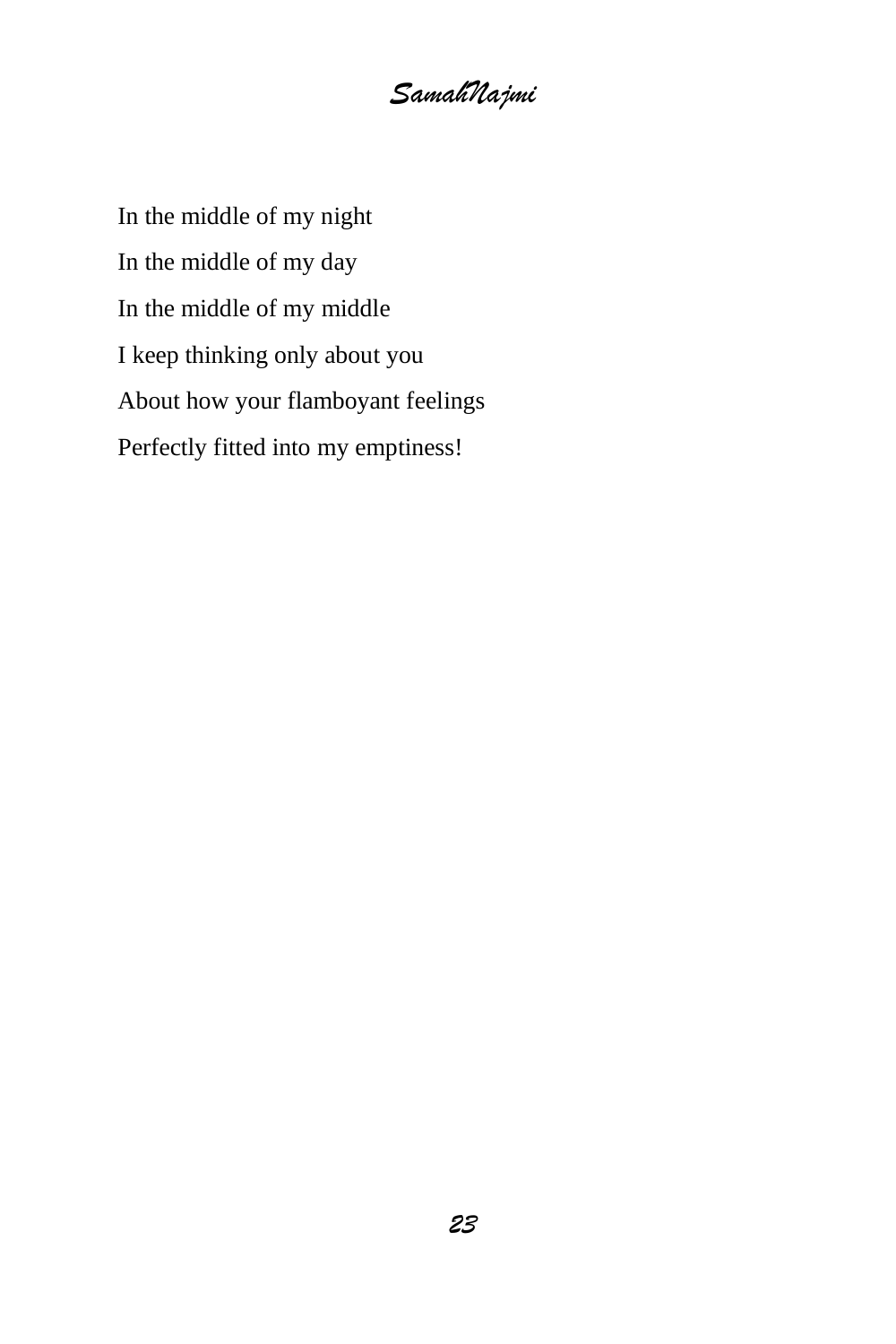I can only whisper the words of love in your ears,

I couldn't give you more than that,

I couldn't be braver in your eyes,

Like that soldier

Who takes all the risk

To made his last battle.

And I wasn't a soldier!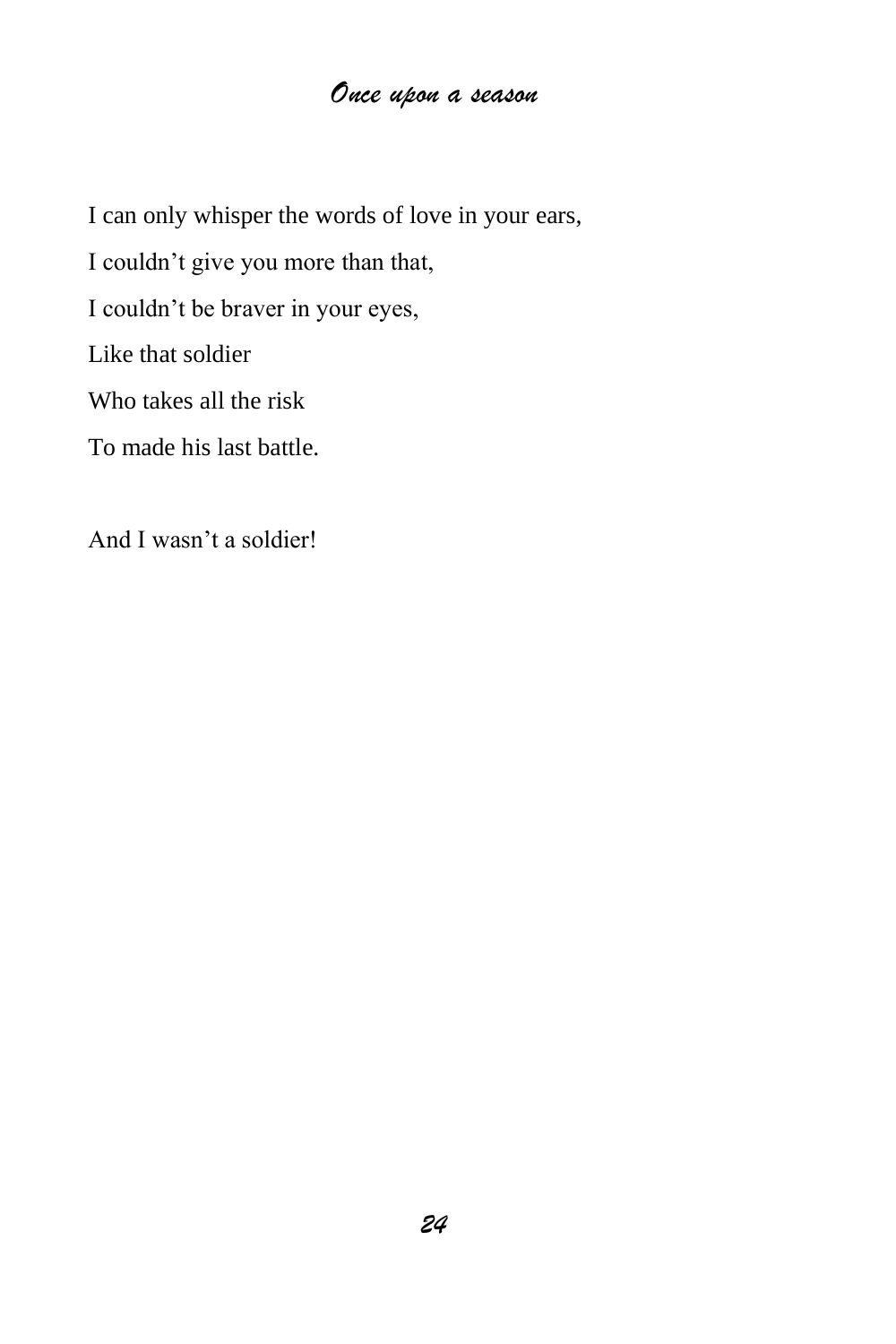Take me to the other side Where there is only you and I Where love is the source of every atom in the air Where we can only adore each other's souls Where no one's been there before Where there is a world waiting up only for us A world where we can feel home A world that will be our home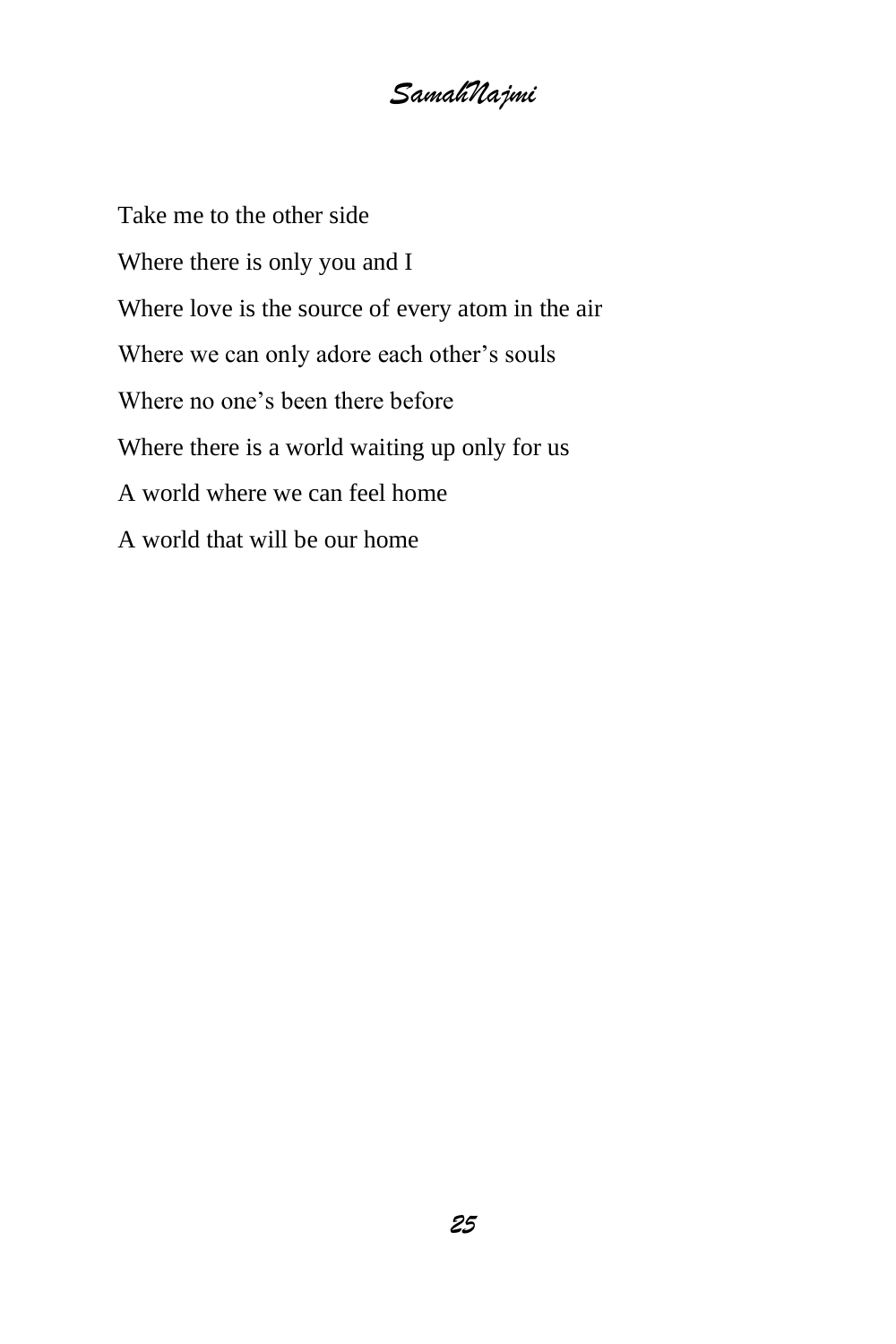Through the darkest paths Through the terrific sadness Through the glorious emptiness You came only for me Like the smell of amber coming From the land of Arabs To take my breaths away And numb all of my senses.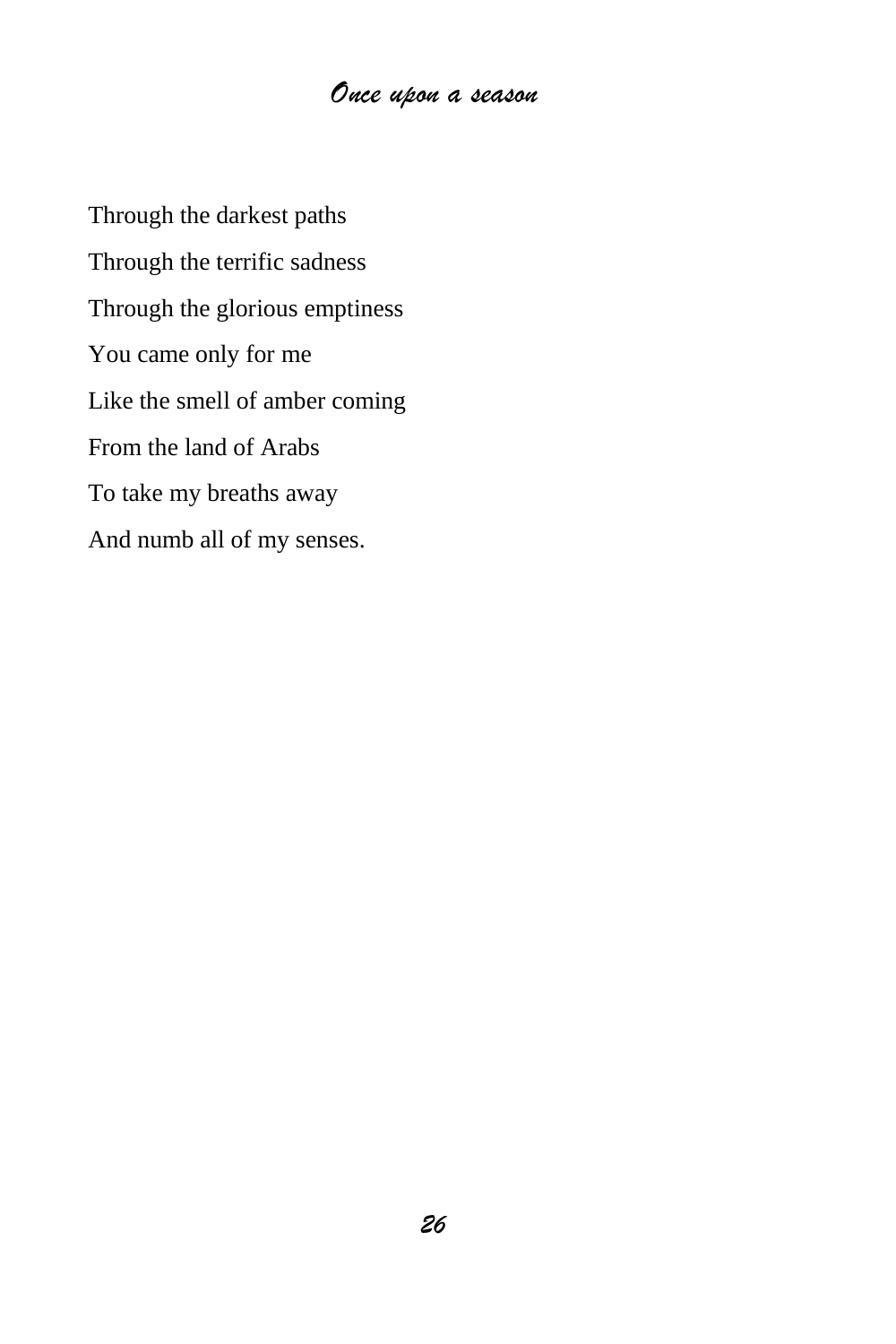*SamahNajmi*

I couldn't love you more than I did, But I adored you more and more and more Until I became drunk in your rough charm.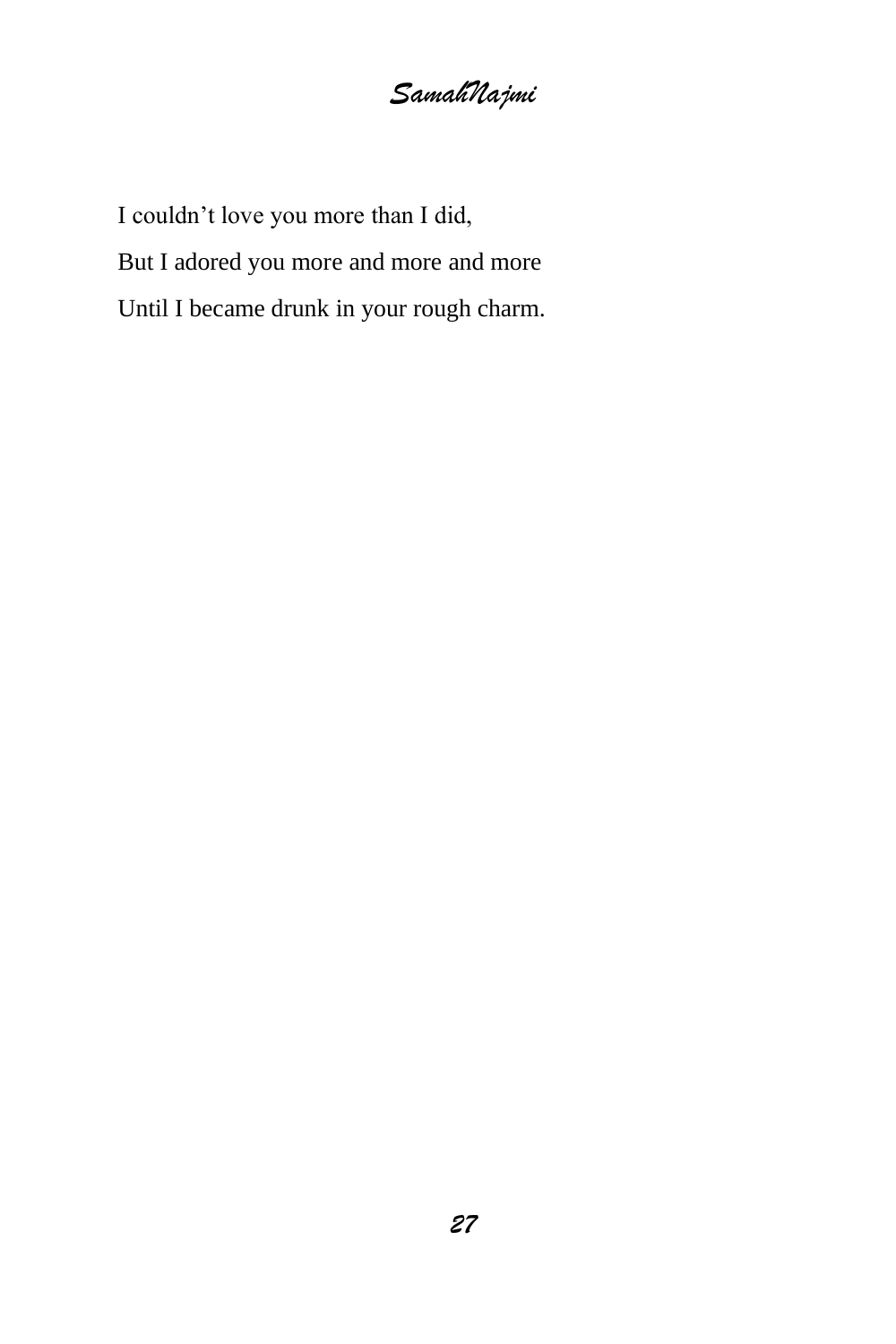Only smitten with your sarcastic manhood. I couldn't open my eyes at first, Your light was so glittering And trust me, It was not that much easier for me to put up with it. I fought so hard But I couldn't win the fight I just surrendered to the attractive glummer To your attractive glummer To your sharp sweet love!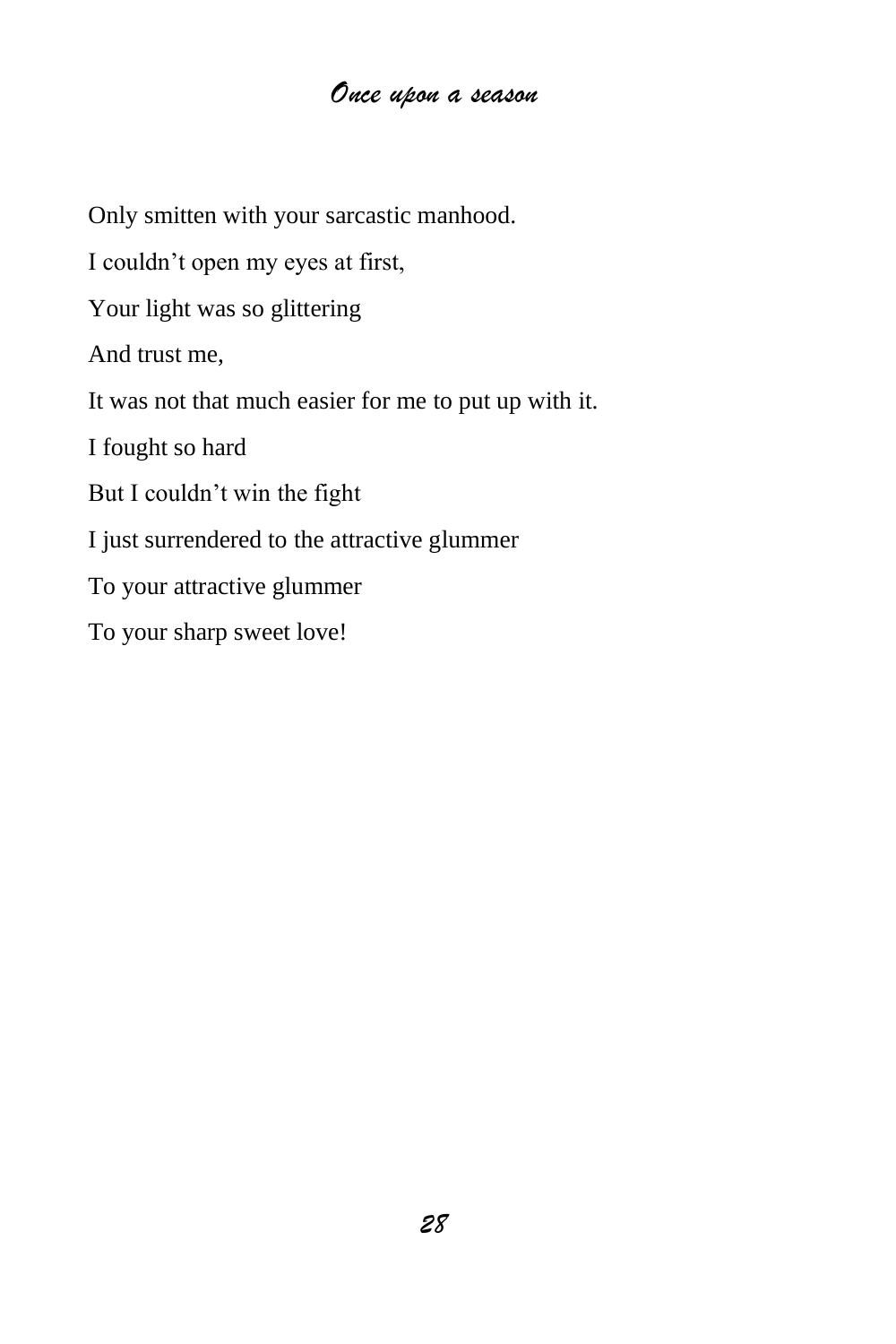I love you!

Sounds like saying hello to someone's heart But it could tear someone's soul apart.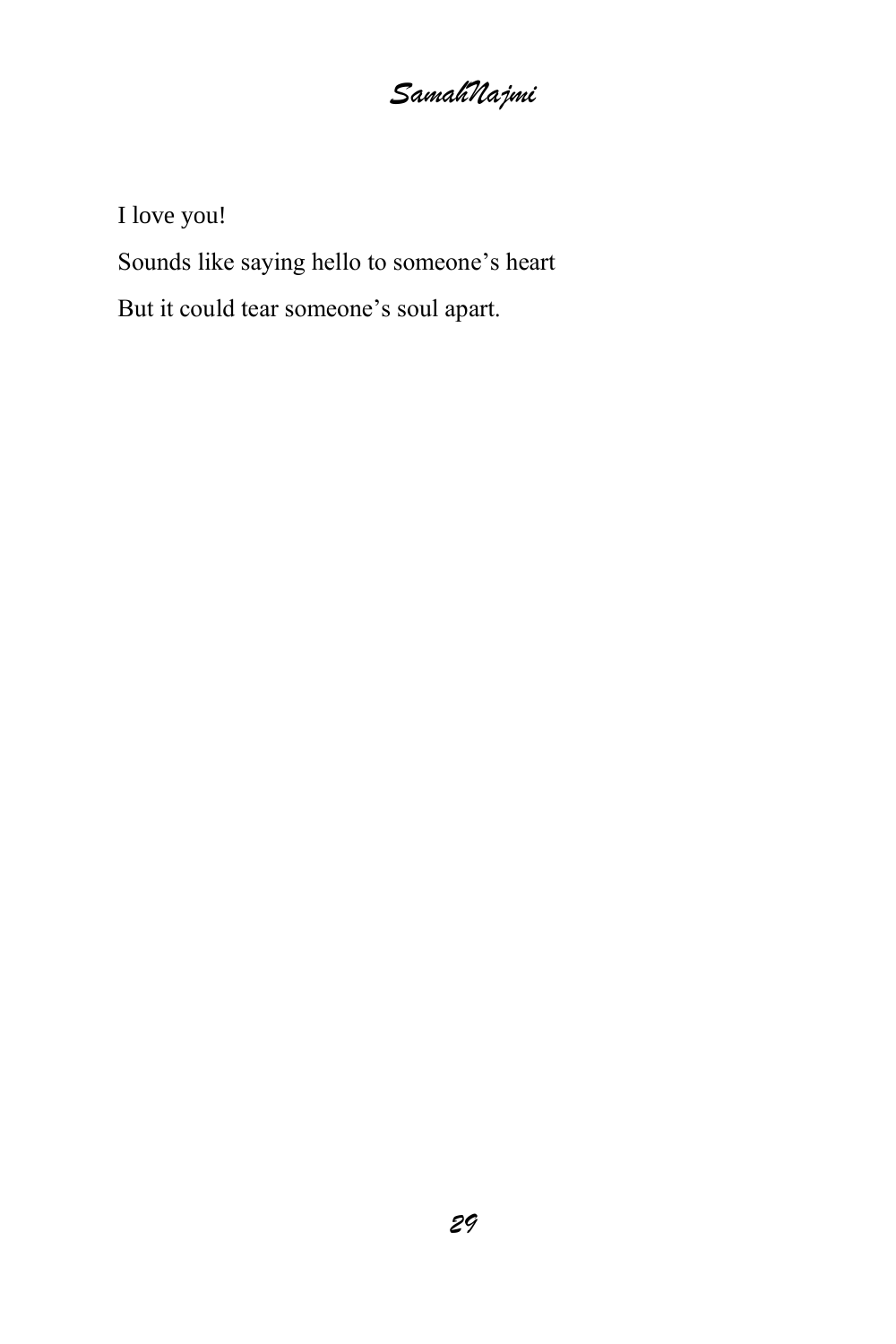You are my hope

My infinite hope

But all what you did

Was breaking every piece of hope inside of my hope.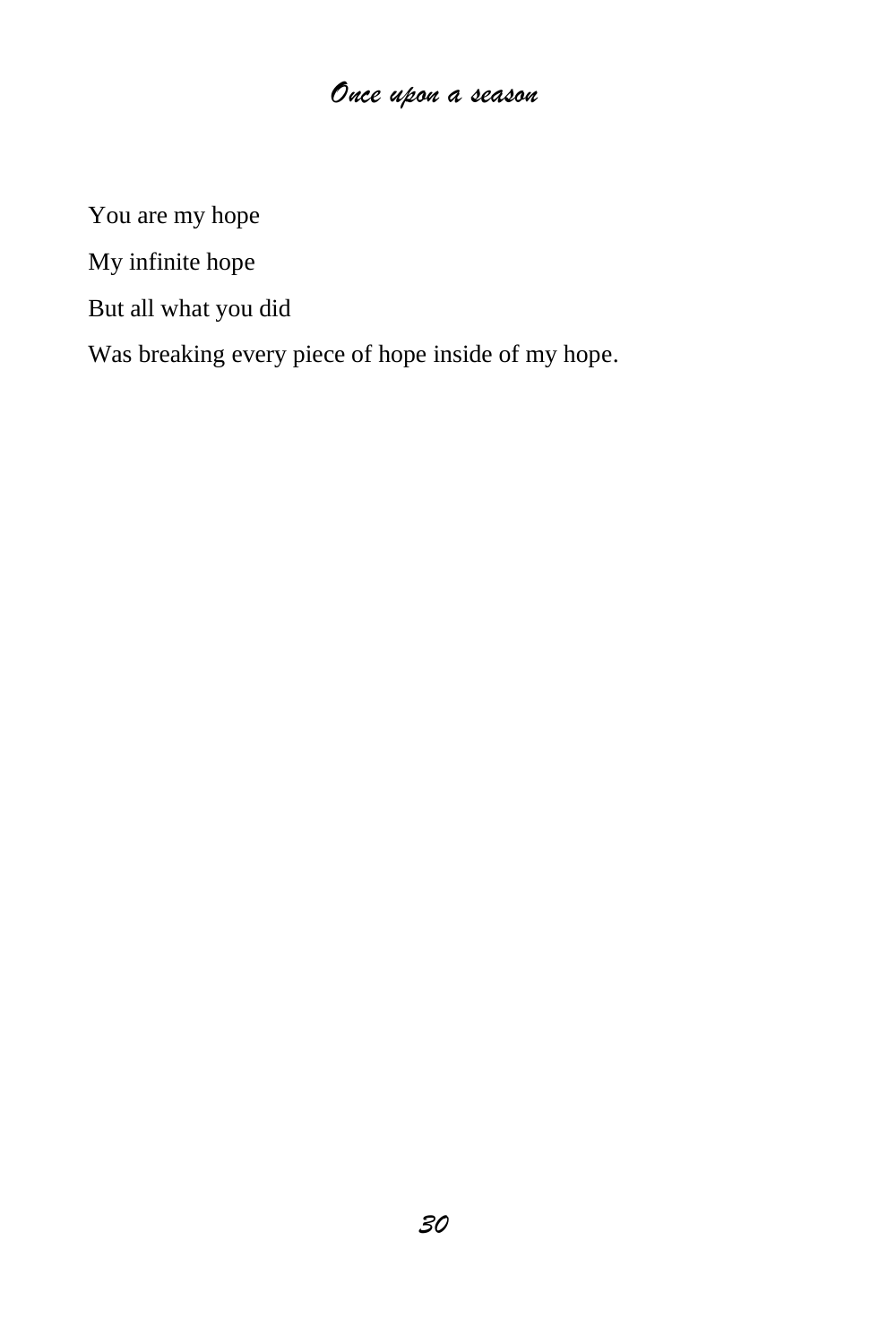Every night I lie in bed I smell your skin perfume in my bed sheets I couldn't get over it It's stuck in my noise like the fresh strawberry smell In the middle of the spring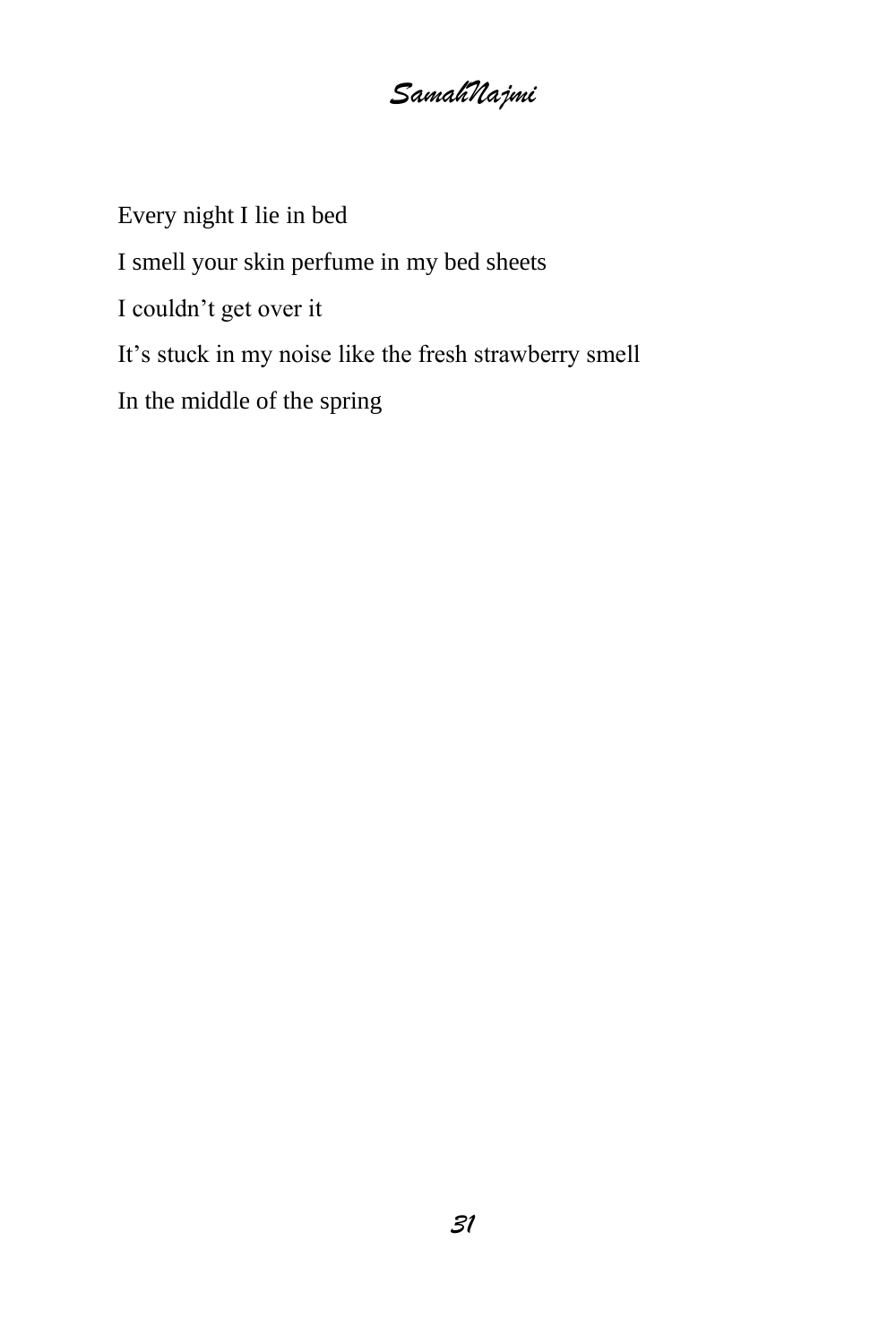Just wanted to be deep in your love

As no one had been deeper before!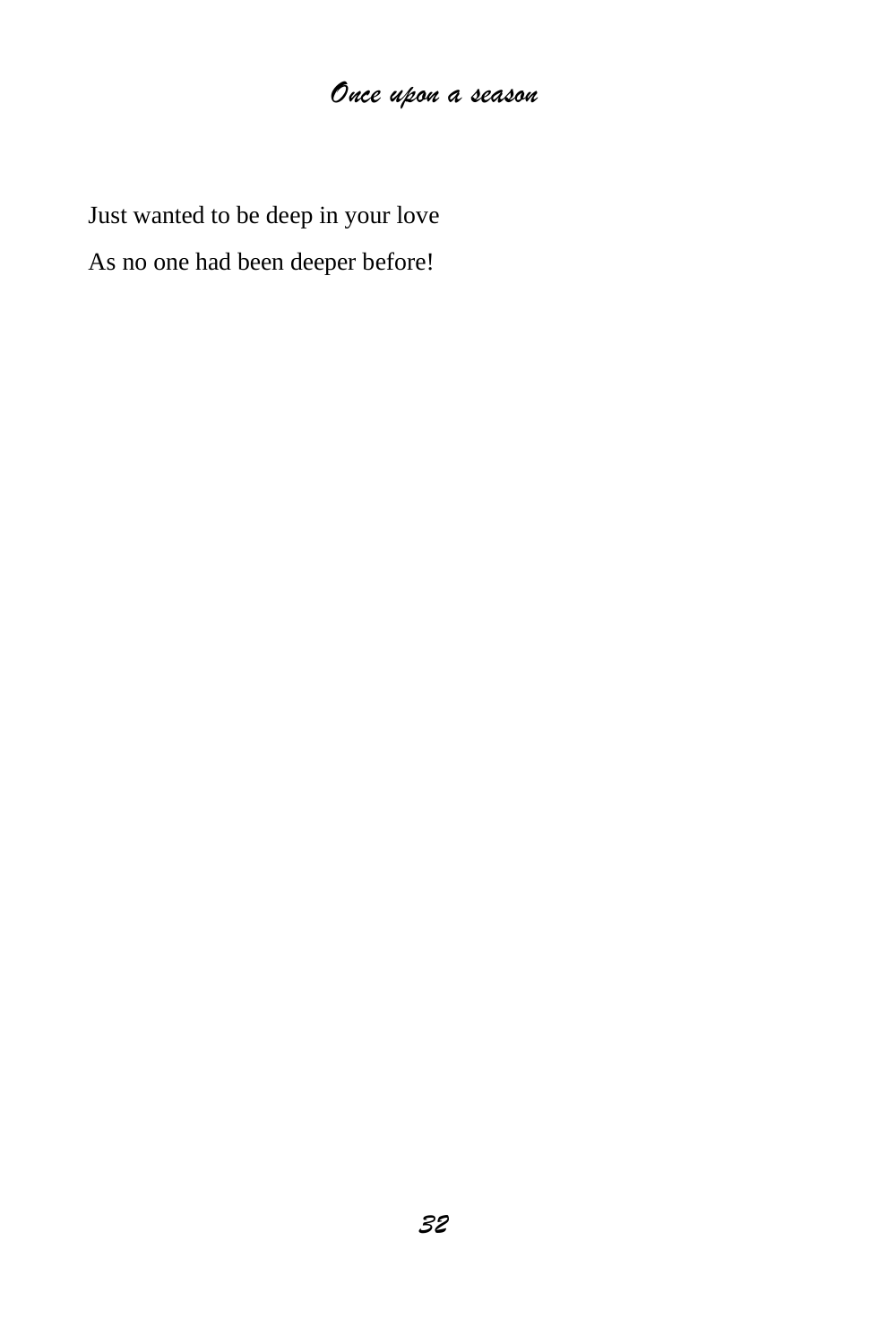I wanted to tell you about my first love About how my heart had been broken so bad in love About every broken promise I had faith on it About all the scars that filled my heart in a very young age About how I couldn't fight back so loud to protect my heart For you, But your jealousy was so furious like a wild animal To not give me the chance to tell you that you made those scars Only marks, Like tattoos in my heart!

You only made that first love

A hidden past in the slides of my bones.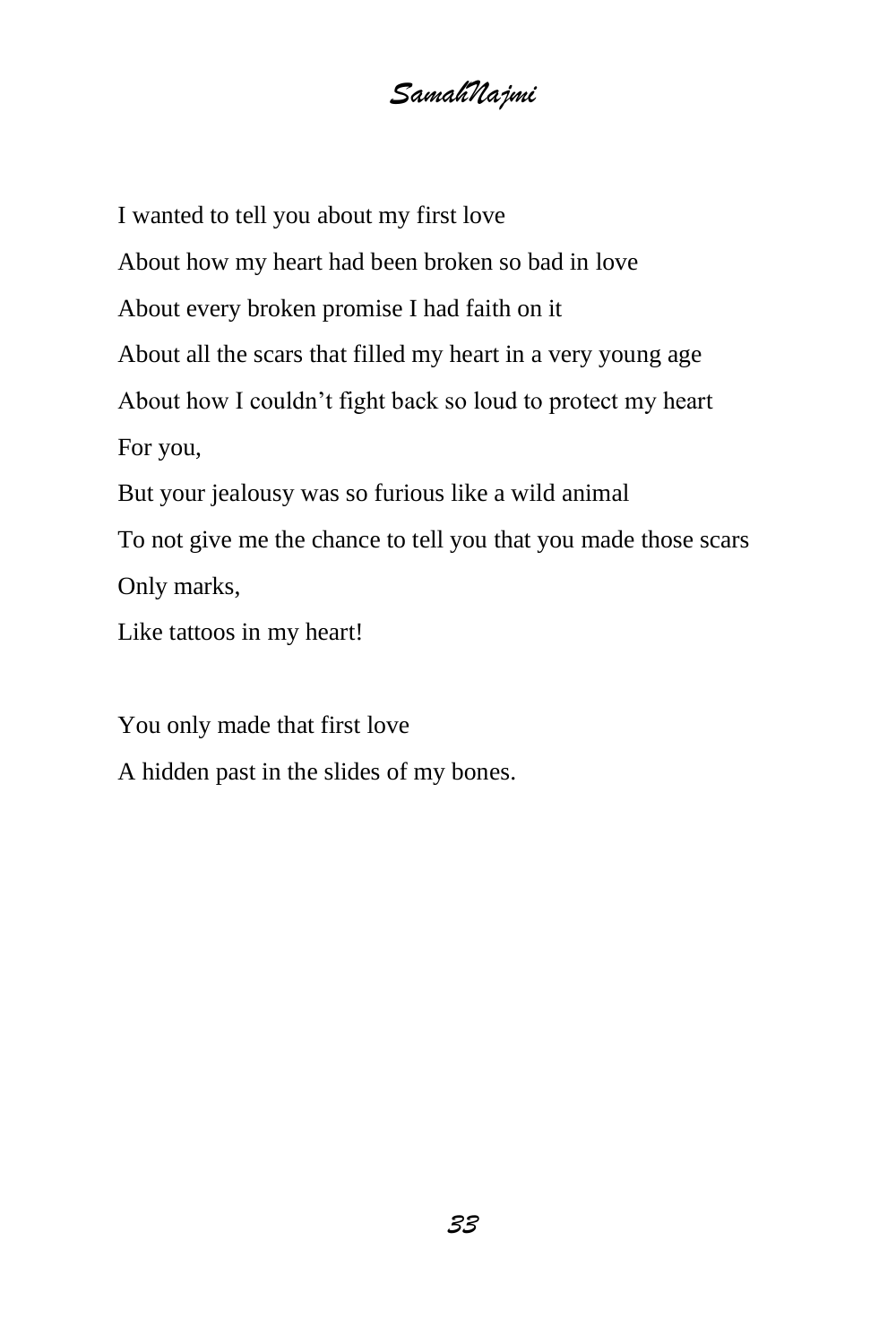A little sweetness in my life is all what I prayed for And you sounded exactly like that sweetness But your love wasn't really that sweet.

It was a sour love!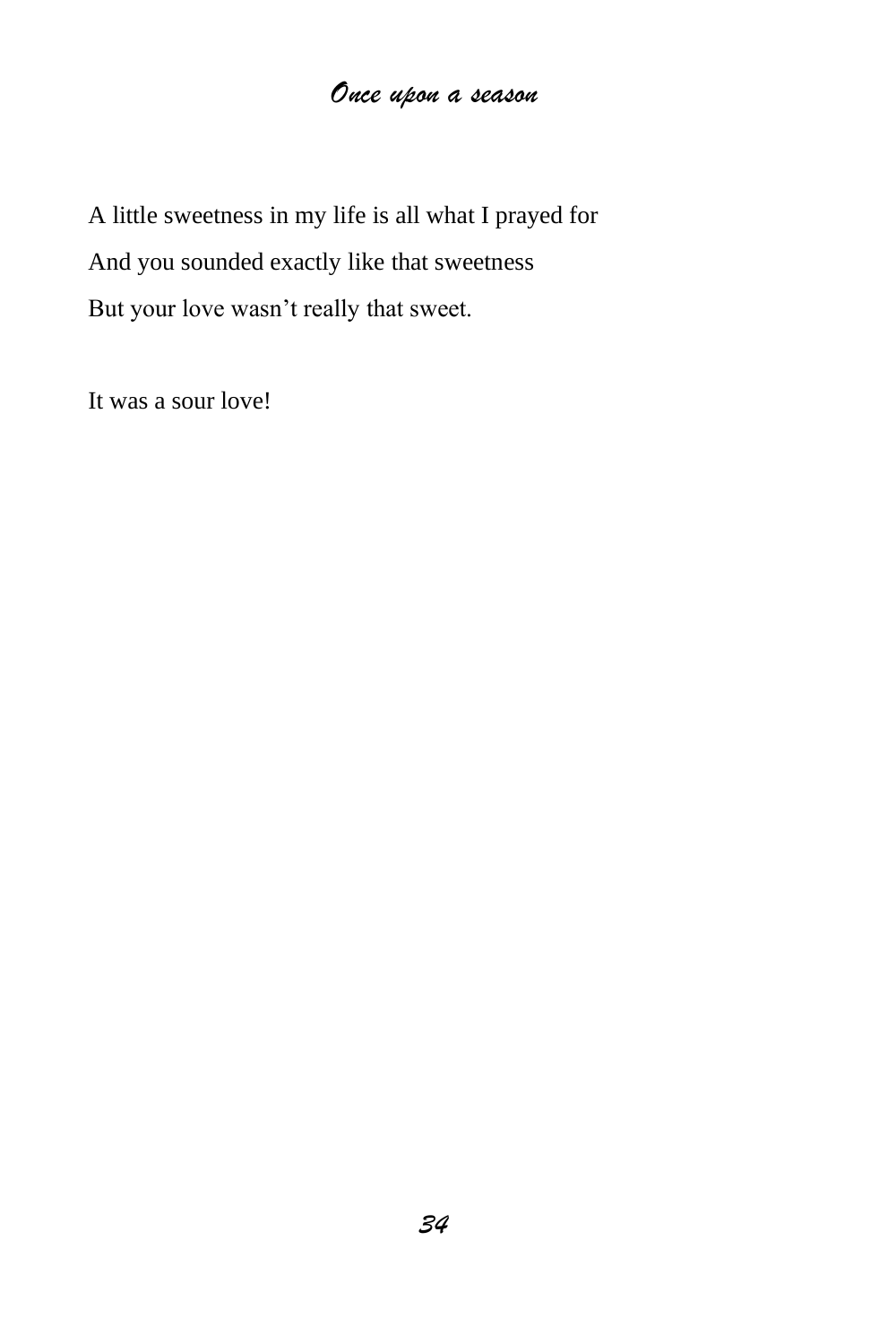*SamahNajmi*

What else can I say? What else have I to say? And what else should I say? No words left for me to be spoken. I was tongue-tied, Like always, But this time was so different than all my old times.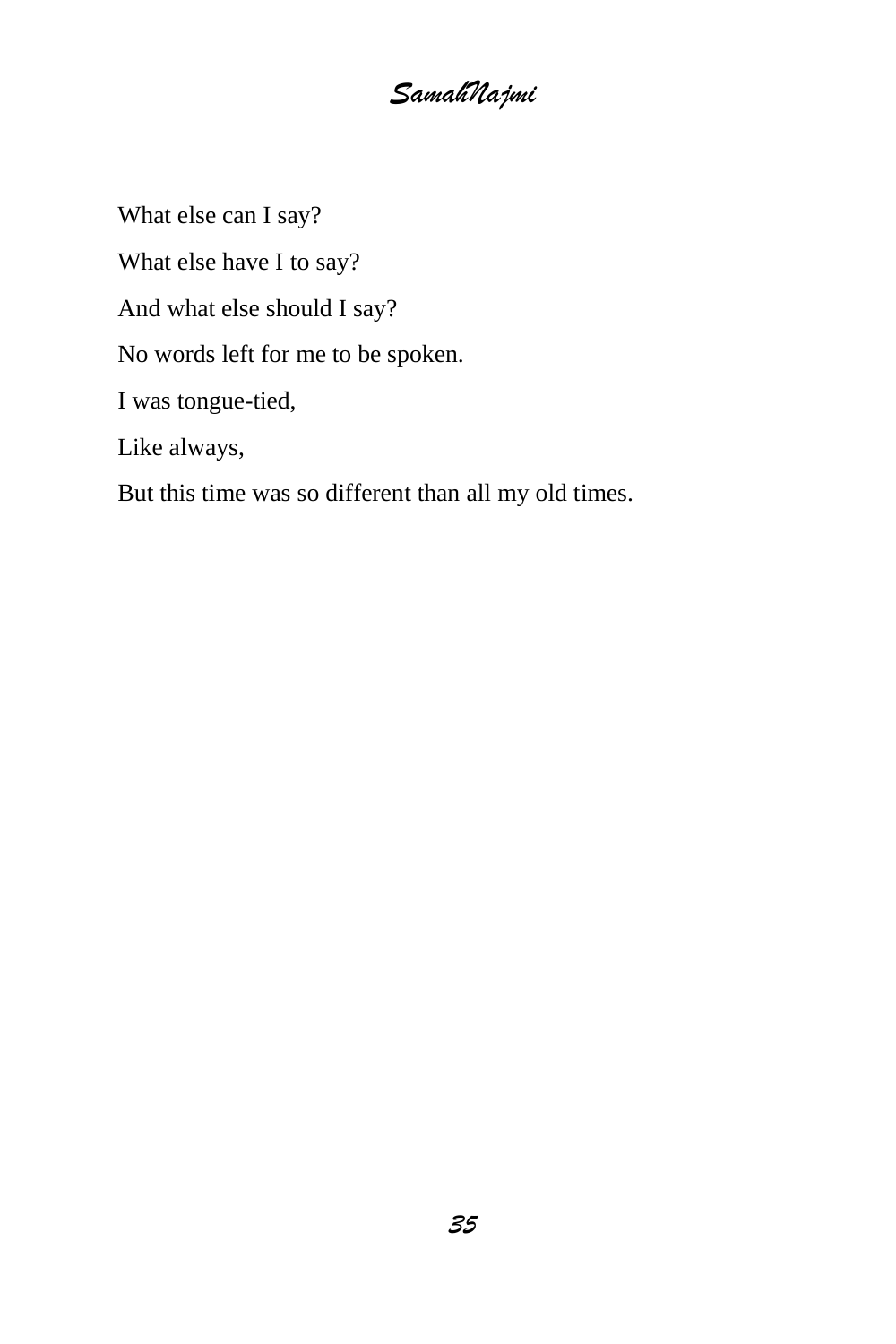I'm looking at your eyes The way I am used to do And it sounds like I've never seen those eyes before. How is it possible to change so quickly? I couldn't recognize them They are not the eyes that I fell for They have changed And you know how much I hate the change!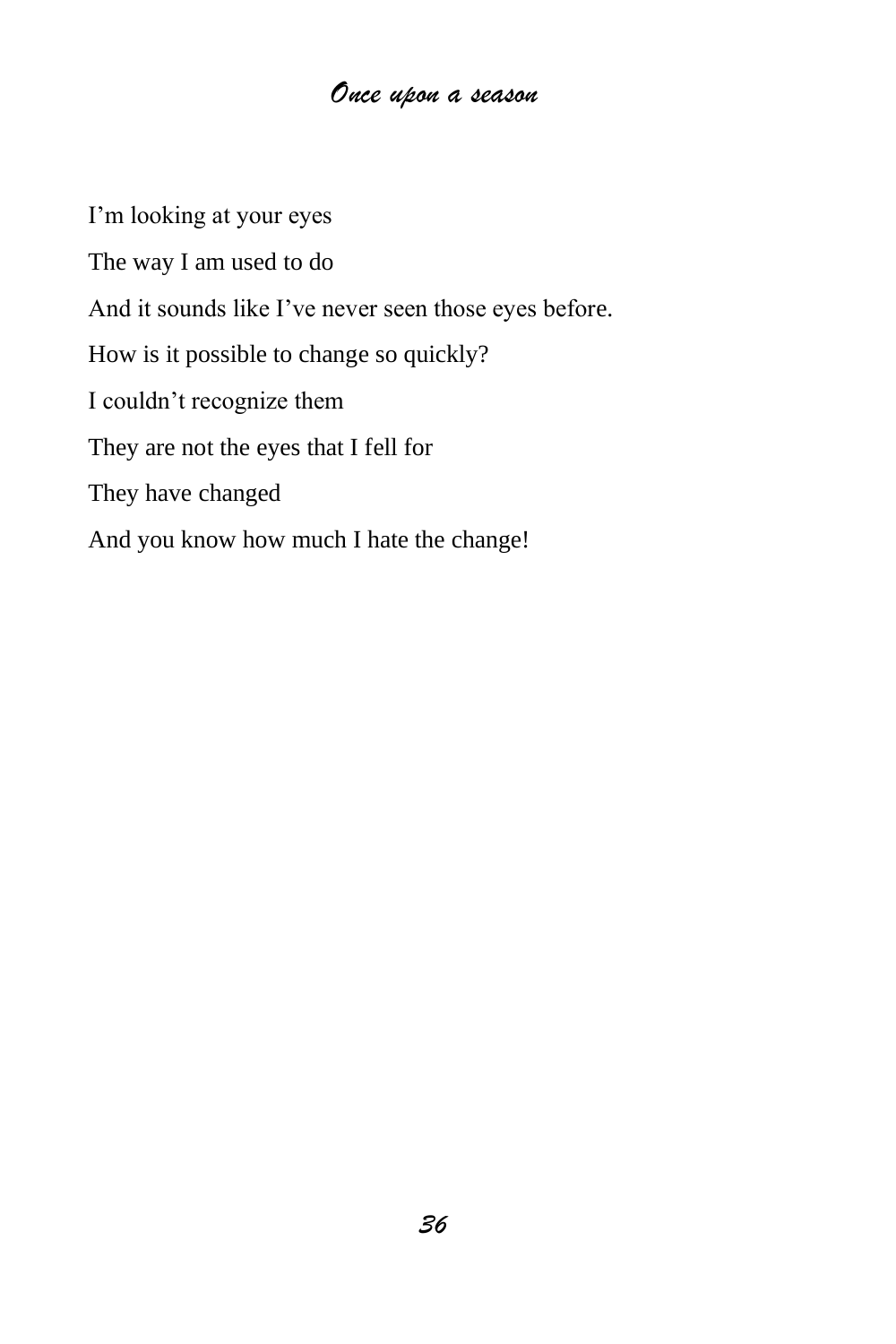Since when your light started to dim

I entered into a love hysteria

That turned me too scared of your love,

Of you

And of myself again!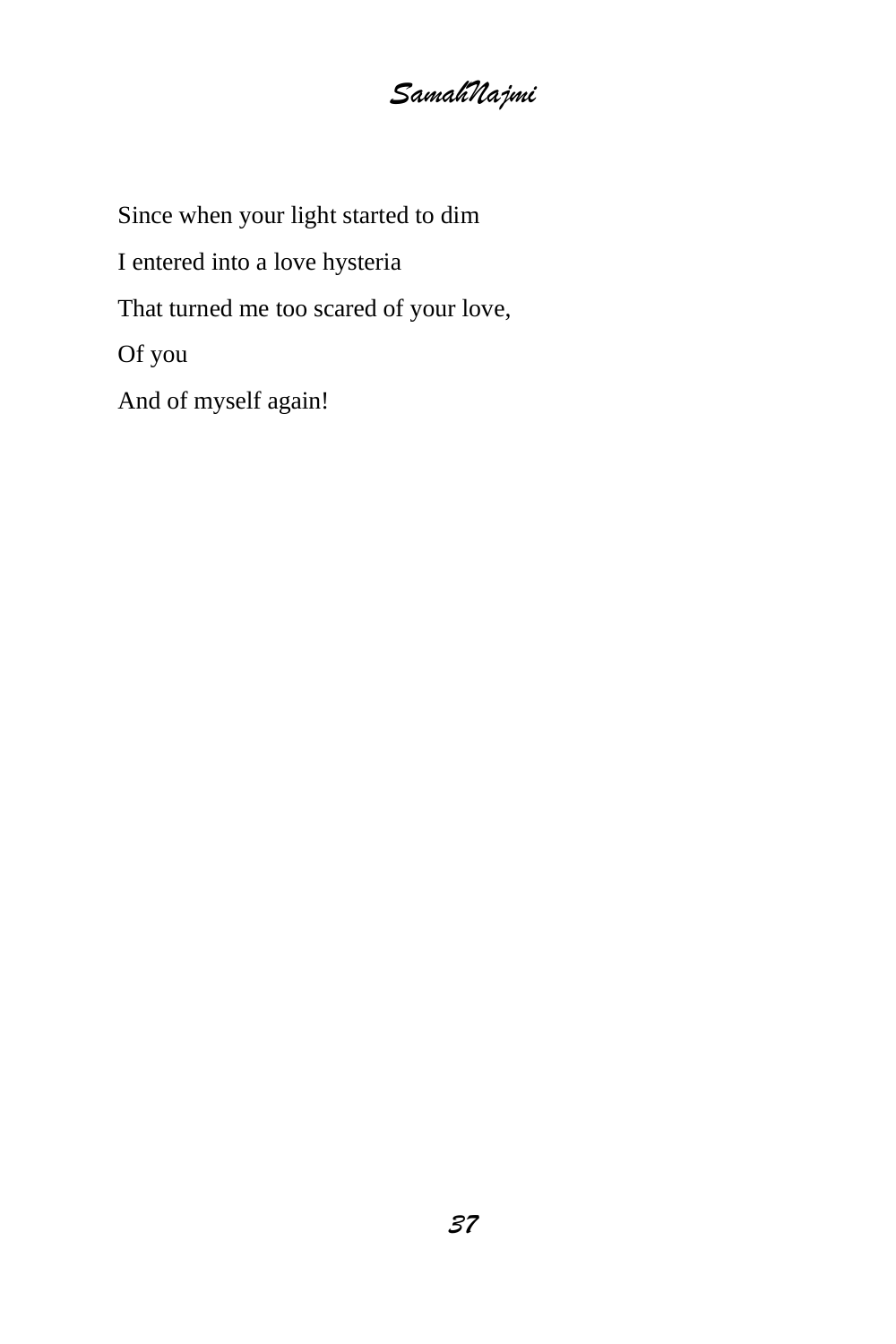My love sounds too sloppy But you must have faith in my love, In me... Because I'm so reel, So true and sincere As it is my love for you. And your shifty soul just couldn't deal with my pure love.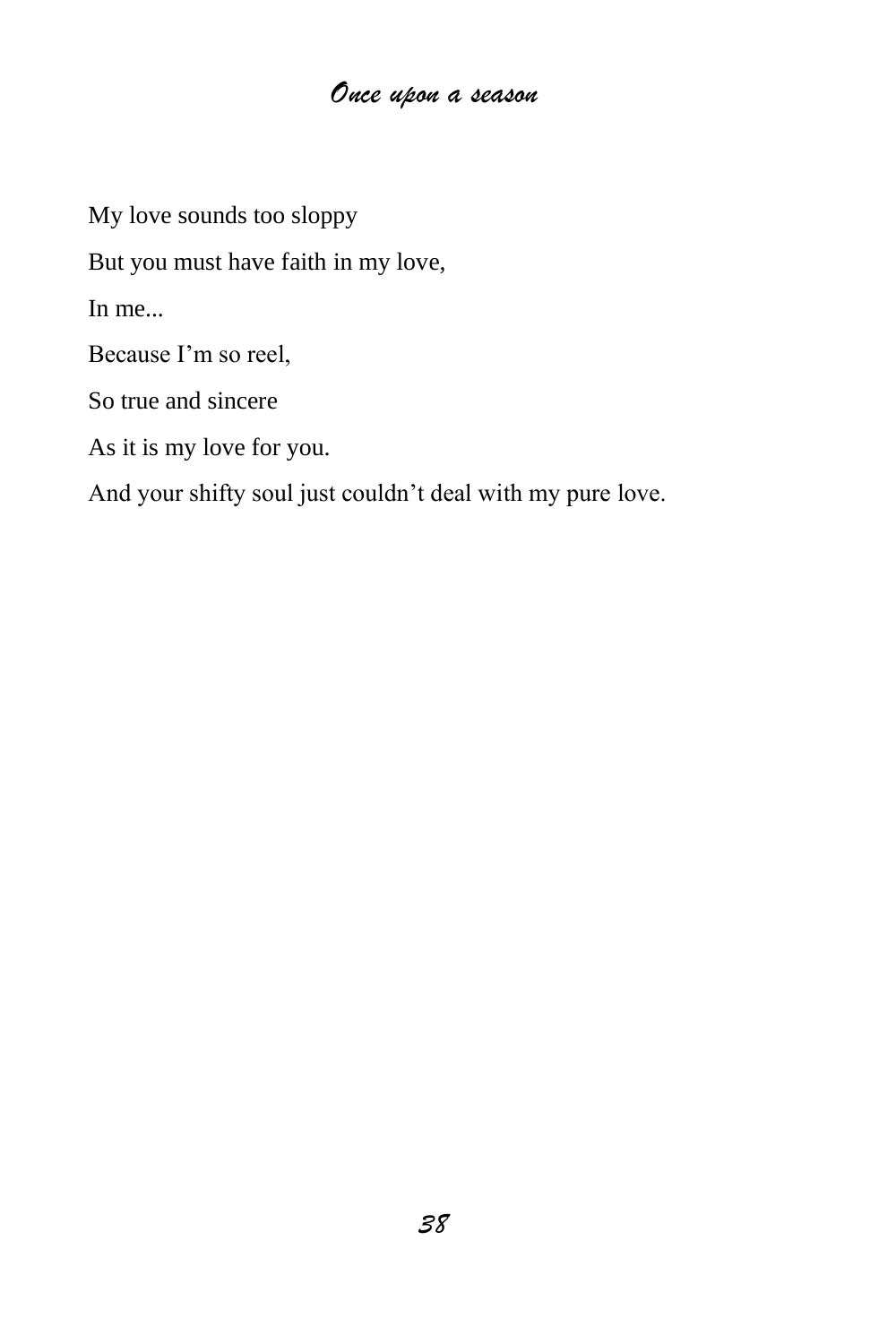*SamahNajmi*

Hold my hand closer to your heart So I can feel your heartbeat Inside of every single neural cell In my tired body; And your words Would always sound like an anthem in my heart I swear, I'll let those words always flying in my dark sky.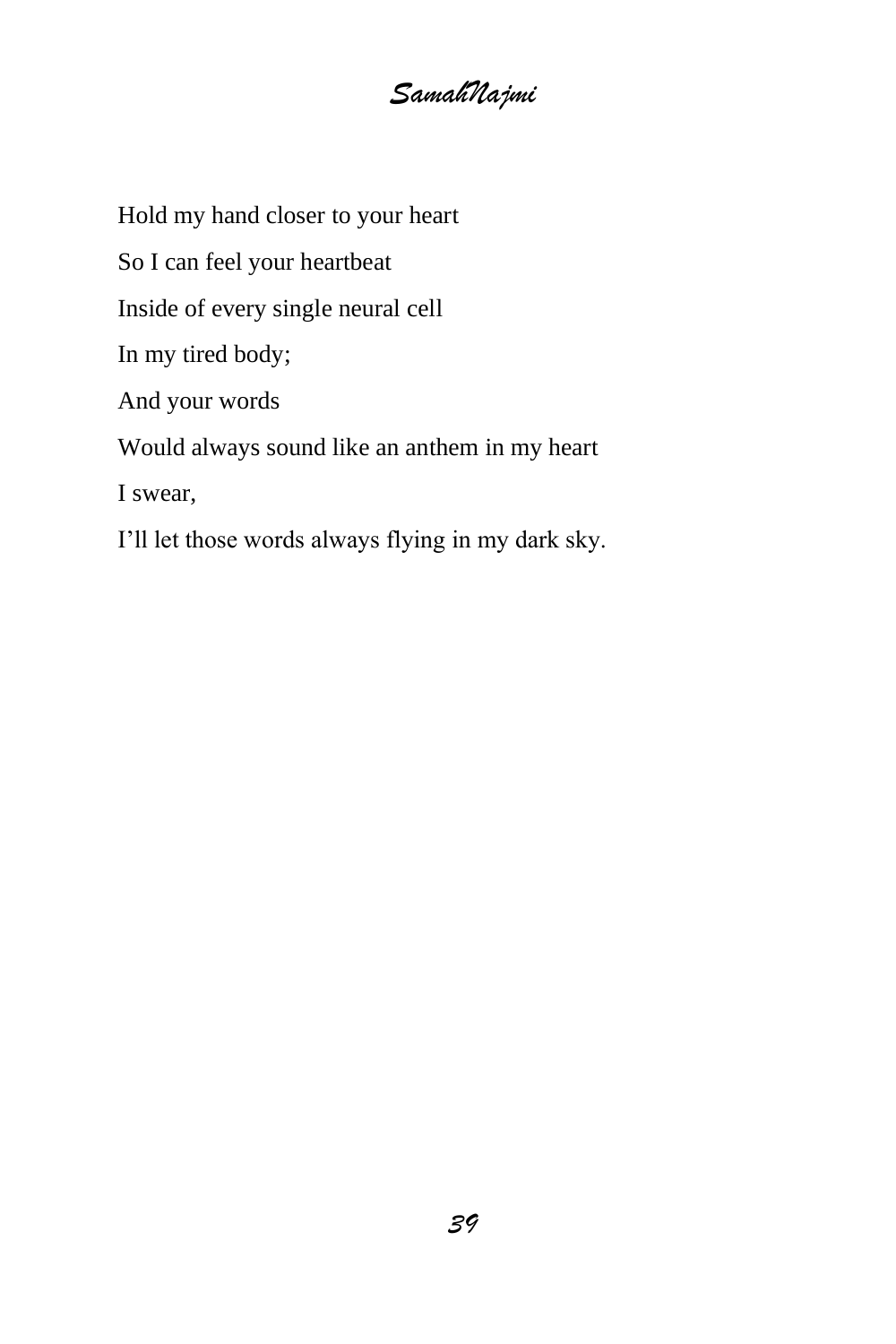I surrendered to your darkest dreams Willing to live them all with you, I gave my life your manhood's shape And your shape sincerely wasn't that much of good for me!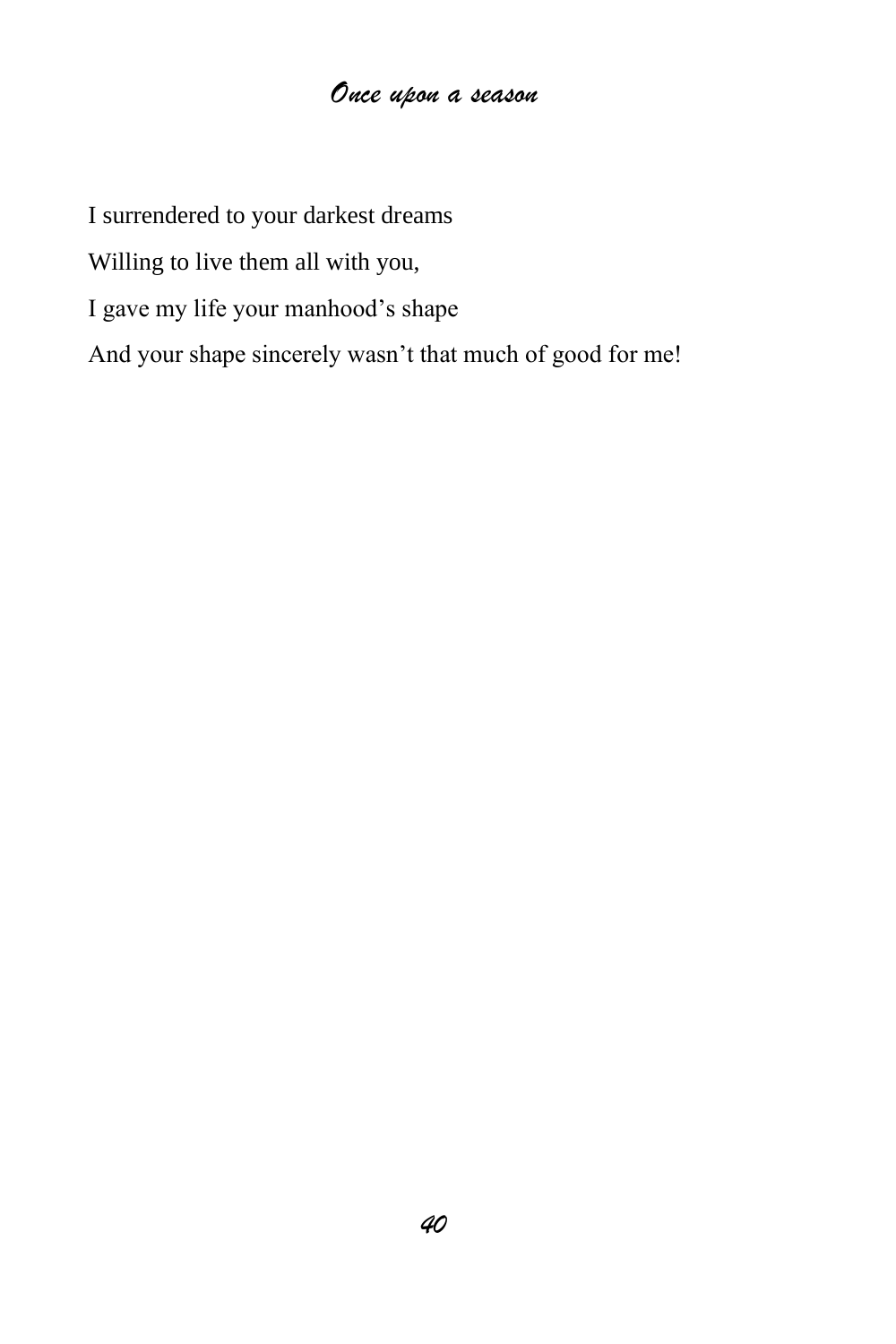I sang all the love songs that I had listened to before

Only for you,

And only now

I can feel the pain hidden inside of their letters.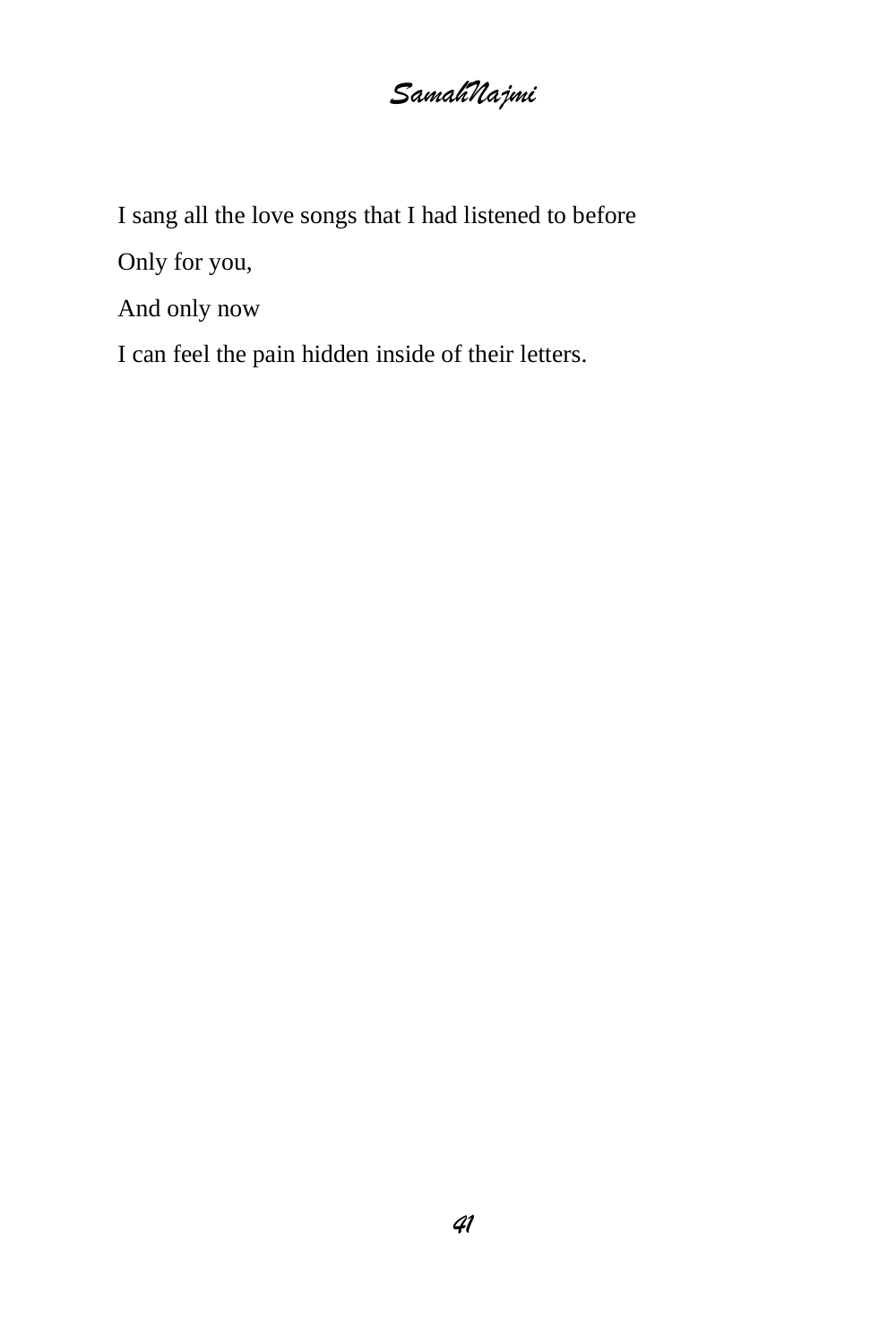Your husky voice was calling my name It was the first time that I admired my name, Manly you were calling And how can I not answer.

I was waiting for that voice For that grace For your grace.

Since forever,

I was waiting.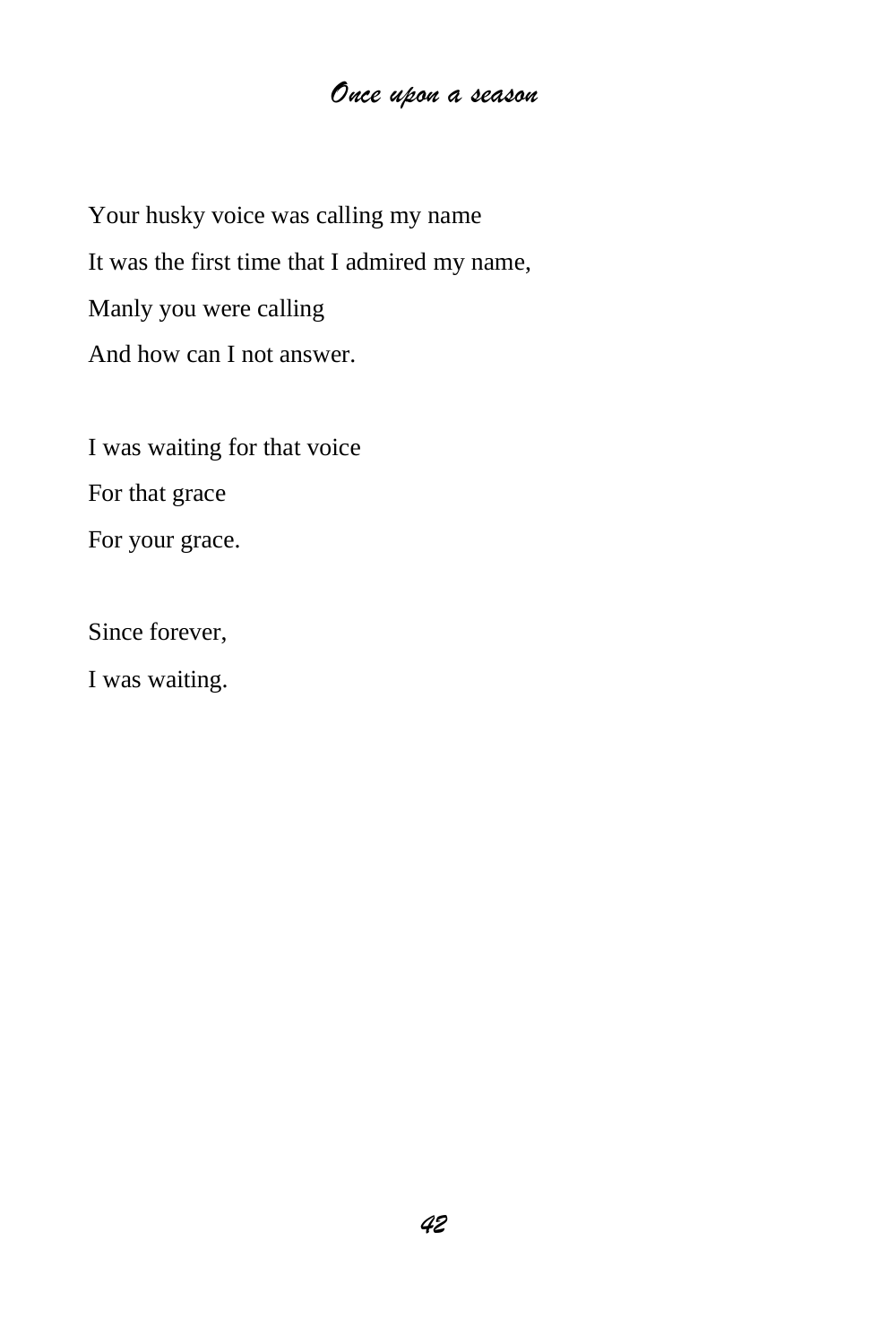Love can always heal

That's what I used to hear,

I was waiting the time when my heart will start healing

By LOVE

And I thought that this is my time

My healing time

But look at me

Look at us.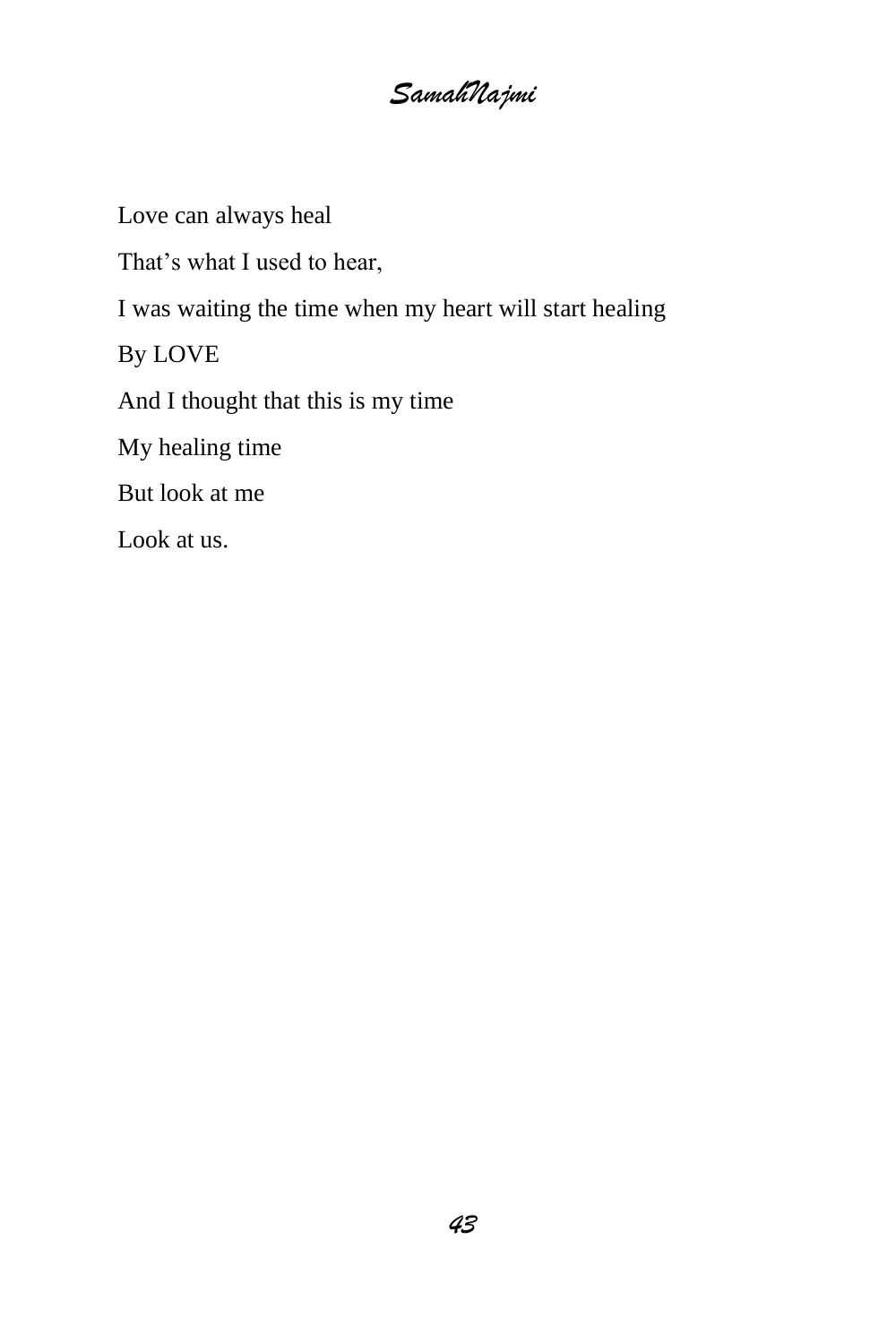We don't choose who we fall for We just fall In a haphazardly way With no expectations With no hesitations With no excuses And foolishly with no regrets Because we easily just fall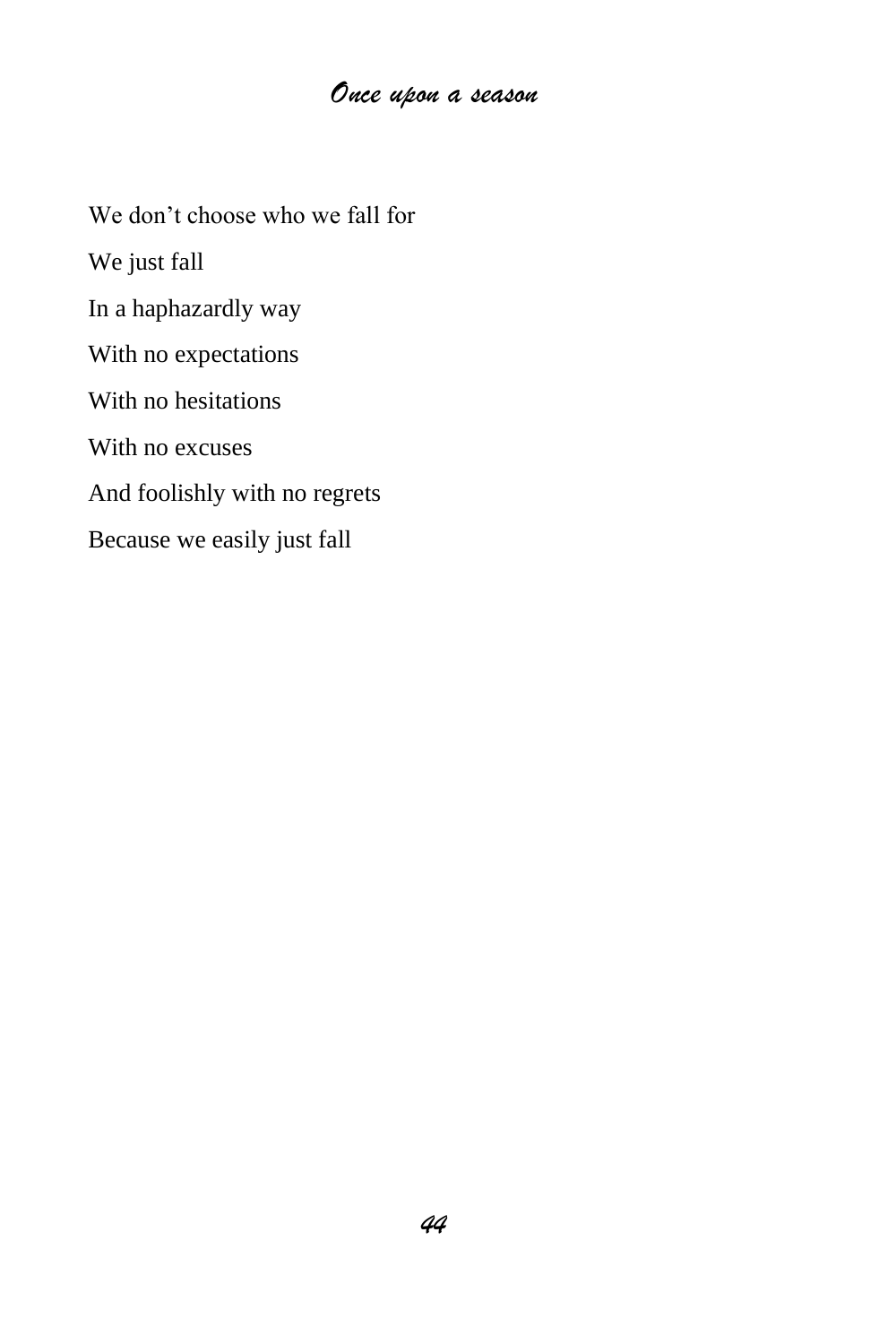My heart was like a hilly land

Hard to escape

Rough to live in,

But it quickly turned to the most smooth and delicate

Land ever

A land with a sip of wonder, joy, kindness,

Weirdness and danger

Only for your tired feet

And you walked on it harshly

With your usual cocky air

That I noticed only few days ago,

Till you damaged its texture

And killed its green and glamour.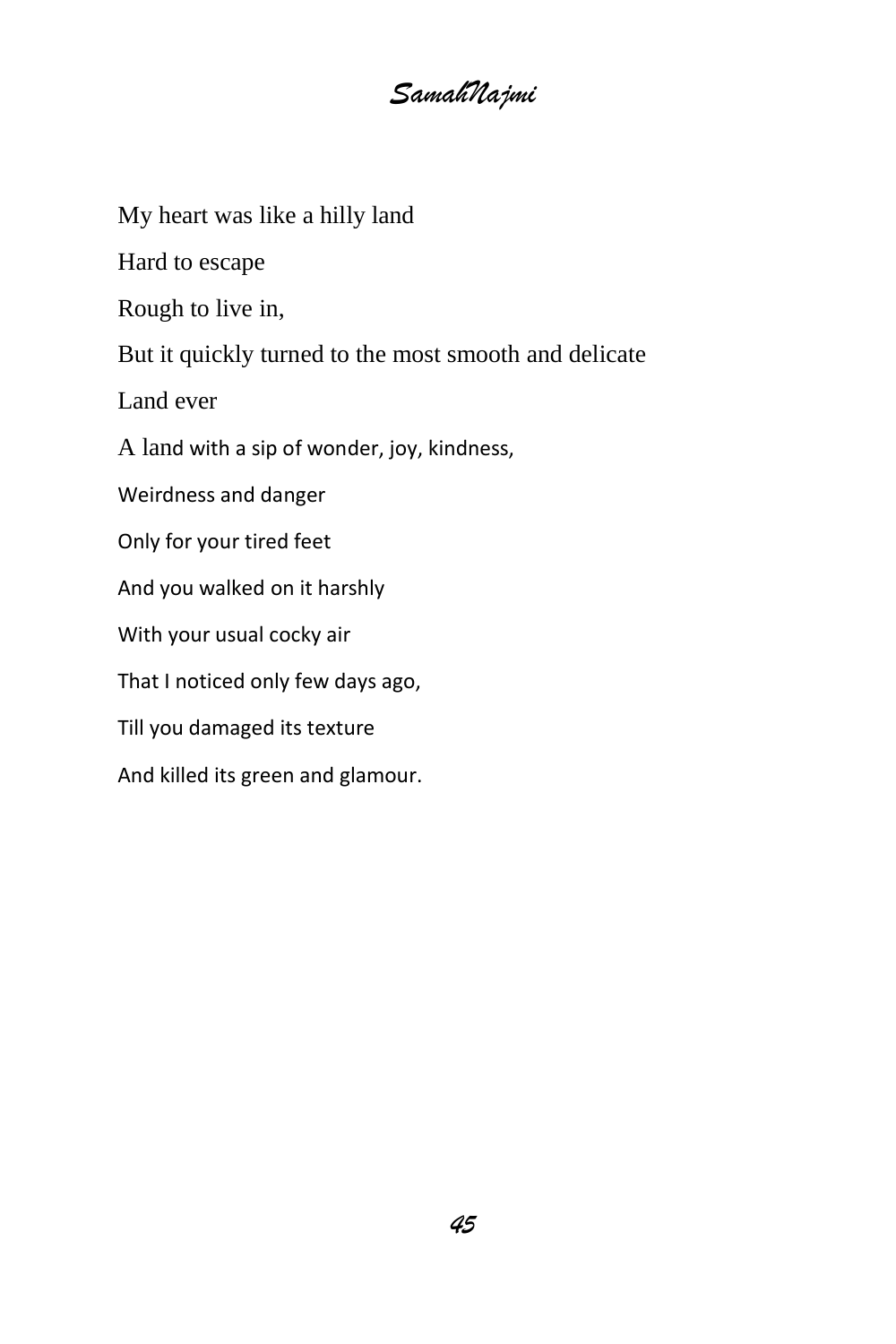"Let your dark side give in Let my stars shine above your head Let my words be the rhythm of your feet tapes Let my love tap your scars so I can cure them Let me be yours, Let our juvenile souls meet each other like if it's their first time And let me complete every abortive dream inside of you Just let me in And open your doors for my love I promise, I won't make it abominable I swear, my love deserves a chance I can paint your walls by the glossy colors of life Only if you let me in." I won't lie, Those obscene words were more than enough to persuade my brain Enough to color my thoughts Enough to convince my heart as my brain And enough to let you in!

//There is witchery in your words//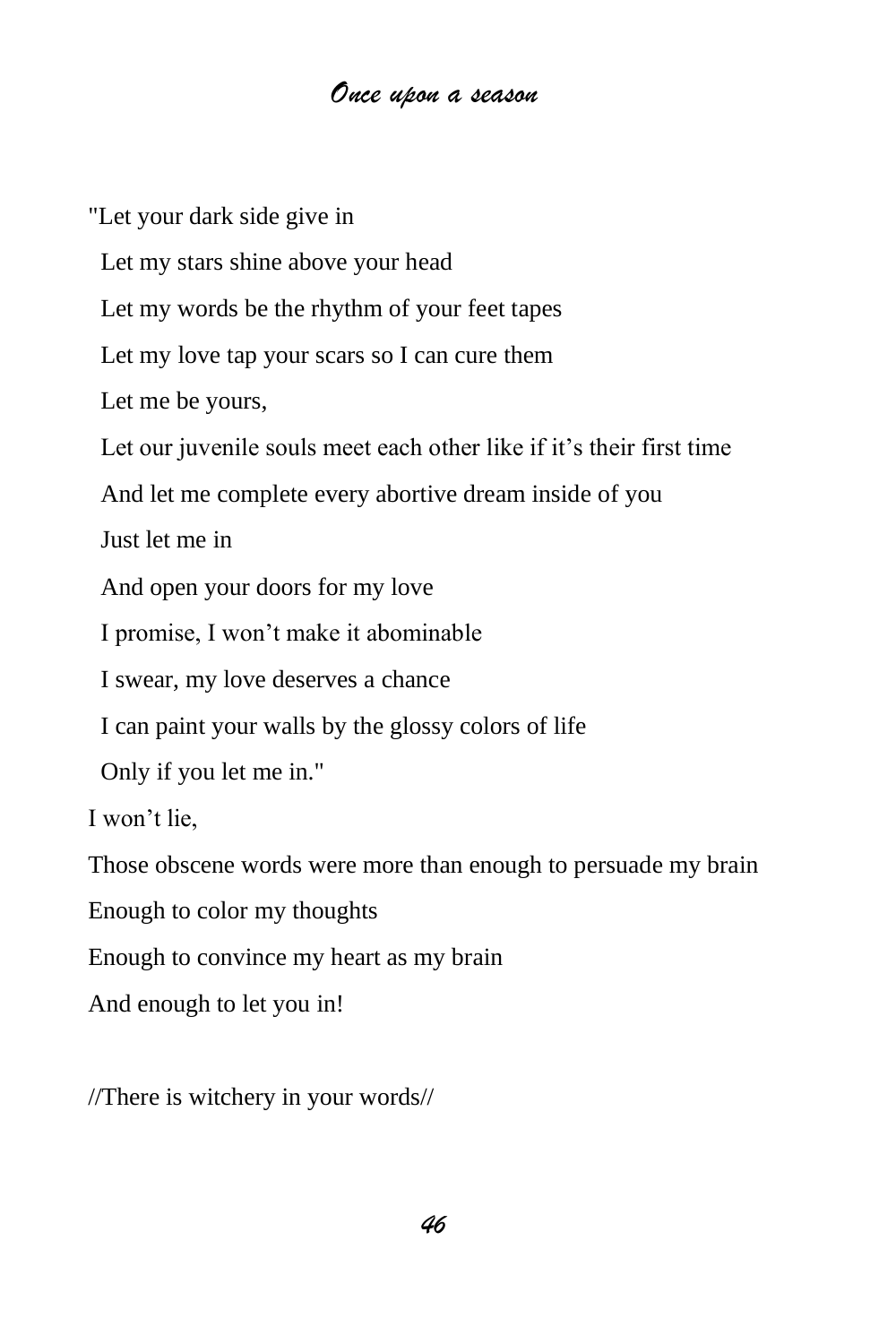Only you could make my songs fly Like a young butterfly Attracted by the scent of a thousand and one flower.

And here I am

Leaning on your shoulder,

It brings me back to my very beautiful days

To the days when I used to have a small bed

That always filled my head with the brightest colors

By the end of every hard day,

And I still can remember my little warm pillow on it,

A pillow that always carried my tears

And turned them to sweet smiles

And your shoulder sounds exactly like that pillow

Strongly soft and tender.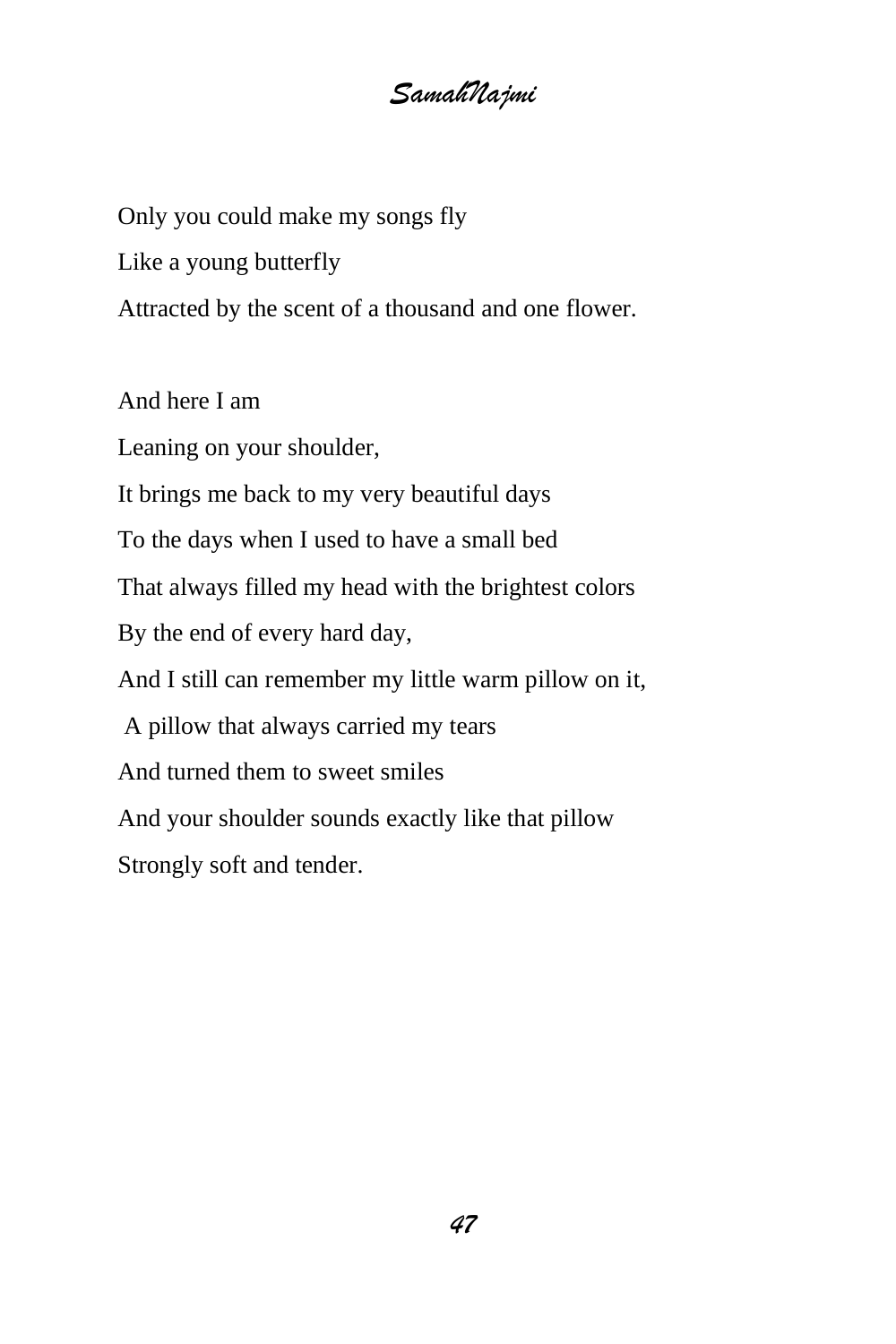I swear,

I wanted to leave

I wanted to say no

But in the same time, I wanted you!

I let your hands travel around my body I let your lips taste mine

I let your touches fool all of my senses

I let my soul turn to a slave of your desires,

Of your crazy desire of always wanting more

And I always knew

Our more will never match with each other;

But in the end,

You turned successfully my more to your more

And I surrendered to your malicious arms.

//I always want you//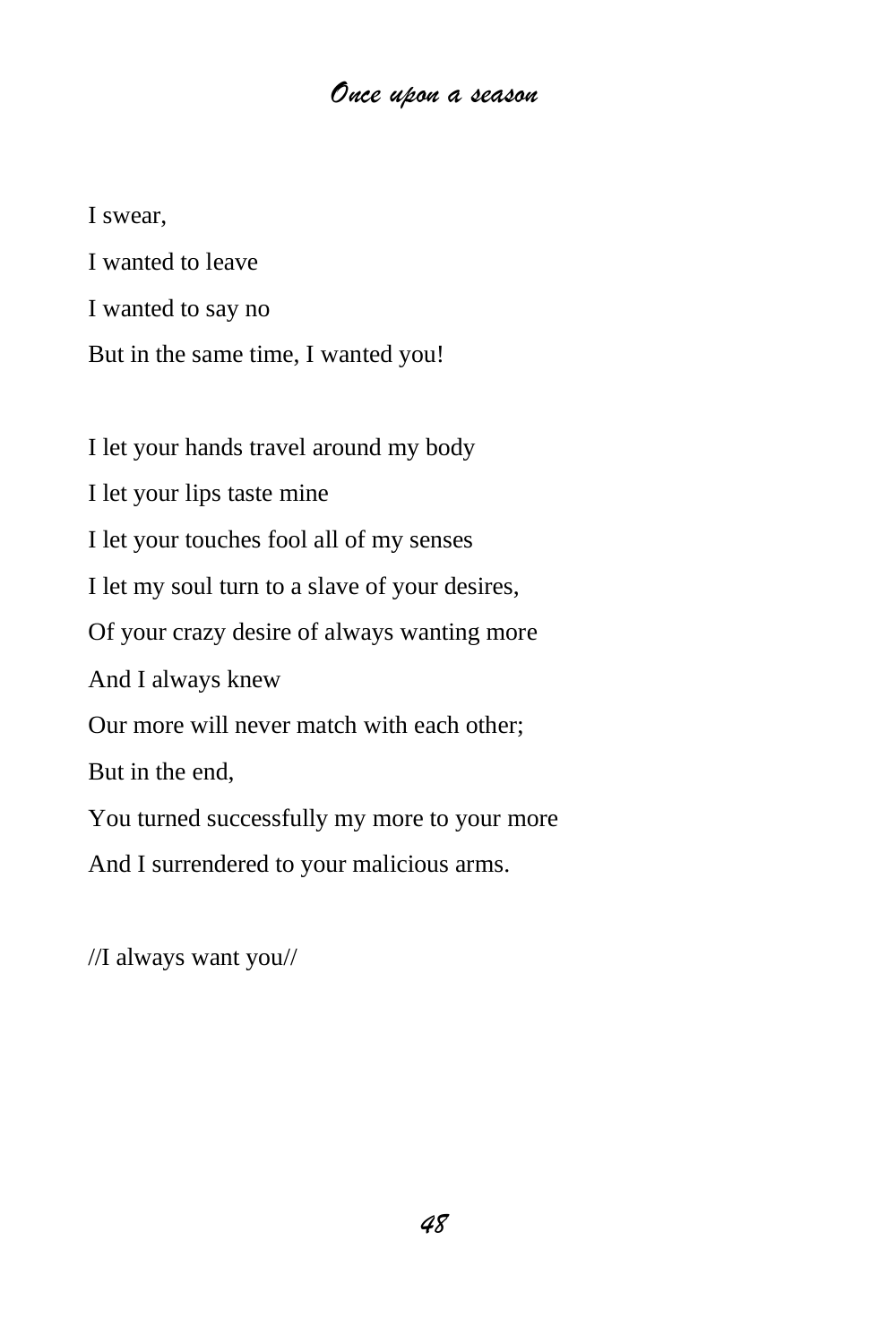From the beginning, I was too afraid of swimming in your waterfall But here I am Diving so hard in your water Ignoring every single thought in my head trying to keep me away Trying to make me stop Trying to save me from your eruptions To save me from your love, Your love that came masked in a shape of a man Only to fool my soul To fool my emotions To fool my reason To fool me.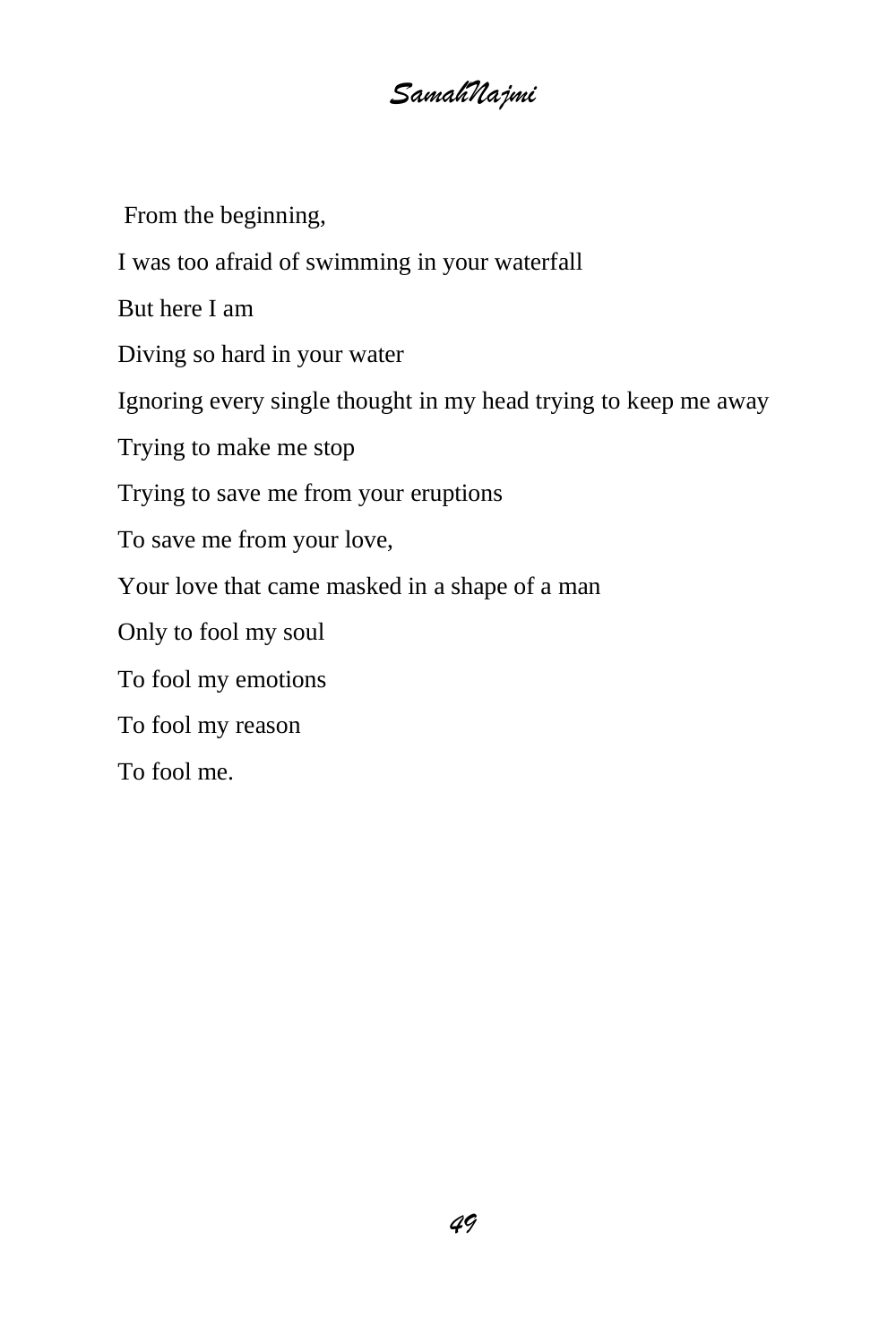You are gone As if you've never been here In my life, By my side. You are simply gone As fast as how you came. You left me behind you Alone, scared, lost And feeling too small after all. You took everything with you My heart, my soul, my life, And my spring.

My spring that had simply gone like all my other seasons with it!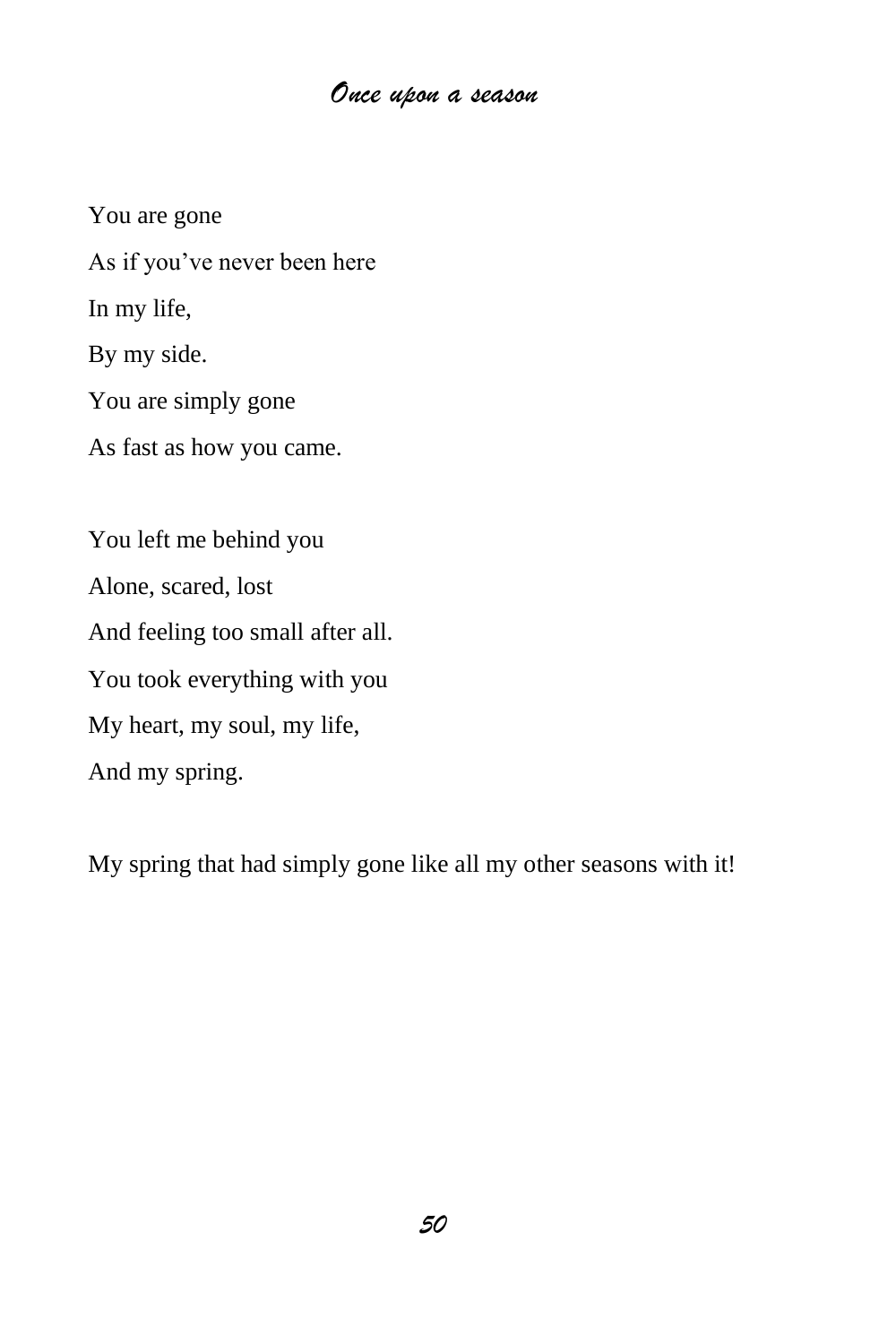*SamahNajmi*

From the first heartbeat From the first eye contact From the first hello I was asking Is it love? And I'm still asking Is it love? A question that I've been thinking about it Since of the time I saw your heavenly eyes But my heart, You have gone before that my question finds an answer.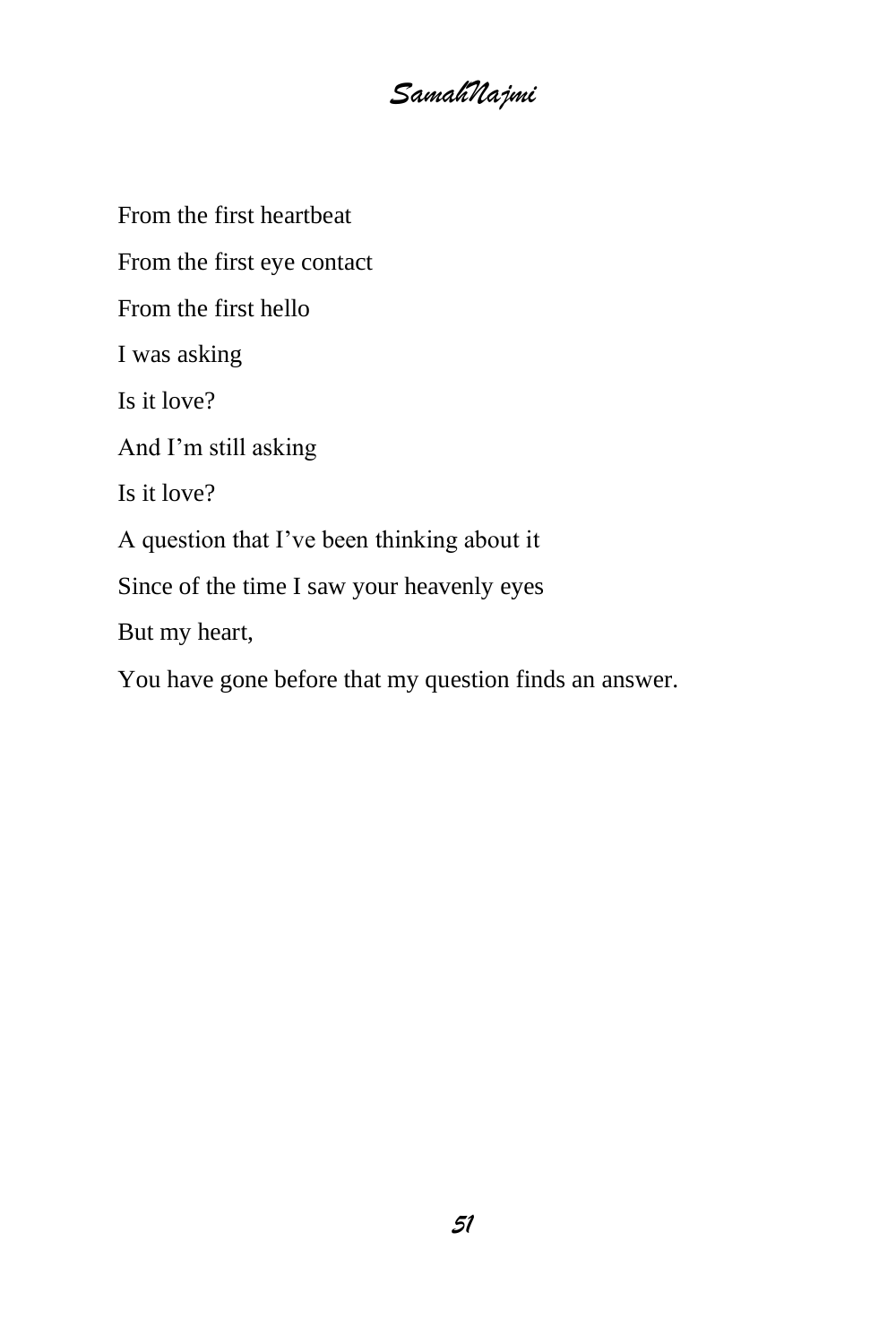I'll never forget that look in your eyes

It was cold,

Empty and hard

Just like how it was my life before seeing those eyes.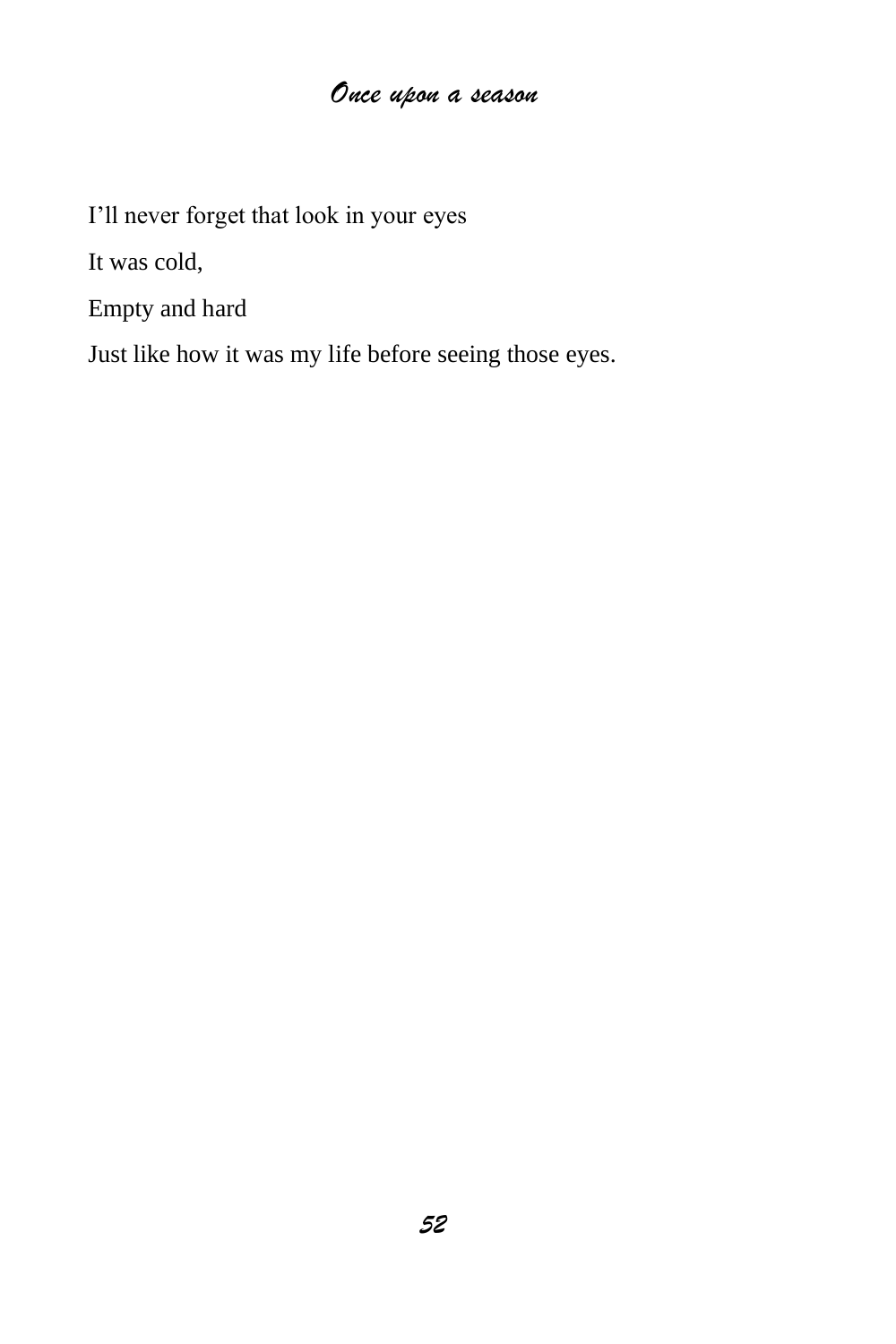By the end of my season,

My love has gone

To a world that I could never reach

To a world that I don't want to reach

To a world where I can never be.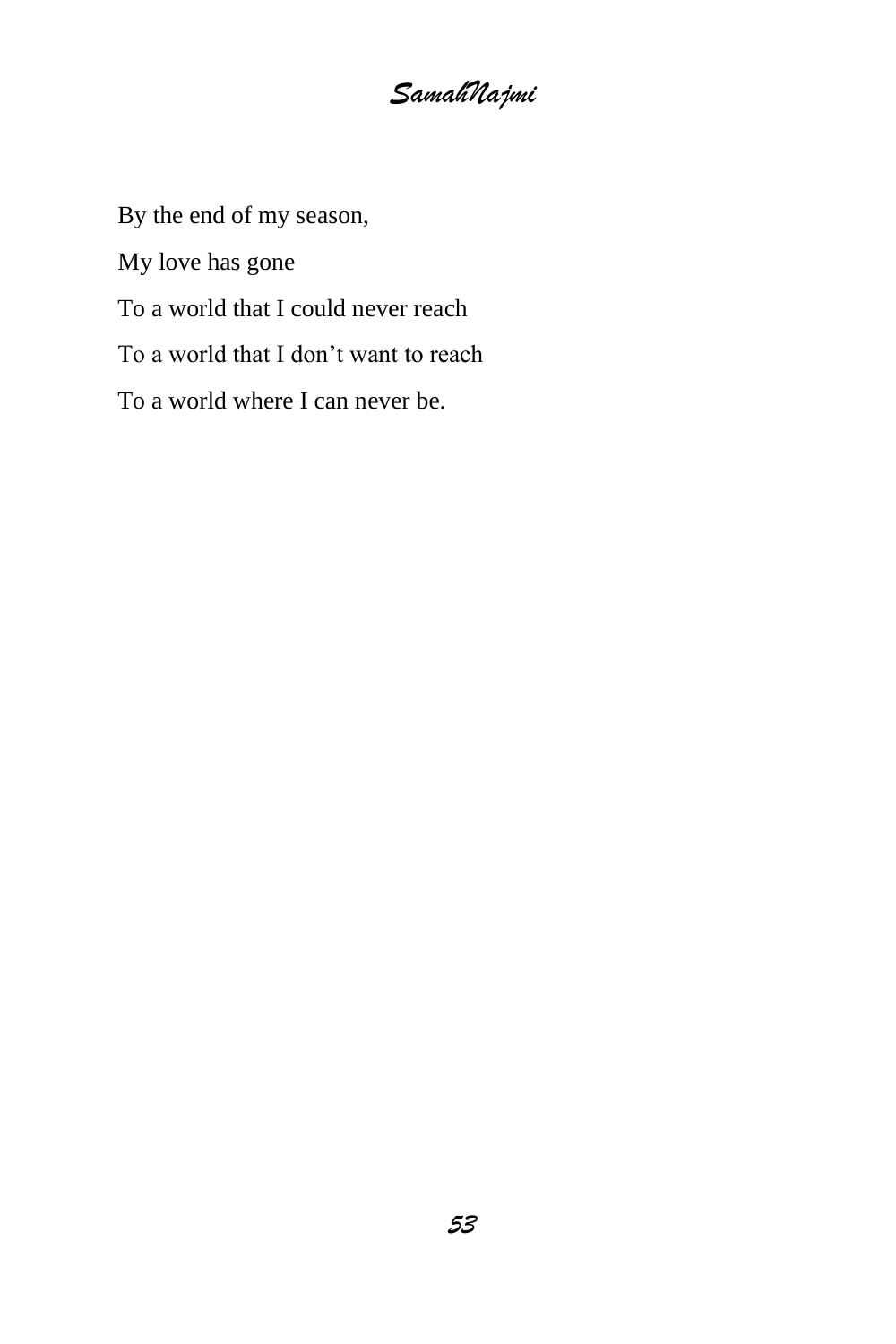"Sorry, I love you!"

That's what you said when you left me.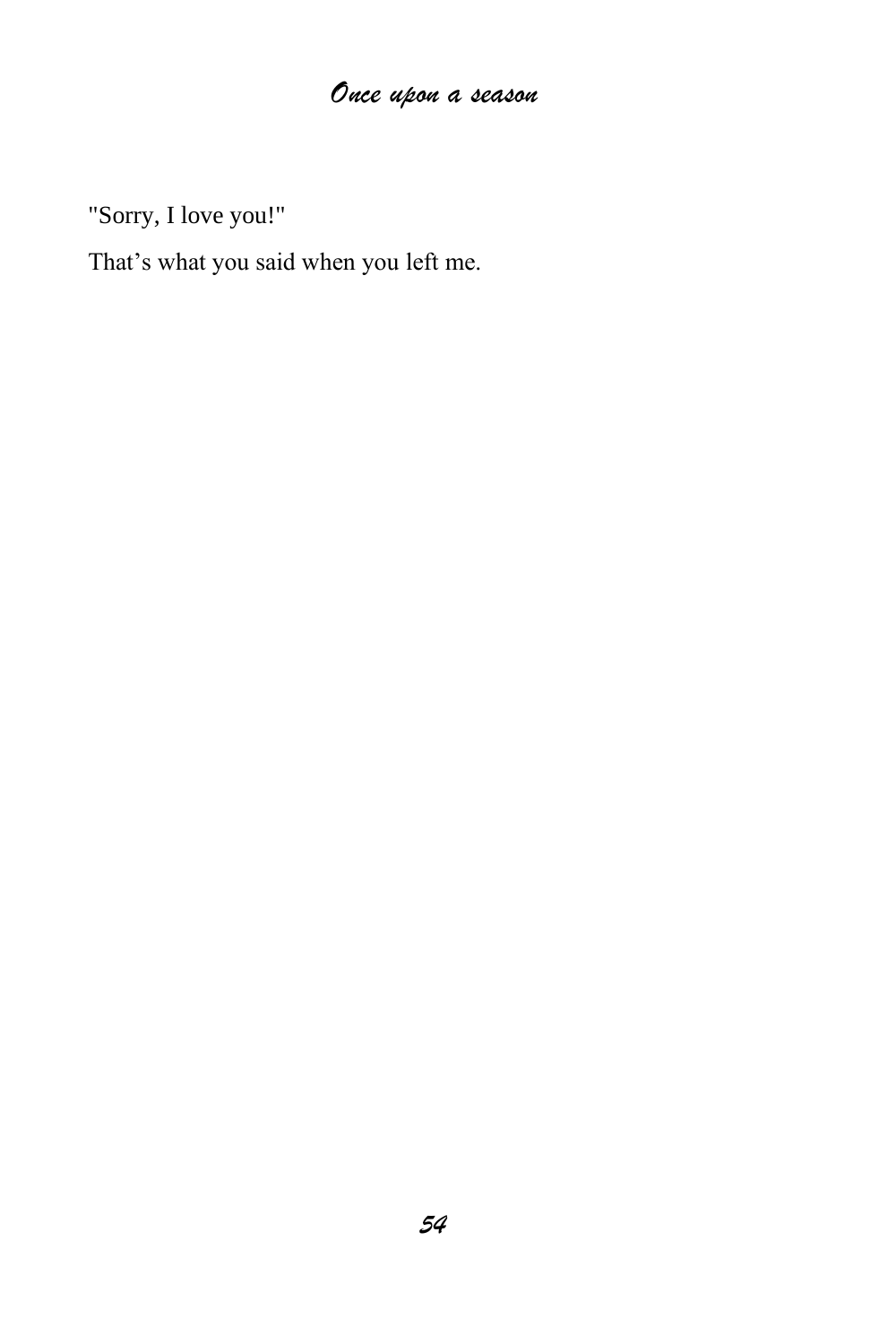*TheSummer*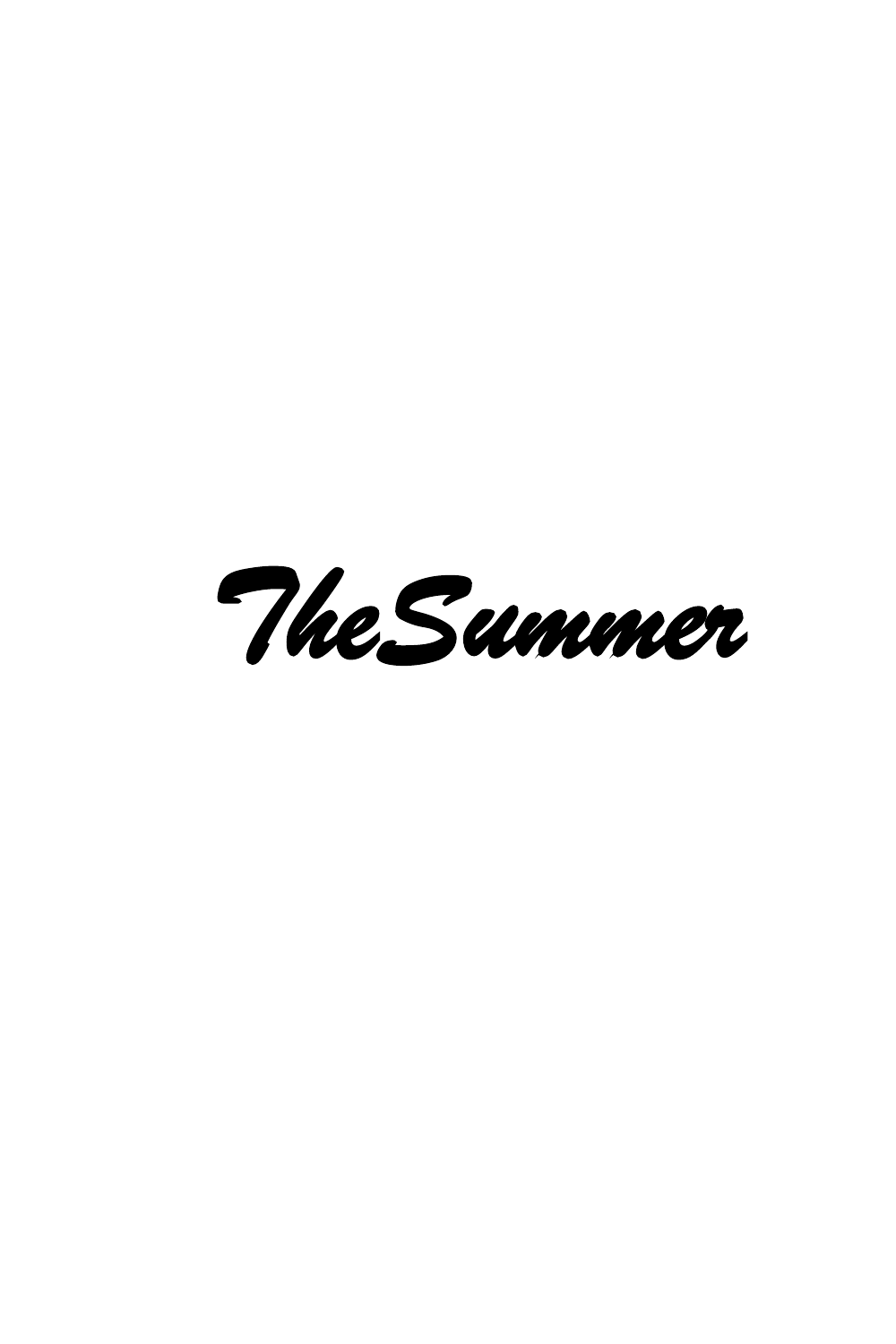The sun is shining so hard Like if it wants to fire my soul It makes me feel so weak and tired It exhausts my mind It numbs all of my parts Like if it wants to kill them slowly by its hot sunlight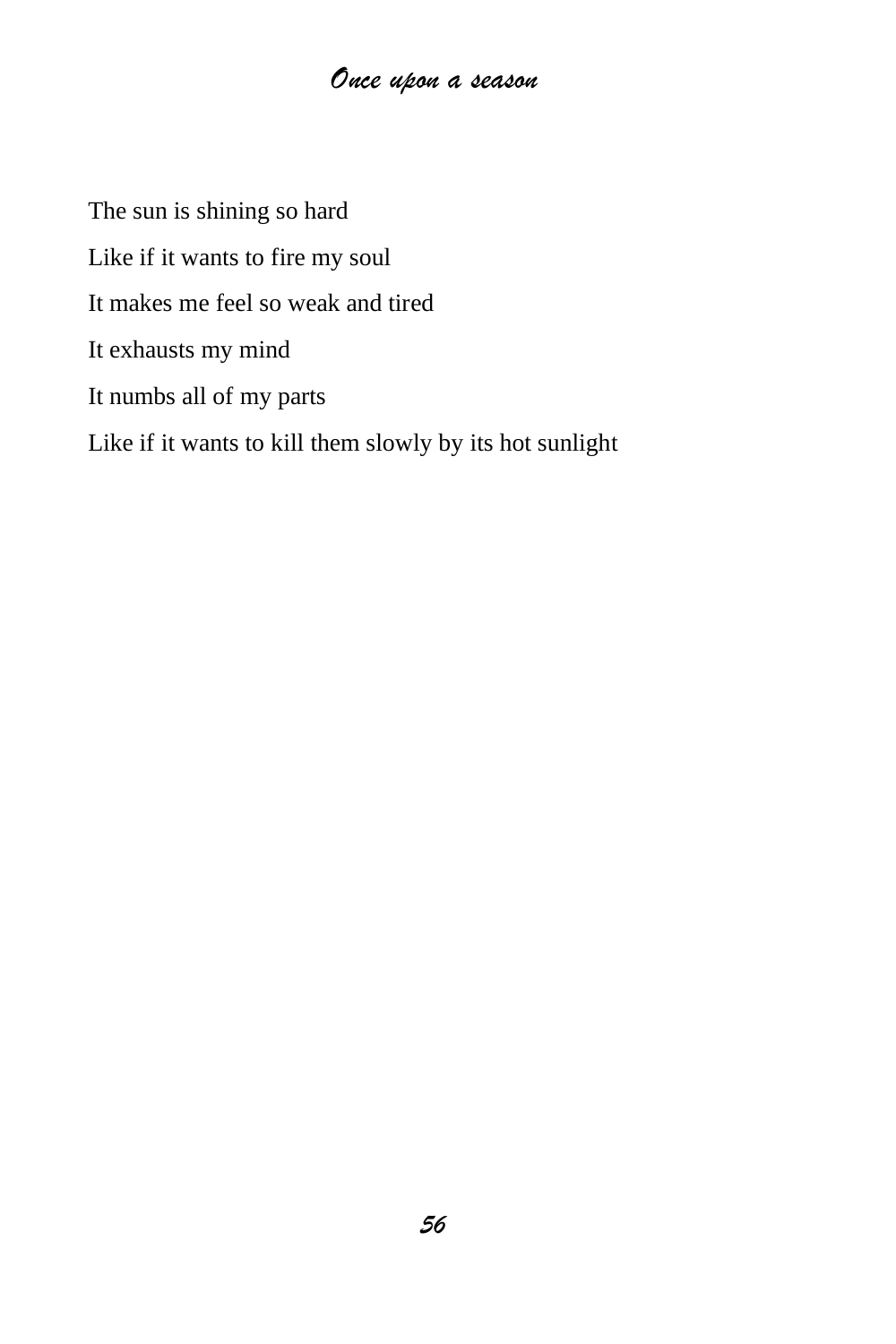*SamahNajmi*

Sunken eyes,

Thirsty throat,

Shaking hands,

Heavy soul

And a dry heart

That's all what I got after you

After your love,

After my love,

And after my holy spring!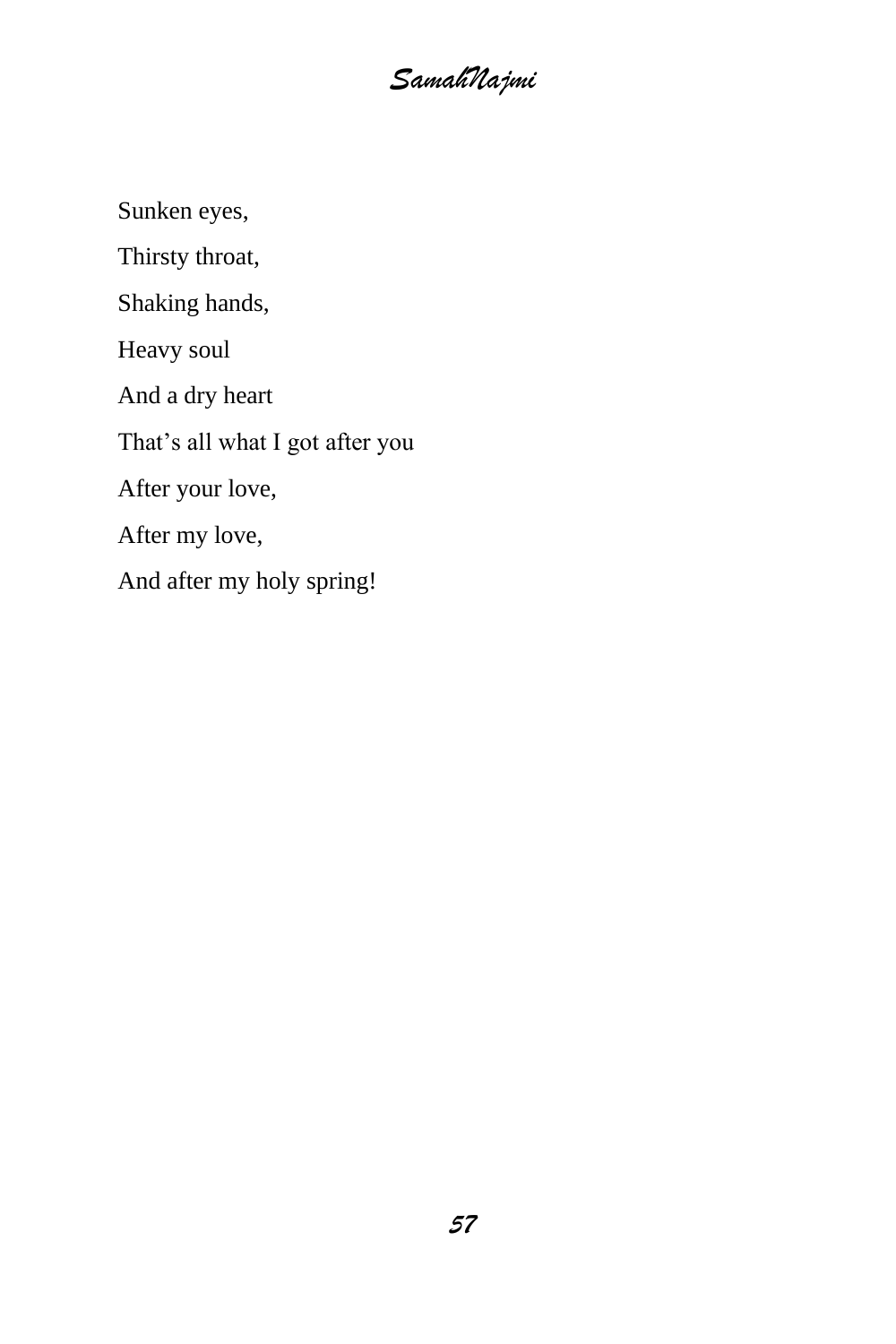The pain is tearing me apart

I swear, I've never felt so broken like this before.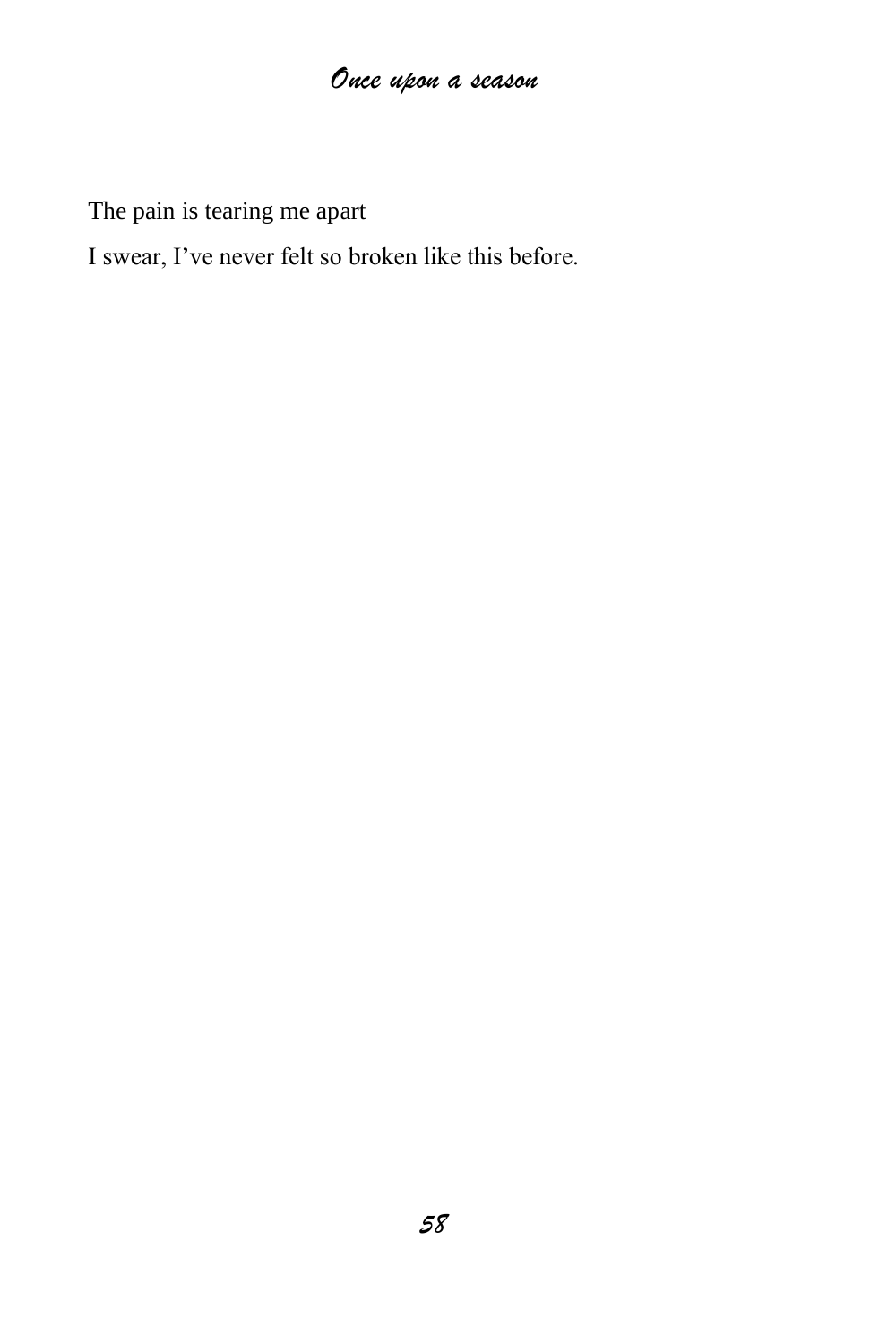I want to cry hardly I want to scream loudly But my voice has lost his voice You took everything with you You left nothing to me, You left me with no energy even to celebrate my great sadness; Tell me, how would I survive again? How long am I supposed to stay alive after you? How…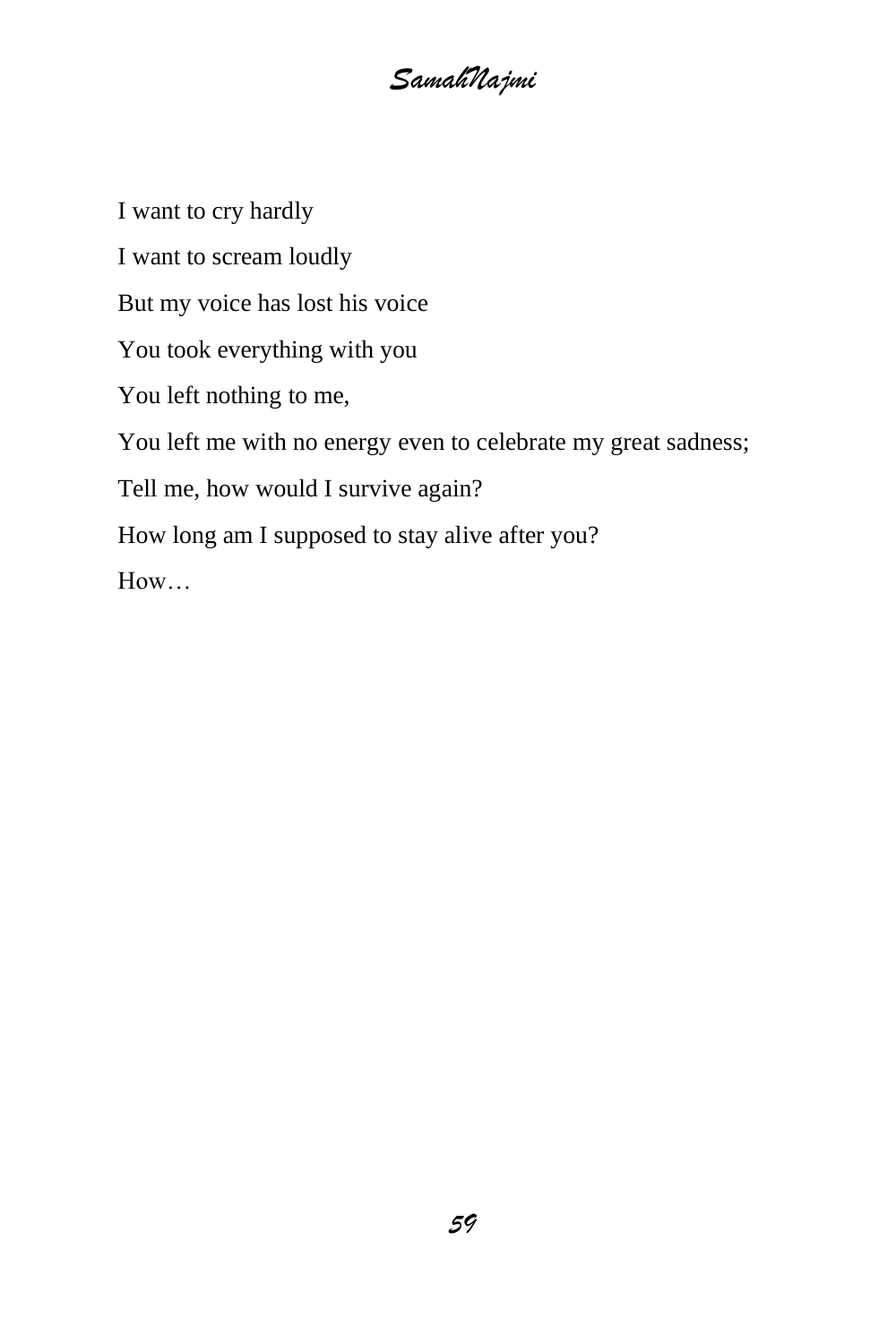It sounds impossible to cope with the pain

Of being separated from you

Like how it sounded my dream of you before!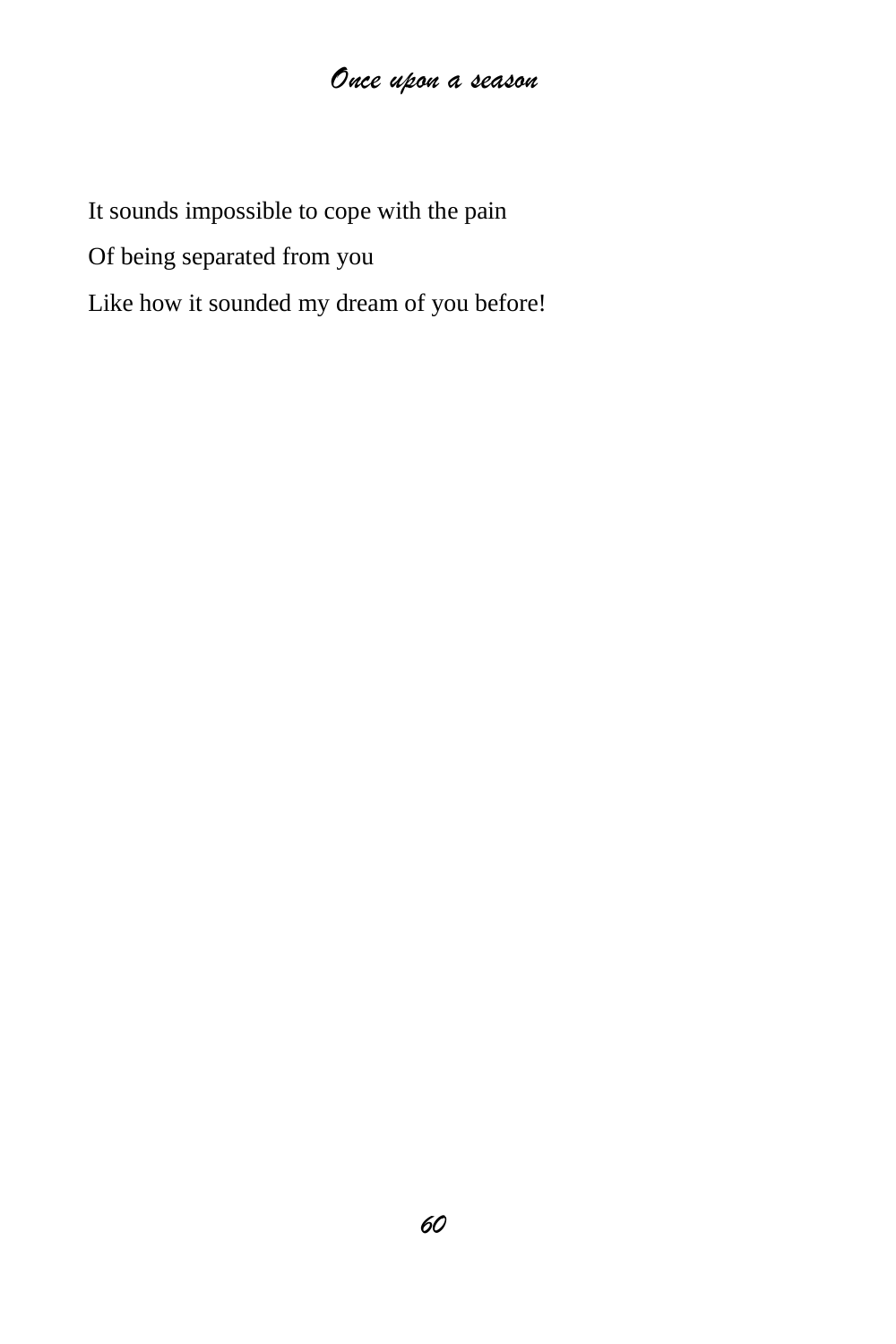You left me broken to many pieces You ruined all what I have built with you, for you You turned every dream to a nightmare And you have gone like you have never come into my life You have gone without even looking back, Without looking at me.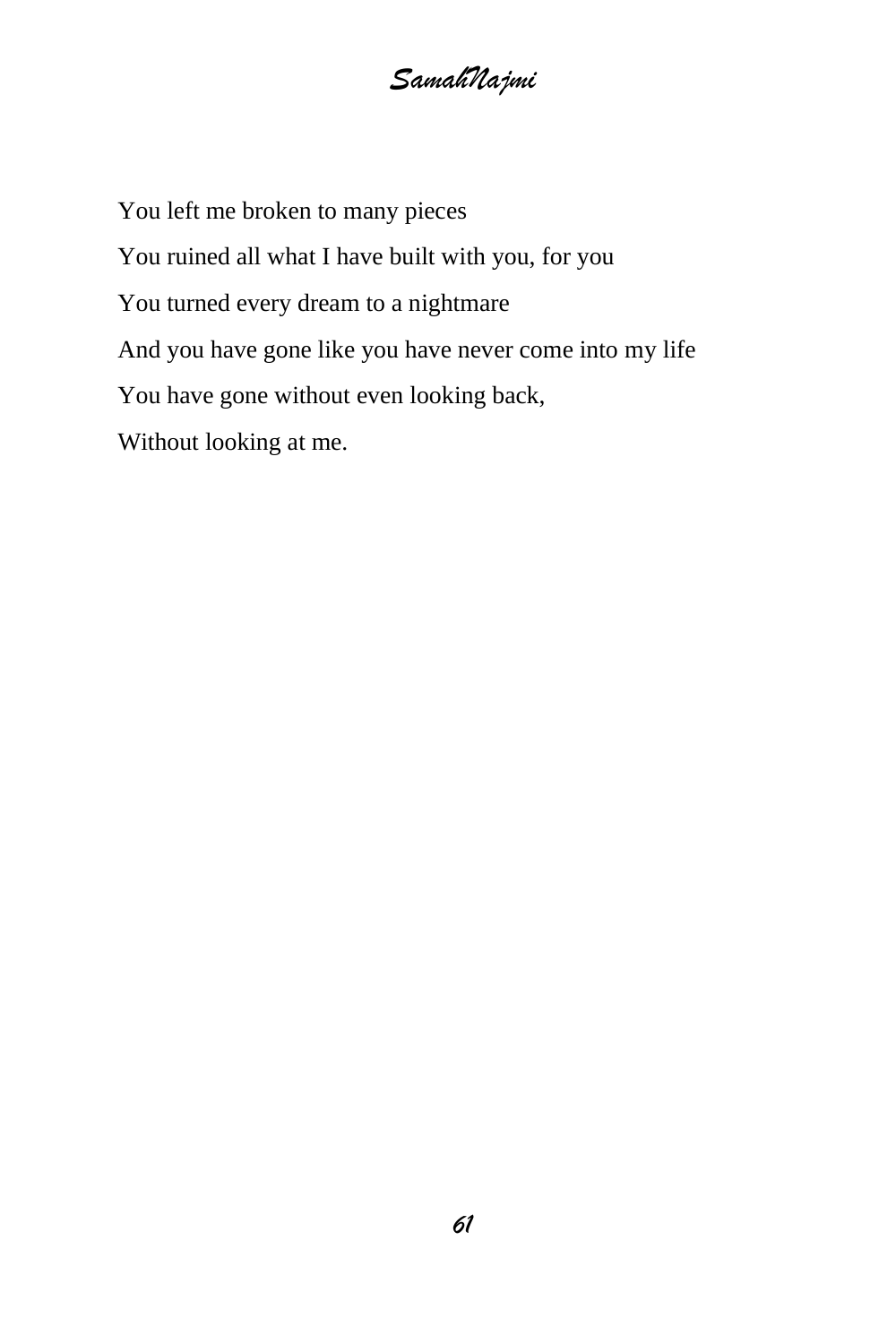Could you hear my scars roaring? Could you feel my heart diving in your lunatic sea? Could you see my life going away than me? Could you cry for my lost? Or, Could you just come back to me?!!

//Just come back to me as if you are to me//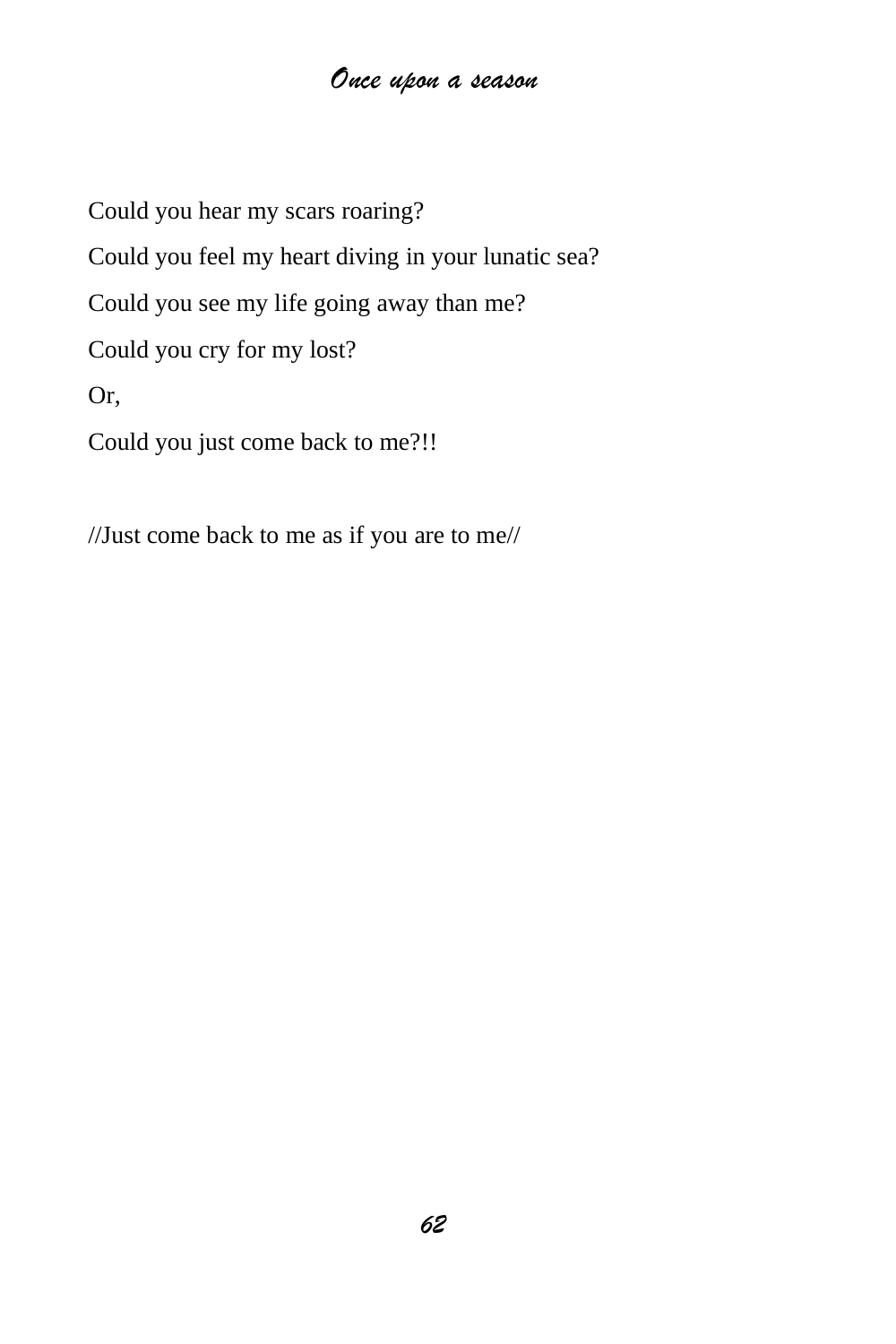Lost in your abominable jungle,

Caught up in your storm,

Stuck in your misty waves

And I cannot move on

I cannot take a step away than your haunting memories,

They are here and there

Wherever I escape

I come across with them all the time

Like the dark shadow of mine

That will always keep following my steps,

They stole my rest

They took my sleep from my eyes

Like how you did with my soul!

//Memories of you//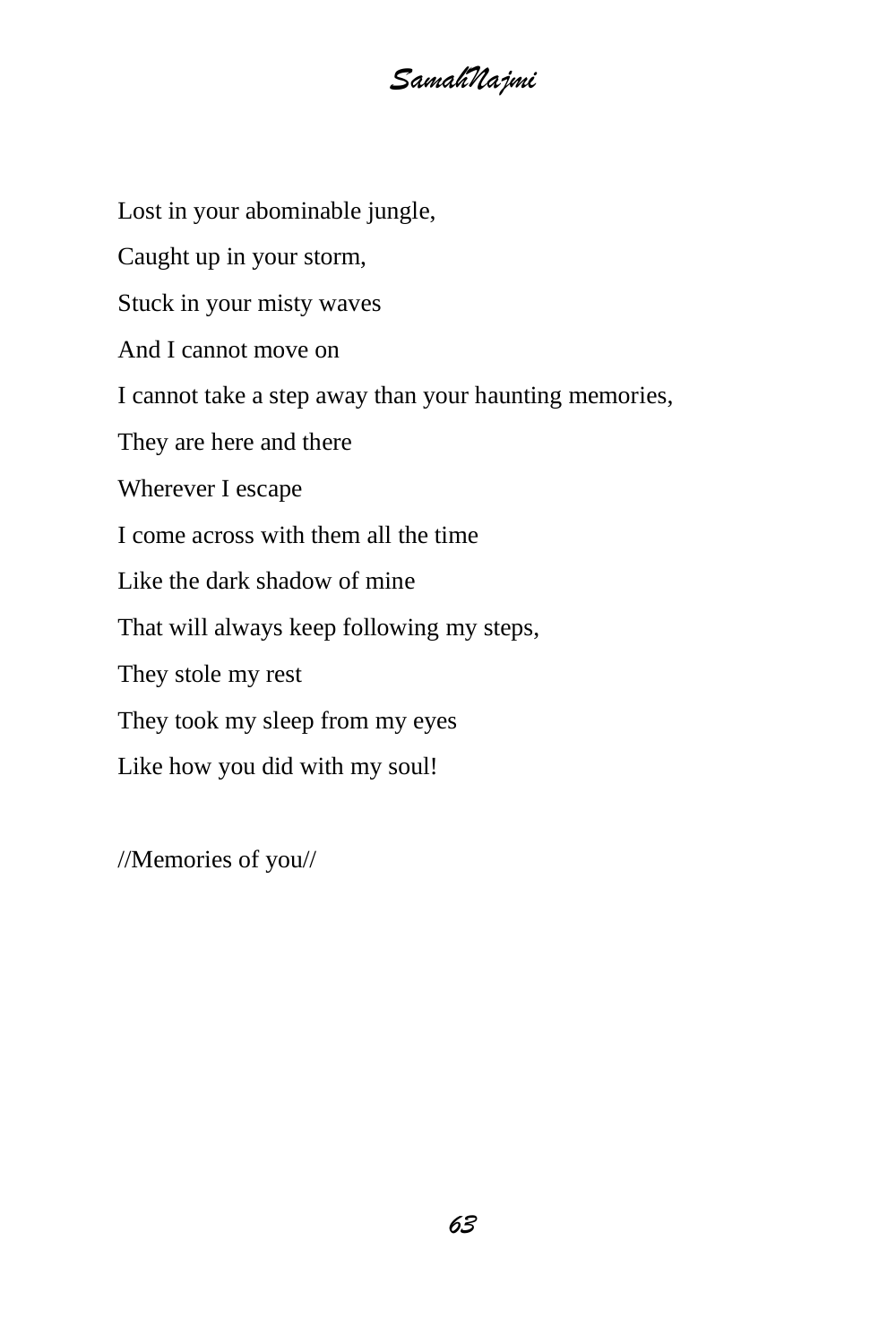A burning fire on my chest That I cannot tame, A fire that is eating every green in my life But not your love Nothing can put it out, But I should maybe ask it Why doesn't it eat all the love that I have for you? Maybe this fire couldn't see how green your love is, Maybe your love looks green only in my eyes Or maybe it's not even worthy for its flames.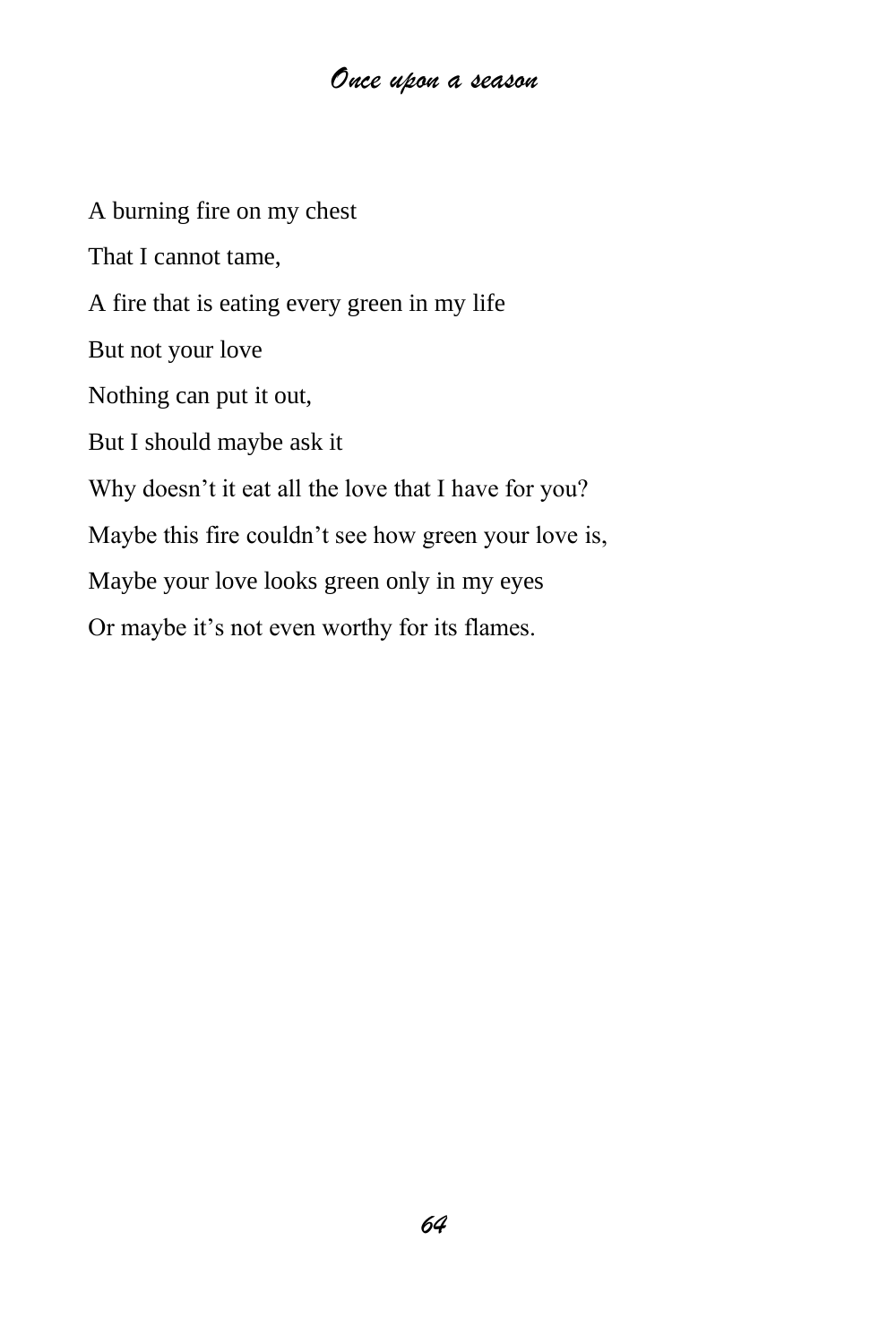*SamahNajmi*

Look at what you have done to me Look at how bad you froze my spirit Not even the heat of the summer could break that rocky iceberg That you left in my sea Look how cold it's turning my waters It's smashing the foggy joy in my eyes Killing the life inside of my bones And breaking all of my all.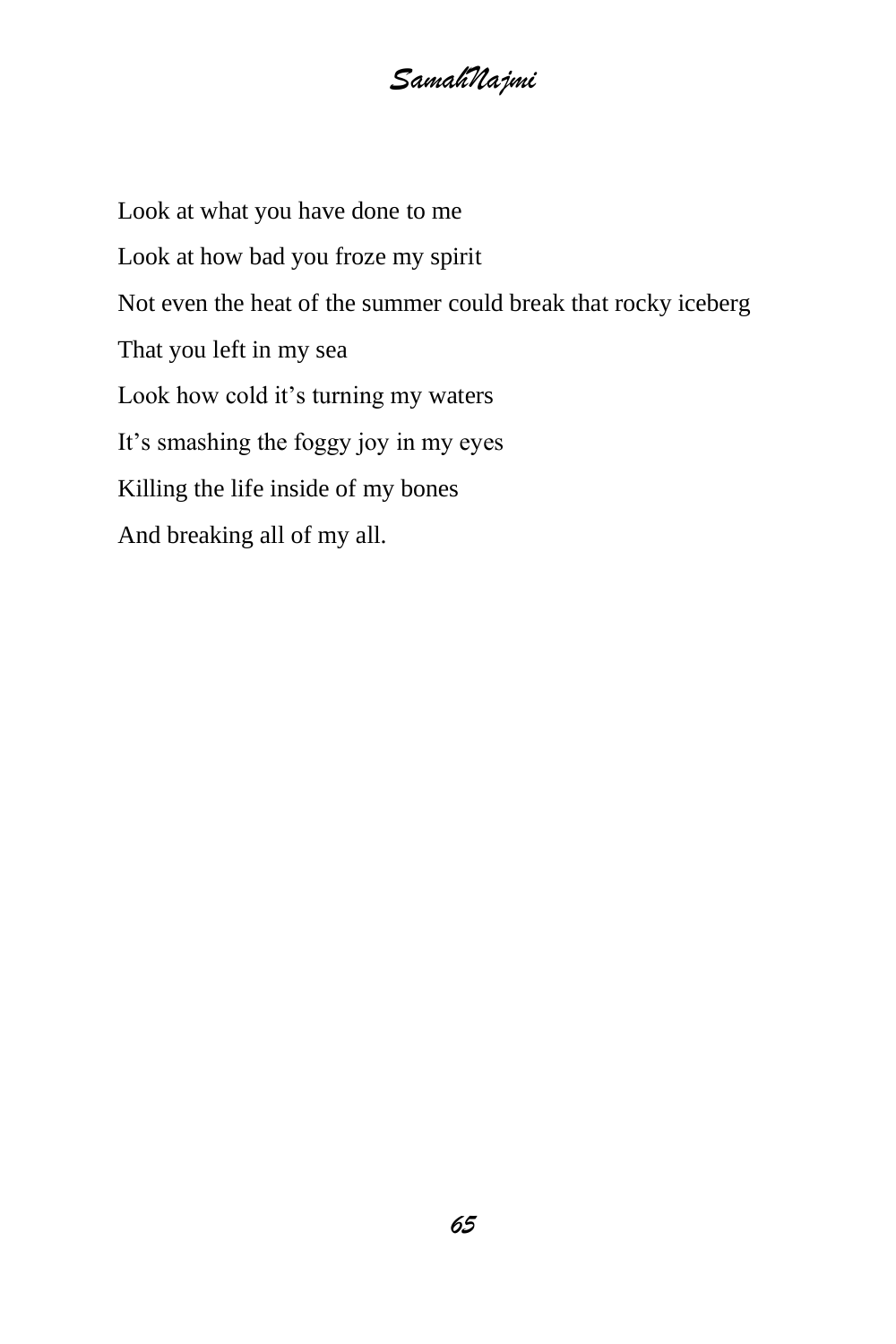I won't lie Or deny I am missing you Missing everything related to you Missing the way you used to call my name Missing your intended touches on my skin Missing those messy words running from your graceful lips Straight to my heart Missing the hidden love between your looks That love that I couldn't get enough of it That love that I thought it will always be mine That love that I was waiting for it And I'm still thirstily waiting for it more than any time in my life I am just awfully missing you!

//I am just awfully missing you//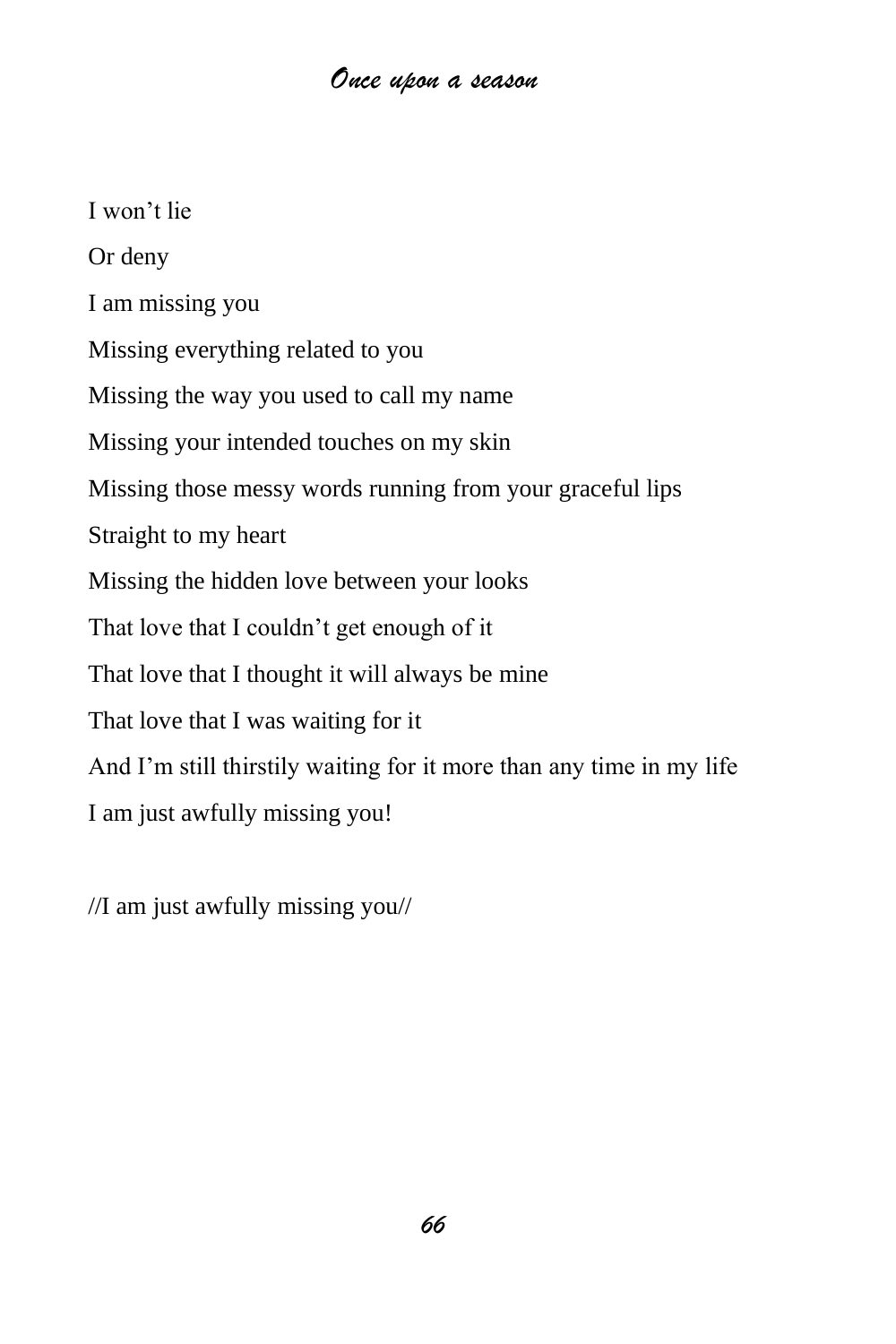*SamahNajmi*

No wall can hold my glorious pain Even my tears couldn't wash away the wounds That you drew on my sky, You drew them with your harmful colors Only to break me down to dust.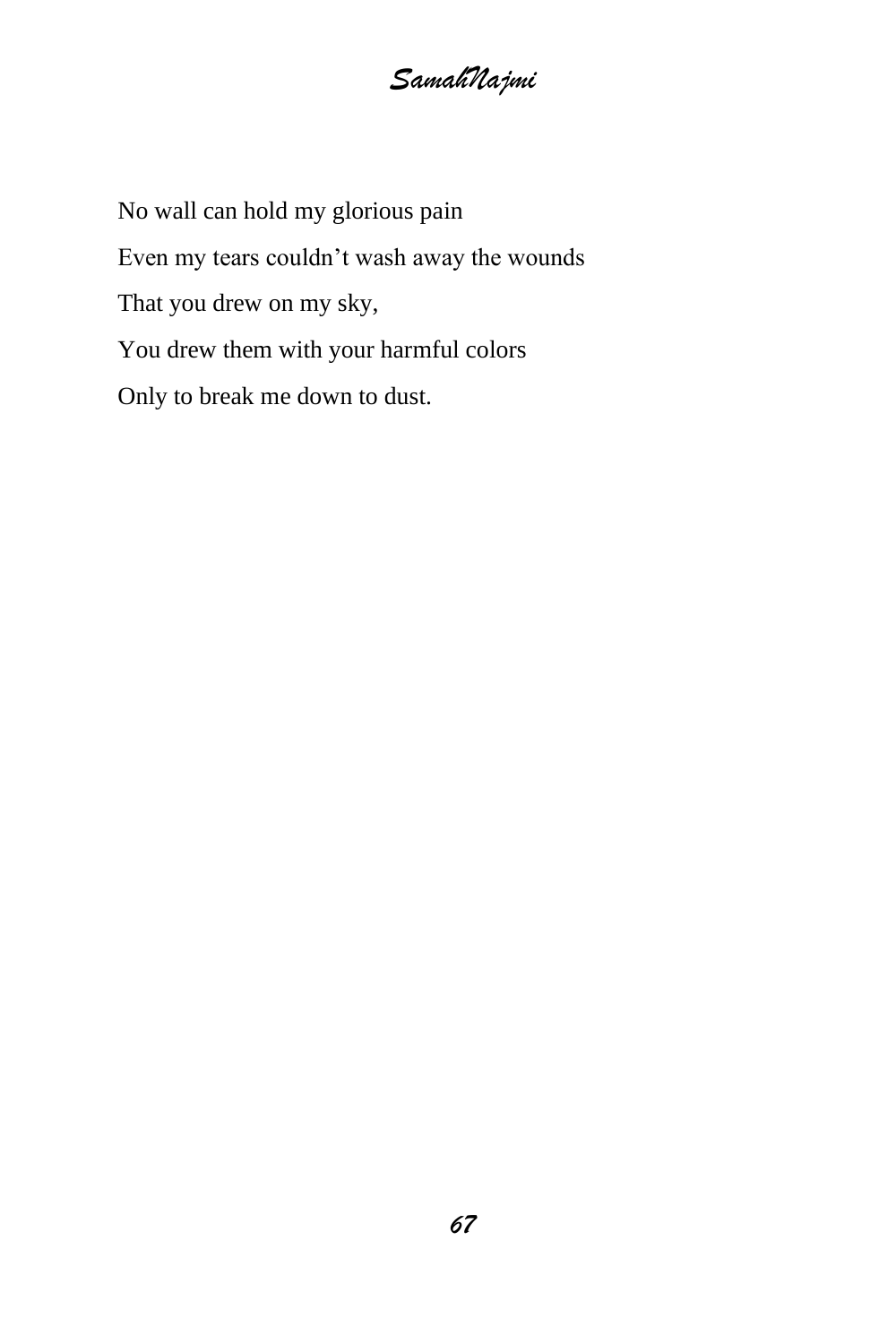I'm walking down that road again and again, That same road that we used to walk in it Holding each other's arms But it never feels the same, All the magic has gone with you All the spring has gone with you And I'm missing its reflection on my spirit, Missing glowing again under your spotlight On that road that I thought it will lead me always back to you, To your life, To the mysterious happiness But now,

I realize that there's no path to that happiness from here.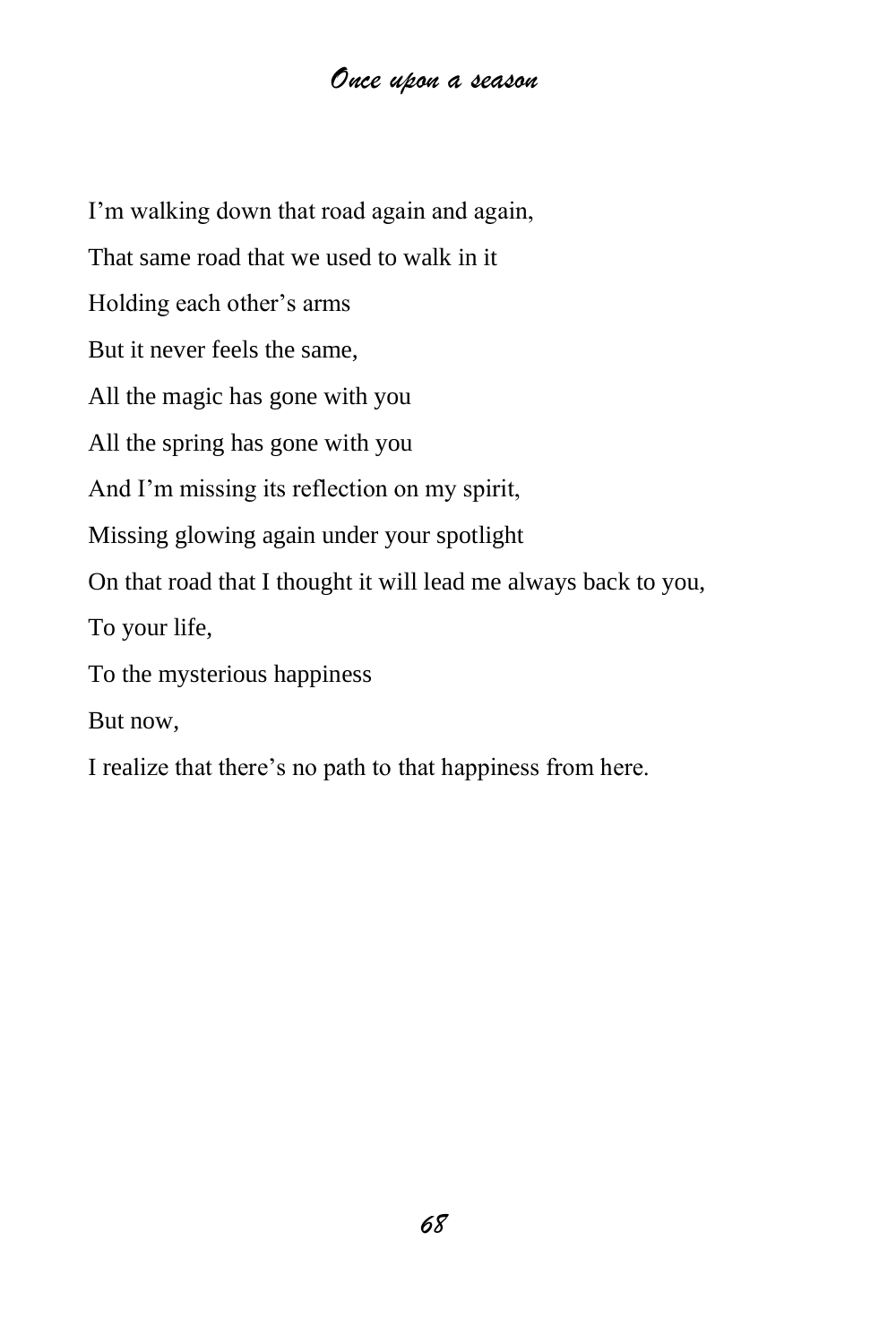Your dripping erroneous love hallowed my heart Like how the dripping water hollows out stones With no mercy, You tore me apart since the first step you took away than me You tied my hands and my soul And you had gone, And here I am standing every day under the wide sky Crying for my immense ache, Praying for your comeback But it just sounds hopeless after all.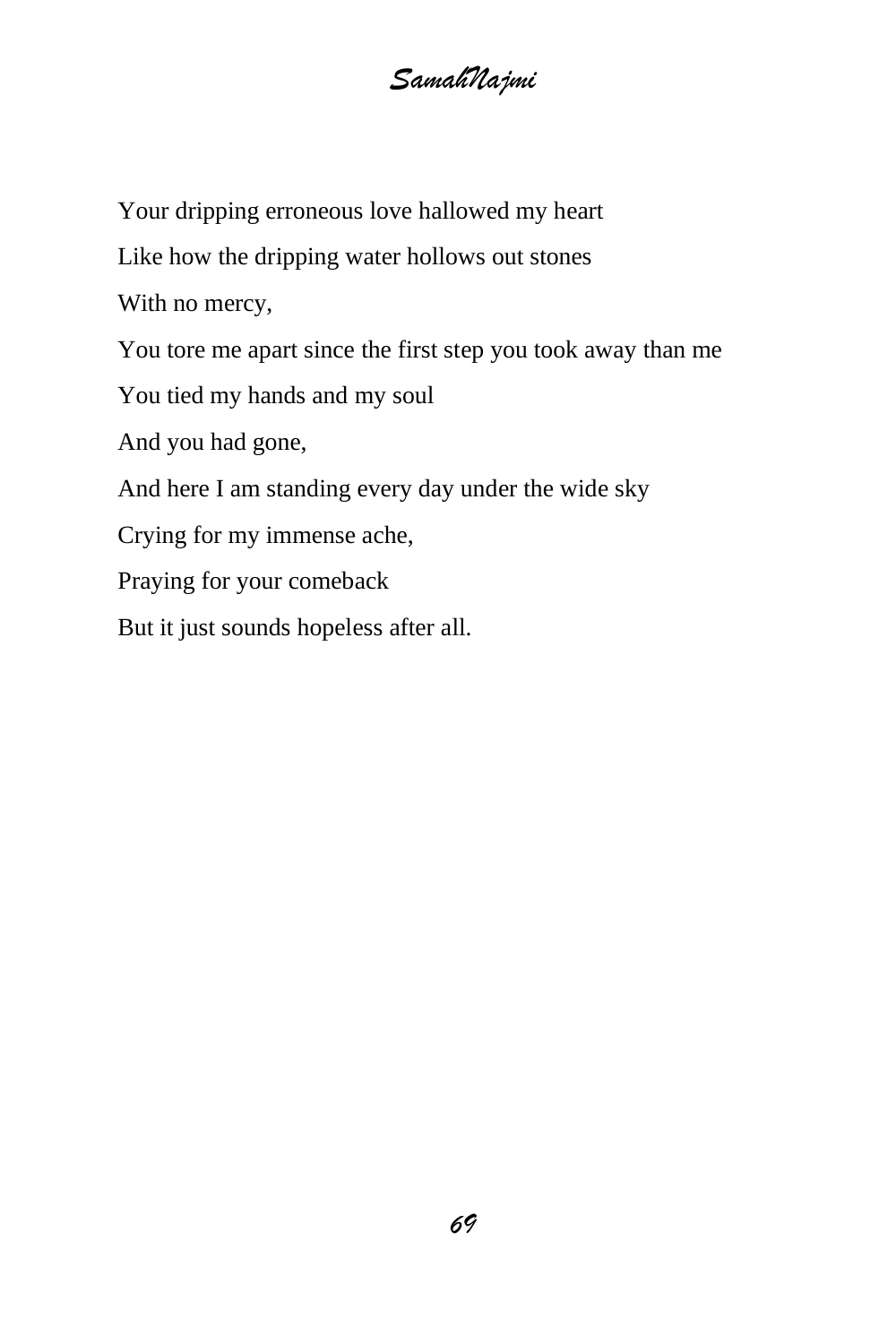Million and one voice are whispering in my head But your voice is the loudest, I can hear it echoing in my bottom It's crushing every effort I'm doing to forget you To throw you out of my mind To get over you and move on in my own way To start out the summer To live the summer, But all my attempts are going in vain.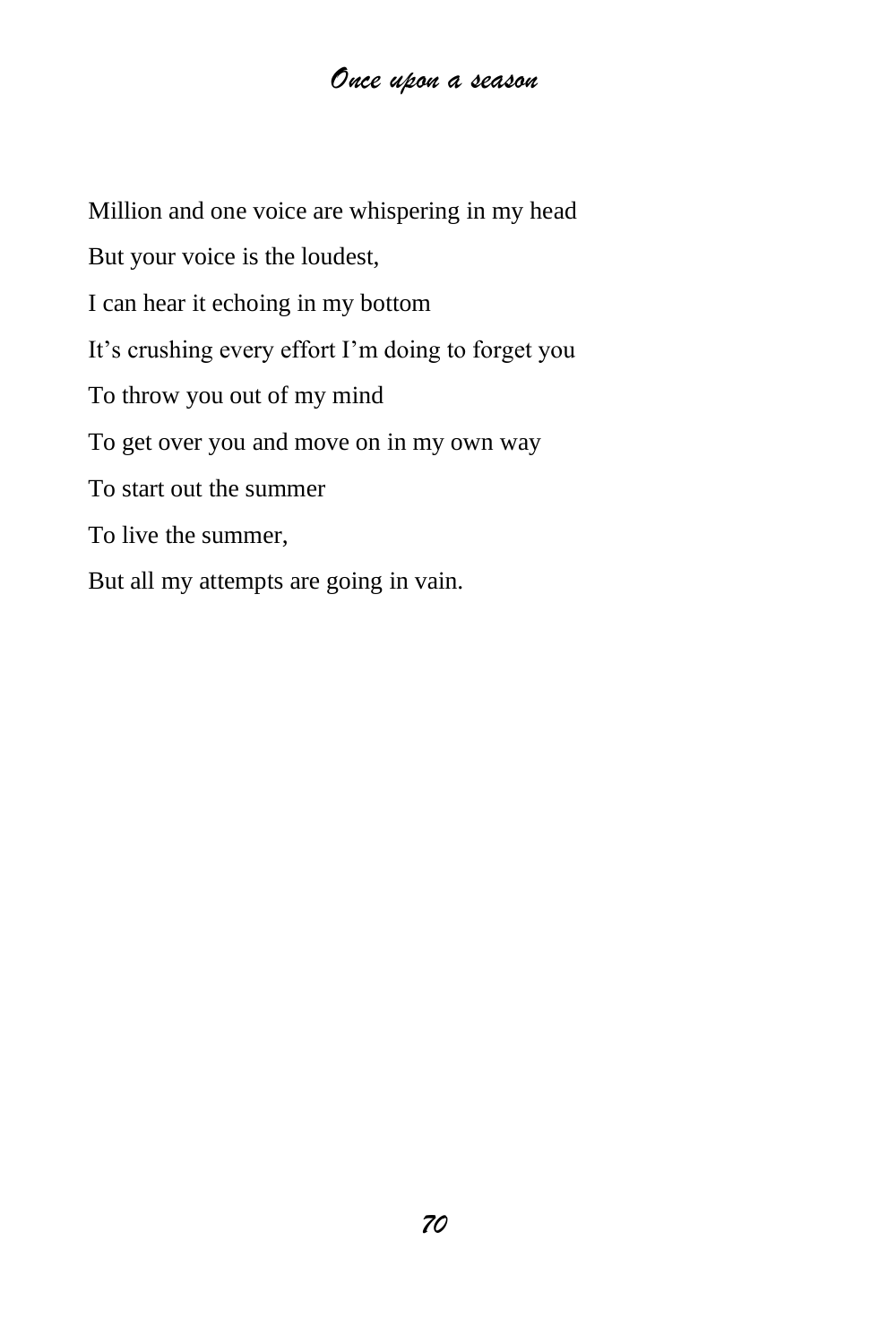My innocent heart just can't take all the damage That you left here and there.

My damaged lungs just can't hold those interrupted breaths That you left in between them.

My strange soul just can't vent the blessed soreness That you left running in my veins up and down.

My weak strength just can't vanish the broken love That you left blazing every day and night.

My rooted love just can't blossom its flowers That you left their seeds planted all around.

//What you left//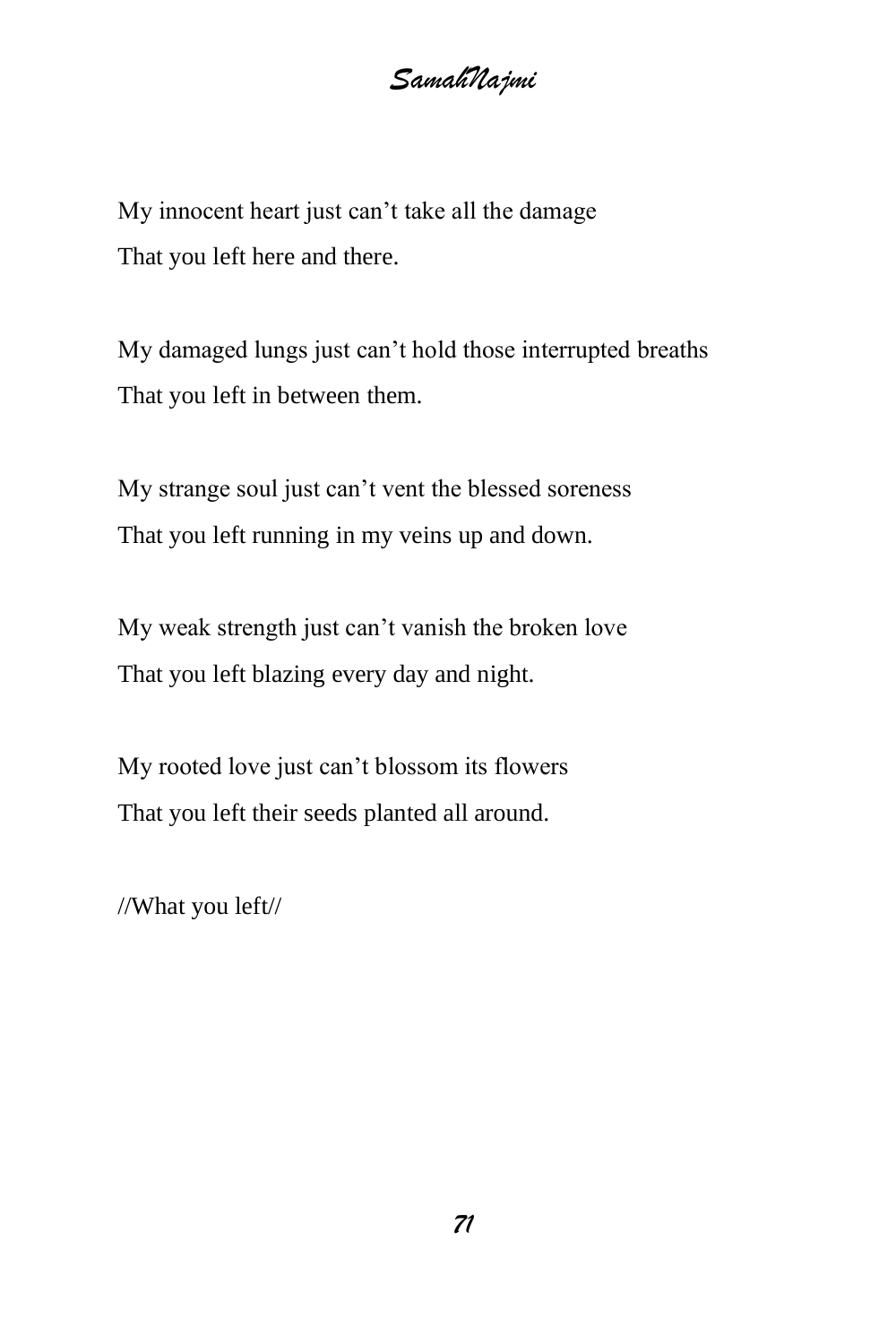You had gone Even if you knew what my life will turn to You just quietly went on your own way, And you left all your broken pieces tied to my soul, You left all your failures and downs heaving my back And I can't hold them anymore They glorify the pain in my heart More than how it is, They crash the venom that I'm trying to build in my soul, For you and your cancerous memories That keep pulling me down To where your love is still living.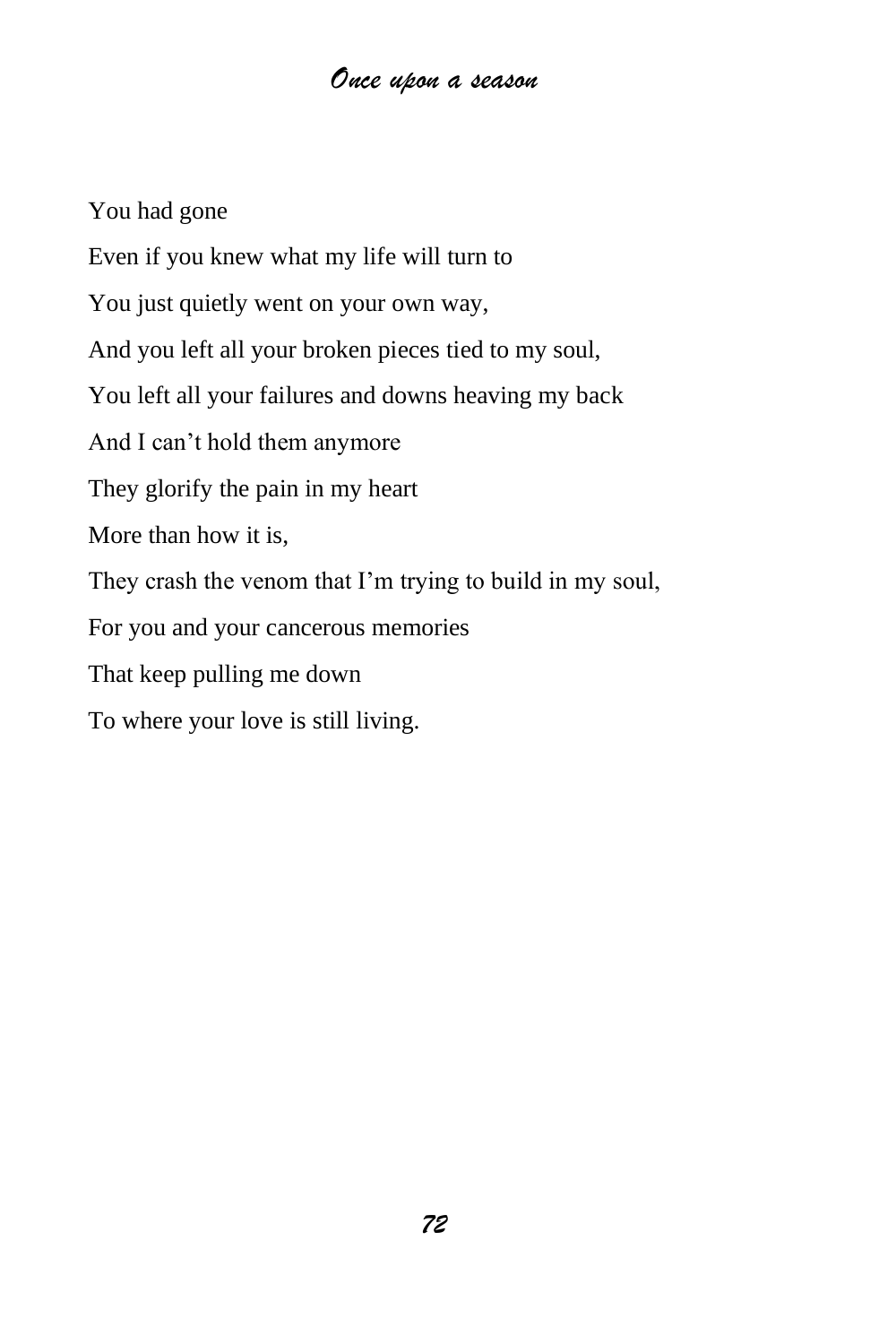Take me back to the bubbly life That I lived it only with you.

Take me under your roof again So I can feel protected again.

Take me back to your land Where I used to run around freely like a wild leopard.

Take me there again Where love was vaporizing the air by the precious scents ever.

Take me, Just take me with you Wherever you are And wherever you'll be, Just take me there where you are And you'll always be.

//Take me with you//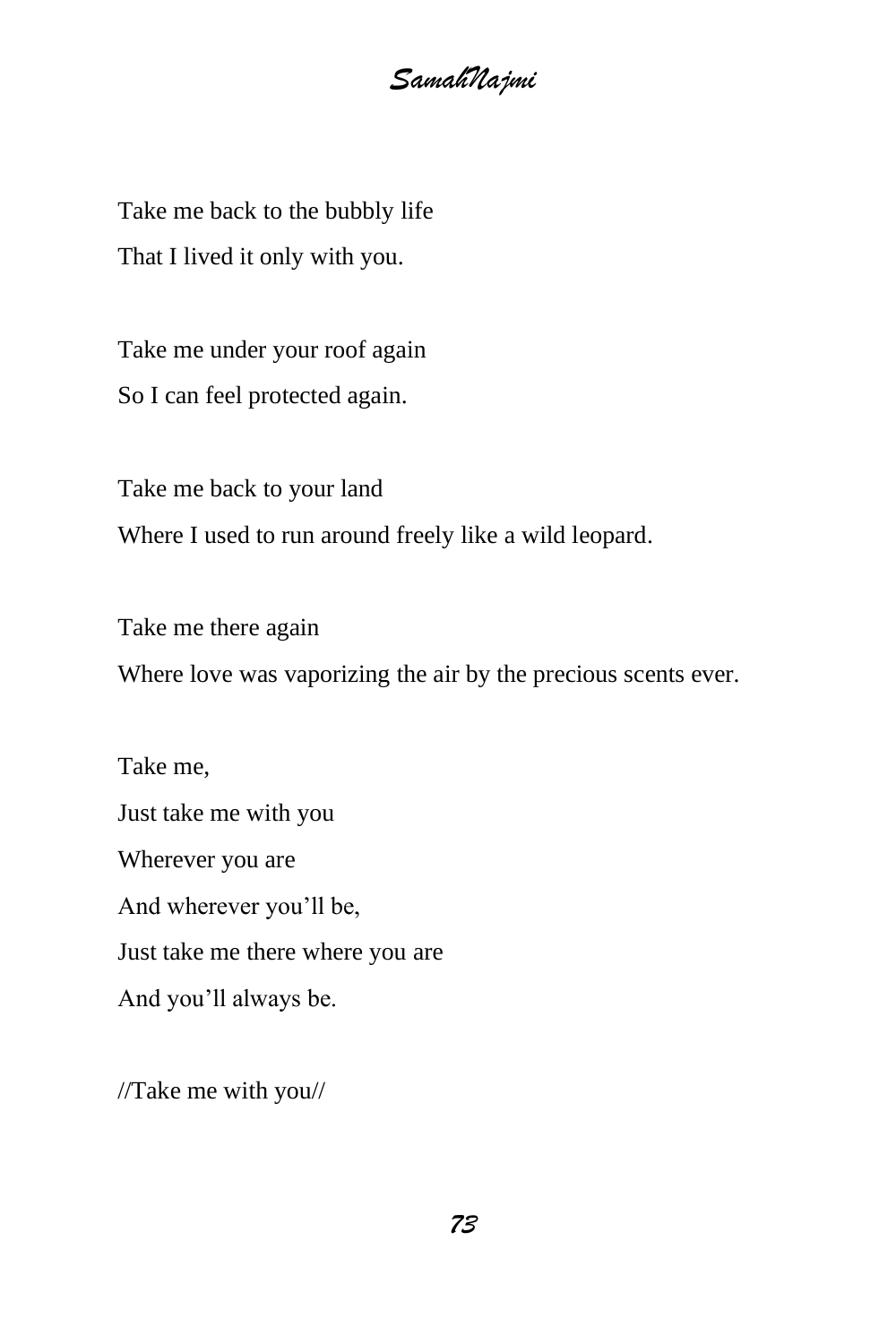I wake up every day so exhausted, Mentally more than physically But I still can inhale the air into my lungs, Sitting on the warm sands Looking at the huge sea in front of me Hearing it roaring Like the intangible pain in my root Wave after wave, It slaps the hard rock so hard But those rocks never give up, Never knee down, Always standing up, Facing the anger of every wave, They are obviously strong and brave Like my dear pain.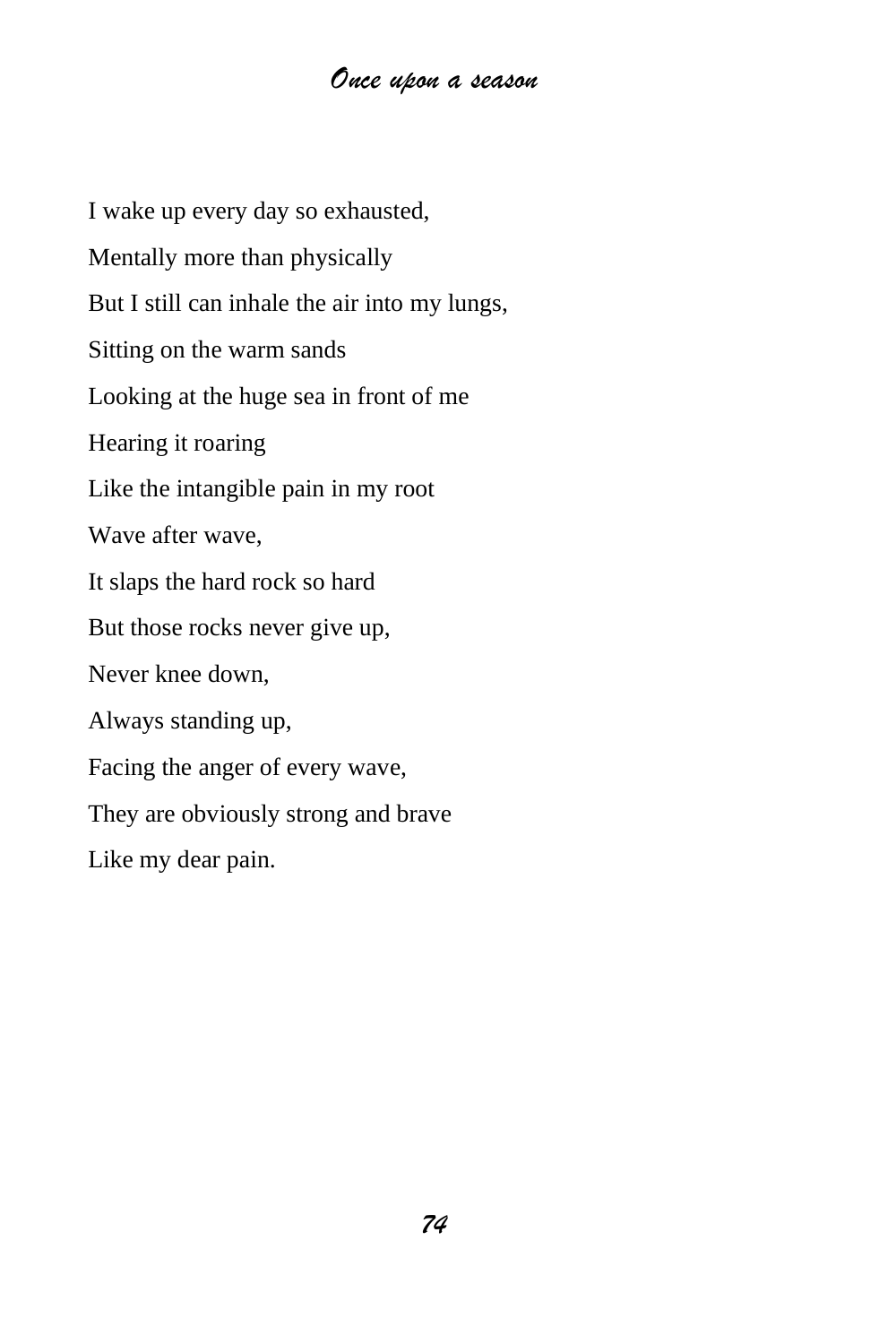I colored my sky by your colors And then,

You turned it to a ceiling cruelly.

I let my lips feed on your briny sugar And then,

You drunk them deadly.

I danced my body on the beat of your drum And then,

You diverged all of my steps maliciously.

I warmed my icy skin by your touches And then,

You burned it with no mercy.

I made up my face by your messy words

And then,

You clowned it cheekily.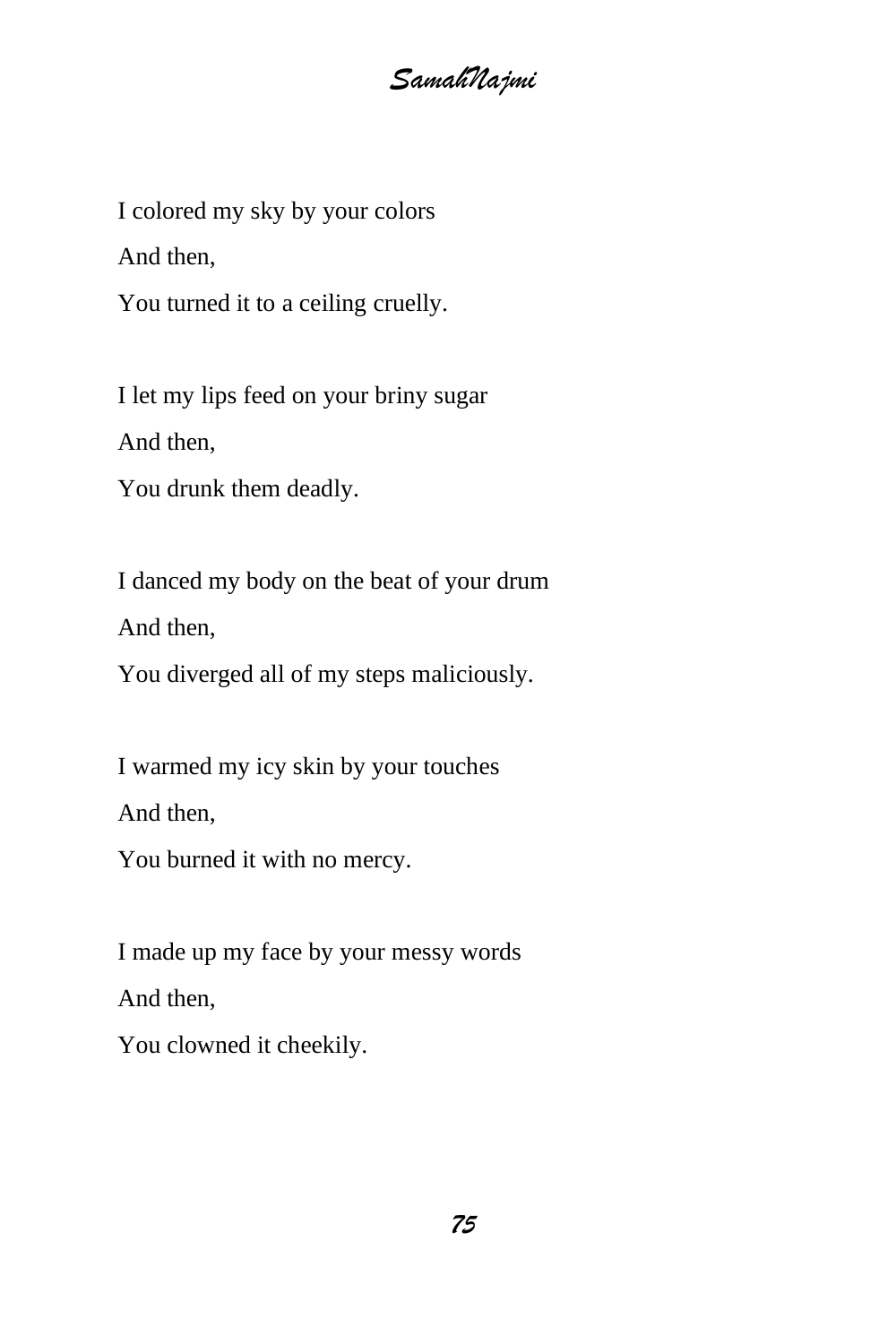I woke up my desires by your crazy looks

And then,

You fooled them awfully.

I wiped out my sadness by your dreamy dreams

And then,

You sculptured it on my soul again harshly.

//And then you are gone//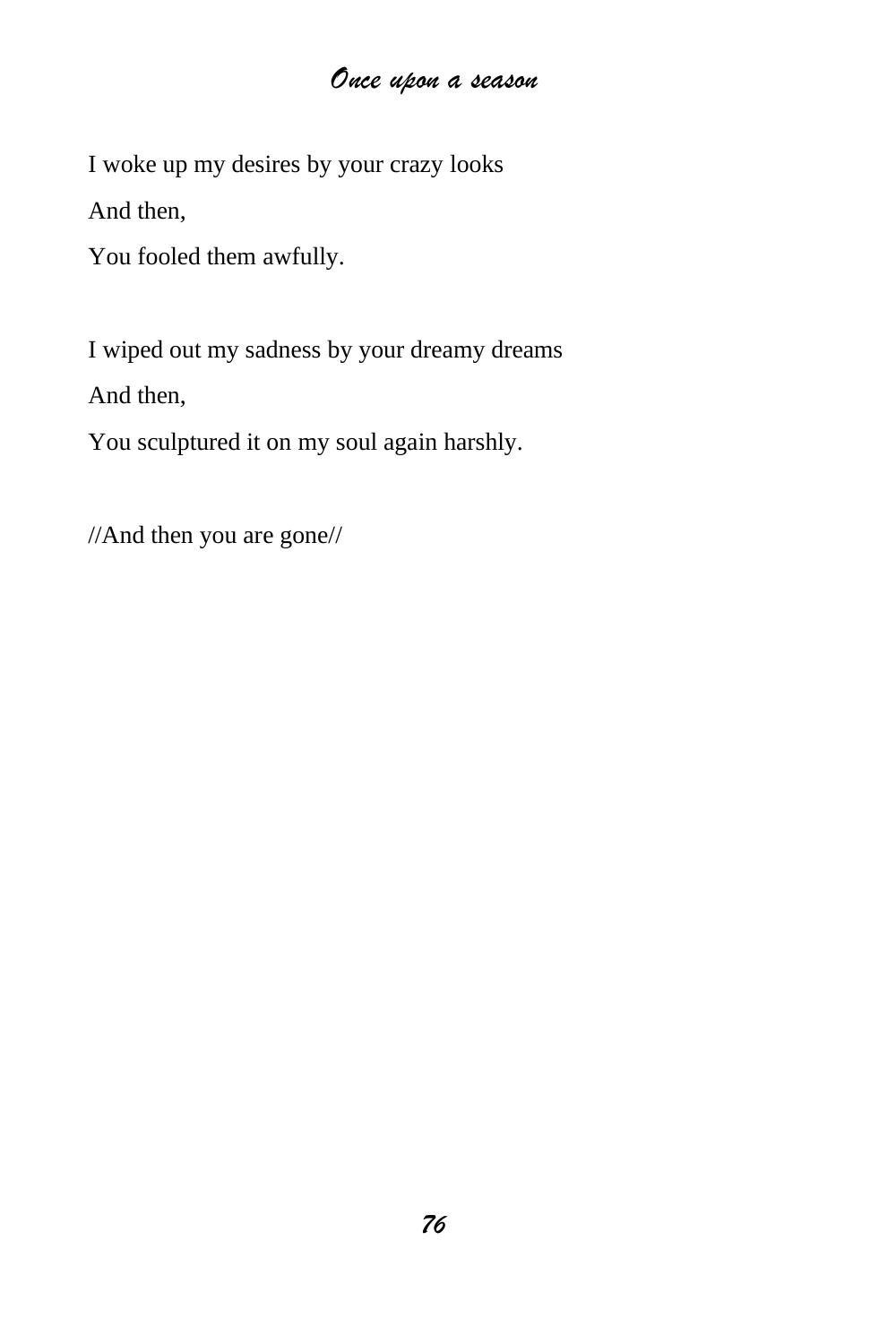When my tears were rolling on my face And I couldn't stop them from falling out I remembered you.

When I could see the rain through my window in the midsummer And I couldn't feel the heat of the sun I remembered you.

When my body turned too cold by every sunrise And I just needed someone to hold me so tight I remembered you.

When my soul was screaming in silence And I just wanted some love I remembered you.

When the pain was too strong in my young blood And no medicines could heal it I remembered you.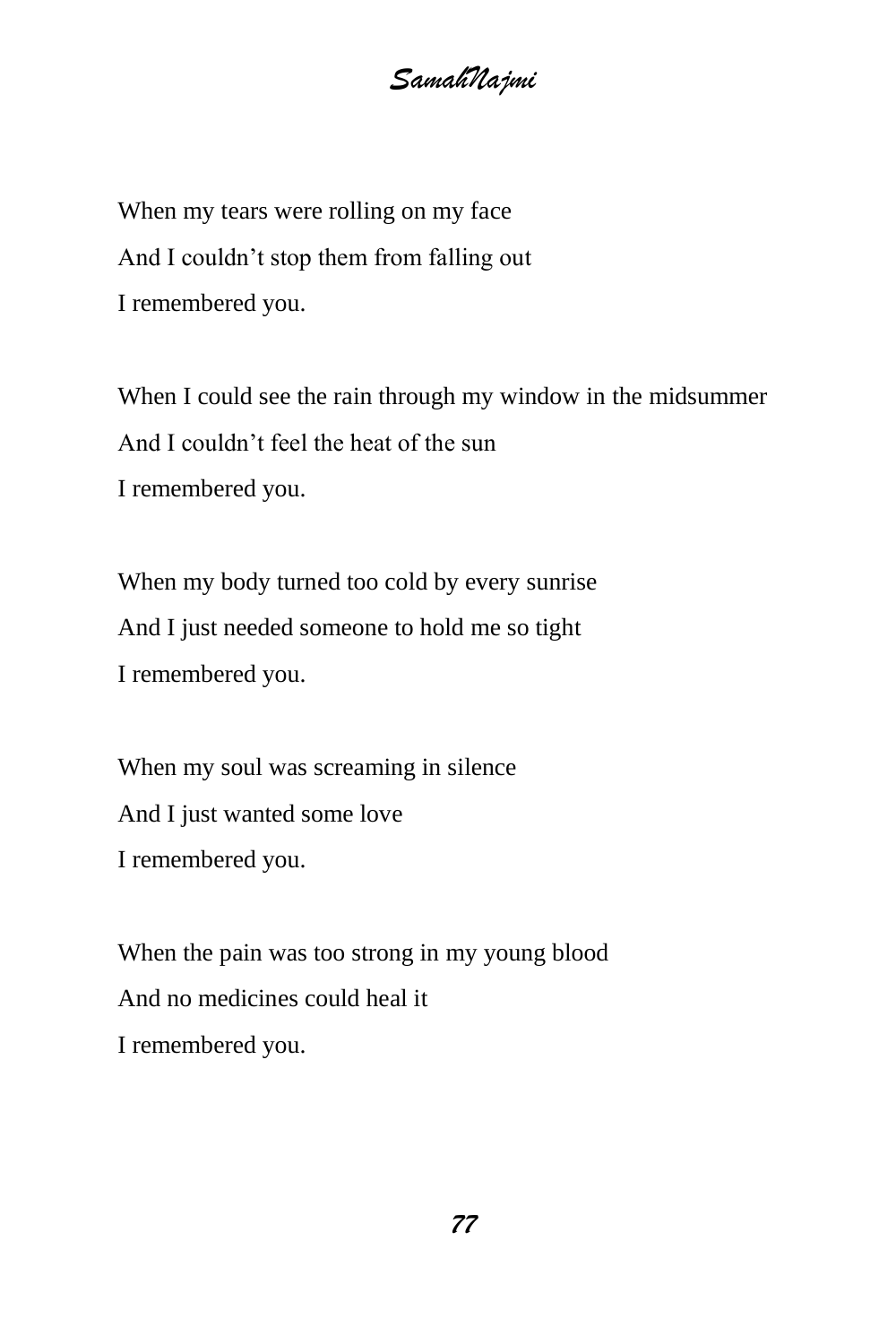When I felt like a dead girl walking by night And I was waiting death to save me I remembered you.

When I felt like giving up but I couldn't And I just asked god to show me the way back to you I remembered you.

//Always remembering you//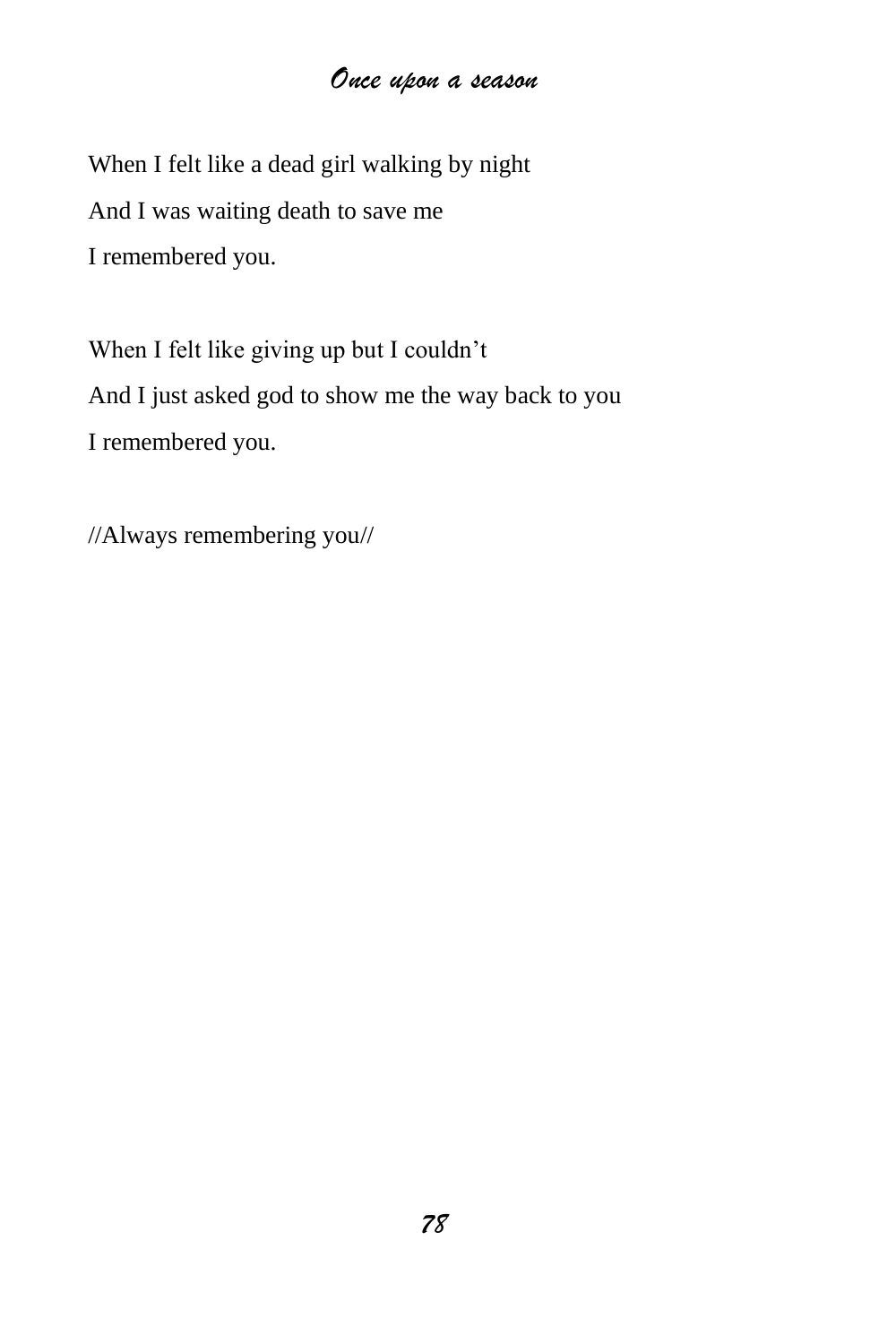All the stars went out looking for the moon And you are my moon.

I went out looking for you

And only for you,

Looking for your flouring face

Behind their glittering moon.

Looking for your drunk eyes

Between those fancy stars.

Looking for your rough skin

Inside the jet-black tissue of the summer night sky.

Looking for your quiet voice

From thousand and one voice in the middle of every rush night.

Looking for your wild smell

Between all the smells of the summer nights.

//Looking for parts of you//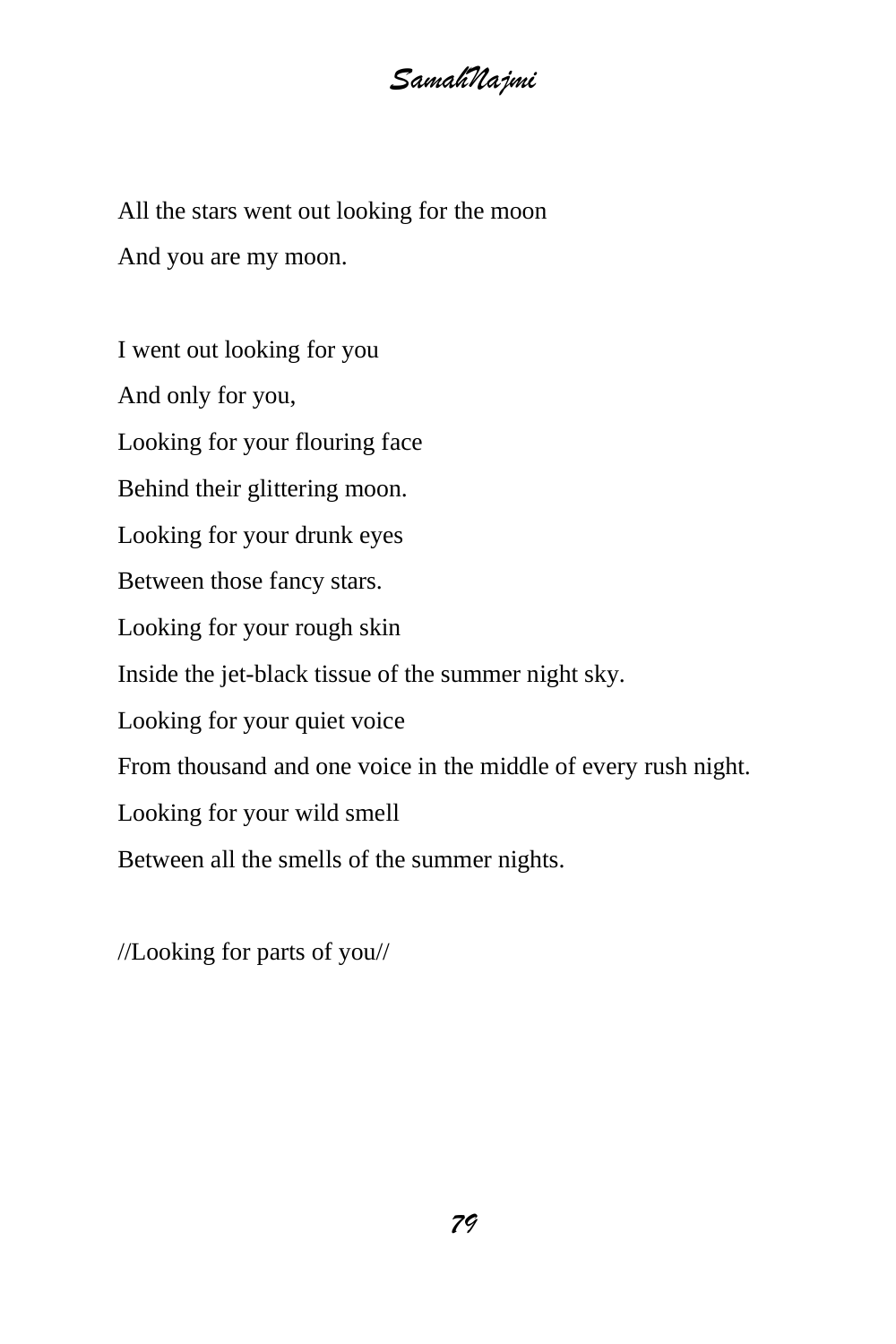Like an open book I let you read my pages And all what you did Was disordering my lines.

Like a crazy fan I idolized every reflection of you And all what you did Was ignoring my fanatic admiration.

Like a tender mother I pulled you closer to my chest And all what you did Was lurching my heartbeats.

Like a servant with his master I tried with all of what I have to please your arrogant desires And all what you did Was grumbling about every single effort I've done.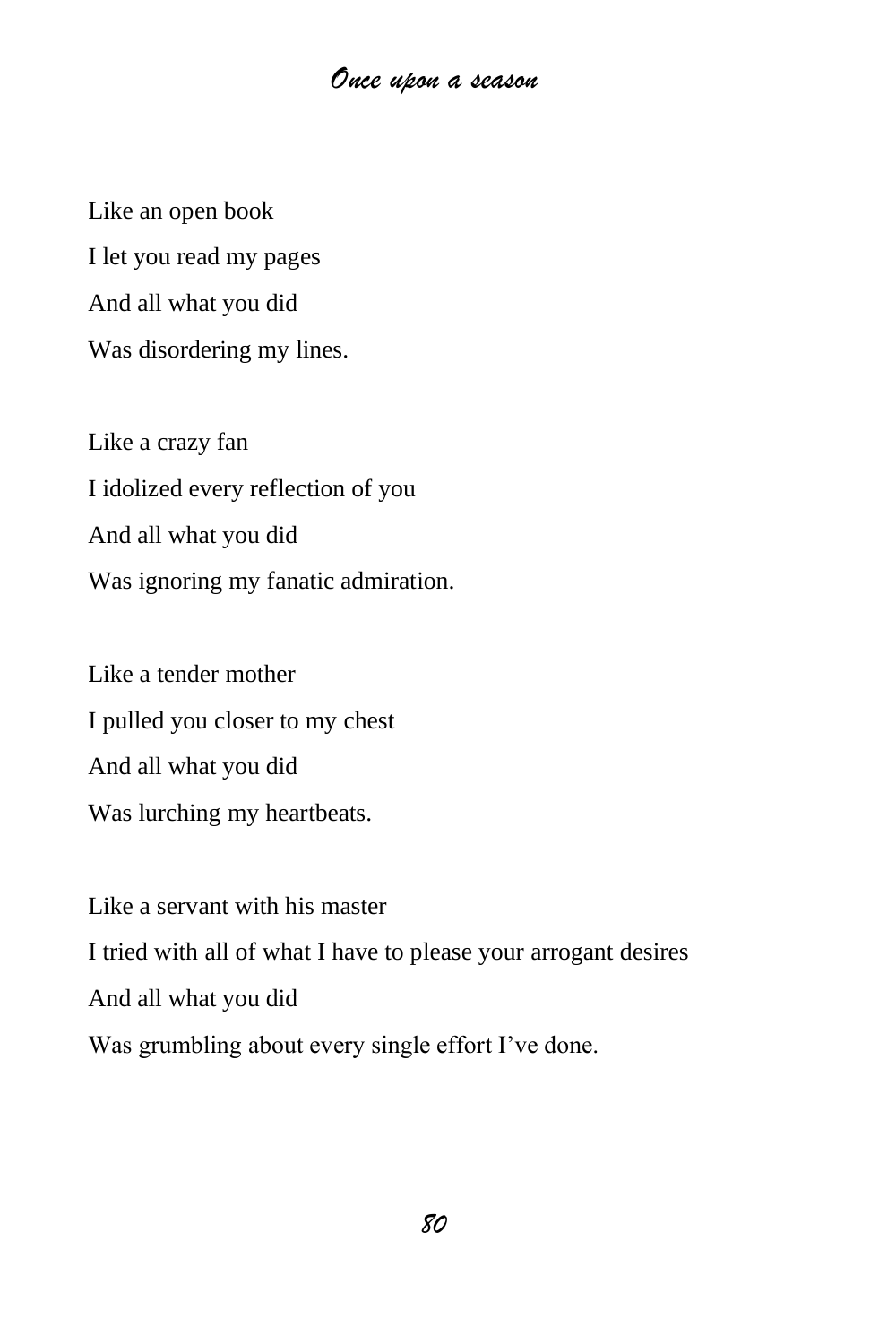

Like a naïf woman I dropped all my mufflers in front of your eyes And all what you did Was leaving me there naked.

//like a lover I loved you//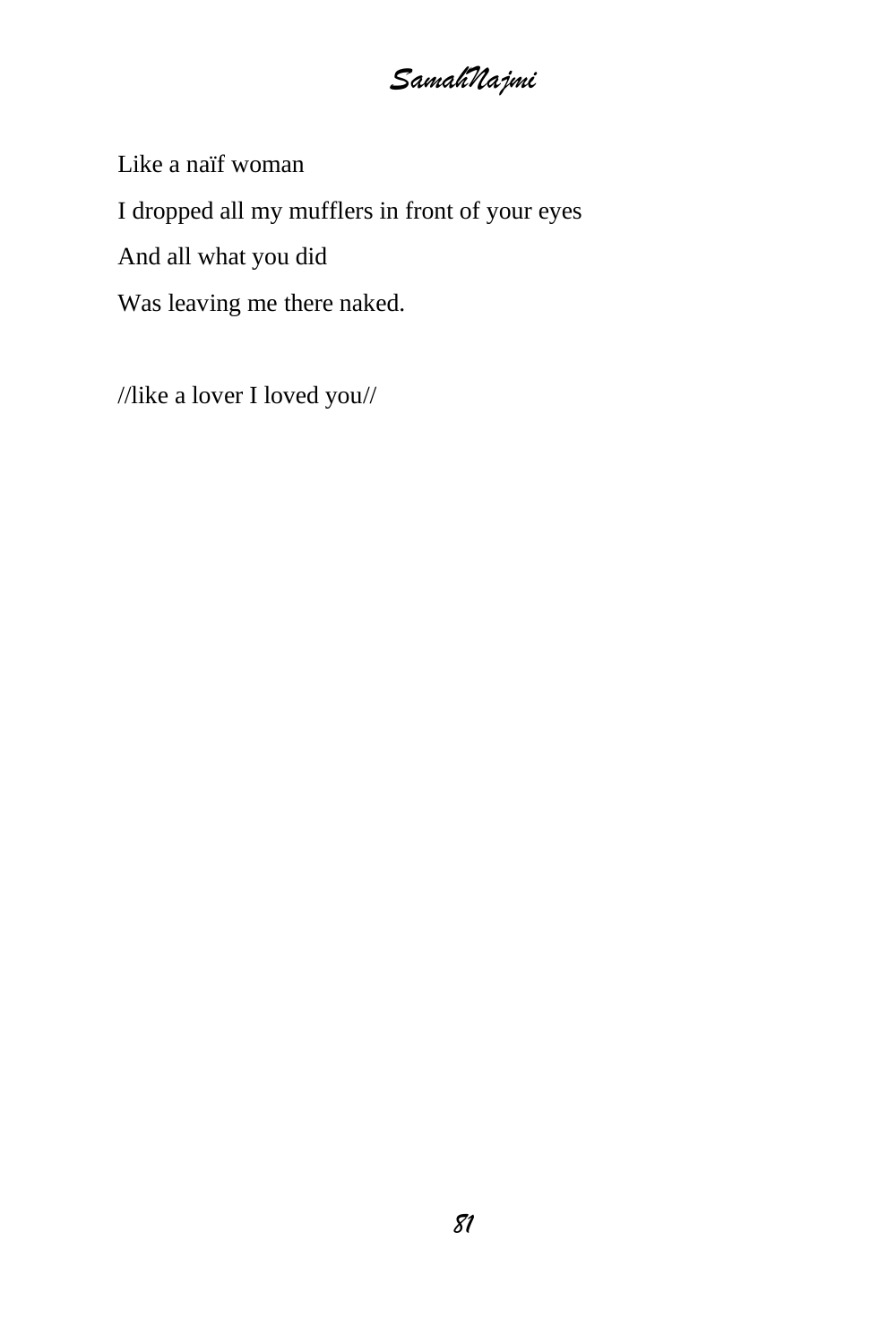I'm the moon that has no sky Without you.

I'm the homeless that has no walls to cover him every night Without you.

I'm the deep ocean that has no bottom Without you.

I'm the giant tree that has no roots Without you.

I'm the bird that has no wings to fly with Without you.

I'm the pen that has no ink to express itself Without you.

I'm the fascinating song on the radio that has no rhythm Without you.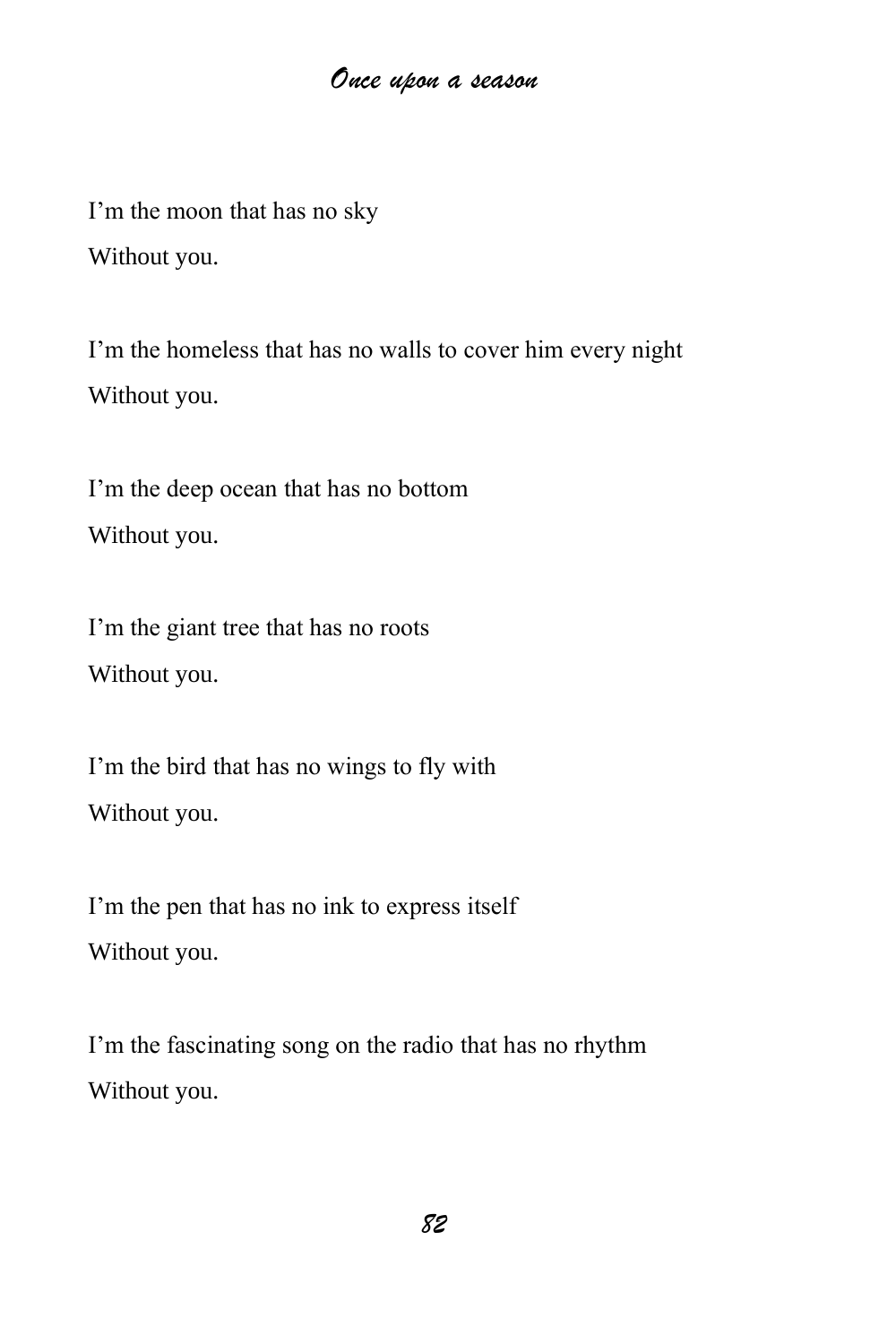I'm the body that has no life inside it Without you.

I'm every single incomplete thing in the universe Without you.

I'm exactly nobody

Without you.

//Without you//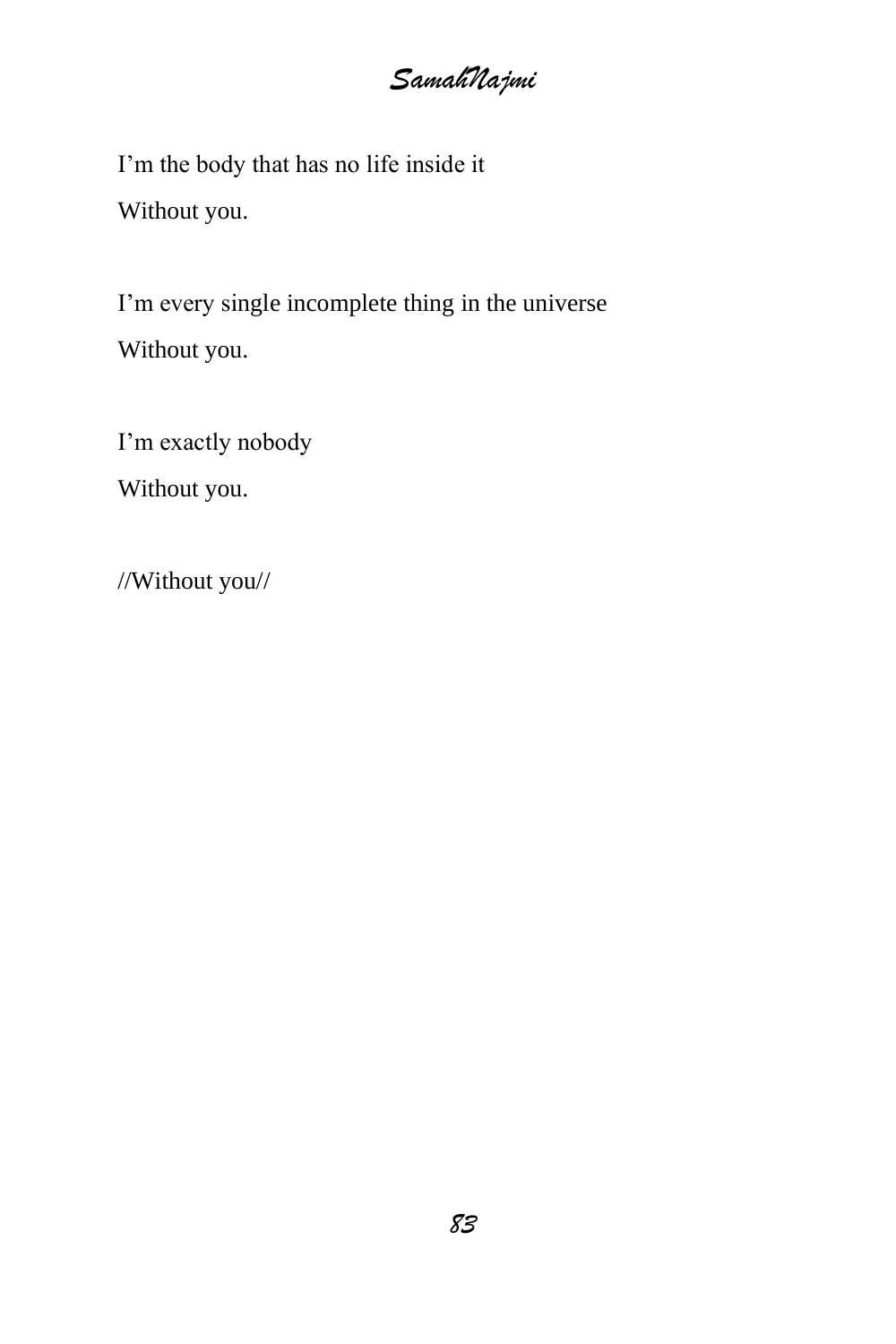Everything is reminding me of you Your memories are always floating somewhere in between They push me deadly to cry in my skin And I just can't do anything about it.

My flimsy soul is always calling you But you haven't even responded once Or recalled this desperate soul.

Don't you know how much I got used to your existence, To you In my wicked life?

//Because I still remember you//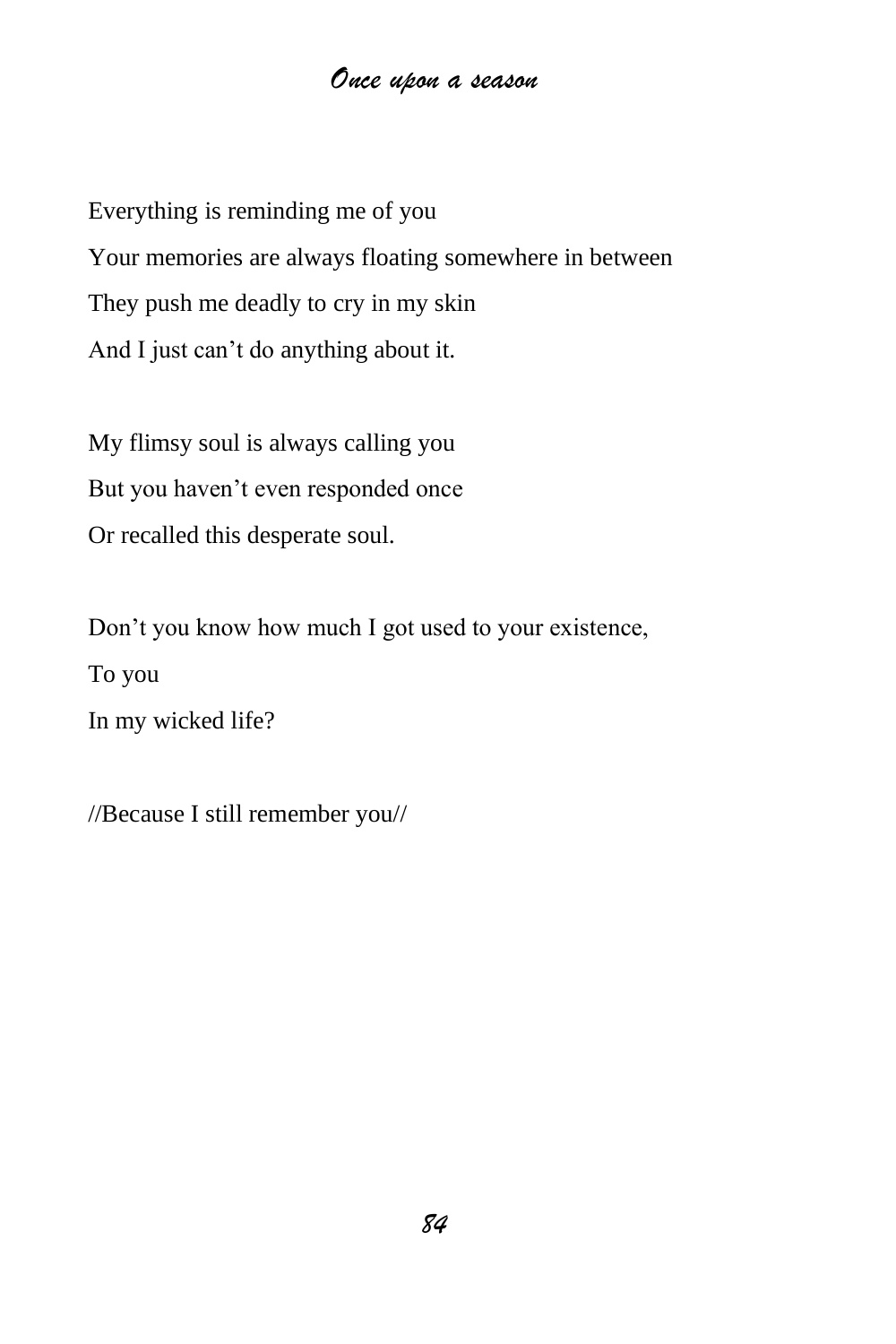I need to taste your face I need to feel your skin I need to know your lips I need to have more and more of you But you just got me out of here Looking foolish and smaller Than any time before!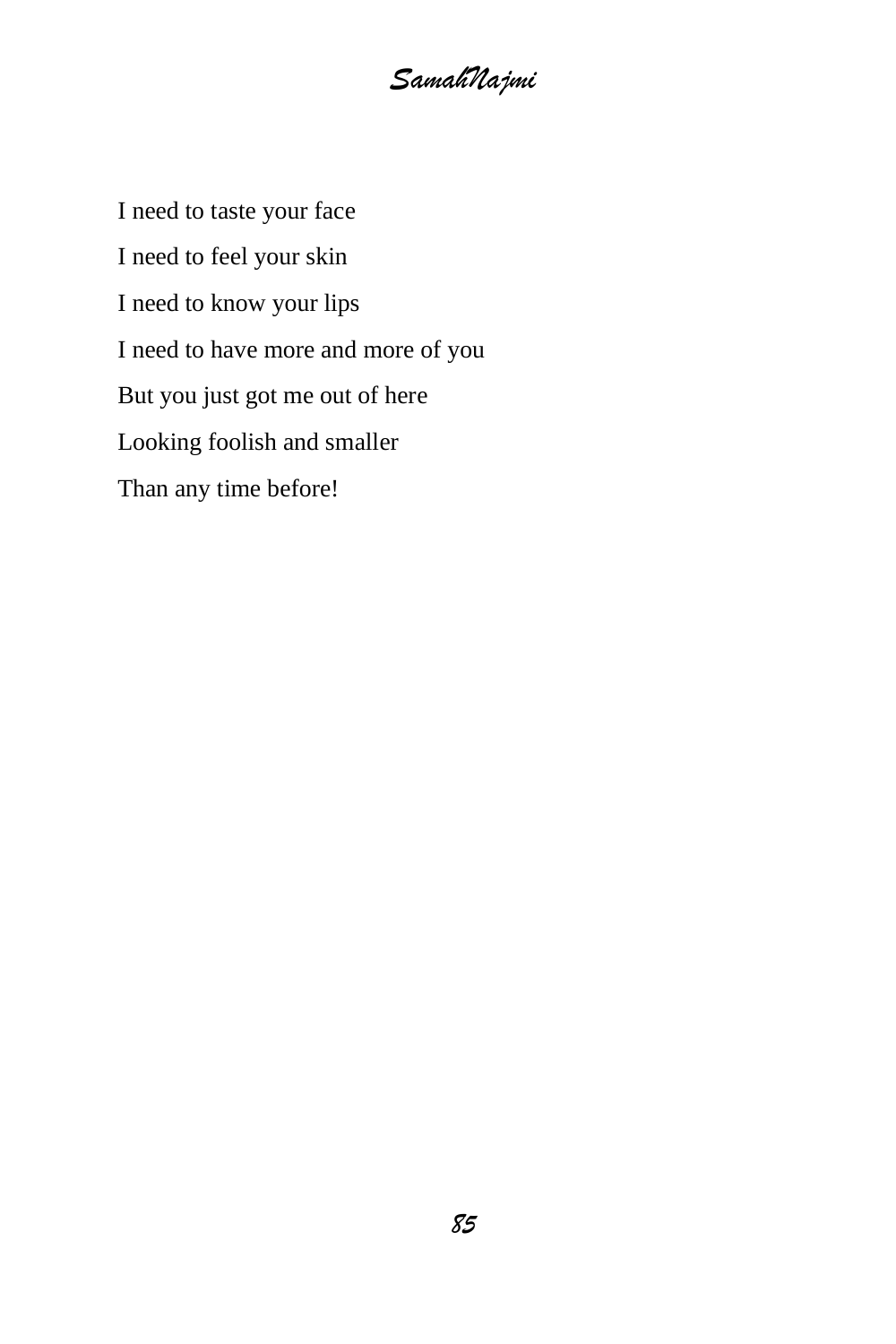My pages are full of Rage and pain Like how the pages of this chapter are. They are tearful And reflecting the immense ache In its most possible beautiful image, But somehow It just looks a bit fake, unreal Like if we are living in a fairy tale with a sad frame Like if something is missing here.

Yeah, something is missing It's the ugly side of pain, If we believed that it has a beautiful one, It's the truth behind every unreached scream It's the main reason of every agony It's the dark pulse of the pain It's simply the core of the pain itself, It all reminds me of the happily dark clown That we will never see the traces of sadness in his face Because simply he's always painting them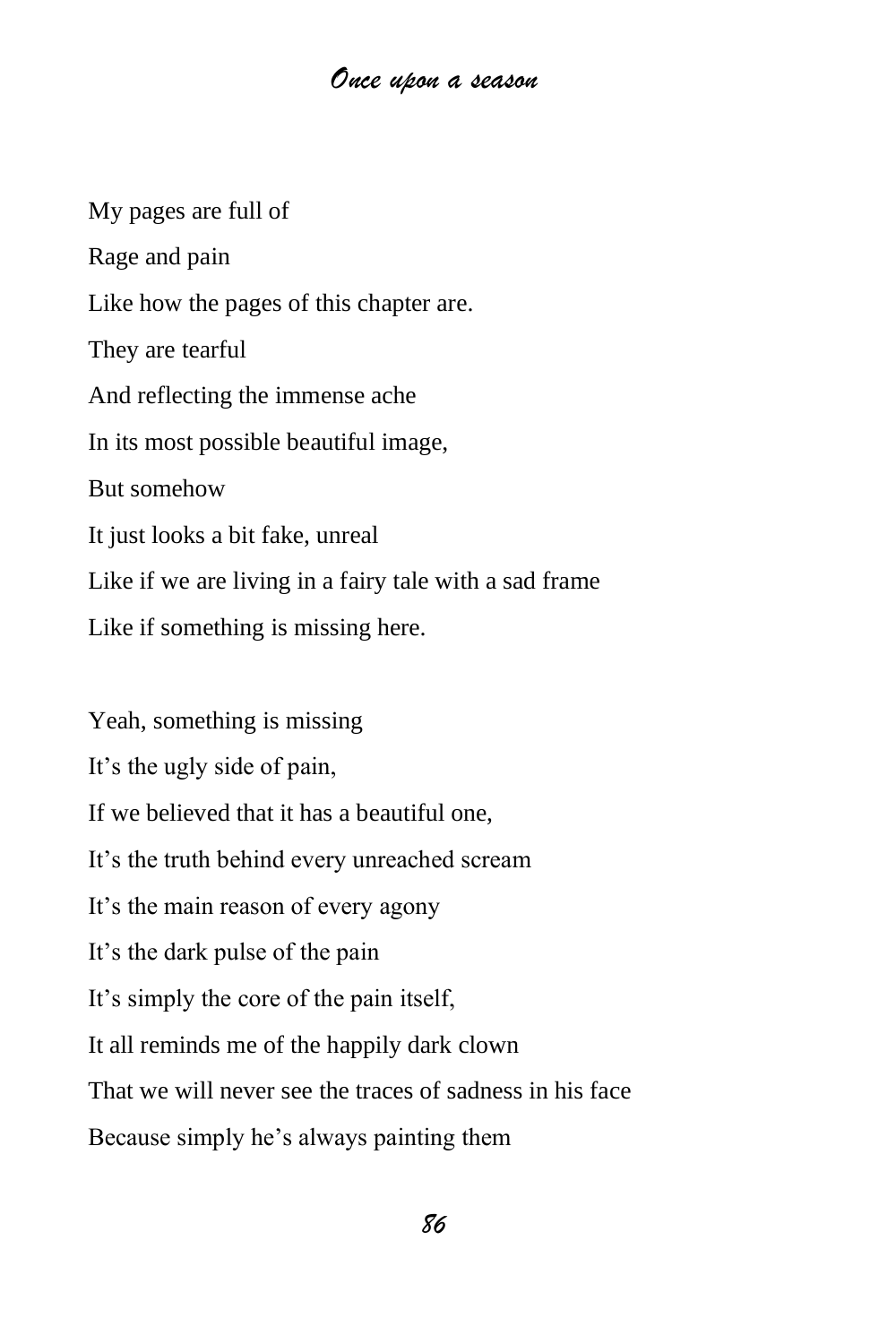Always preening them by a drawn sarcastic smile, And so is the case of the tattooed words on these pages.

Poetry paints my feelings And frames them To be an art that will be admired by your mind More than with your eyes.

This is what poetry does To the huge pain in my smashed soul.

//Painting pain by poetry//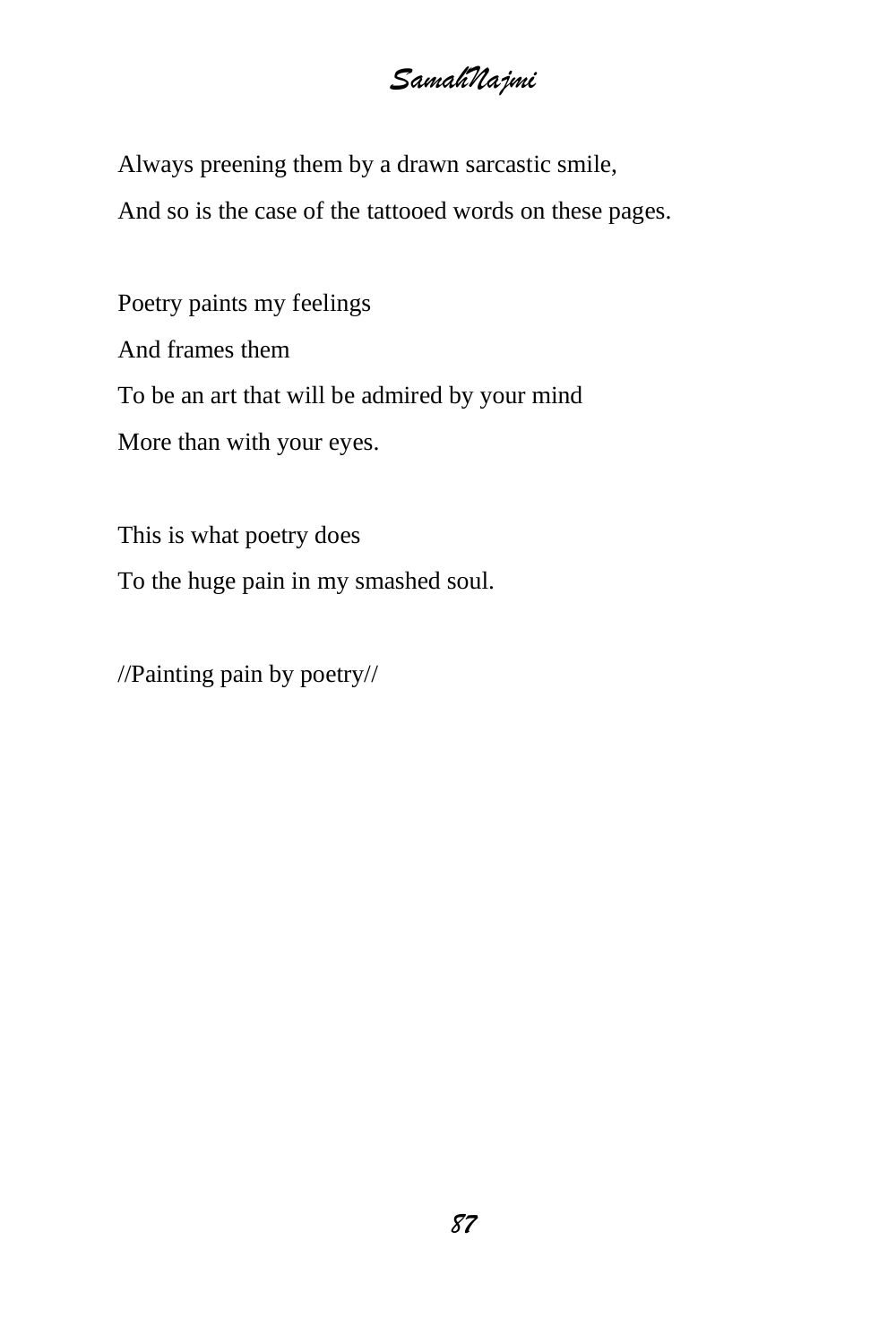I'm searching for the reflection of the sun Inside of me.

Even if we are in the middle of the summer And the sun is shining everywhere, I still can't feel its warmth.

It sounds like a dangerous stranger That I must not get close to. It just doesn't sound like my sun. It just seems like if it's from hell And mine Was absolutely from heaven.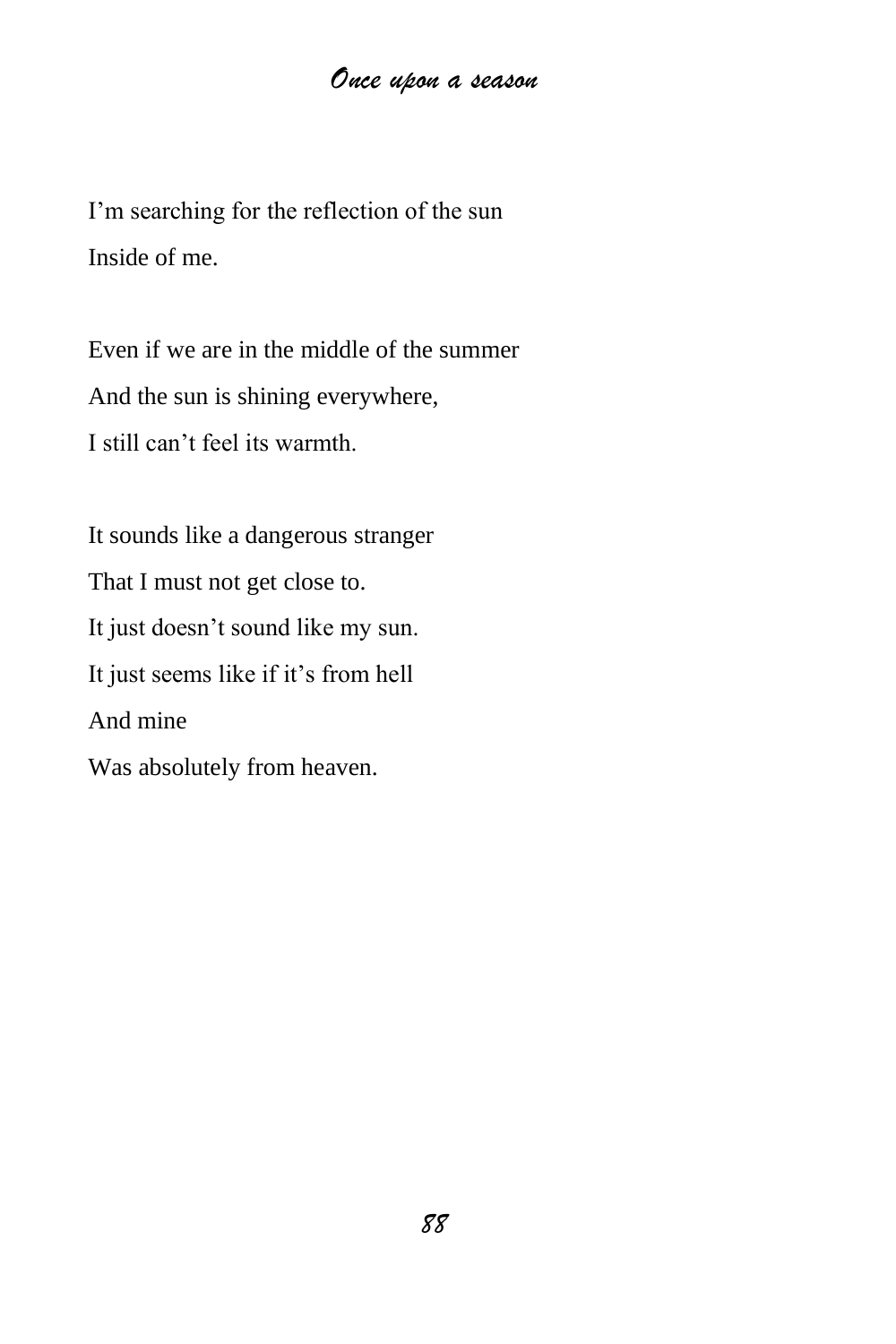Oh, glory pain! Won't you calm down just for a while Won't you let me alone again Won't you leave and never comeback Won't you be maybe just a little bit kind to my poor soul Or won't you just sit quietly and listen to my heart Instead of killing the rest of my parts That are barely still alive.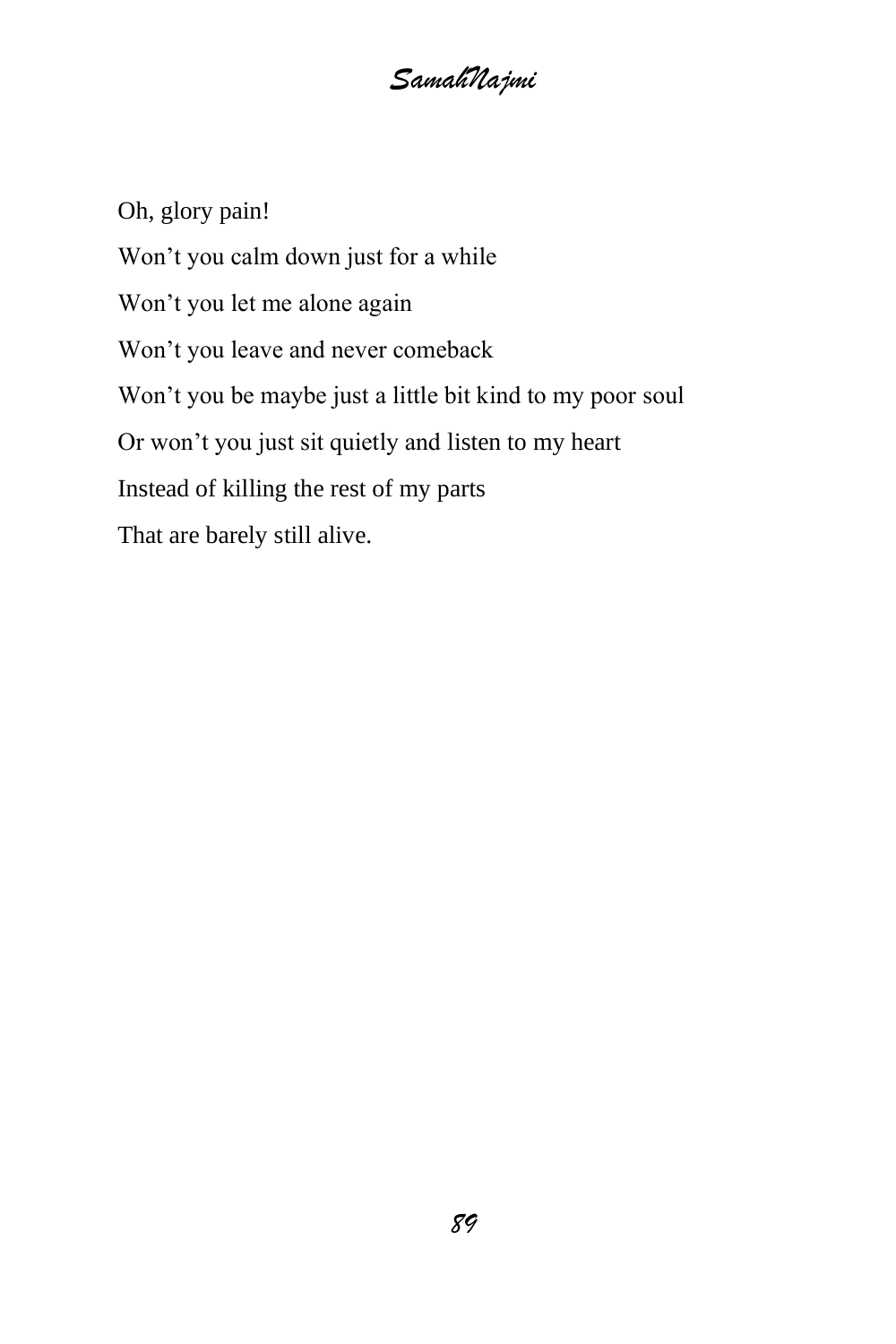Scratching my feelings in the dark Blowing down in the shallows of the night Surrounded by your invisible tentacles And marching on your pinned land Like that bohemian From the last summer Who was carrying the disease that has no remedy Between his torn bones. I couldn't read his injured silence I couldn't listen to his escapism mess I just couldn't at that time But now, I can hear I can see I can feel Because now I am carrying your disease.

I am him now!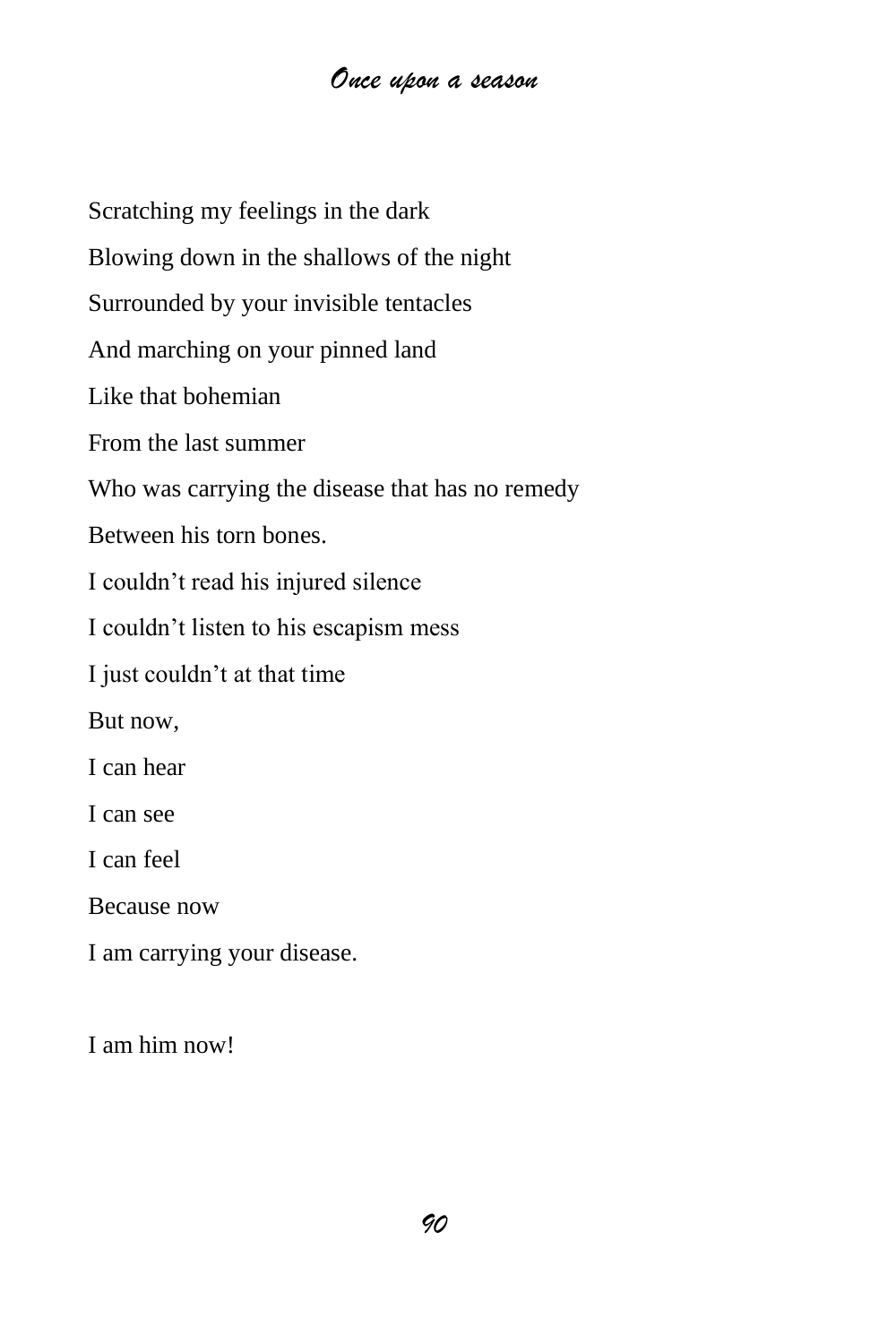*SamahNajmi*

I was driven by the madness of love Till I gave all my gifts to you But they were less than enough for your ugly hunger So you ate every green in me And simply had gone.

And now there are No rainbows in my sky No filters to color my skin No light to guide my soul No mercy to carry my heart No spring to flower my brain And nothing to heal the love injured by your Non-faithful promises.

Only the dark to blind my eyes Only the black and white to color my land Only the emptiness to fill my loneliness Only the rage to break the love that you grew in my cells.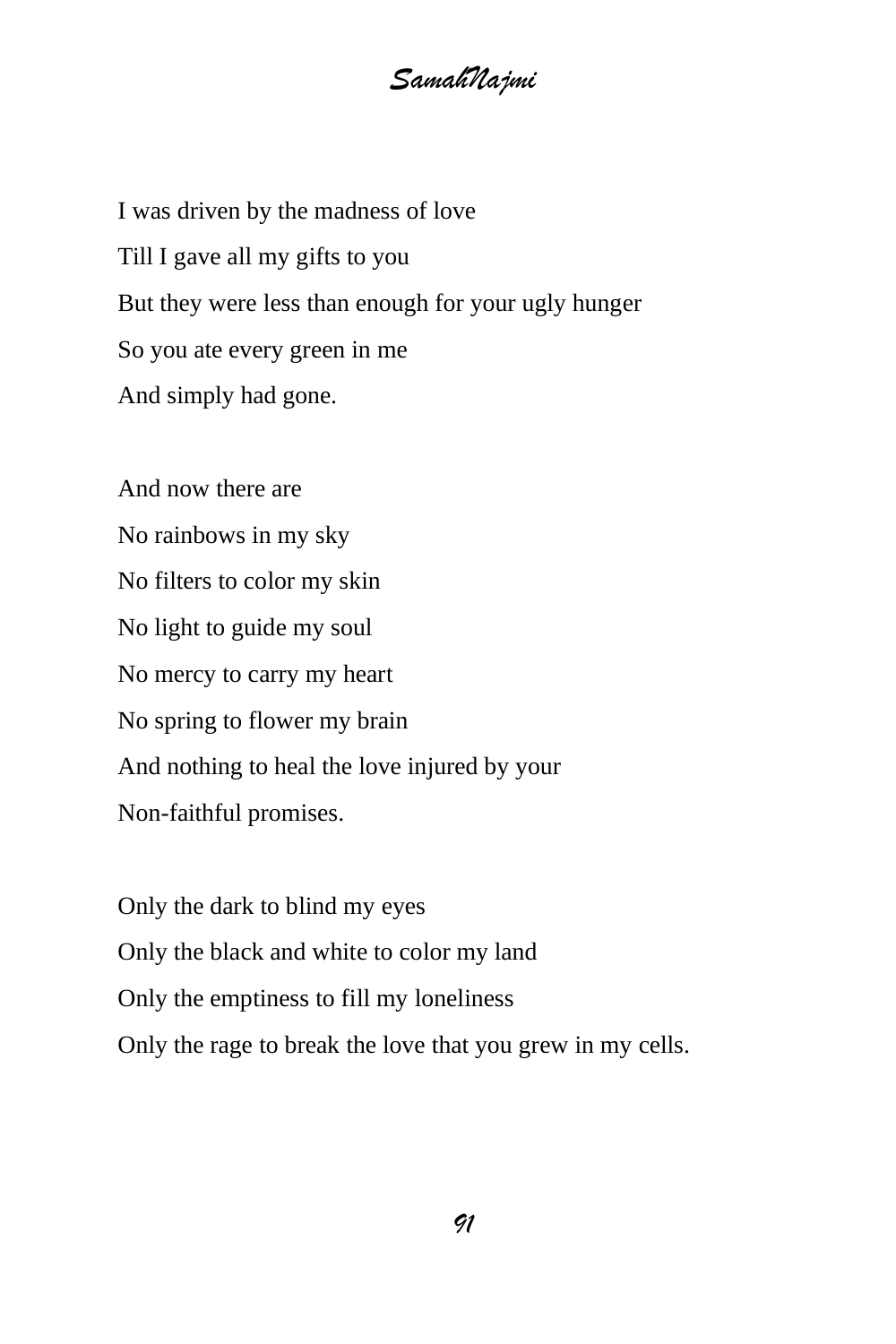The life inside of me is dying By your poison, slowly.

The throb of my heart is rising And falling deeper, harshly.

The rainbowed clouds in my sky are turning To grey ones, venomously.

The words in my head are scrambling Here and there, unconsciously.

The love running in my blood is burning As blazing fire, deadly.

The everything of my everything is eradicating Its everything, hardly.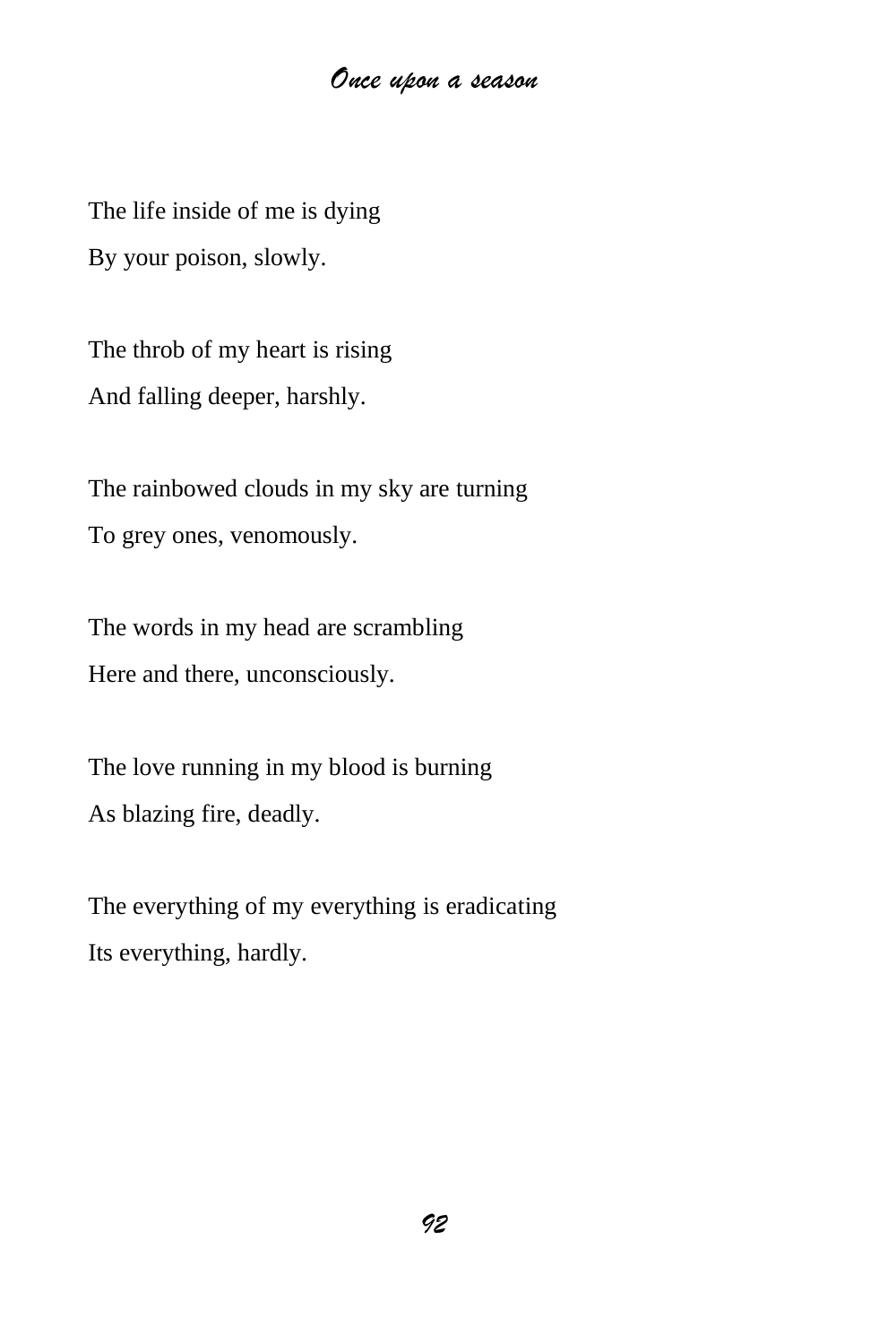I thought That you are the one I was meant to find And that love will keep us always together.

But I forgot

That I was always wrong about my thoughts.

And now I know,

You aren't the hero in my sky

You aren't the one I was meant to find.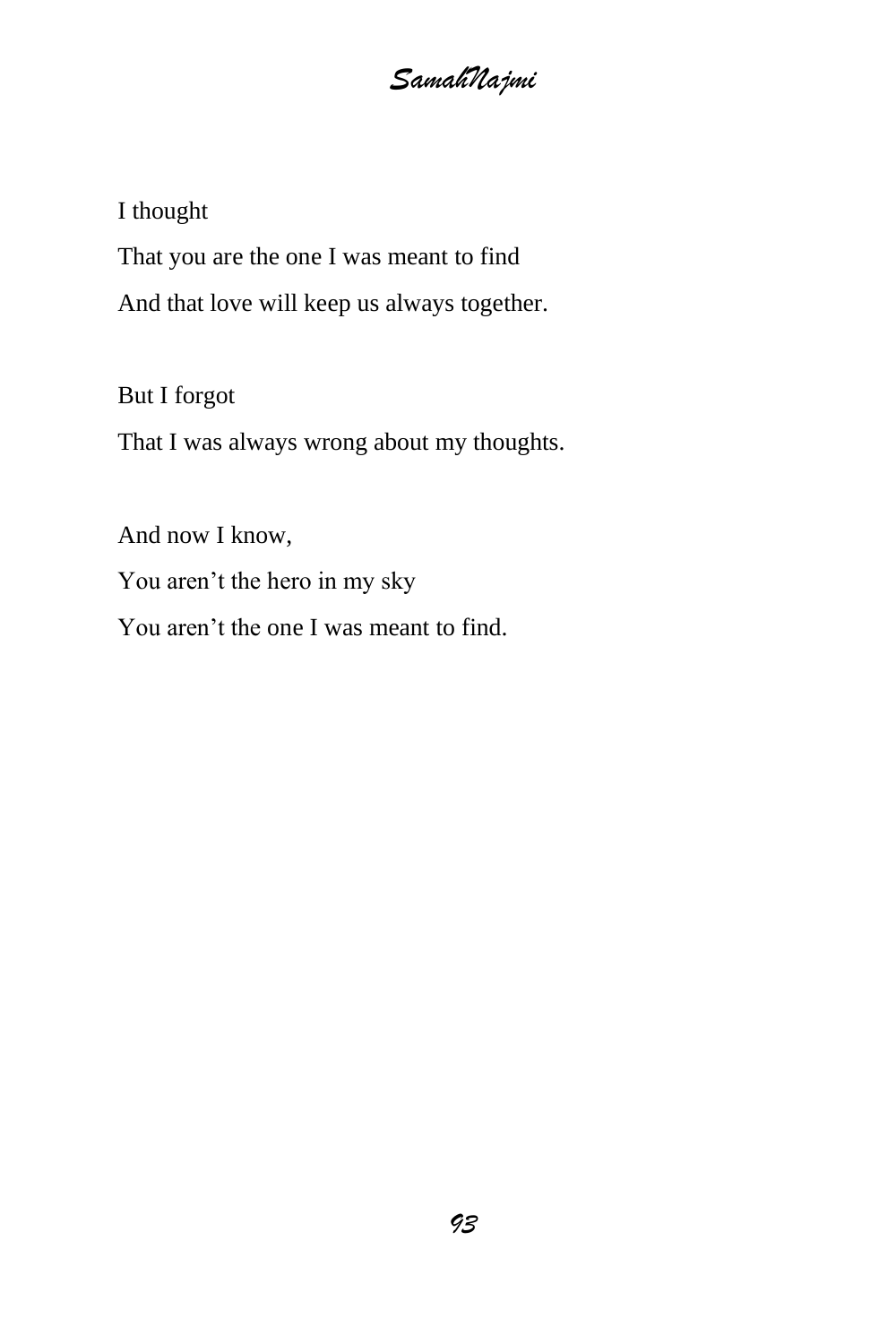I know that you are not mine

As you never were before,

Then why I keep looking for your face inside of every face I face?

I know that our stars will never shine for each other As they never did,

Then why I still believe that there's a sky made only for you and I?

I know that your presence in my days and nights was not lingering As it is what we called LOVE,

Then why I keep praying for your comeback?

//I know you are not mine, then why I still want you back? //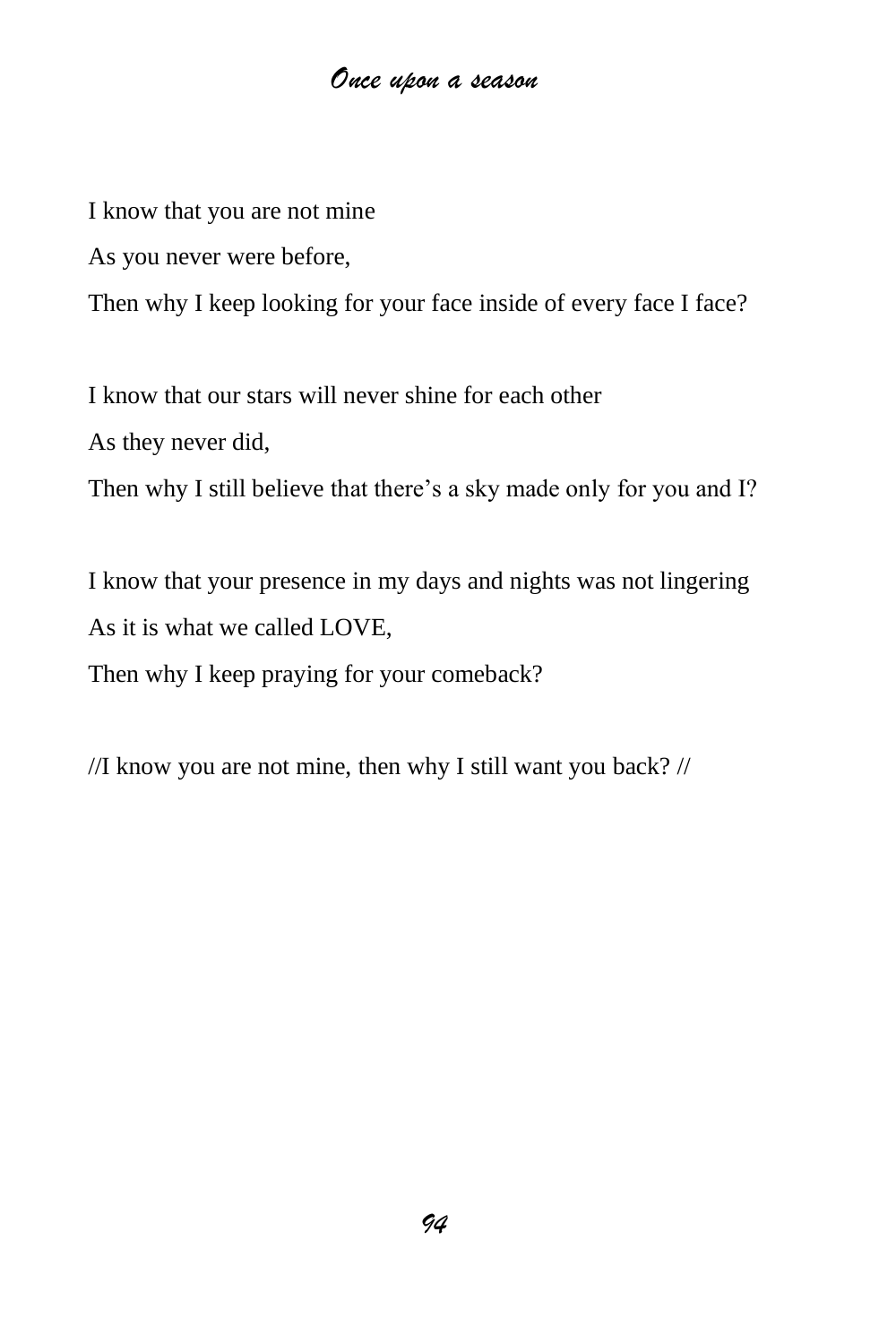I'm so in love with you More than any time before. Your absence couldn't make my love only bigger As how big is FOREVER.

Sometimes, I say to myself That my love for you should have another name A stronger and deeper one And then I start laughing, On what I said, On myself And on my way of loving you.

The fever of your love hangs over me The way the sunlight hangs over our heads in every summer day.

And I must confess

I'm overwhelmed by the fear of never seeing you again The fear of never feeling your gentle caresses on my soul again The fear of never touching the words between your lips again The fear of never hearing the rhythm of the life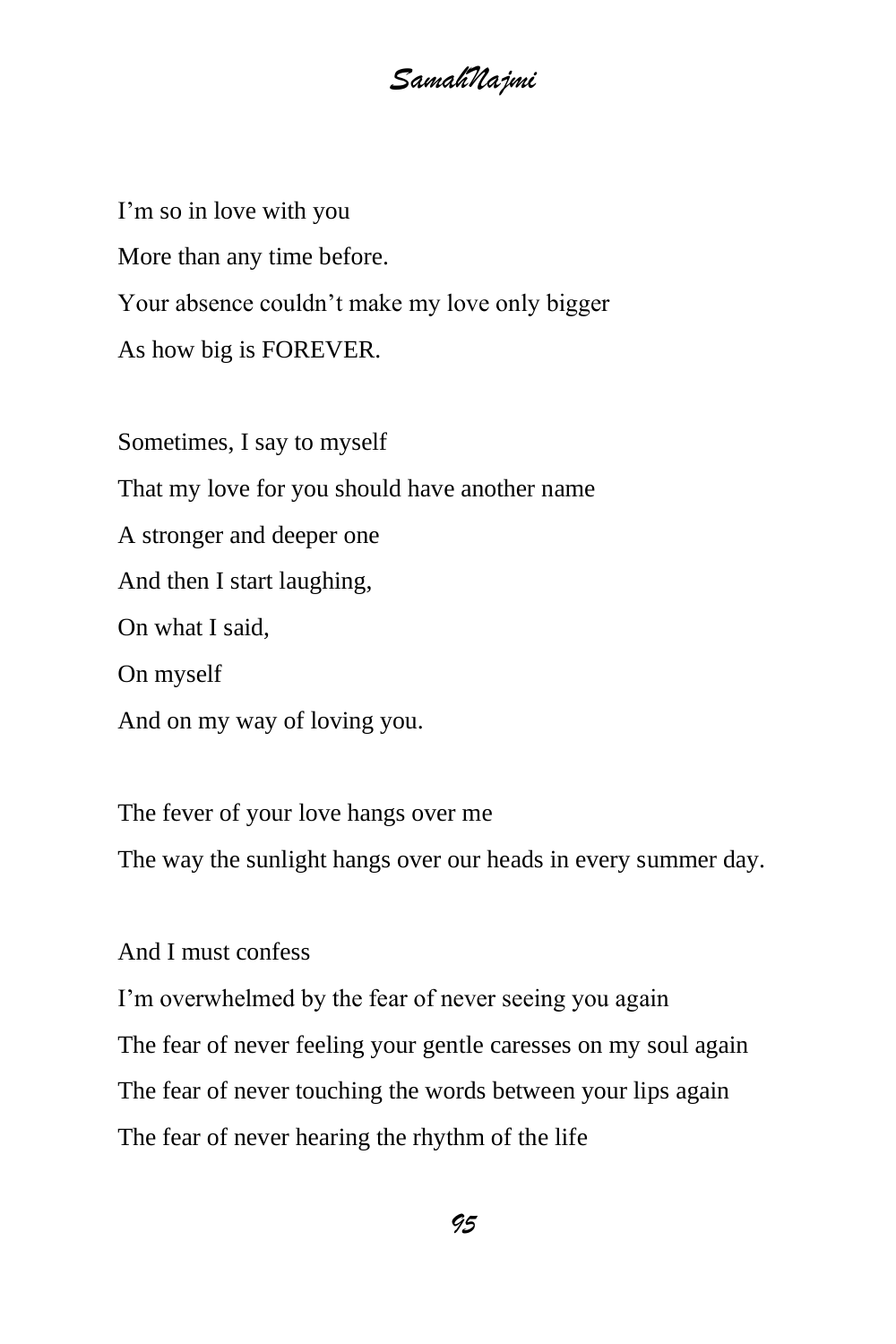Underneath your skin again The fear of never being with all of you again.

Right now, all I want Is you by my side In my arms.

And yes I know I should let you go And learn to live without you. I should get rid of your memories And stop reviving them Whenever I miss you. And the big issue is that I always miss you.

And my honey, Though I love you

I do have to get over you.

//The vulnerability of love//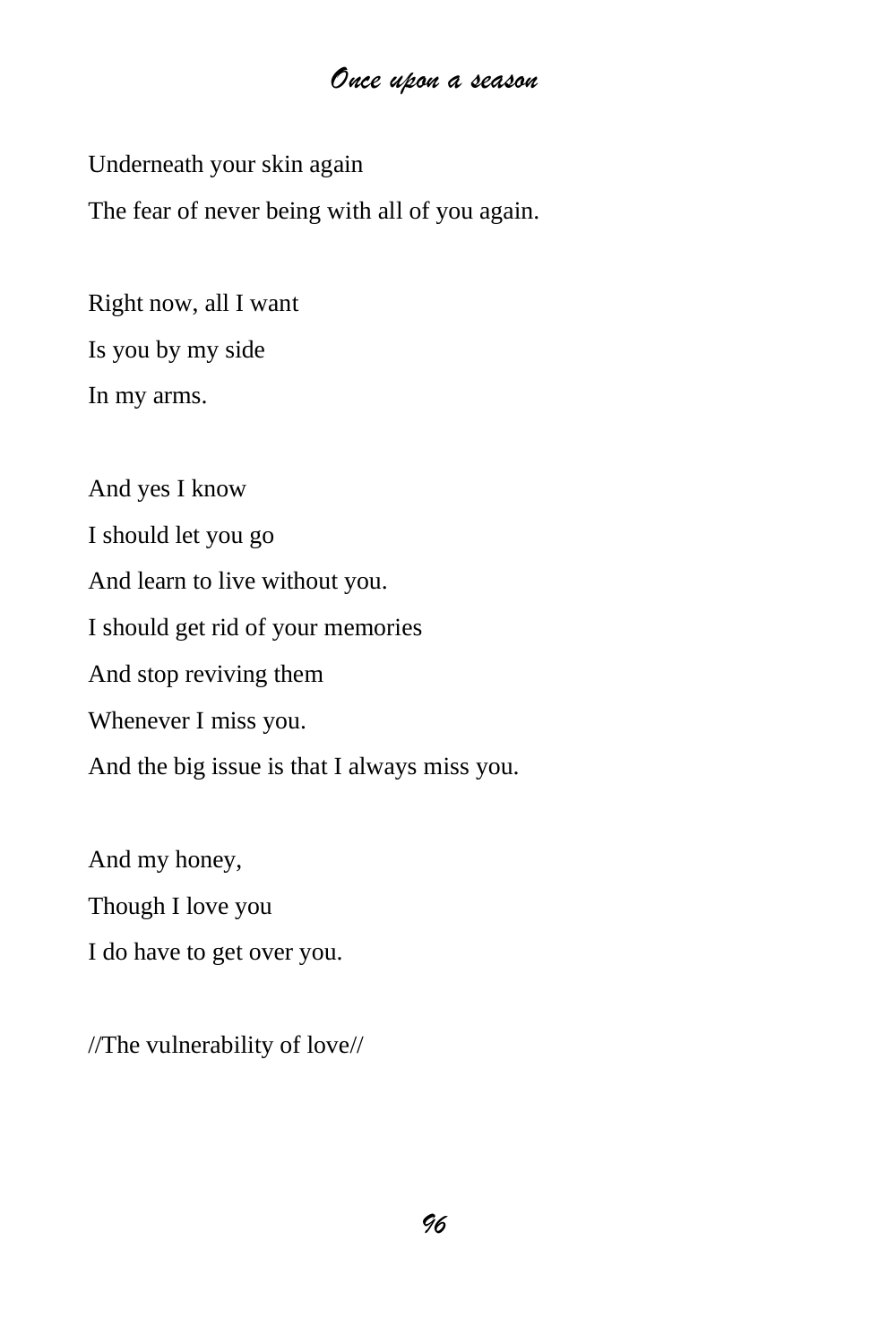*SamahNajmi*

Every nook and cranny of my body Is stuffed with your everlasting souvenirs. It keeps me closer to you more and more and more Despite the distance you built between us The distance that is longer Than the distance between NEVER and FOREVER.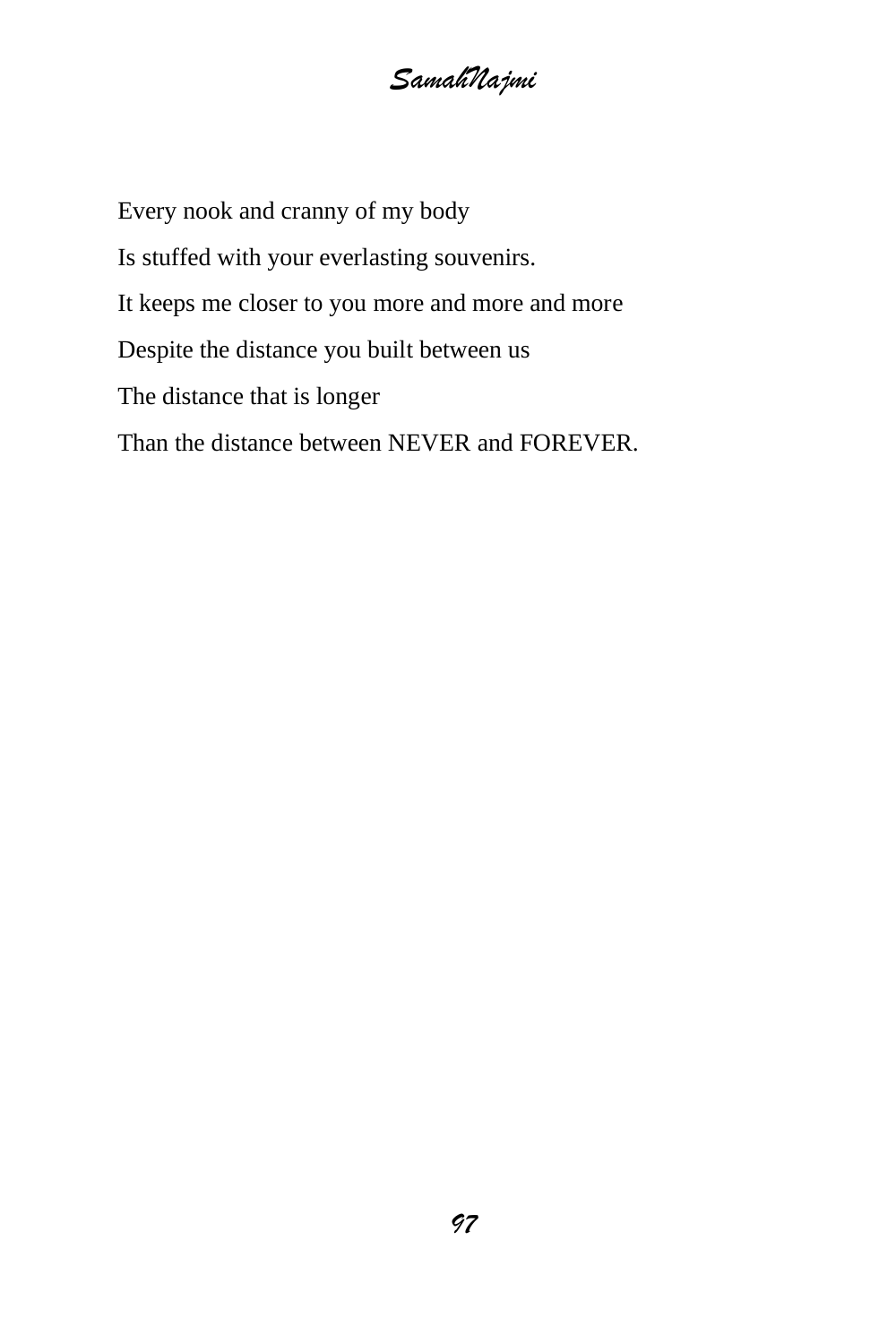I named you MY LIFE And you killed the life inside of my veins.

I named you MY LOVE And you ripped the love inside of my love.

I named you MY EARTH And you tingled the earth underneath my feet.

I named you MY HORIZON And you limited the horizon of my eyes.

I named you my EVERYTHING And you turned my everything to nothing.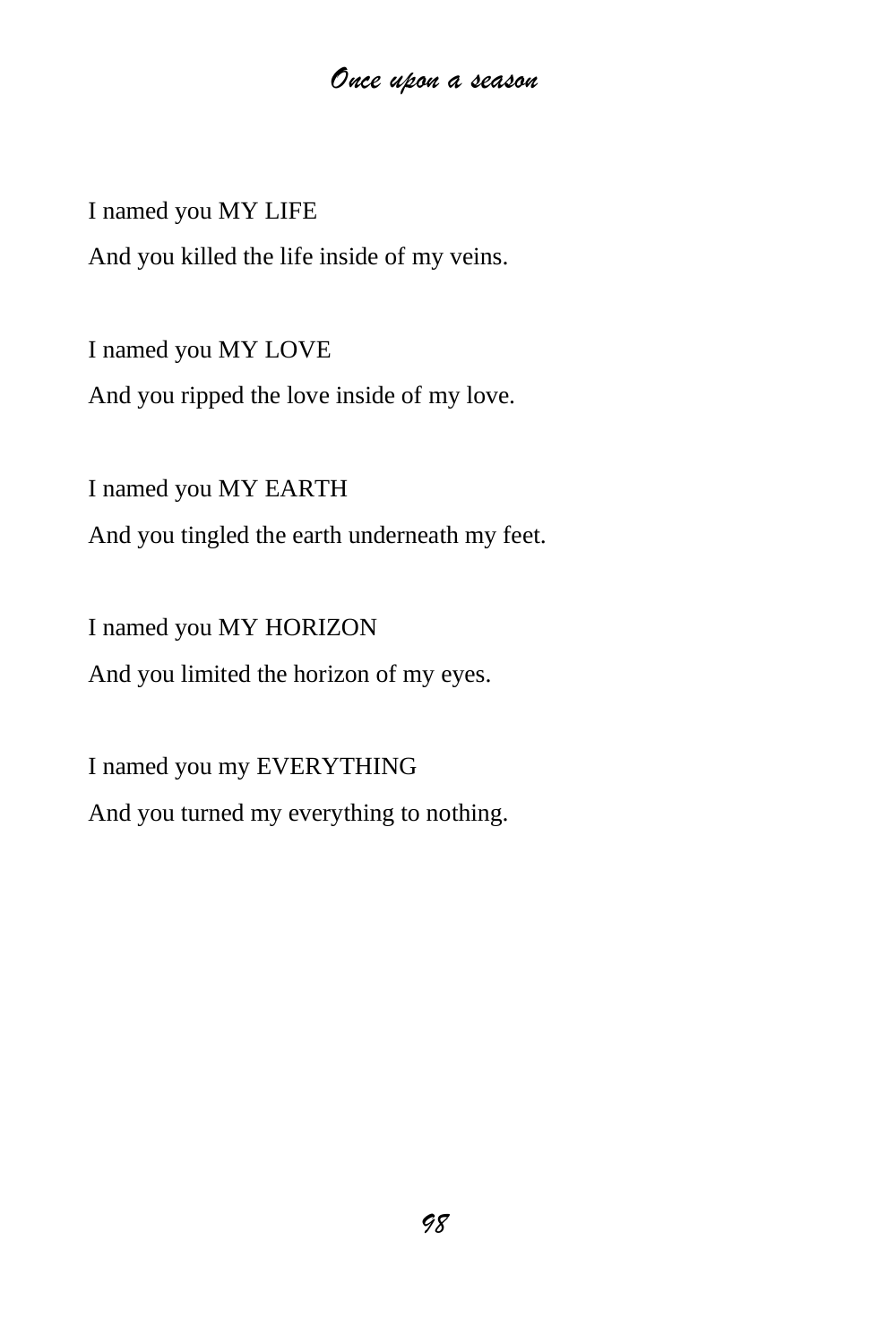I thought life will go easy And time will move But I was wrong, Life only gets harder and harder With every second away than you And the time Has just stopped moving forward.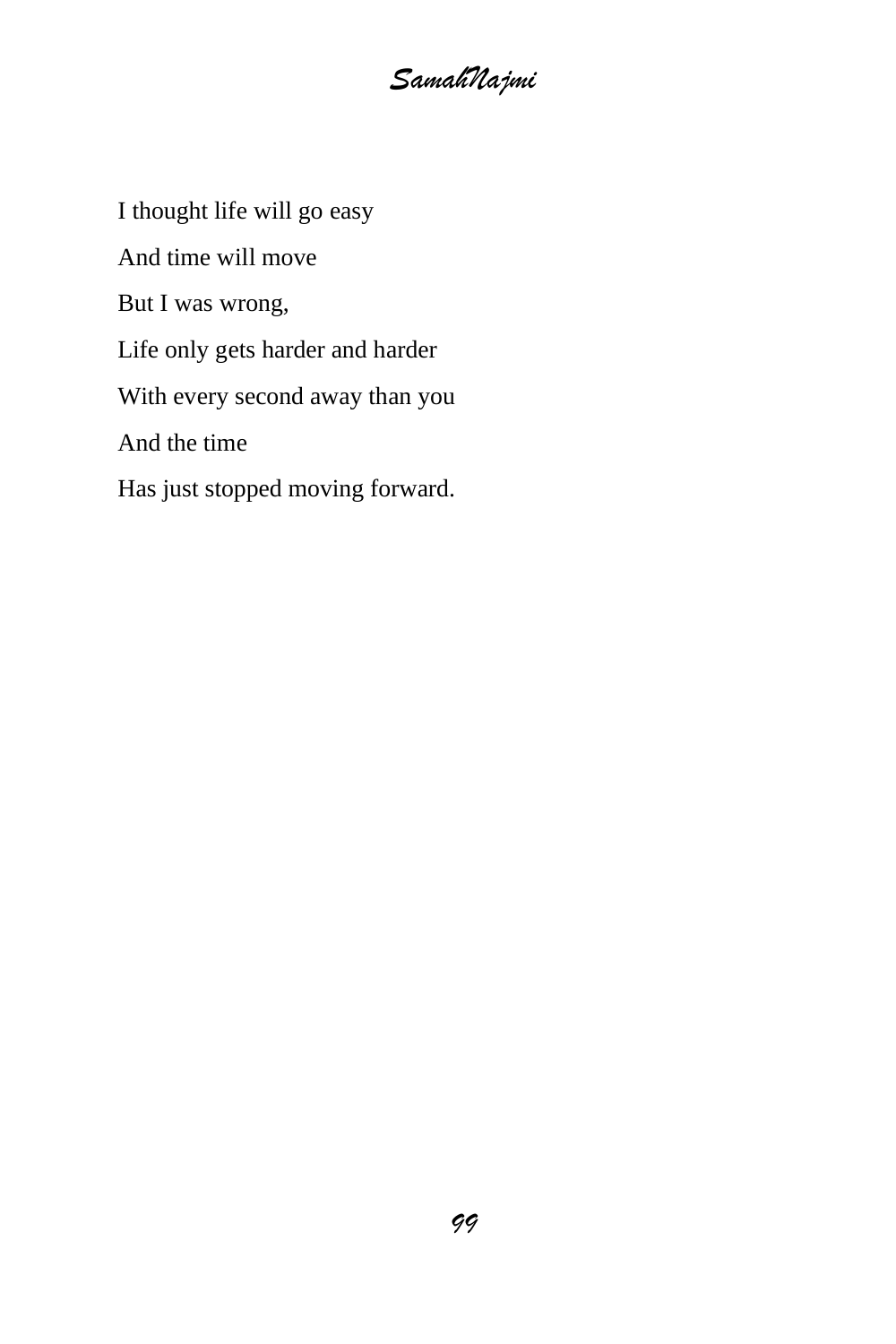You made my heart bleed By your goodbye And now there's no blood left to bleed anymore.

You made my eyes cry By your infidelity towards every single promise you made And now there're no tears left to cry anymore.

You made my voice scream By the immense pain that you planted on my head And now there're no more voices in my throat to scream anymore.

//How you made me so sad in love//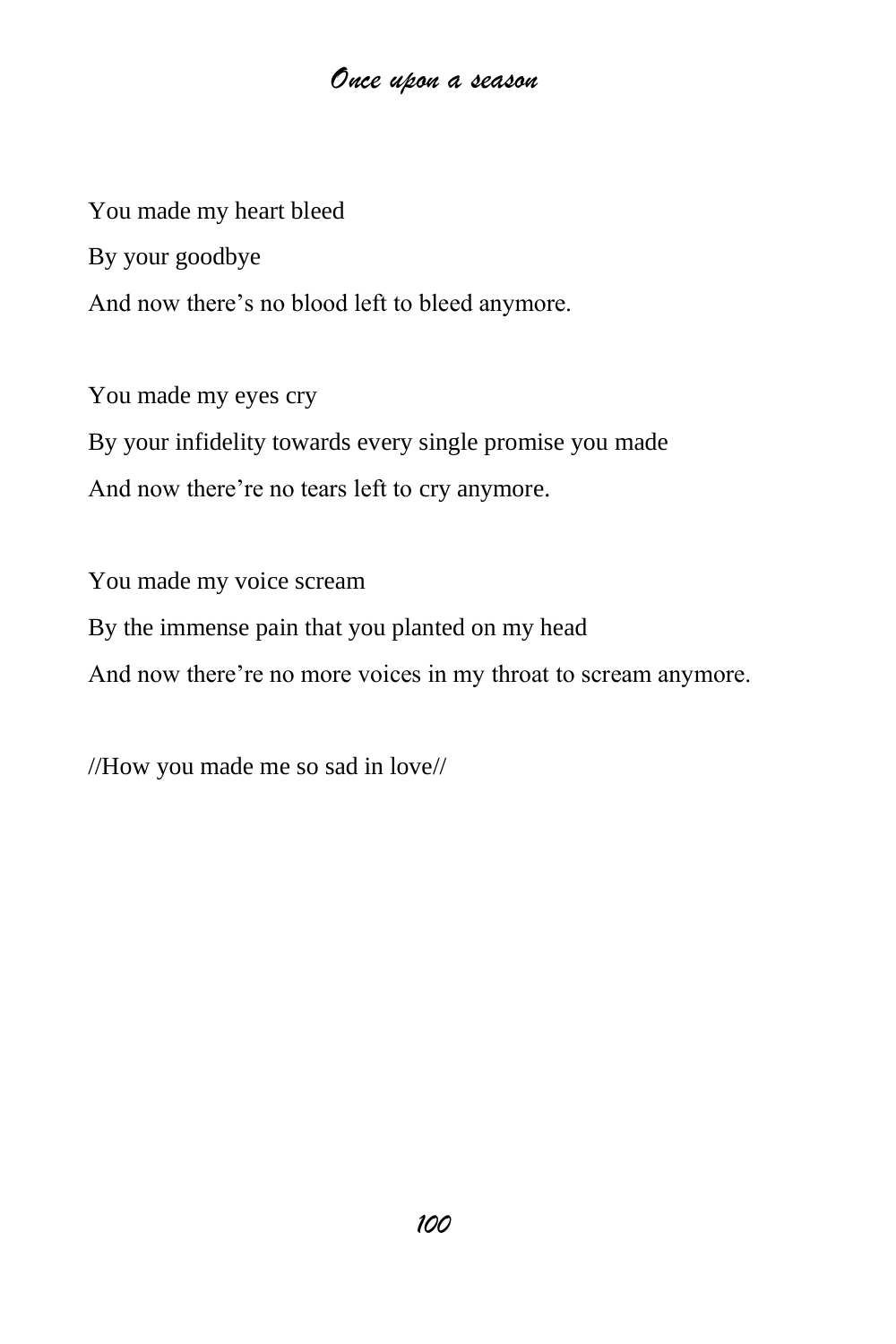My heaven turns to hell When love started to fade When your love was about to leave my land When your love stared to disappear When you just went away.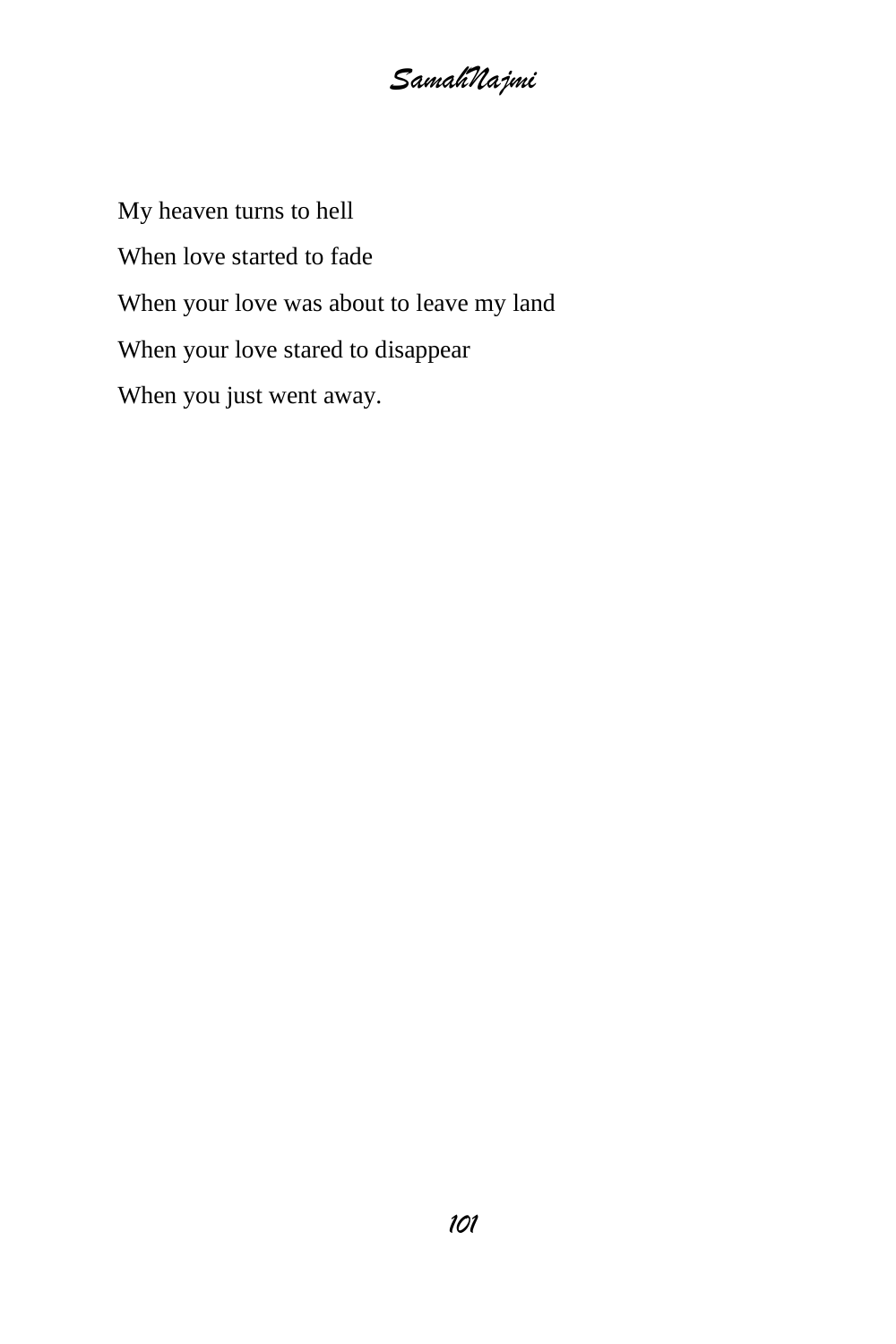It was so beautiful

So magical

The love we had

That is so impossible for me to believe

That you disappeared tragically

Taking with you all what was between us.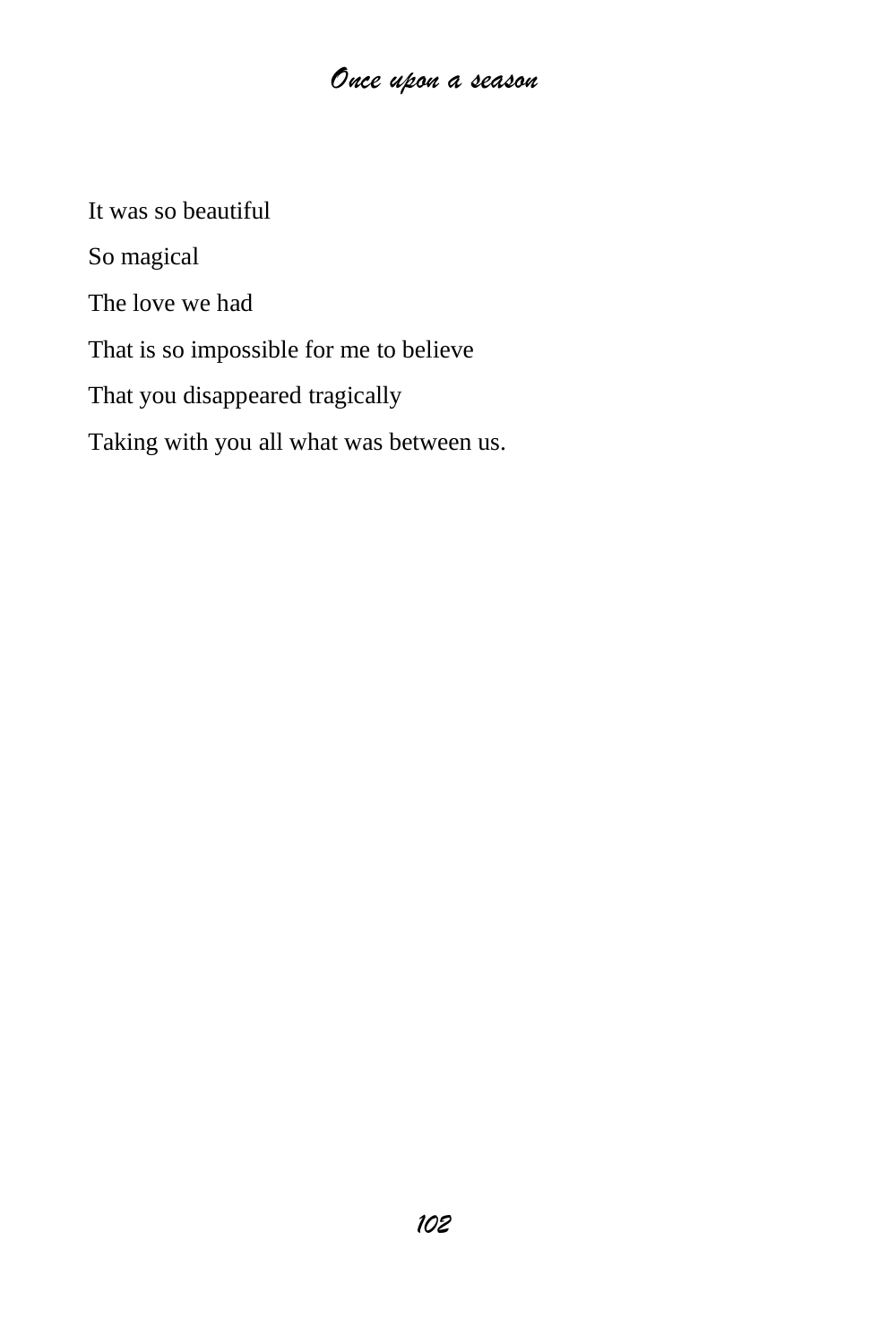Look how strongly is shining this sun above of our heads She never cares if her hotness is annoying us or not She never does And she will never do.

Look how hard her light is ignoring our feelings about it She is always present in our daily life Till she becomes the bride of every vast sky And she will always be.

Look how decently is standing high in the sky Like a goddess in everyone's sky No one can stop her or even against her No one can even hate her She always seems like a heroine in our sky And she will always be the brightest star.

There must be a reason behind all that glory And I guess is the way she loves herself. She certainly loves herself so much That we are unconsciously loving and admiring her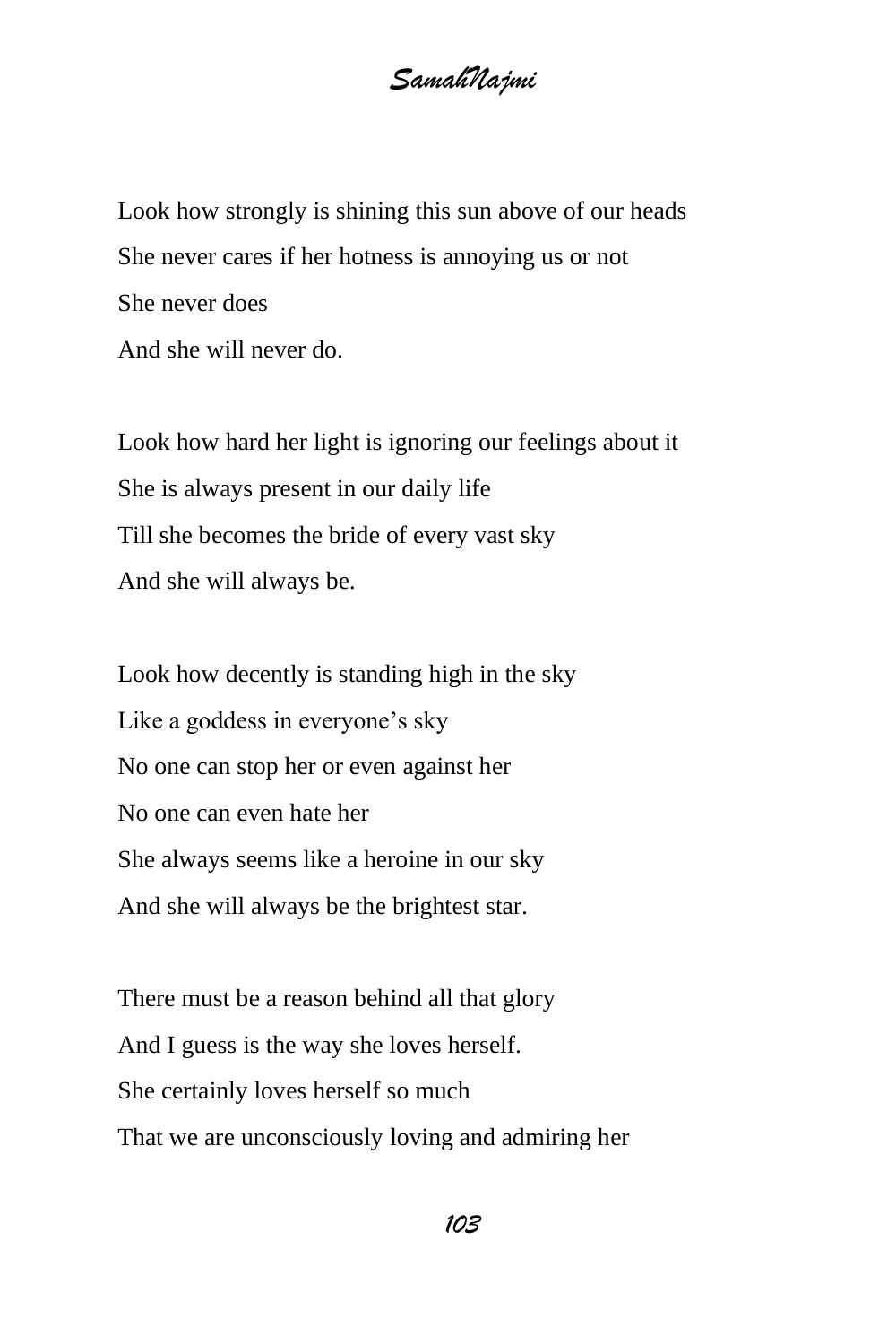She definitely has a huge faith in herself So we completely feel her presence here and there She surely completes herself by herself That we wildly idolize her.

This sun makes me think about you And my love for you differently She makes me want to get over you And never be needy of you She tells me, Honey, you'll never get the love that you want By trying to be someone's sun Leave his sky and shine in your own one. Be you own sun.

And I know that this time I must listen to the sun.

//The sun in the sky//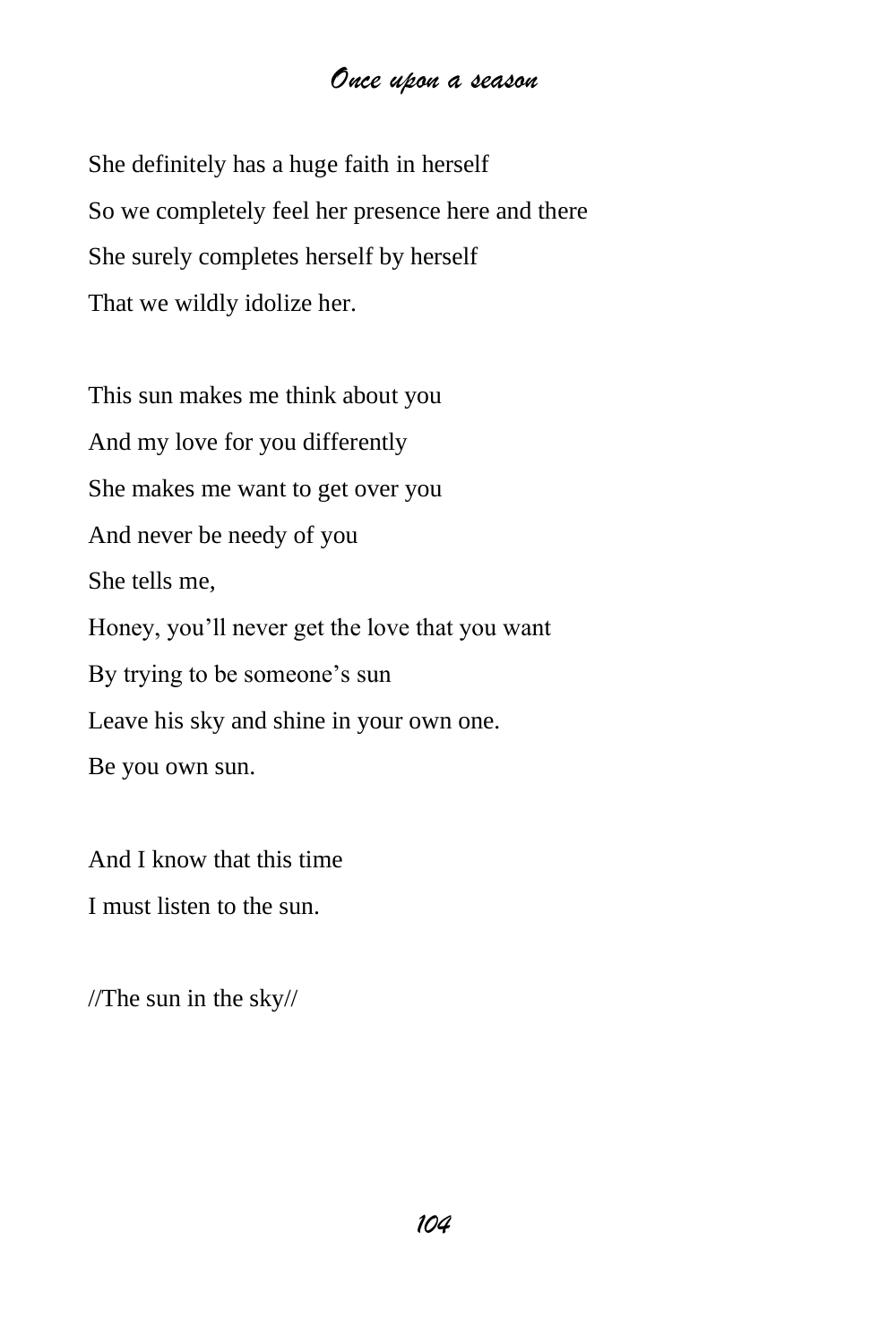Real feelings don't change that fast my dear And our love was too good to be real But too unreal to last.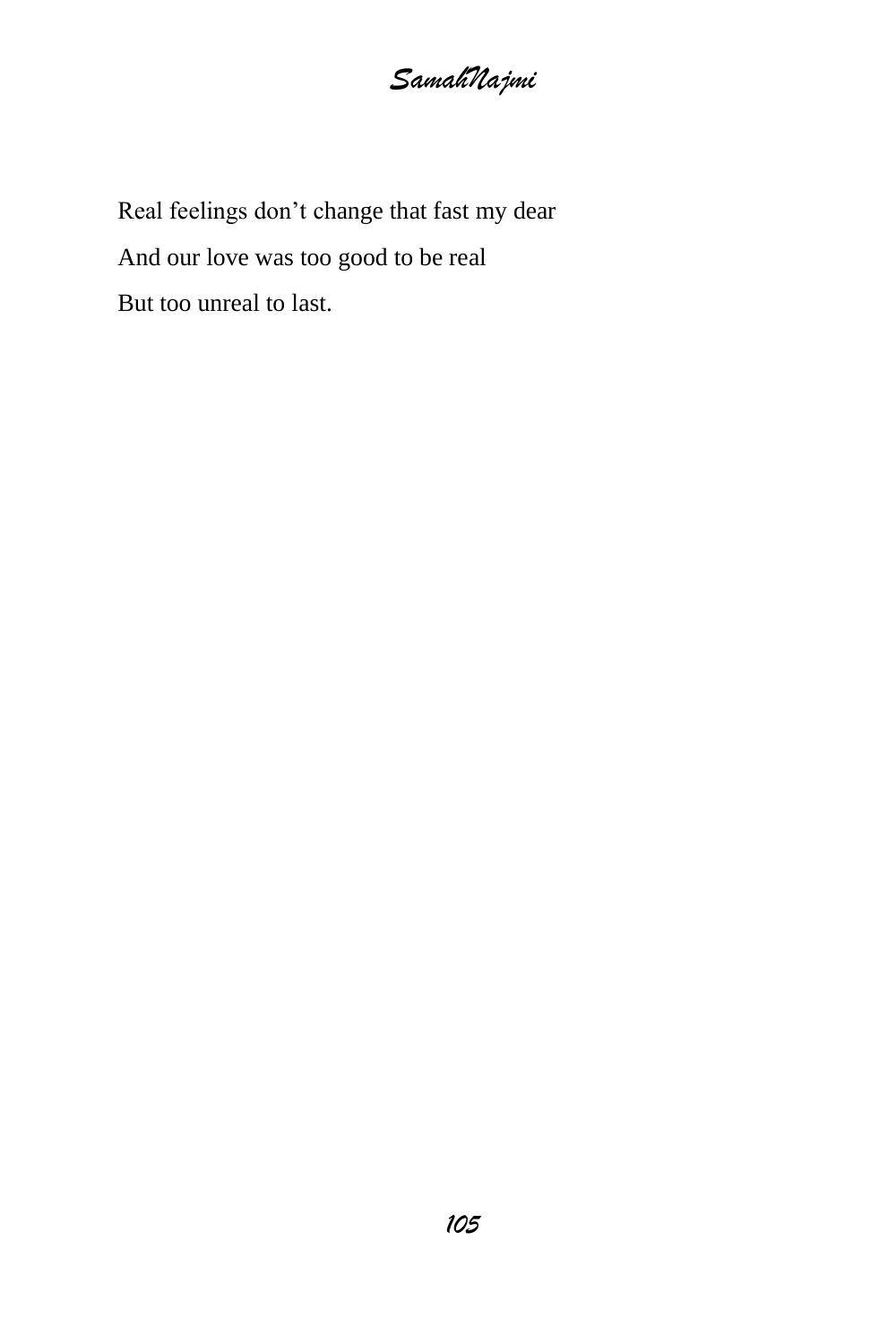No matter how big is the room that I gave you in my heart No matter how many times I prayed for your comeback No matter how long I cried when I couldn't feel you around No matter how bad I wanted to lean on your shoulder by night No matter how hard my face wished to rest in your embrace No matter how long it will this pain live with my love for you in me No matter how strong is my love for you No matter how I feel right now I just want to wake up in the next morning With no piece of you left in my recesses I just want to start over you and kick you out of me Just how you did with me I just want to walk away from your jungle And walk into my own I'm sure there's a lot to see out there A lot to discover A lot to admire A lot to fall in love with

//No matter what, I want to get over you//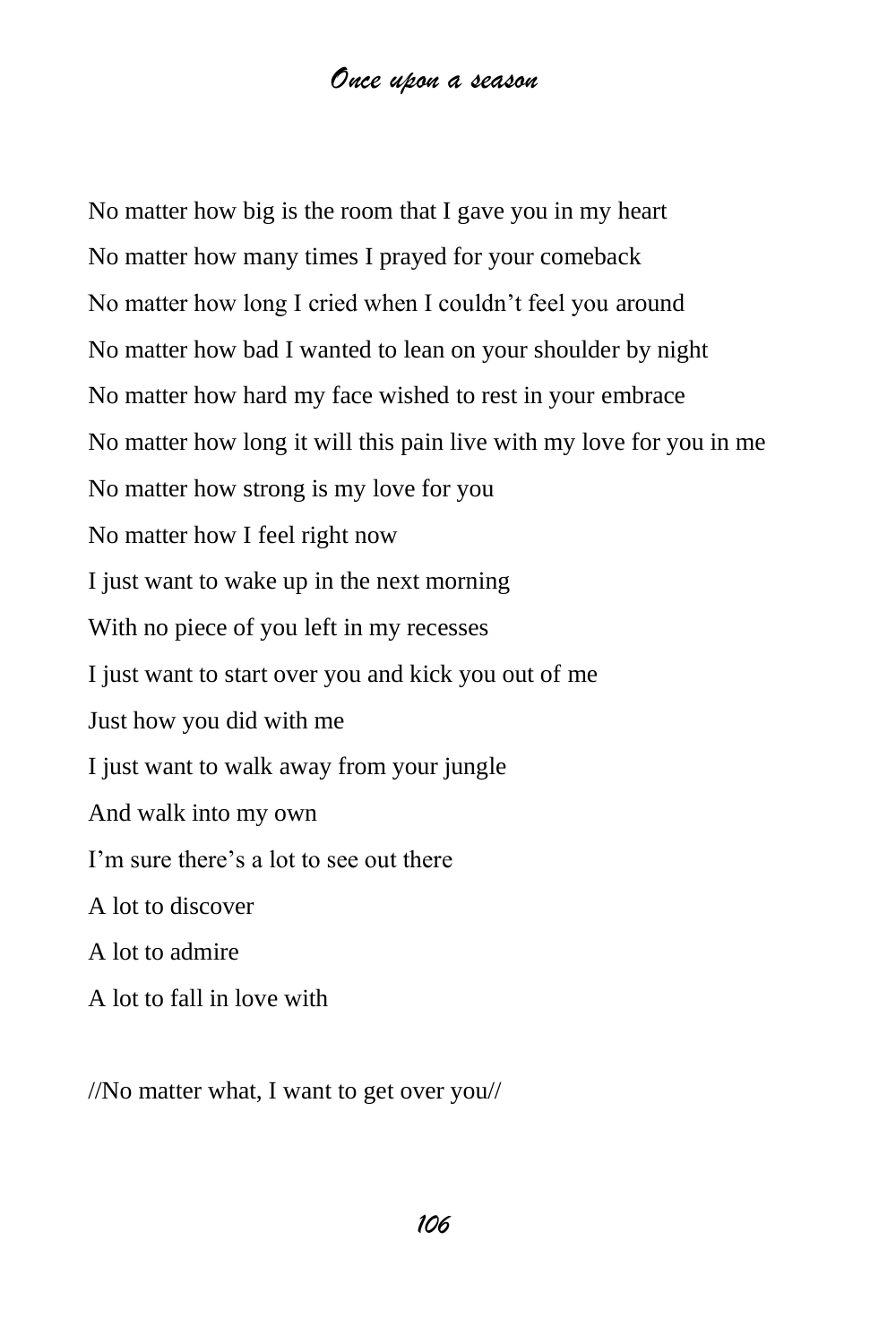*SamahNajmi*

This morning I can open up my eyes This morning I can clearly see the sweet sunshine high in the sky This morning I can feel the sun shining above everyone's head This morning I can see it trying to light up some dark souls To take them to heaven To let them set free To let them smile again Only to make them happy again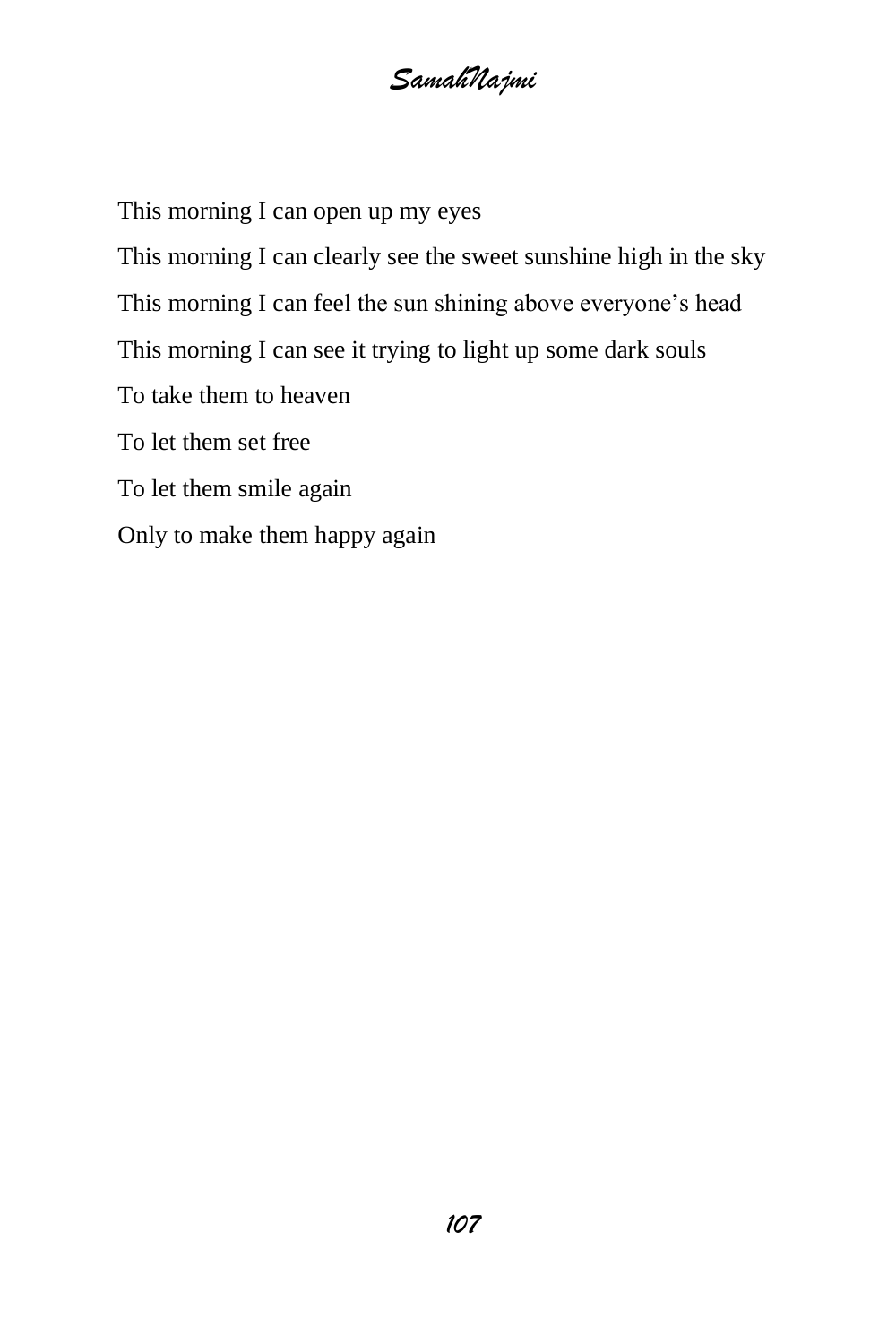The summer is about to leave And so is your love my love.

This is the last day for you Before that I leave you too As I thirstily wish to.

This is the goodbye my dear So, let me take a once-look Before that I let you go with no comeback.

This is the end of the love That I thought it will always heal me When it was only smashing me.

This is the last day of the summer The last day of the suffer And I will move on On my own way Just as you did And as your love will do by the end of the day.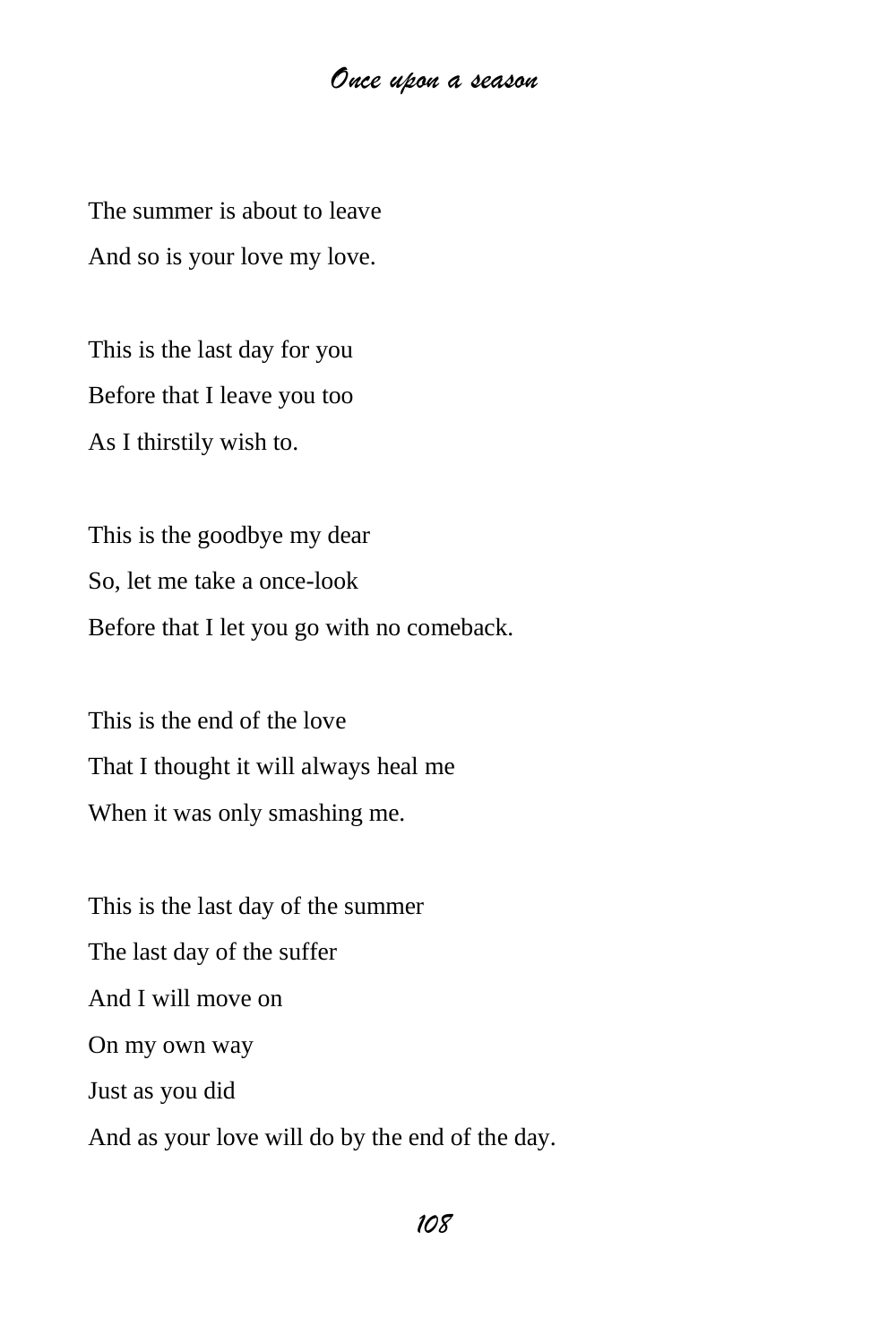I wish you could see how happy I am today How freely I will sing and dance When your love will step for the last time on my map Not to get in but to get out.

//And here it ends//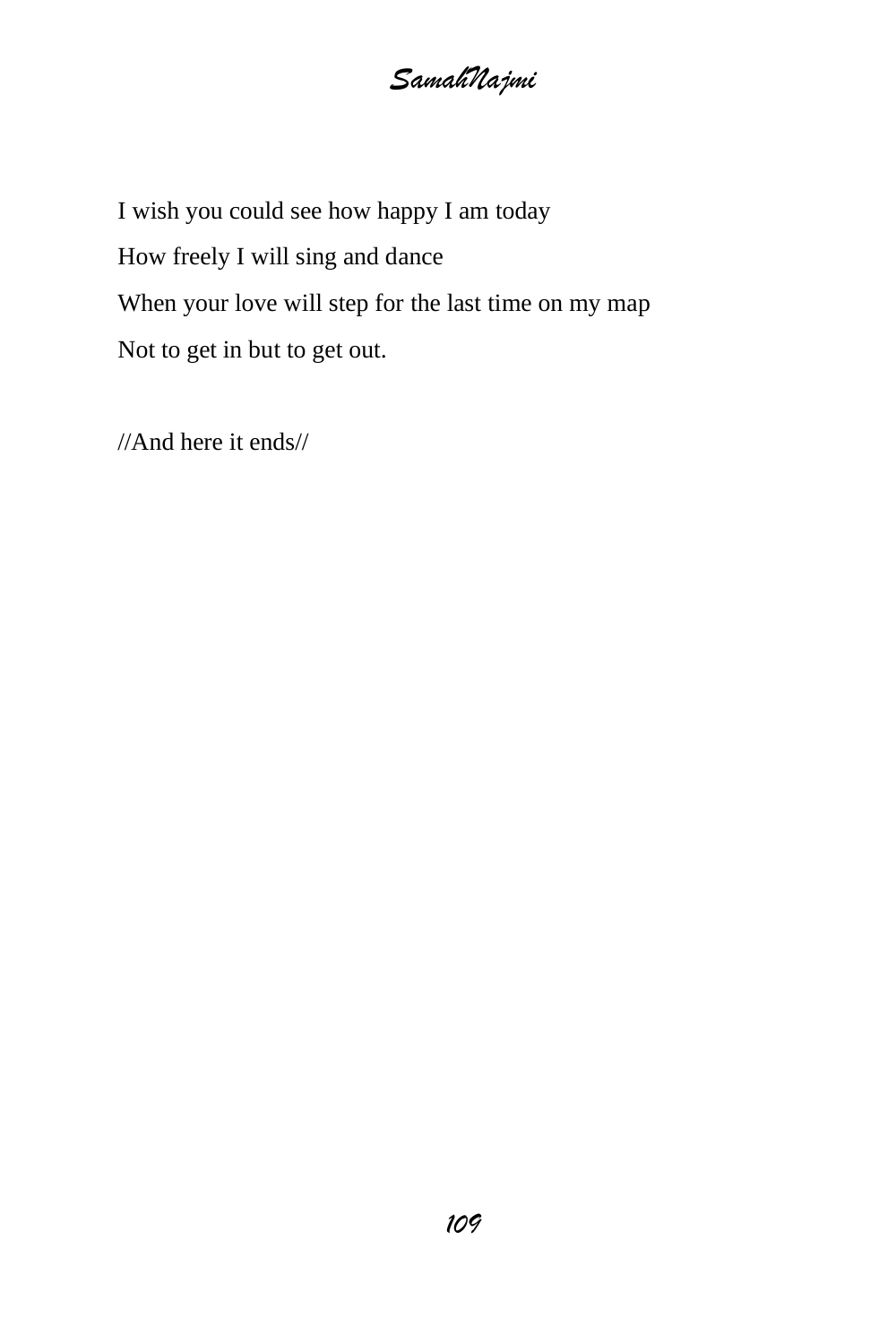"Sorry, I can't love you anymore!"

That's what I said when I felt worthy of happiness.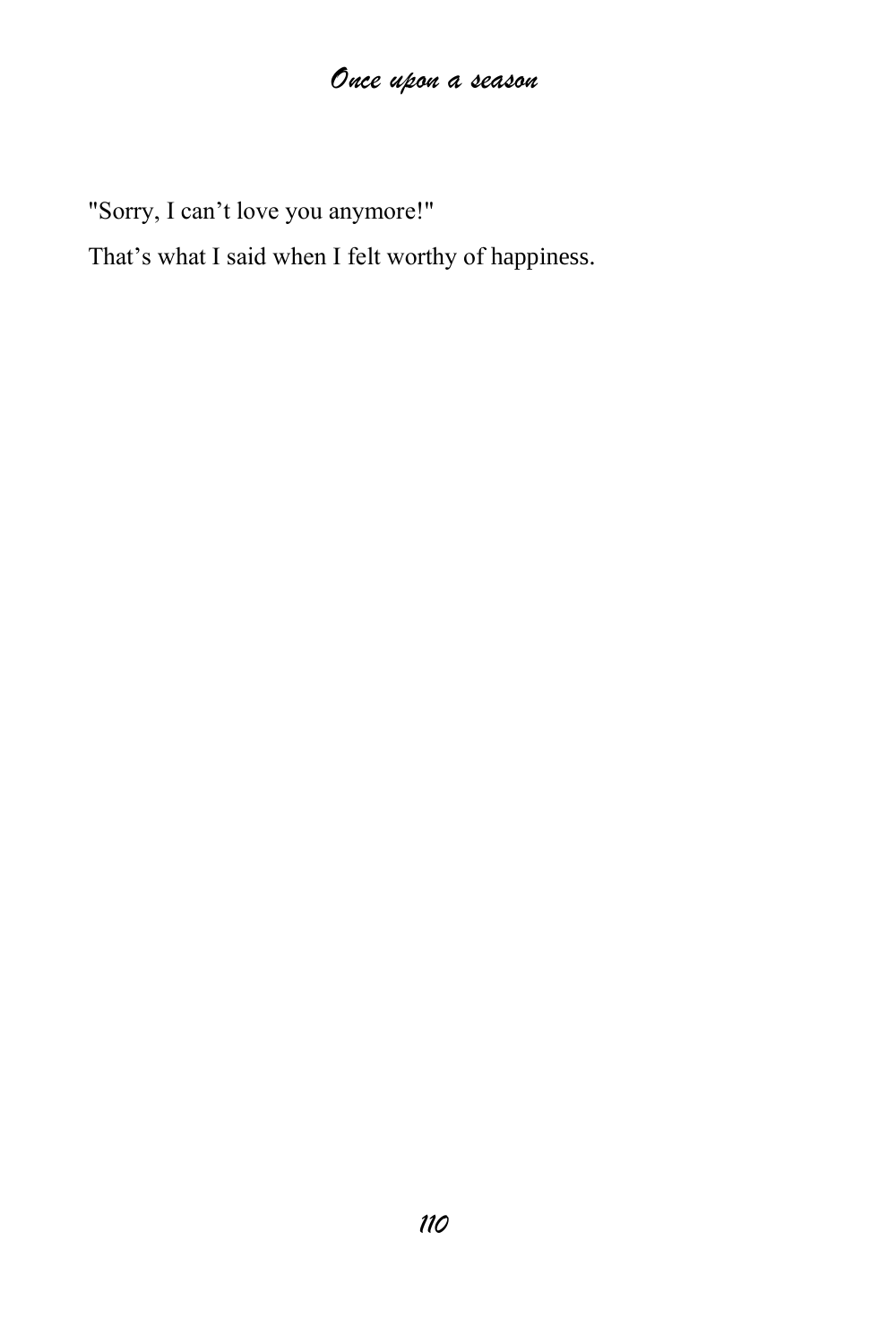*The Autumn*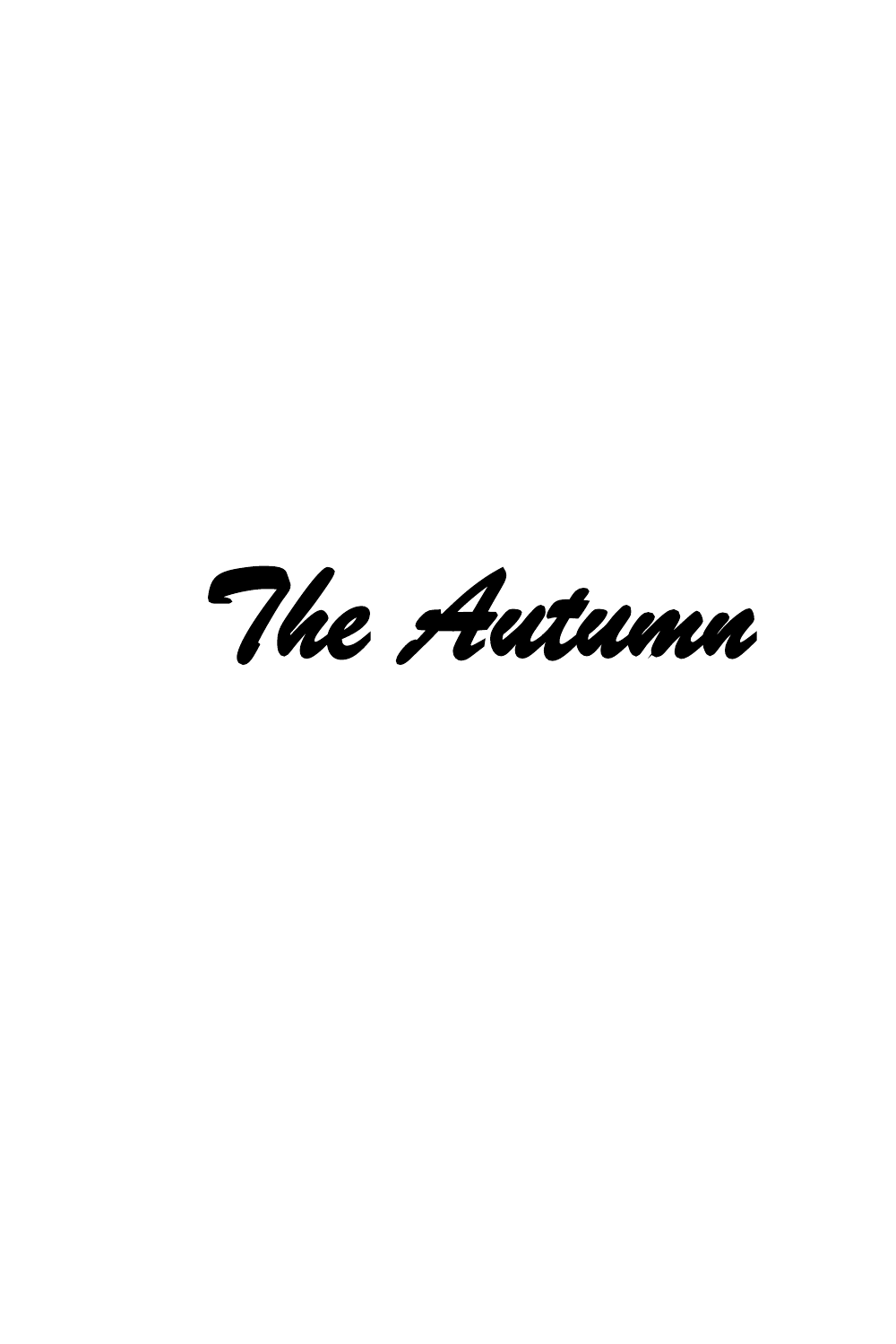The weather starts to change It's getting cold and cold No higher temperature to warm our bodies But there's a charm in this coldness It makes me feel strong and fresh It makes me feel alive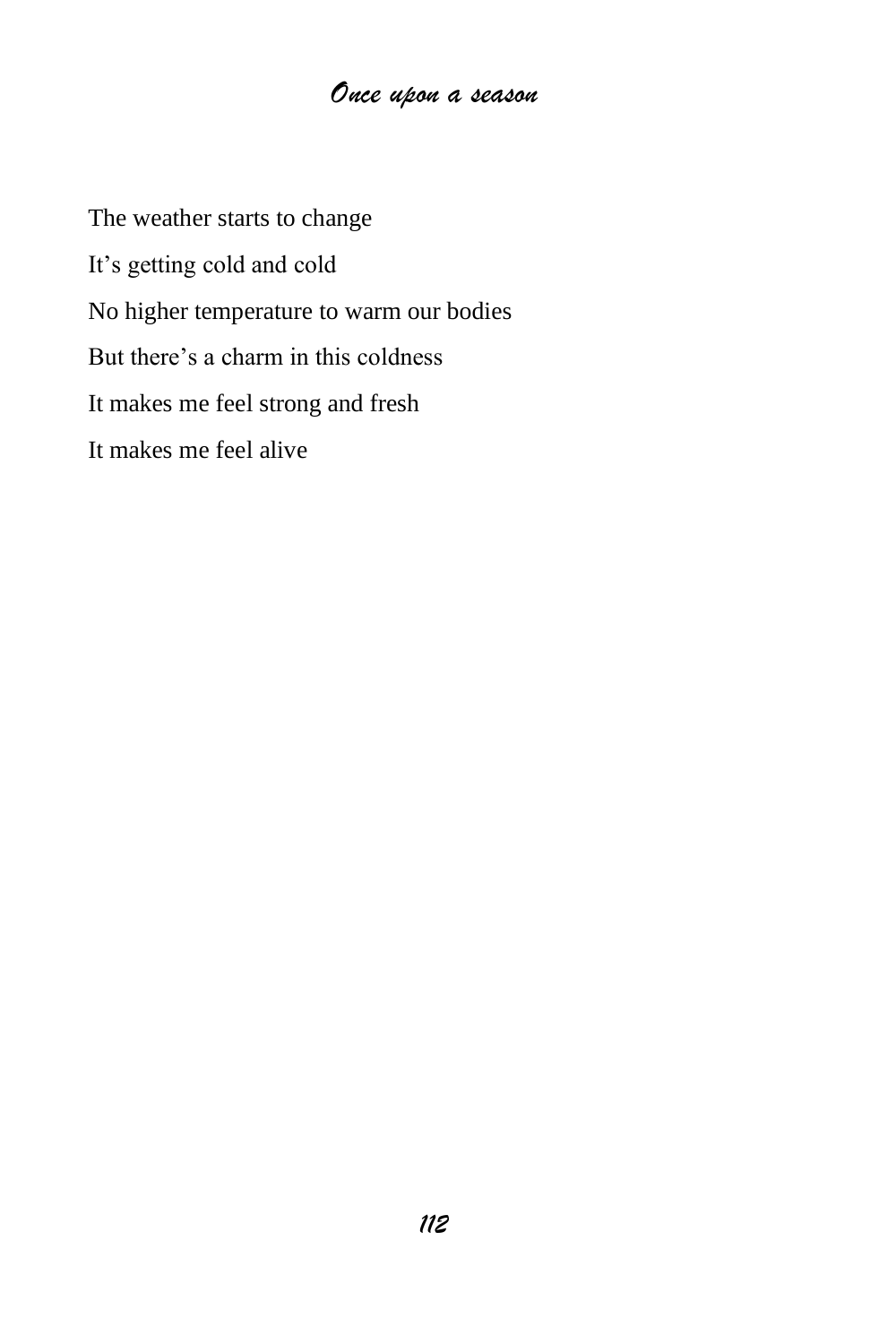The fresh air of the morning The cold whispers of the wind The pure smell of the grass The dancing shape of the plants' petals The fascinating drops of the early morning's dew On each and every single rose Now I can see them I can hear them I can smell them Now I can feel them Glowing my soul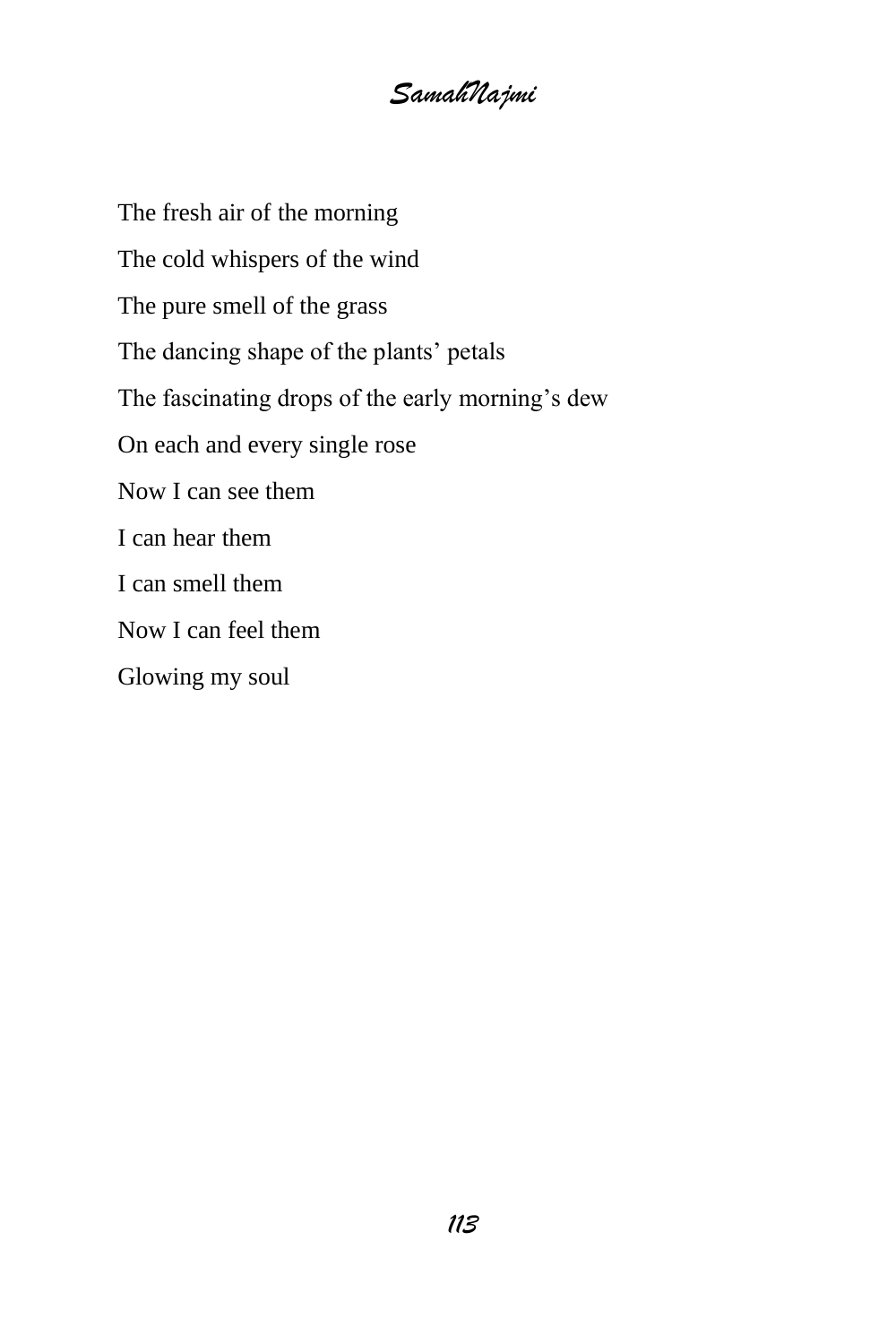I might be feeling lost, weak And not that much of good After letting everything goes Although I feel better and more mature With no regrets With no shame Since now I know that It's okay to feel low from time to time It's okay to be fragile after all what I've been through And that what is not okay Is staying there Deep down Where your love was tearing me Apart

//It's okay as long as I am healing from your wounds//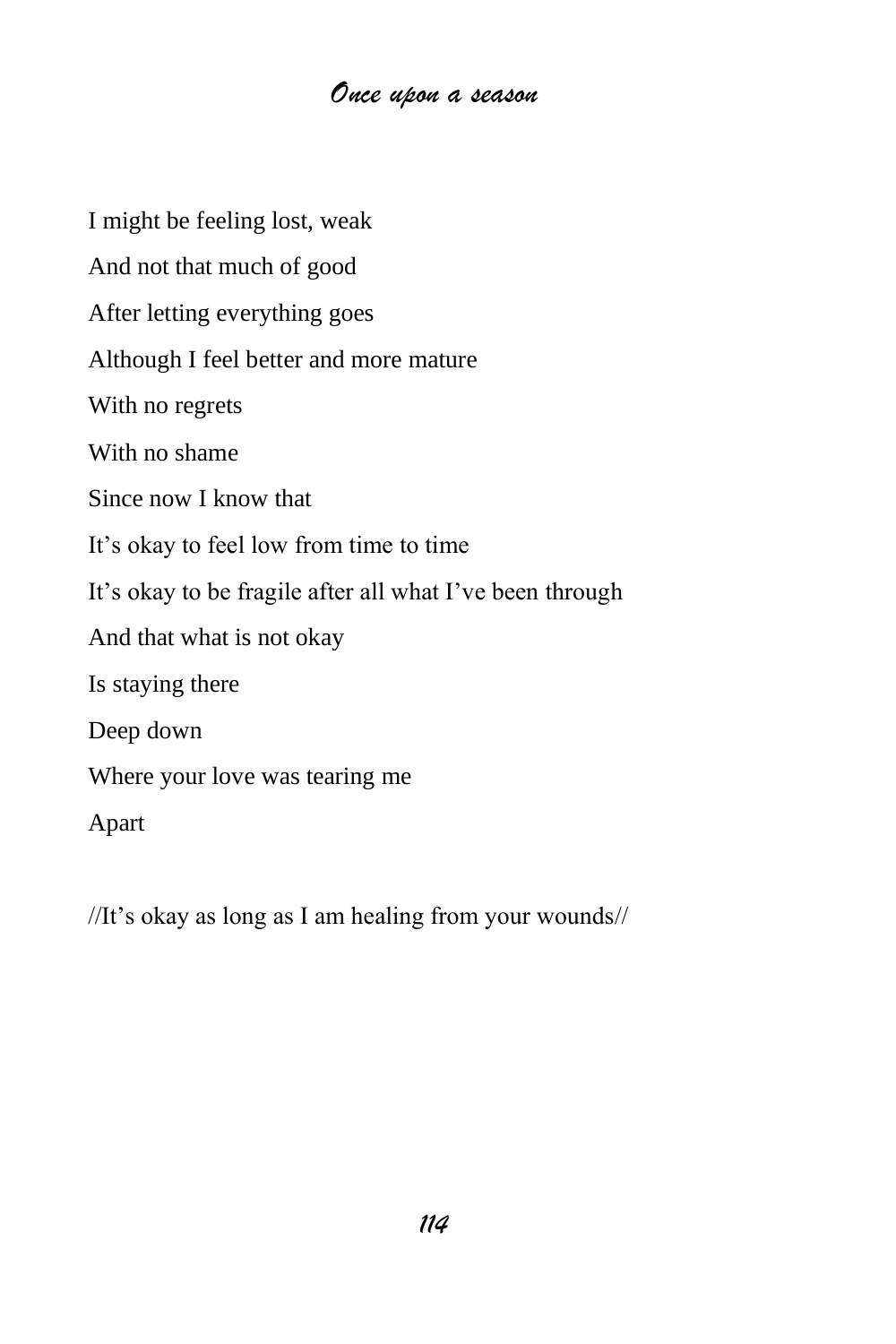I'm living a new chapter I'm living a new season I'm living a new life I'm living a new dream And it all feels so good As long as the season connected to you was a nightmare More than a dream As long as the love reserved for you was a field of pins More than a bed of roses As long as the pain with you became More pitiful than any time before As long as the life pitfalls with your love were stronger More than what I used to call LOVE As long as you were not worthy at all

//And all is better as long as you are not here//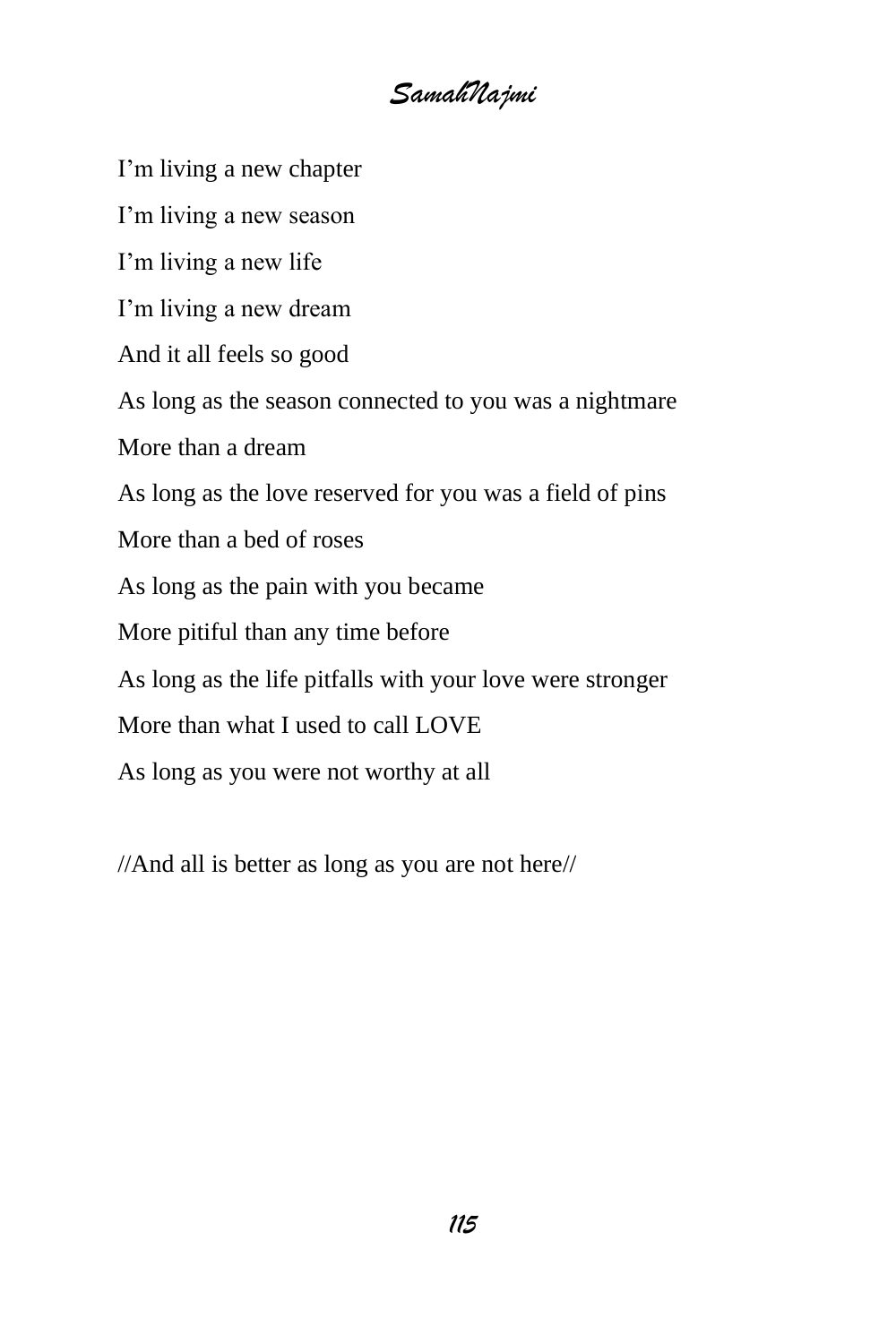I believed in staring over you

And today

I'm completely over you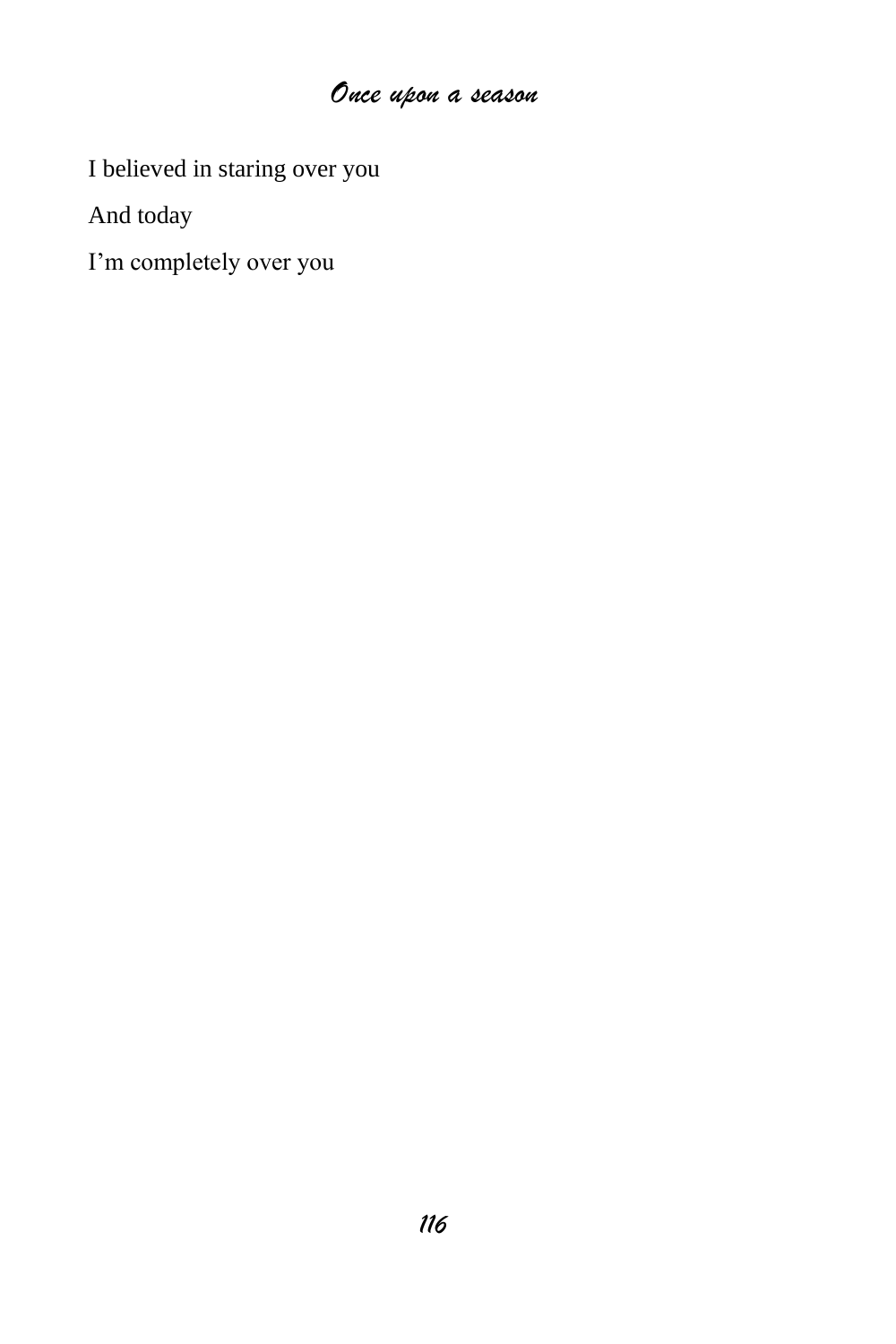*SamahNajmi*

Life is so beautiful

It always was

There was always a hidden beauty that I couldn't feel

And there was me,

The old me,

Who couldn't open up her eyes

To see the real life

To breathe the purity of life

To feel the hidden beauty within.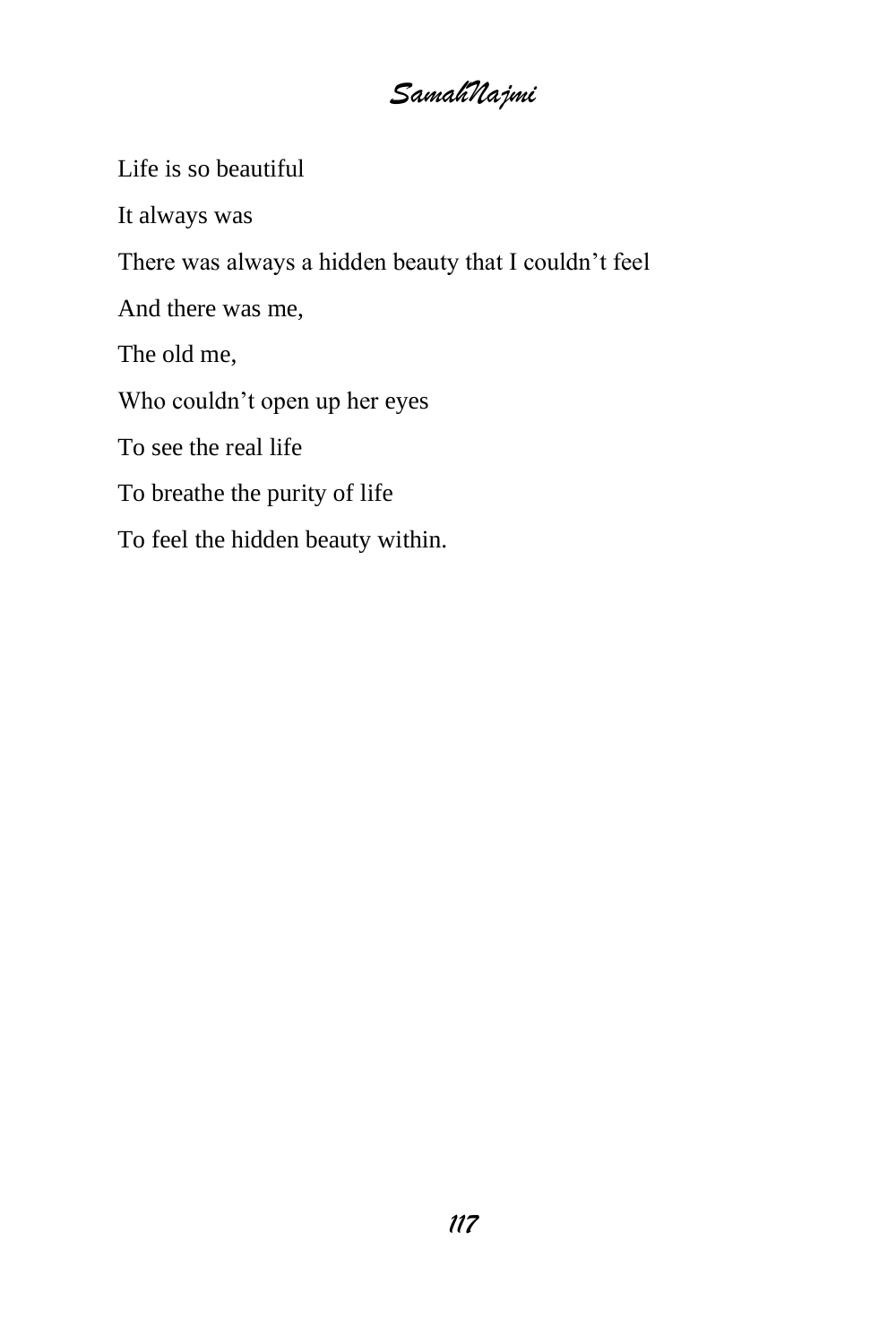Fake happiness is the worst shape of sadness And I don't want it anymore, I suffered enough I cried enough And now my enough can't walk on that path any longer. Now is the right time to stop and go back to where I belong

To where I always had to be.

It's the right time to start over and hold tight my breaths.

It's the right time to smile and live the life

That I'm meant to live.

It's the right time to let the pain go on its way

And give the joy its rights.

It's the right time to be happy and nothing else than happy

It's the right time to live each season

As if it's my last season

As if it's my last chapter.

//Now it's the right time//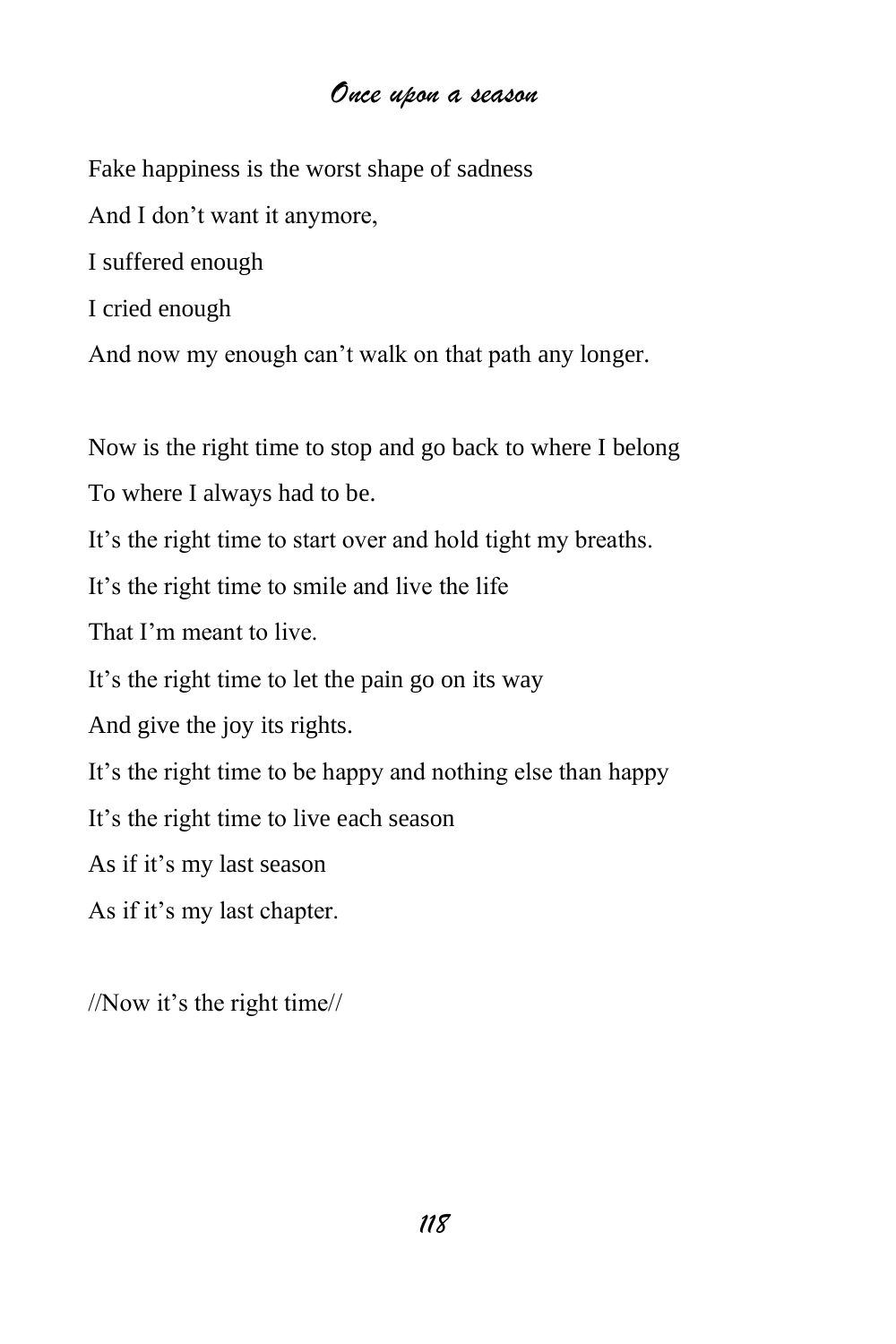The spring had gone When your love had gone. The summer had gone When my love had gone.

And here I am today

Smiling again

Dreaming again

Living again.

But this time,

It's a new version of me

It's a new girl coming out of me

A girl who's ready for every season to live it till the last second

A girl who won't let her days go in vain

A girl who will never cry for a heinous love

A girl who will live for herself and only for herself.

//The girl I am becoming//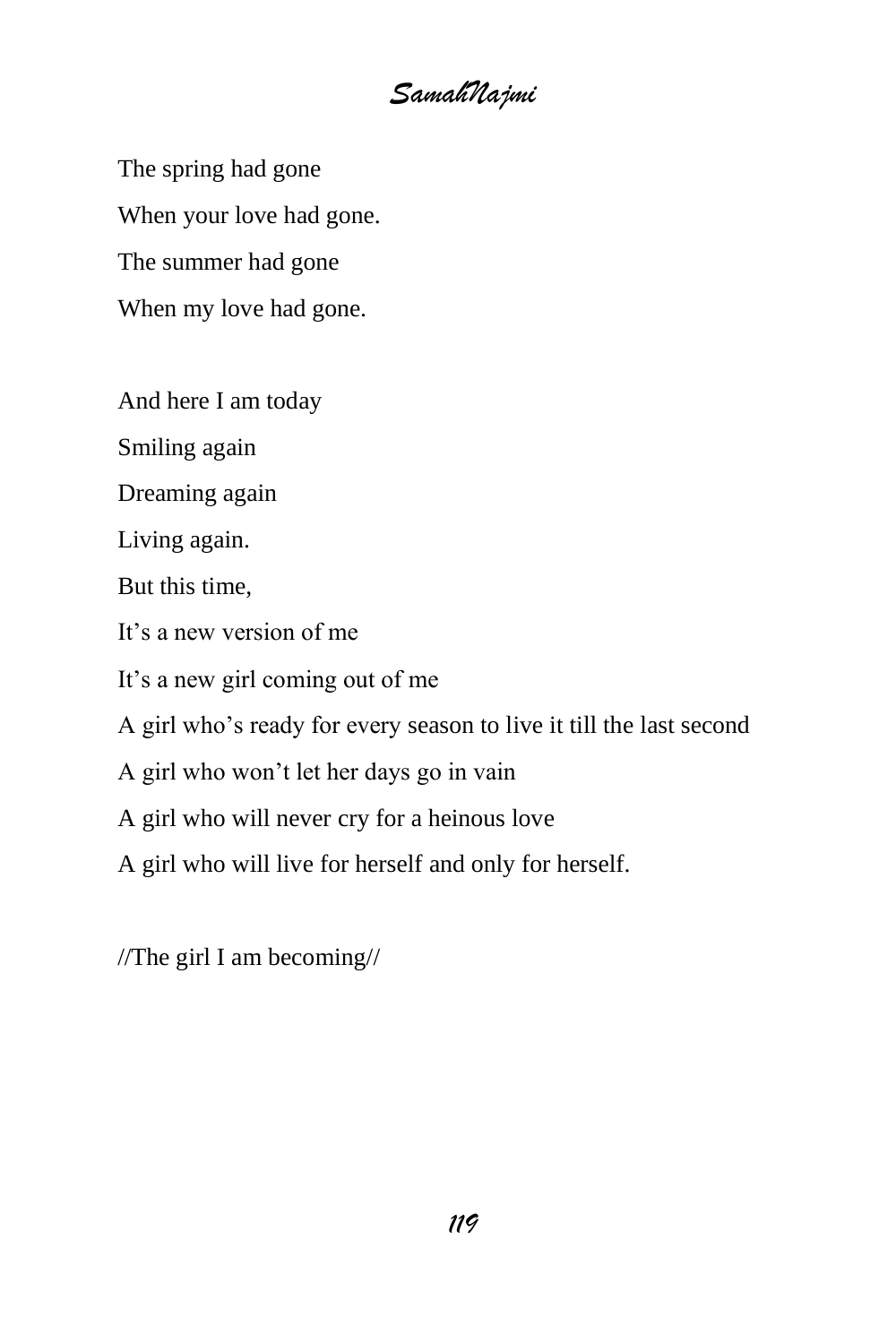It's prettier and easier this life

After getting over all the mess that you left me lost in it.

It's beautiful to feel so delighted After all what I have been through.

It's a real bravery to set free After being looked in your dark cage.

It's great to dance with the moon and its stars After the aggressive brawl that lived for so long under my skin.

It's so good to be happy After all the drops of tears that had been drawn on my checks.

//The after all//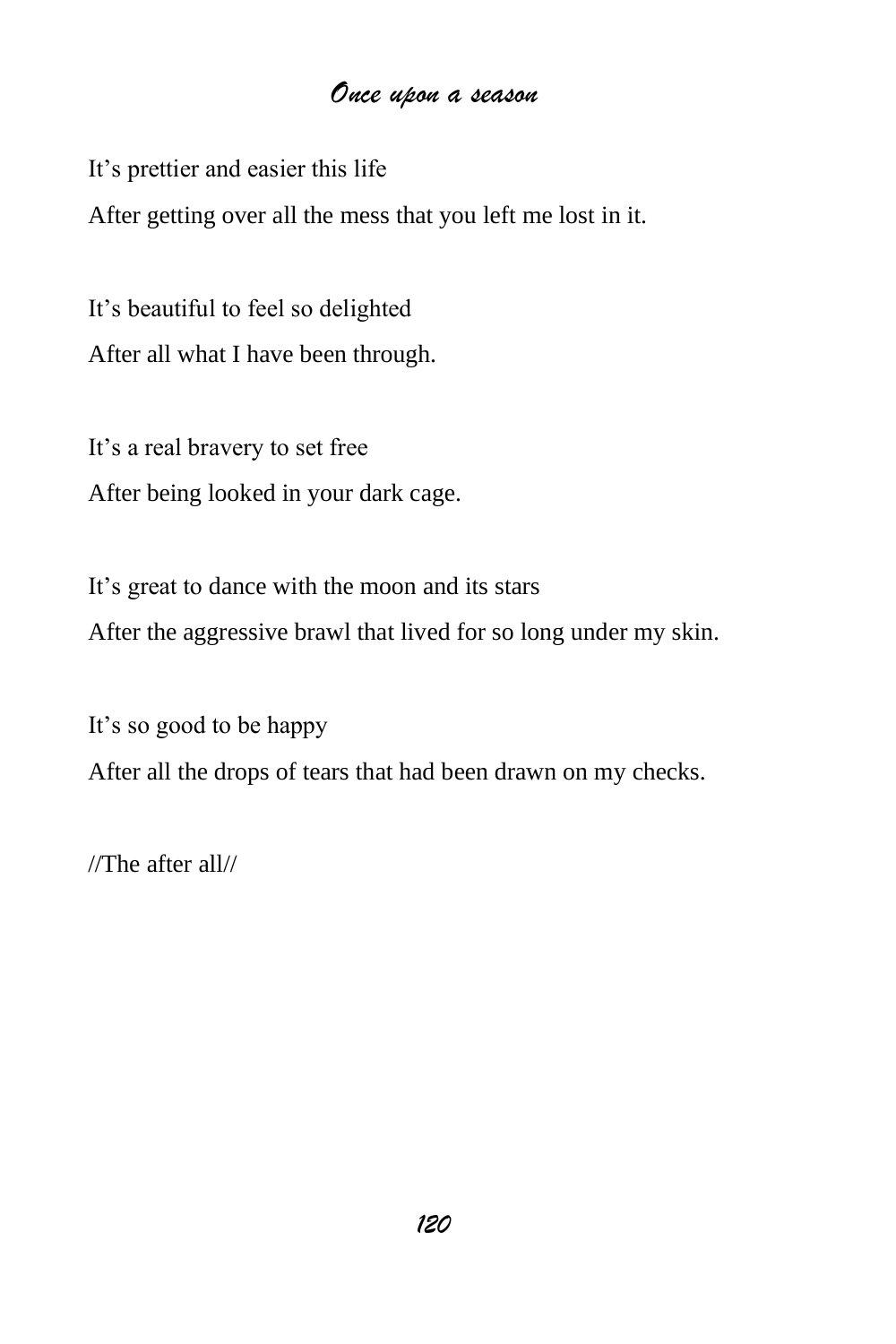I was blinded by the pain in my core I couldn't see nor feel How beautiful it was How delirious it really was This last summer Till it ended.

Now,

All I ever remember about the summer All I ever think about the summer All I ever can tell about the summer Is how beautifully it ended.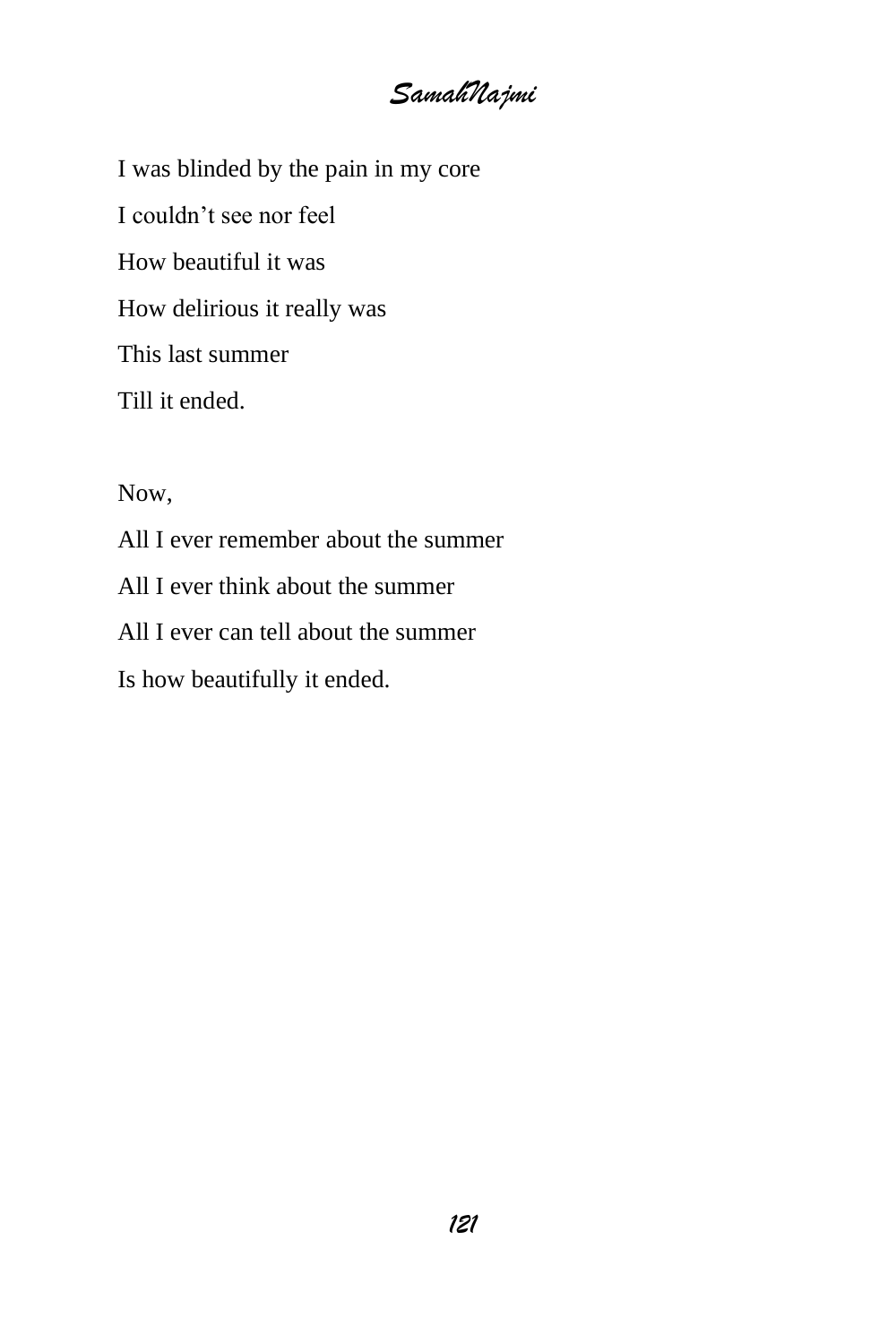I know that I'm happier now I know that I'm better now I know that I'm alive now I know that I'm enjoying my life after you now And I know that there's still some of you inside of me But I'm okay with that my dear Since now I can go on without you I can smile and run here and there without you I can hold the world in my small hands without you I can be okay without you And I'll always be okay without you.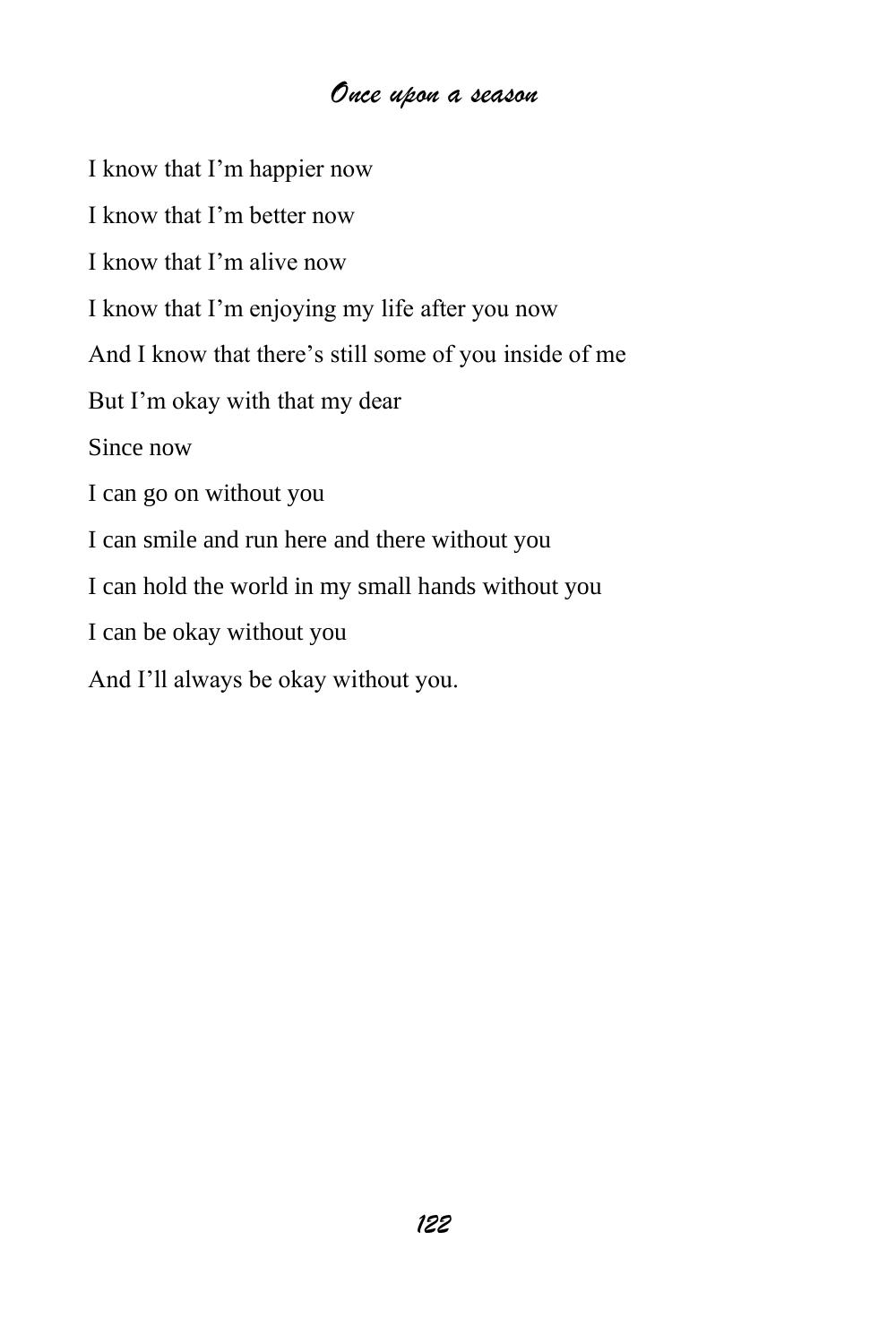I just had to wipe out my tears I just had to gape my pain I just had to hug my fears I just had to breathe out my inhibitions To be done of your witchery.

All what it took Was just a second of time To breathe you out To throw the love that I used to beg for it Outside of my lungs.

And I see my oceanic love for you Drowning deep down in the ocean of the forgetfulness.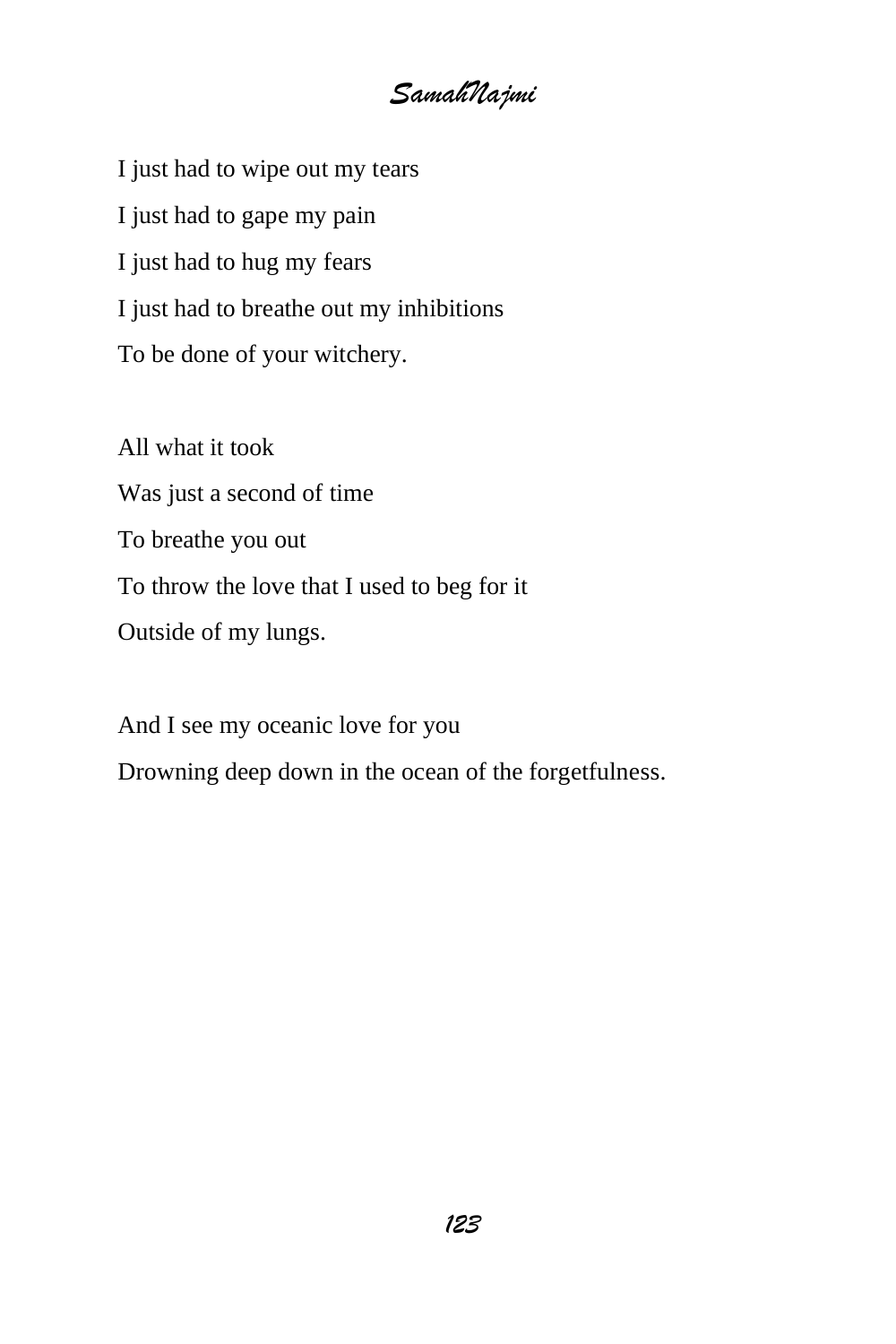I was looking for a heavenly love, Pure and saint As the innocence in your eyes.

I was looking for a perfect love, Strong and unbreakable As the strength in your hands.

I was looking for that love, Complete and veracious As the love in my core.

And all those thoughts All those desires All those things That I was looking for Were nothing But an illusion.

//The love I was looking for//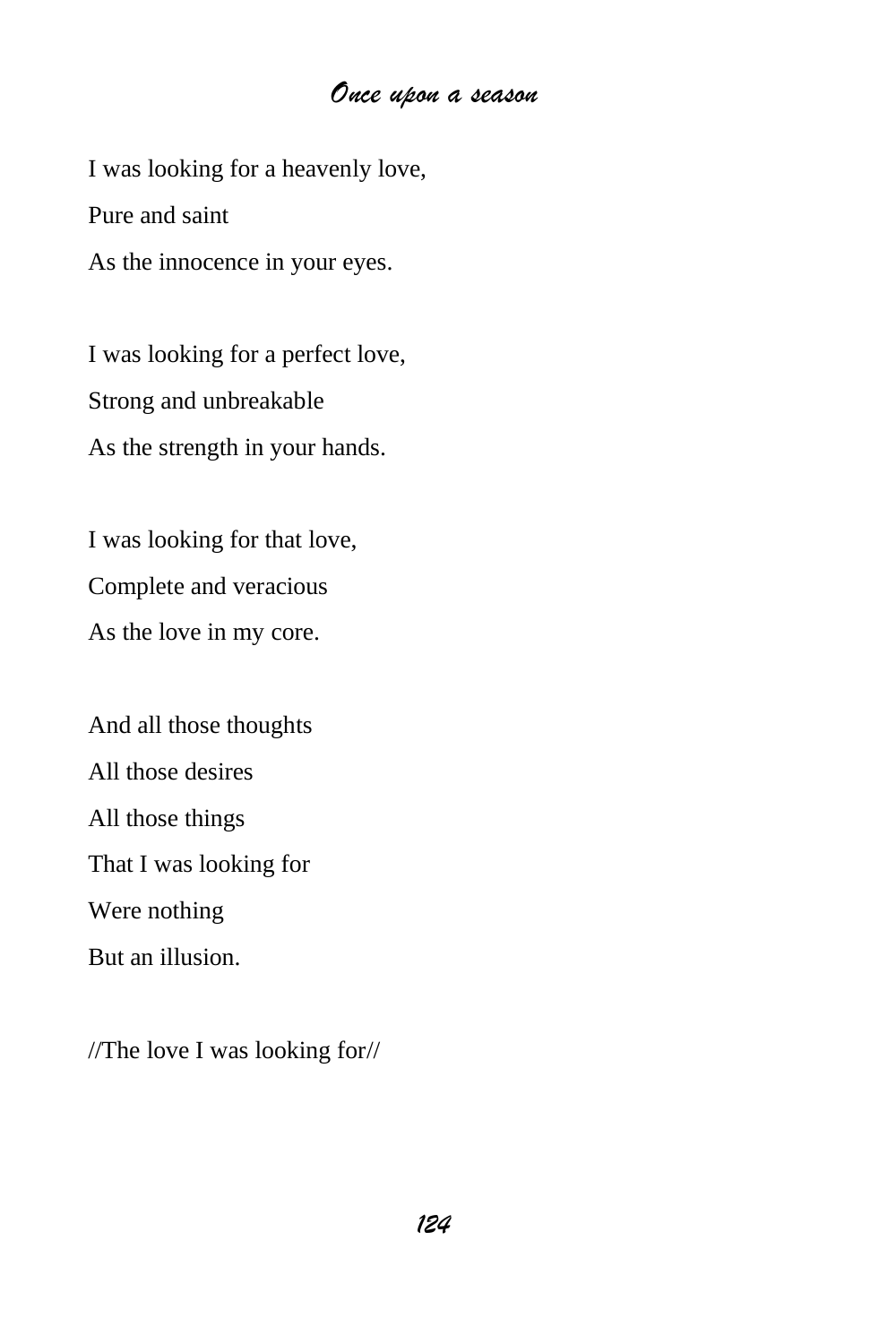And if love could fade away,

What really can stop the pain from fading away from our souls?

Not only the beautiful things fade But everything can fade with time.

When we stop giving a damn about them That's when they start to fade away.

When we stop living inside of the pain It stops living inside of us. It gets weaker with every time we ignore its presence Till it leaves our bodies.

And my pain is no different than all the feelings That are fading everywhere in this universe By every second going by.

//The thing with pain//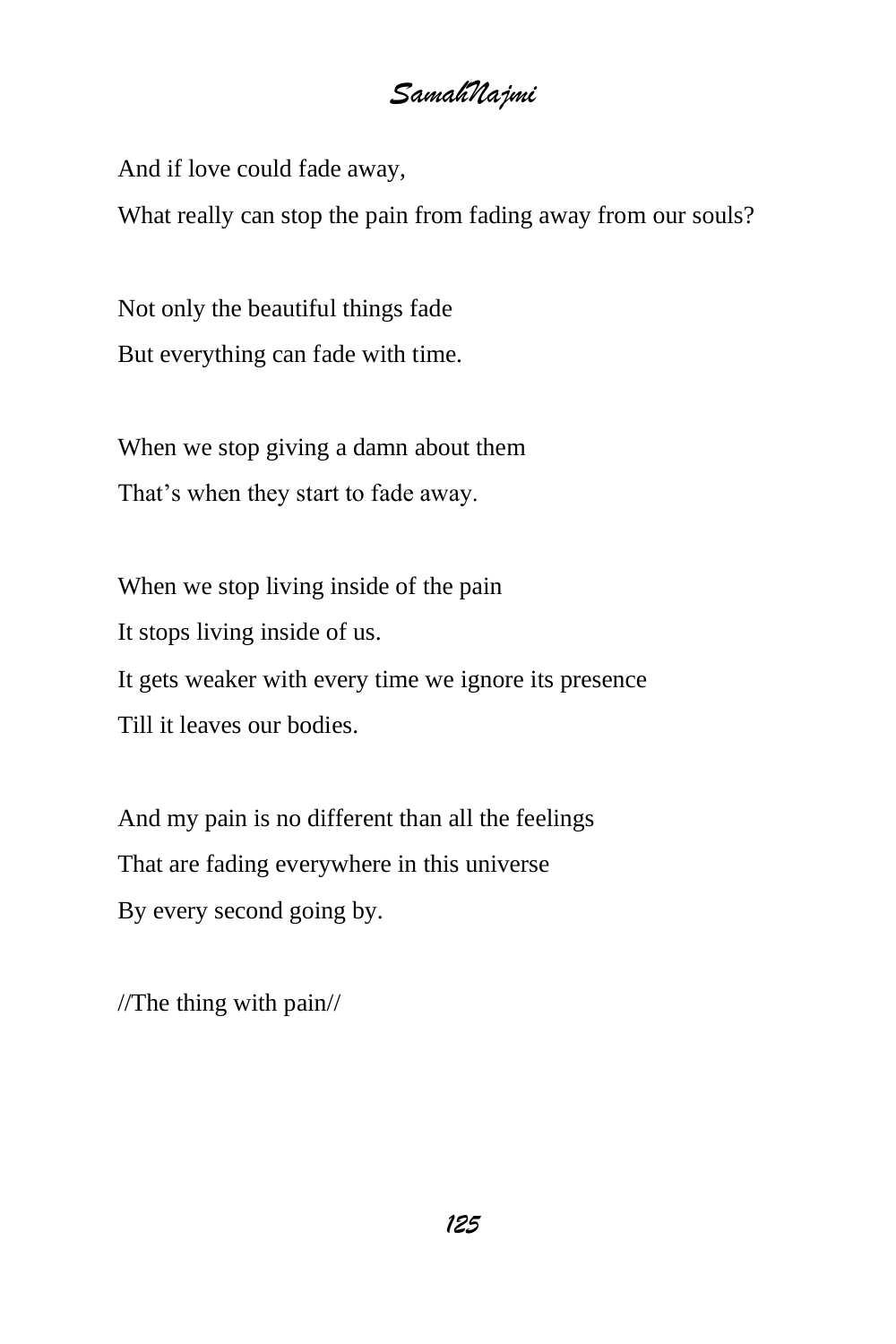I thought that life will go easy

And time will move

After letting go.

But again,

I was wrong.

Life goes easier

And the time moves smoothly

More than any time before.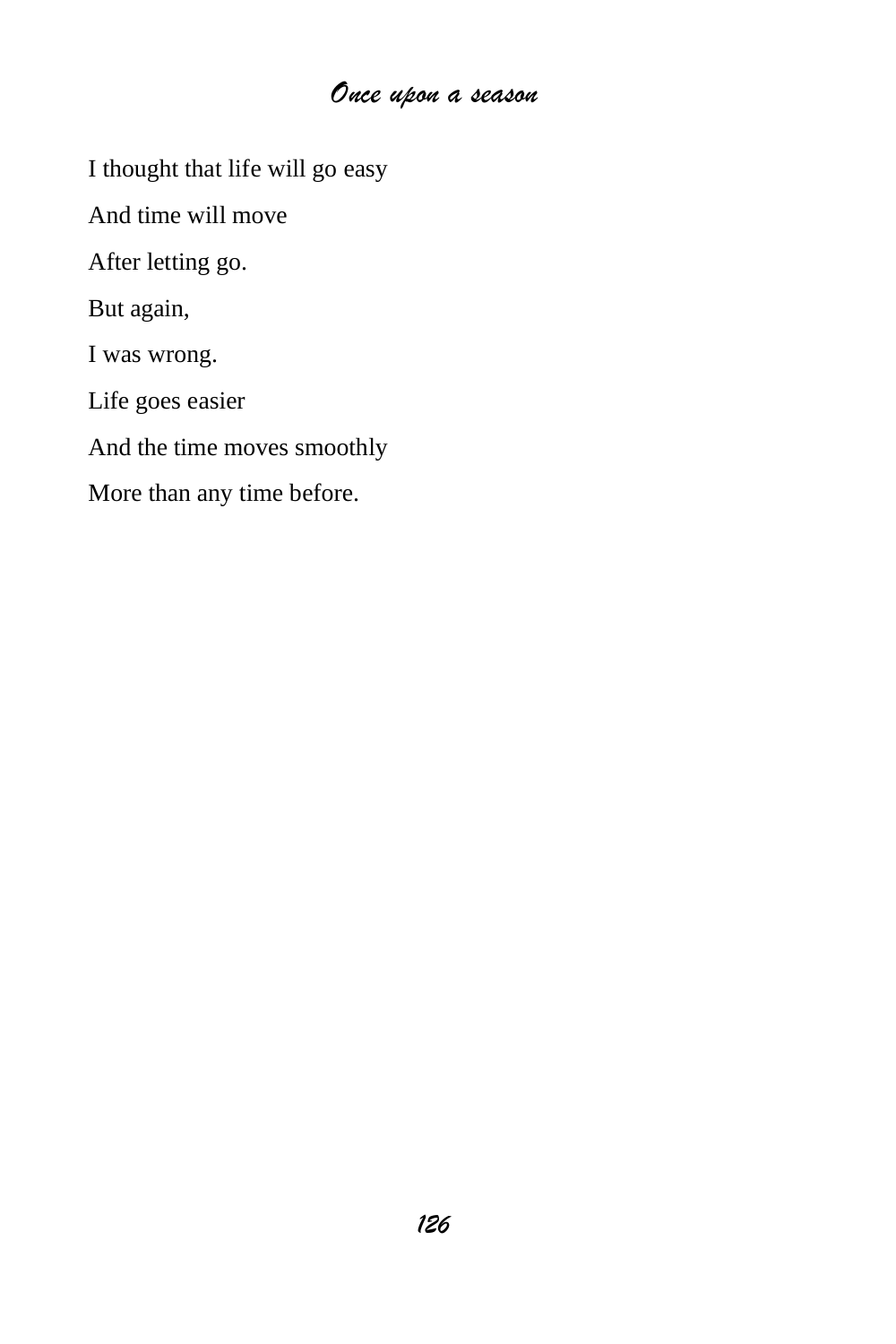Crying for you sounds like a heinous crime That I don't want to commit again.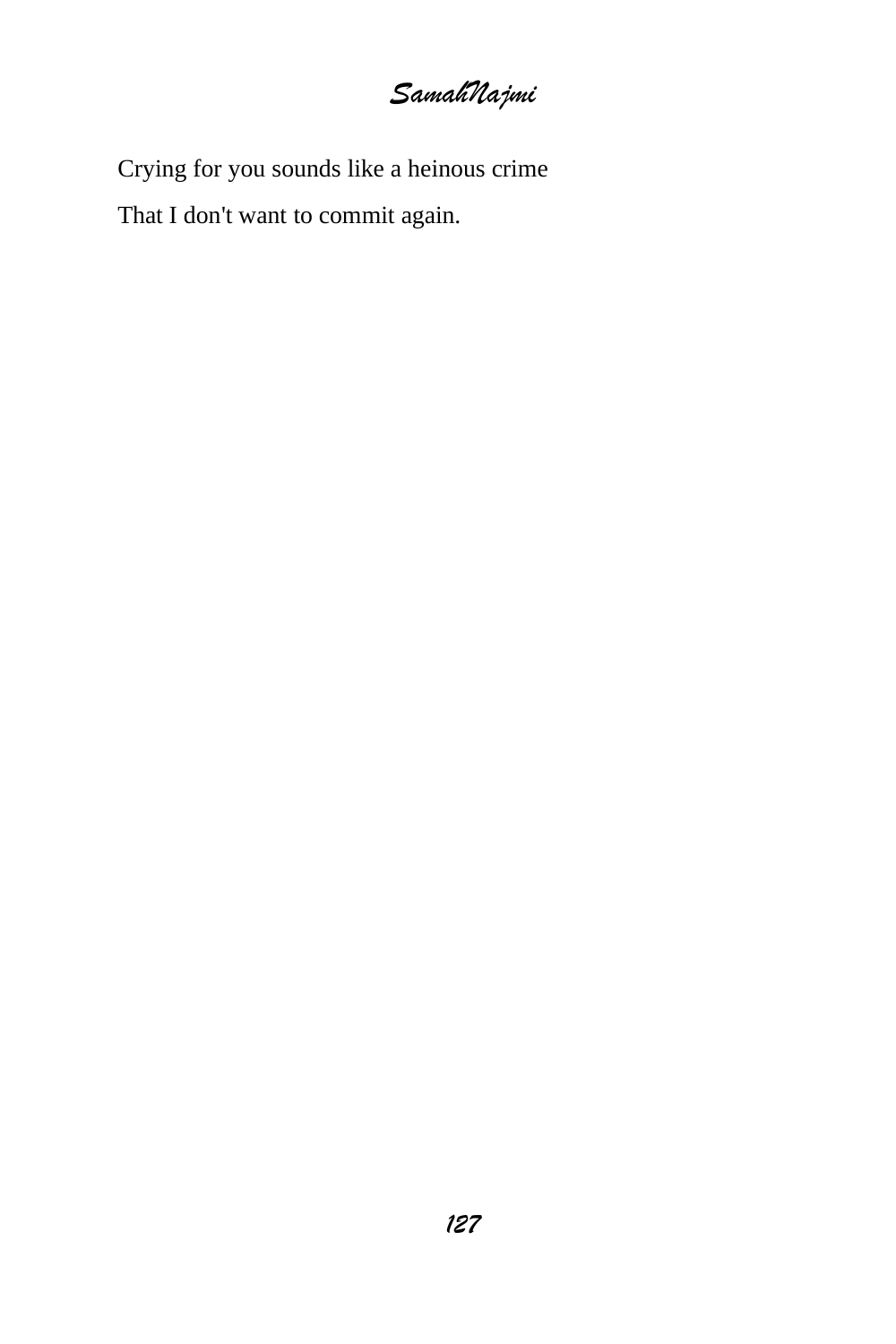It really doesn't matter If I was enough for you or not Because all what it matters Is that I'm totally enough for myself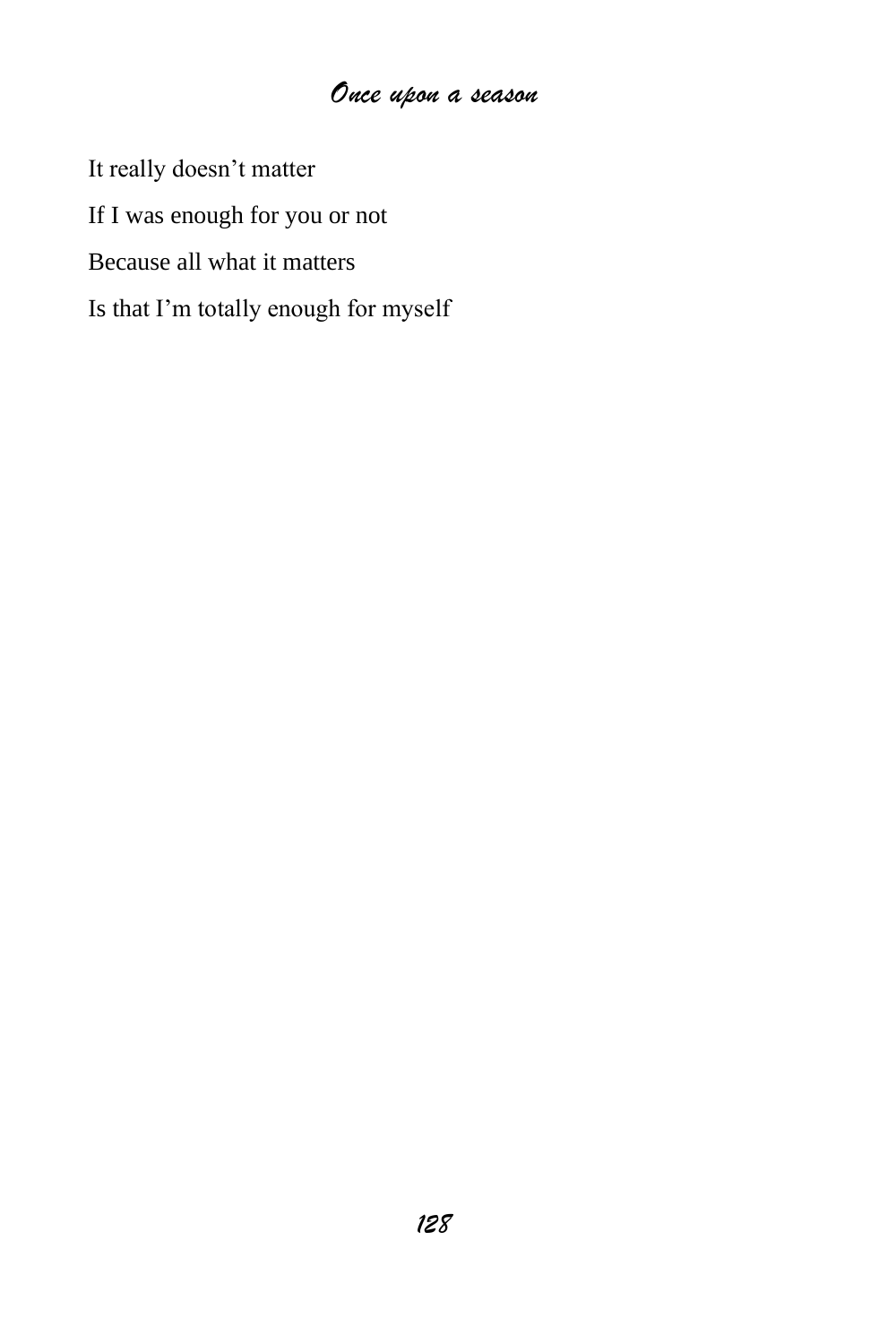Your love used to lift me up like helium Only to hit me deadly on the roughest lands And I don't want to be lift again I don't want to fly high again I don't want to raise to fall again I just want to walk on my delicate land. It's really not that necessary to fly higher To reach the seven skies or to be simply lift up To feel happy and high.

It's really not necessary As long as you can walk and move As long as you can dance and scramble As long as you can laugh and cry In your own land. Trust me it's not special as it seems from here It just tears, breaks and hurts More than it cherishes.

//Because having my feet on the ground is better than flying in the sky//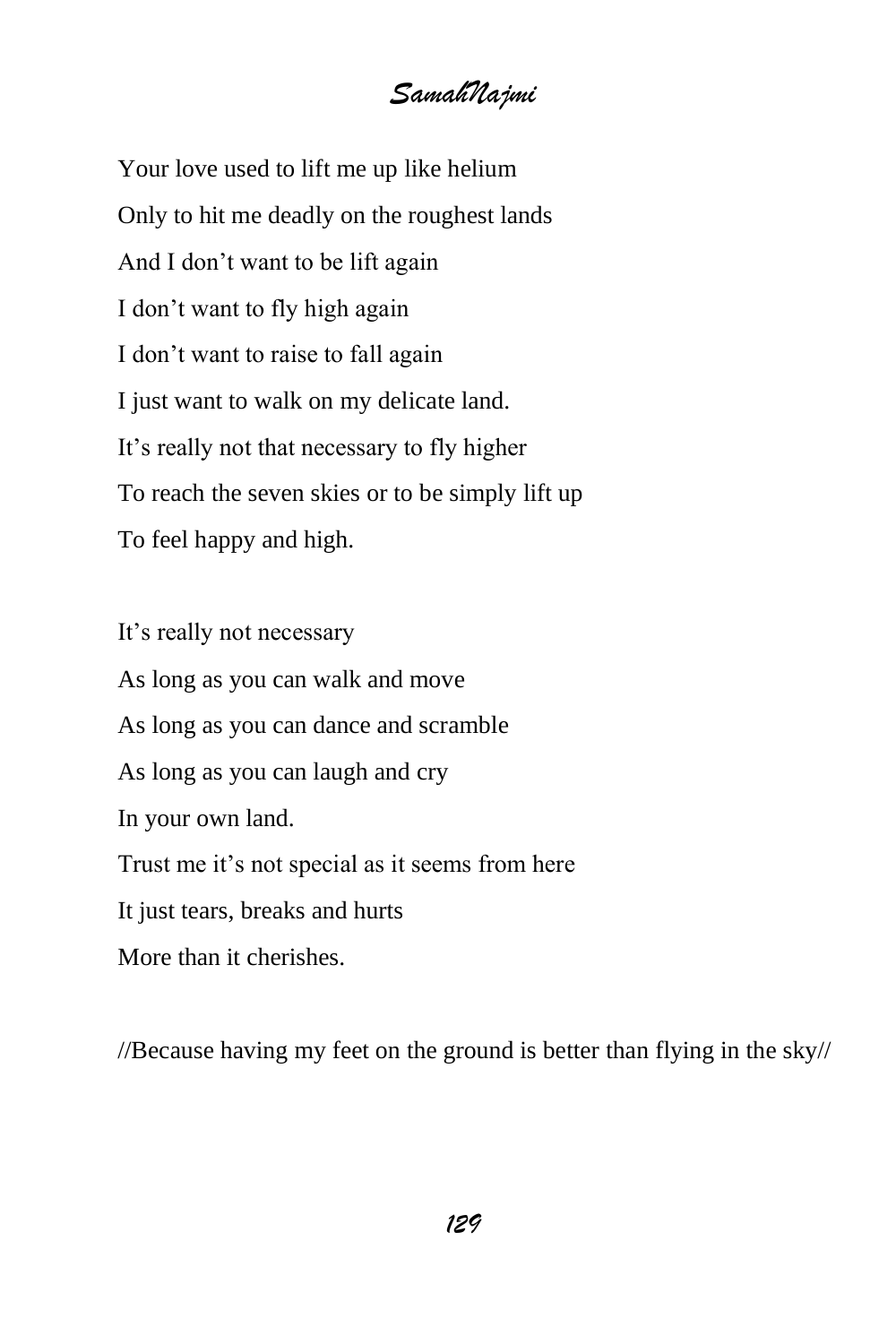The earth is our only home The earth is where we belong The earth is our tender embrace And not the sky, Don't let anyone take you there Don't let love take you higher to the sky Resist and don't go Don't leave your earth, It's all an illusion.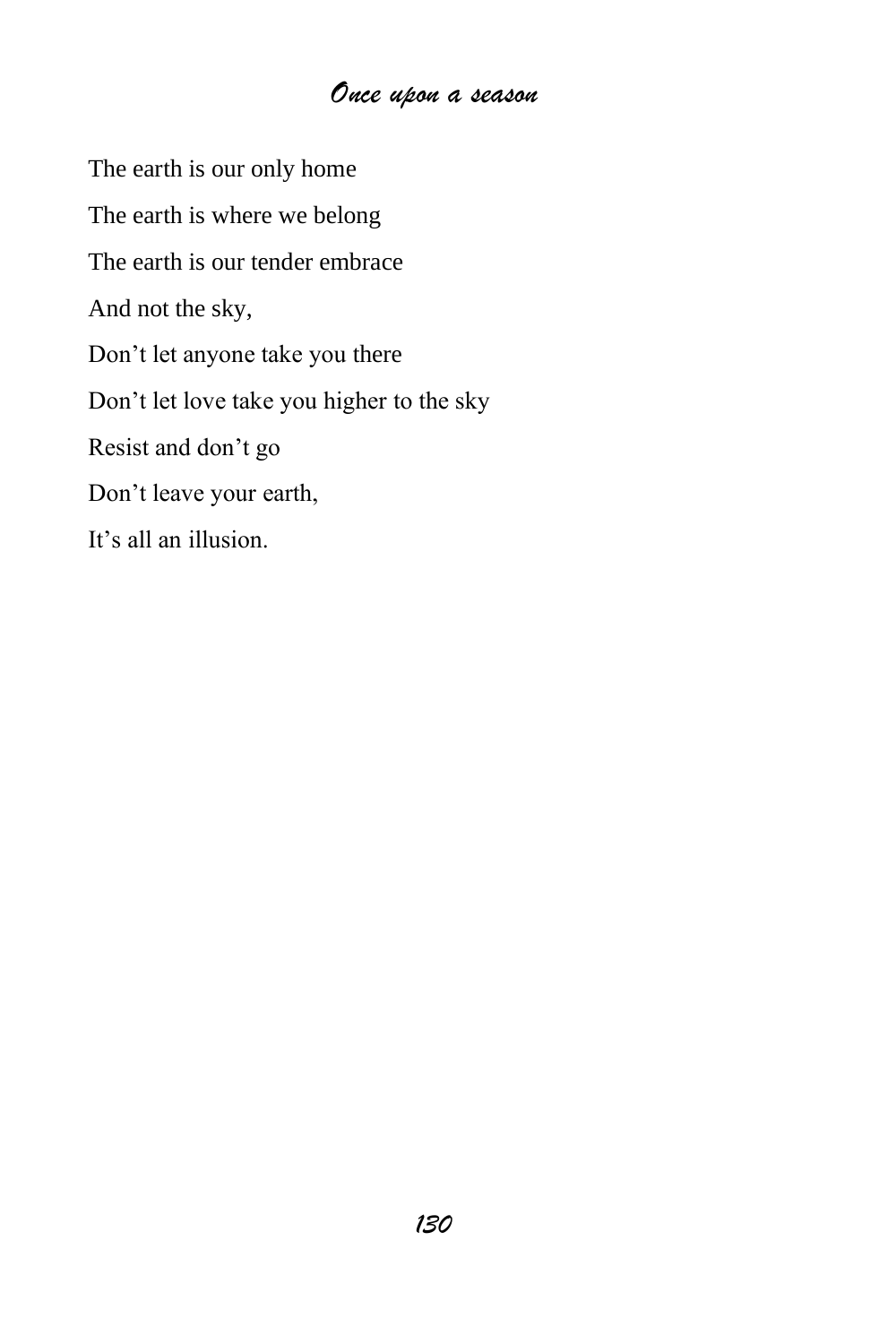*SamahNajmi*

Today I saw you In the horizon of every land And I guess you are back!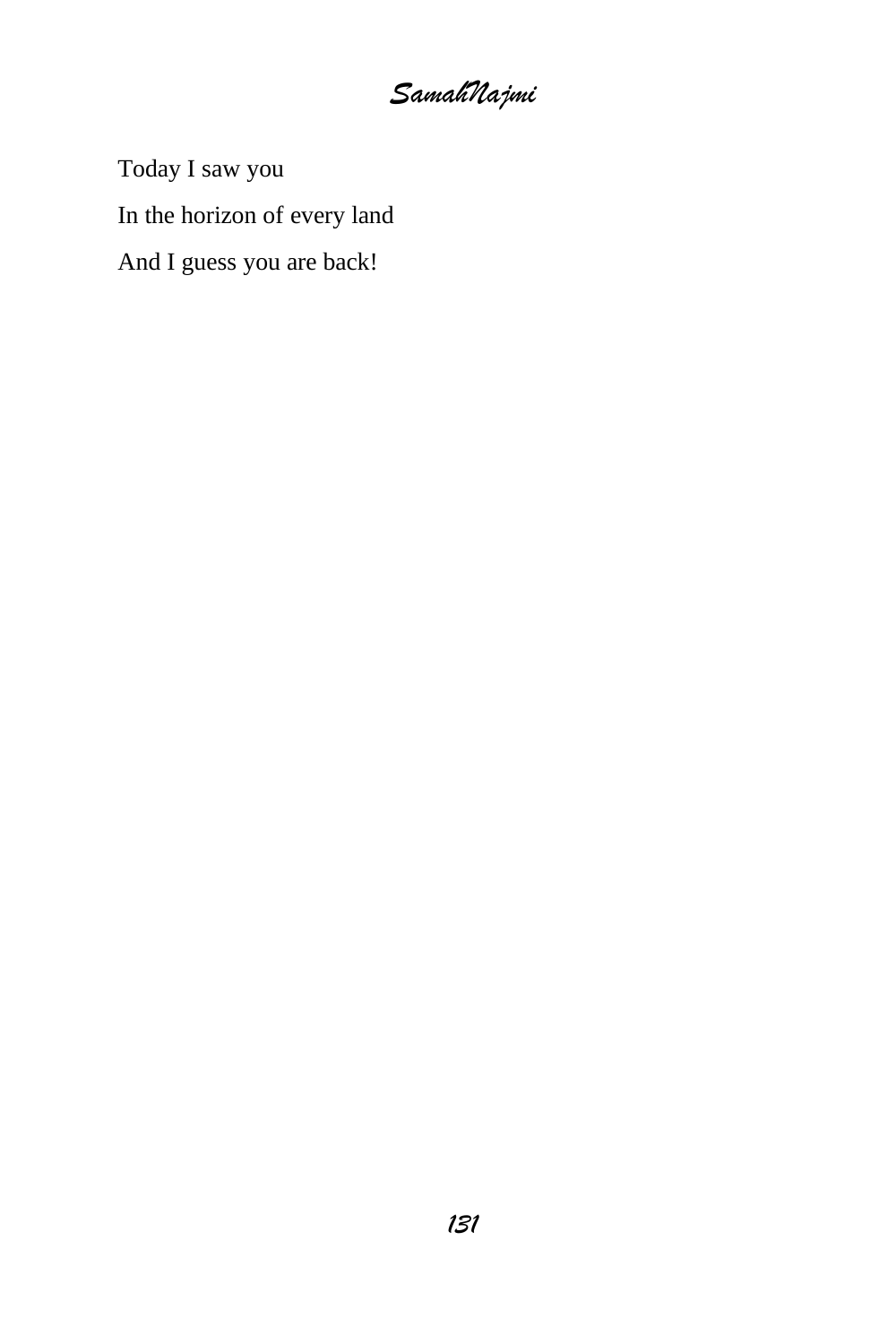You came running to me You came crying for me You came only for me But, Should I really care Or simply respond?

I guess I should not.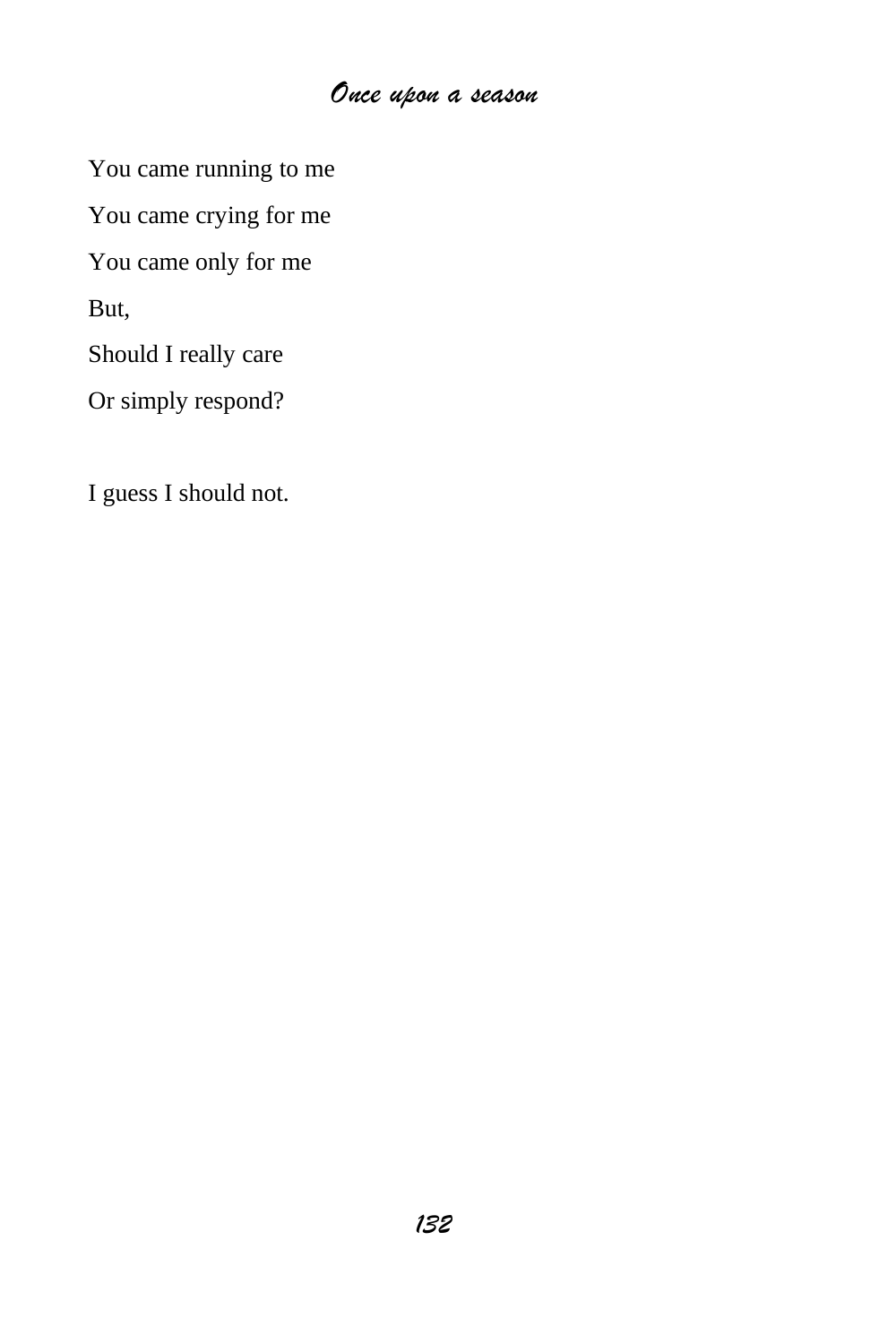Here you are asking for the love that you killed Here you are looking for the hands that you left Here you are...

And here you are again, Saying that you love me the most When I am done with that love.

And I won't lie, I loved you And maybe I still do Because love for me isn't a game But something bigger than love itself.

That's why I couldn't look down Deeper in my heart Because I know that you are still there But this can't make my heart long for you.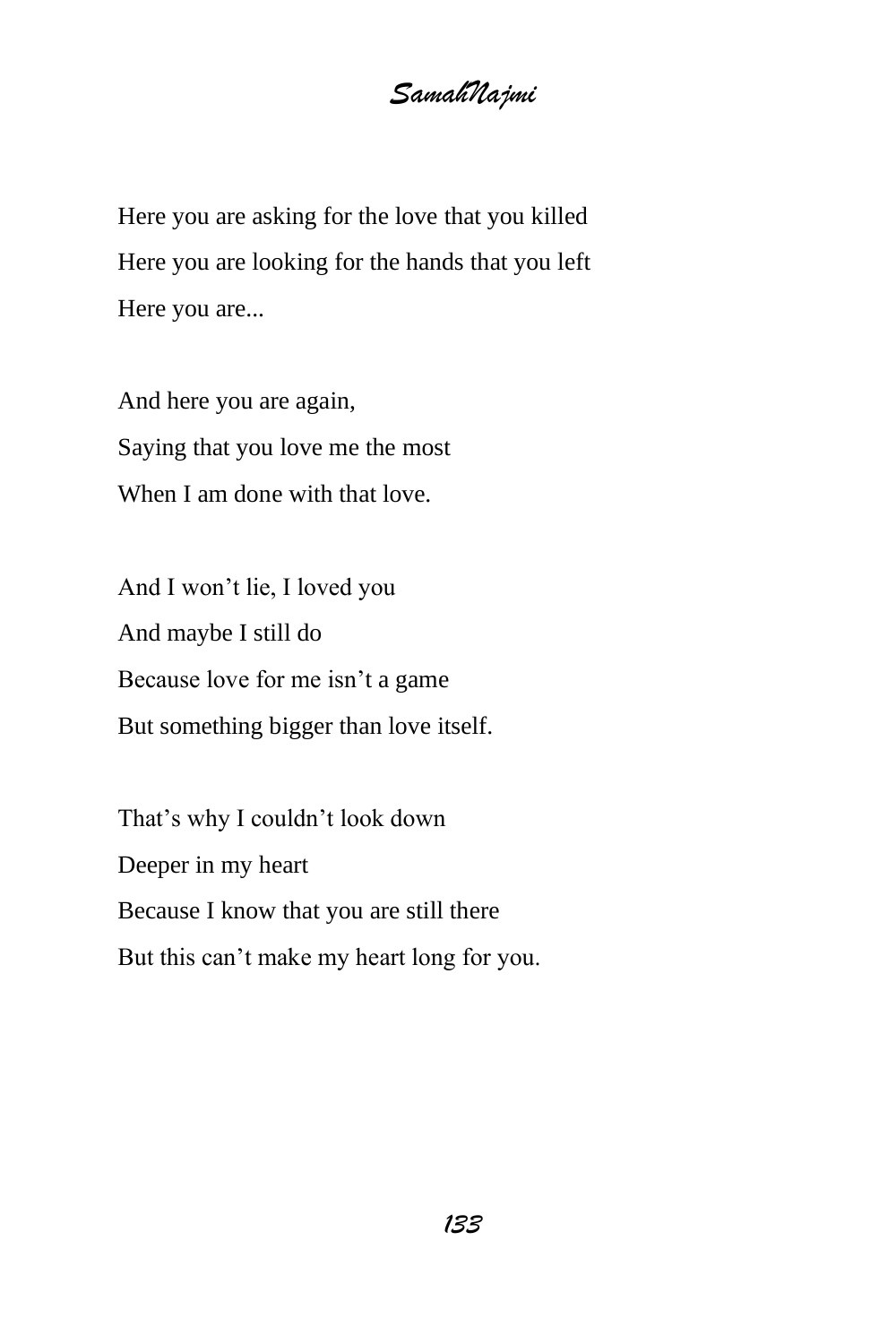Every once in a while I remember how you had gone I remember how you left the ground underneath my feet tingling I remember how miserable you made my smiles And I won't forget how terrible you made me feel While I was the one Doing her best to be good to you To be good and enough for you When all I had to do Is being good to myself, For myself.

//I do remember everything//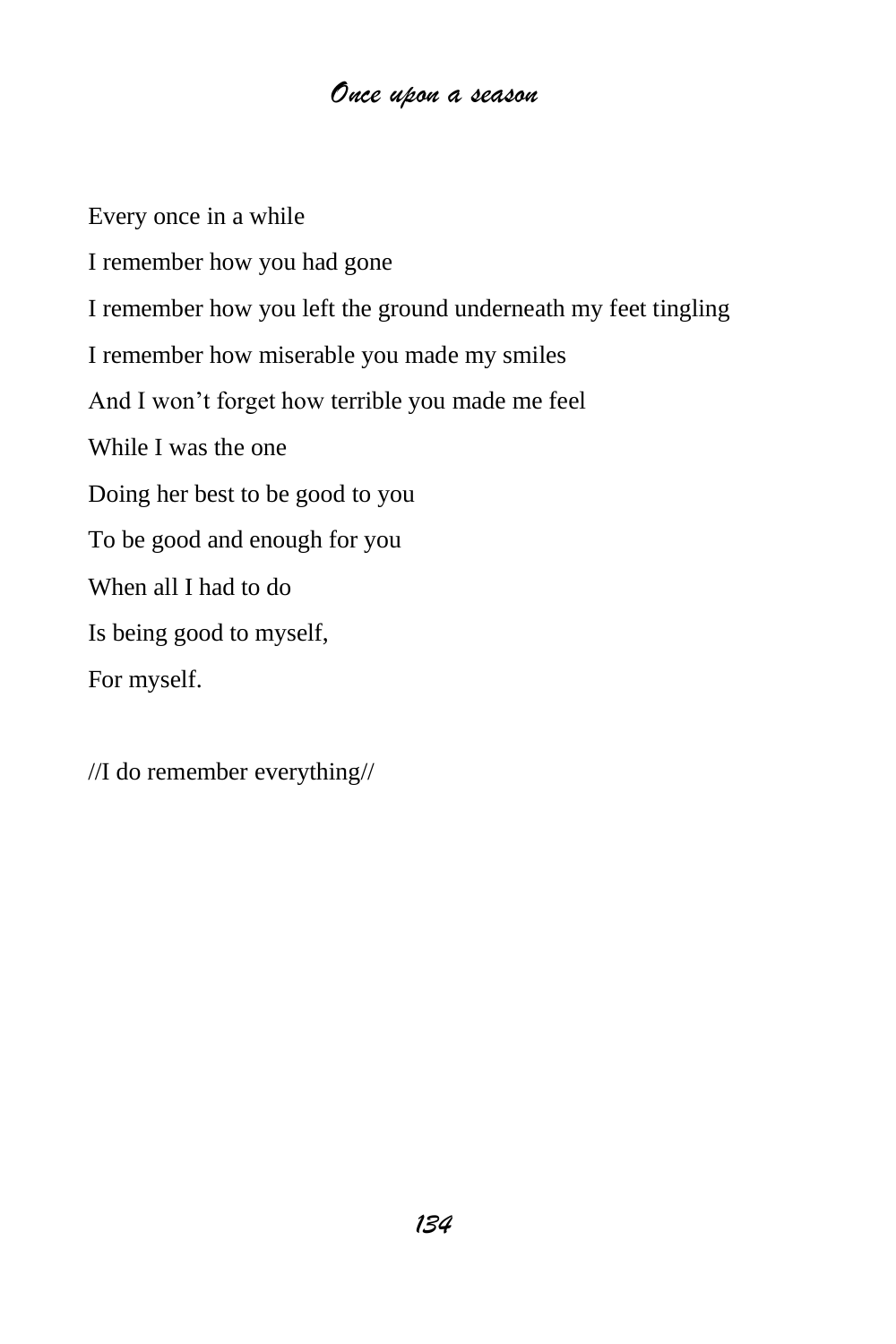The pain in your eyes sounds very familiar to me I've seen it before in mine I've felt it before in my soul And that was when you left me. And now, This is my pain in your eyes This is me in your eyes Like how you used to be in mine. I wish I could give you some space in them But not all my wishes are meant to be real.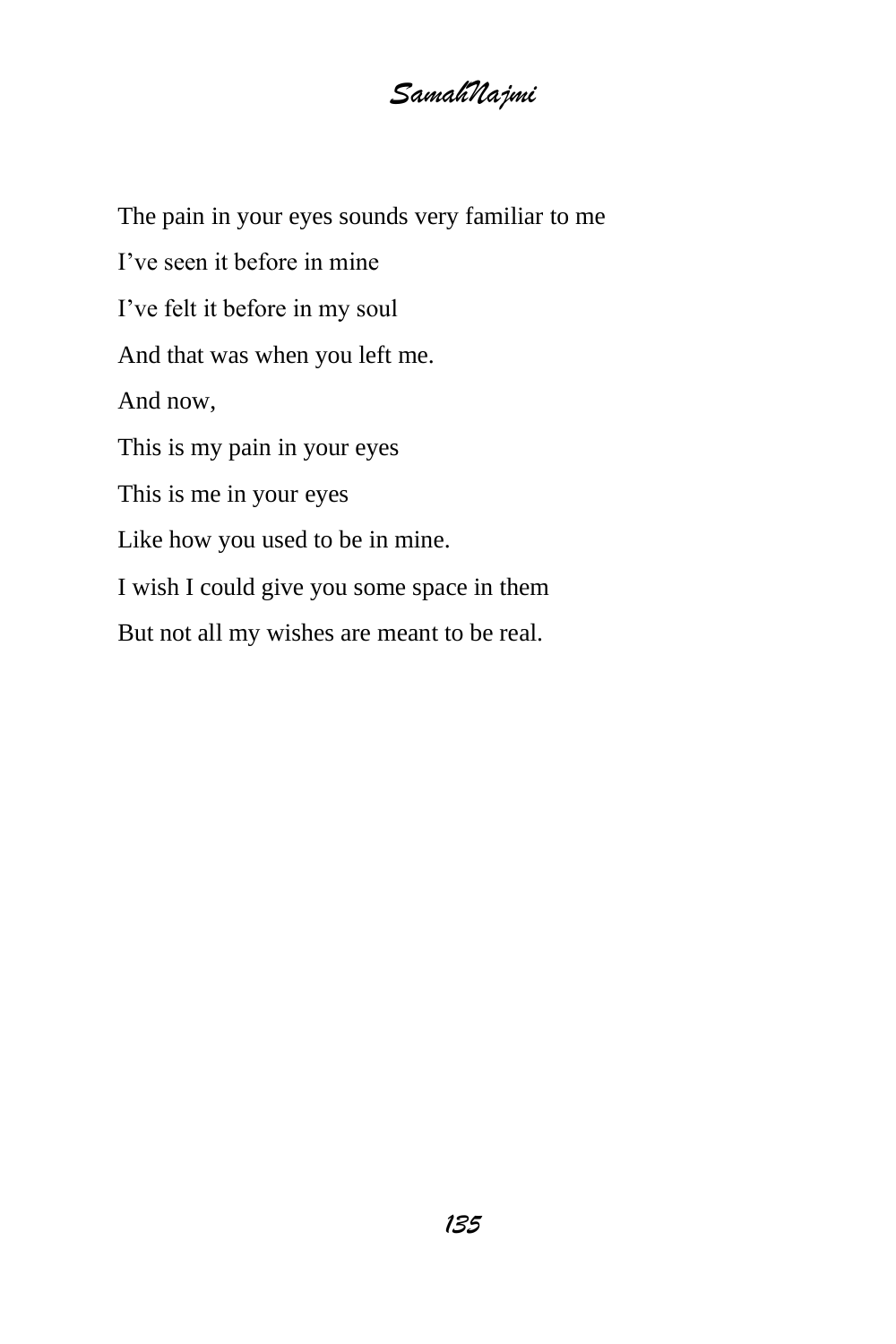Now you are on your knees praying Just like how I was on mine praying too And trust me,

Those prayers will never be answered.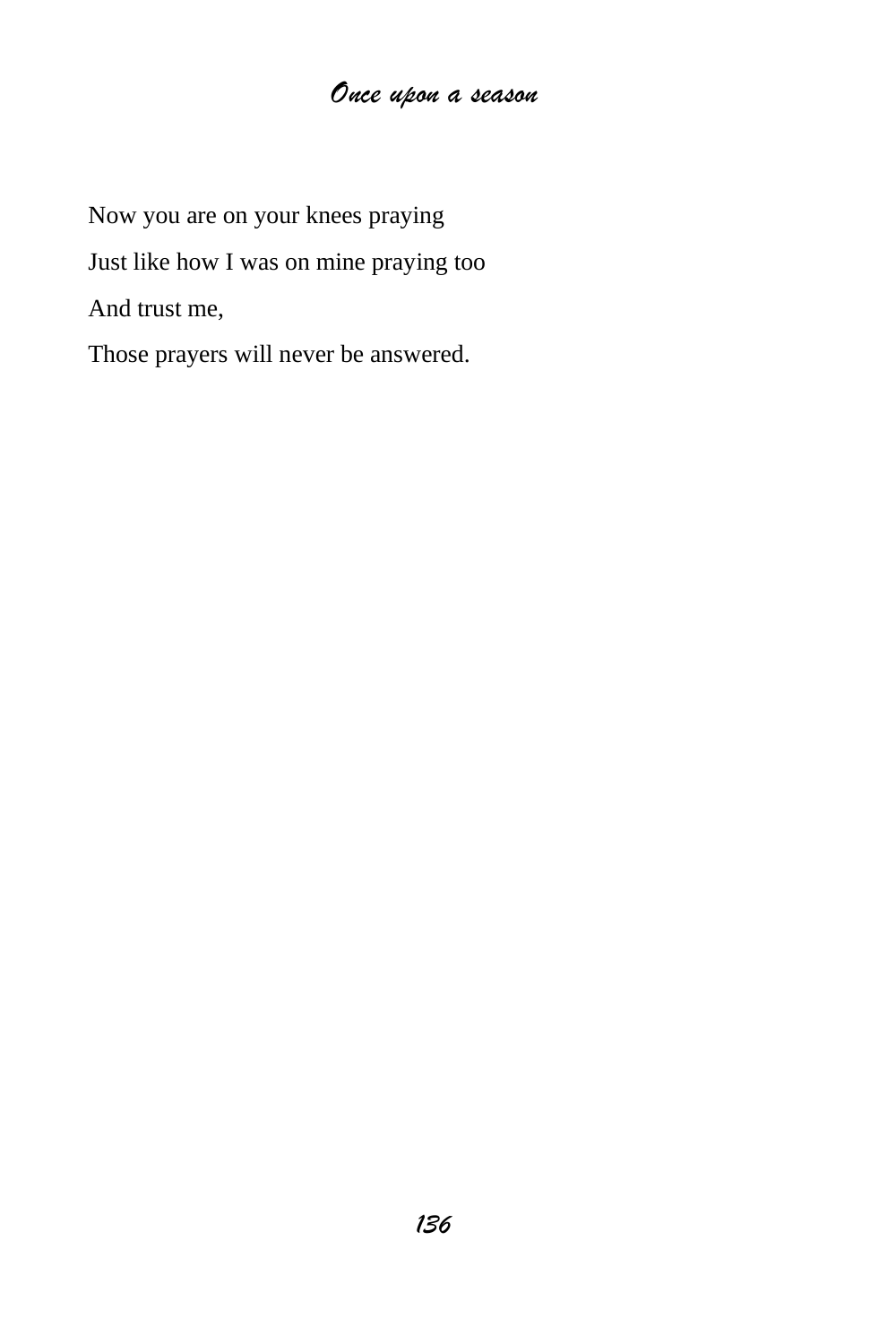Nobody hurts you, like I did. Nobody pulsed the pain inside of your bones, like I did. Nobody shattered your core, like I did. And nobody will ever break you, like I did.

And I am sorry For all the pain For all the damage That I did in your heart.

I know my words won't fix what I've broke I know my apologies won't heal your scars And that will be as an arrow in my heart So please, don't let it bleed till death I know you can turn that pain to joy again As you always did.

I always loved you and I still do.

//What he said to me//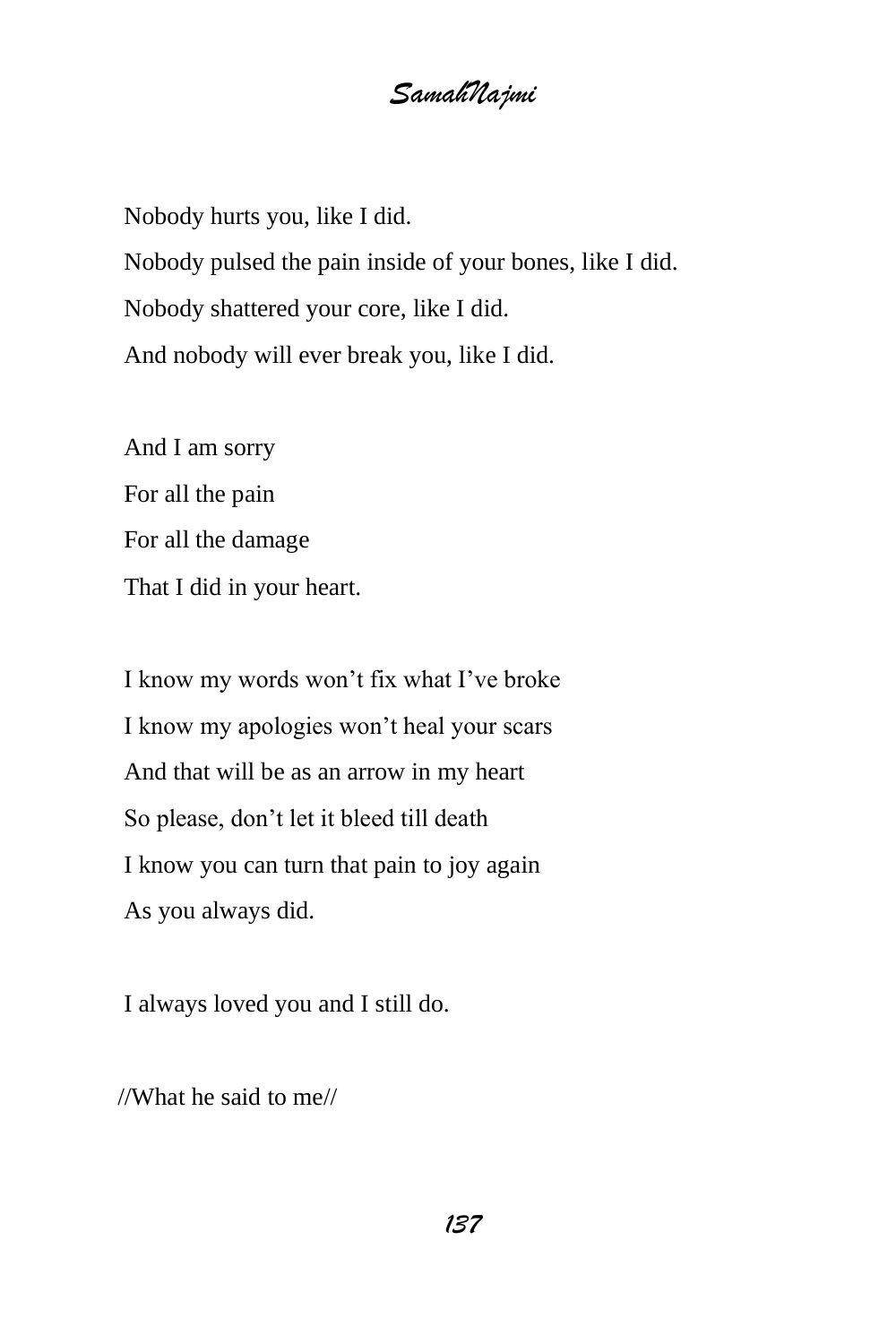Those words I couldn't let them in I really couldn't be so mean with myself Again.

Those apologies I couldn't accept them I really couldn't break my new self Again.

I just couldn't let them poison The new me Again.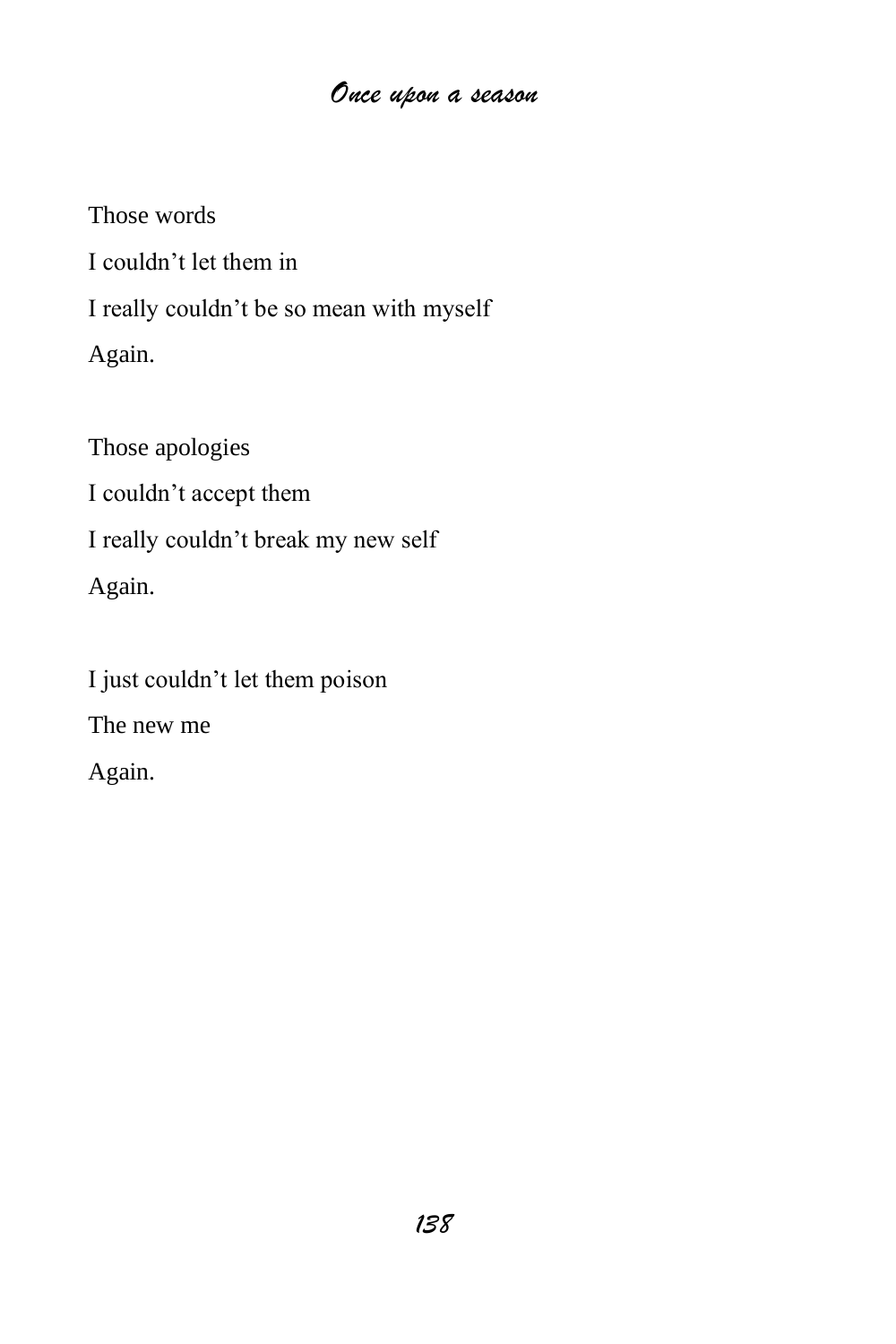I'm ready to forgive you I purge my soul I'm ready to set my wings free I'm ready to love Again. But, This time I will love someone worthy Of my love, Of me. This time

I will love

MYSELF.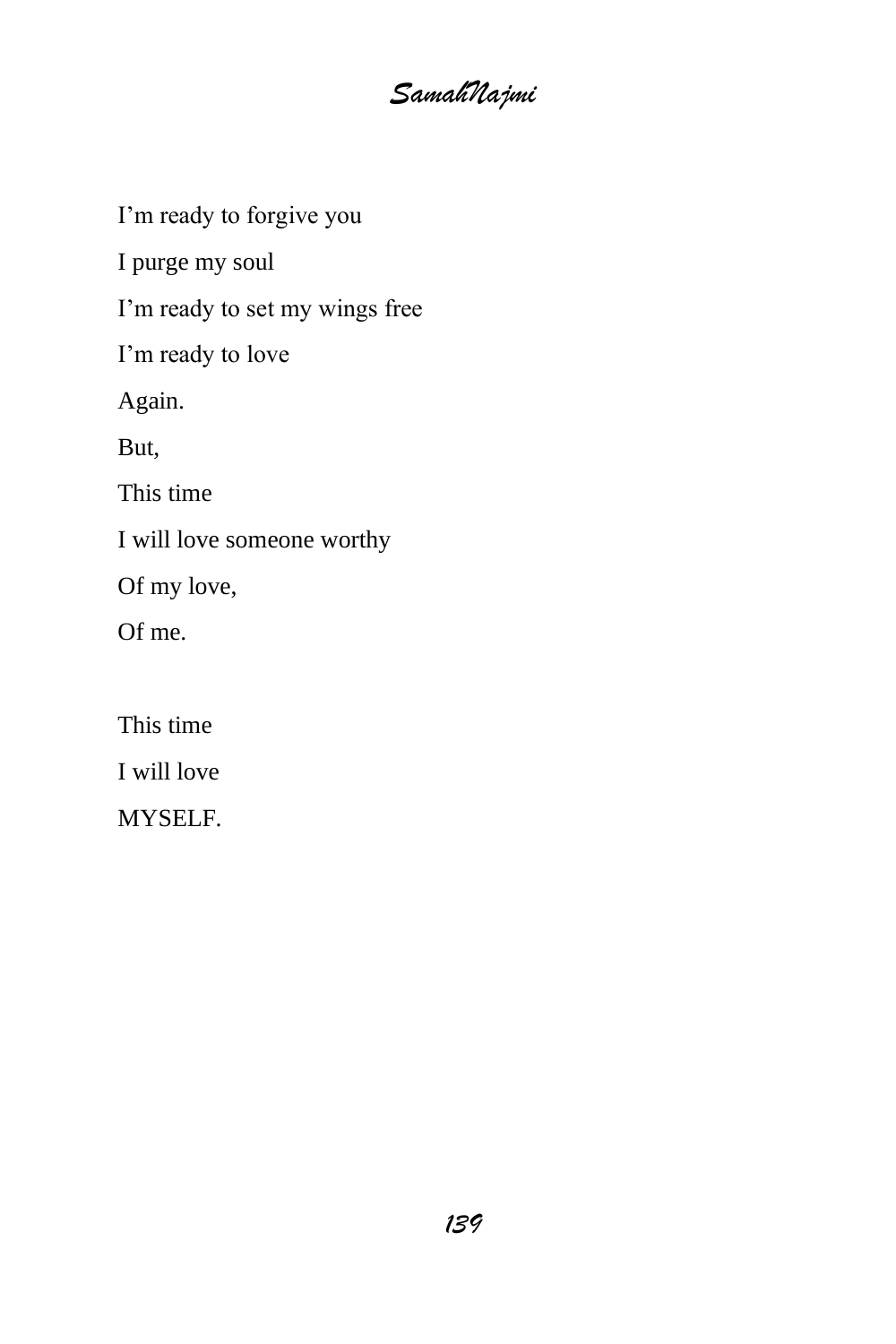I was wondering Was I really your love? Was I really your somebody else? Was I really the one that you couldn't live away than her? So you came back only for her?

I was wondering Why you just came back with no warning? Why you would leave if you are going to come back?

And I couldn't again answer those questions And when was I able to answer that kind of questions? That kind of questions that are revolved only about you. I really couldn't As when I couldn't do it before, at that time That it was supposed to be our time But it wasn't.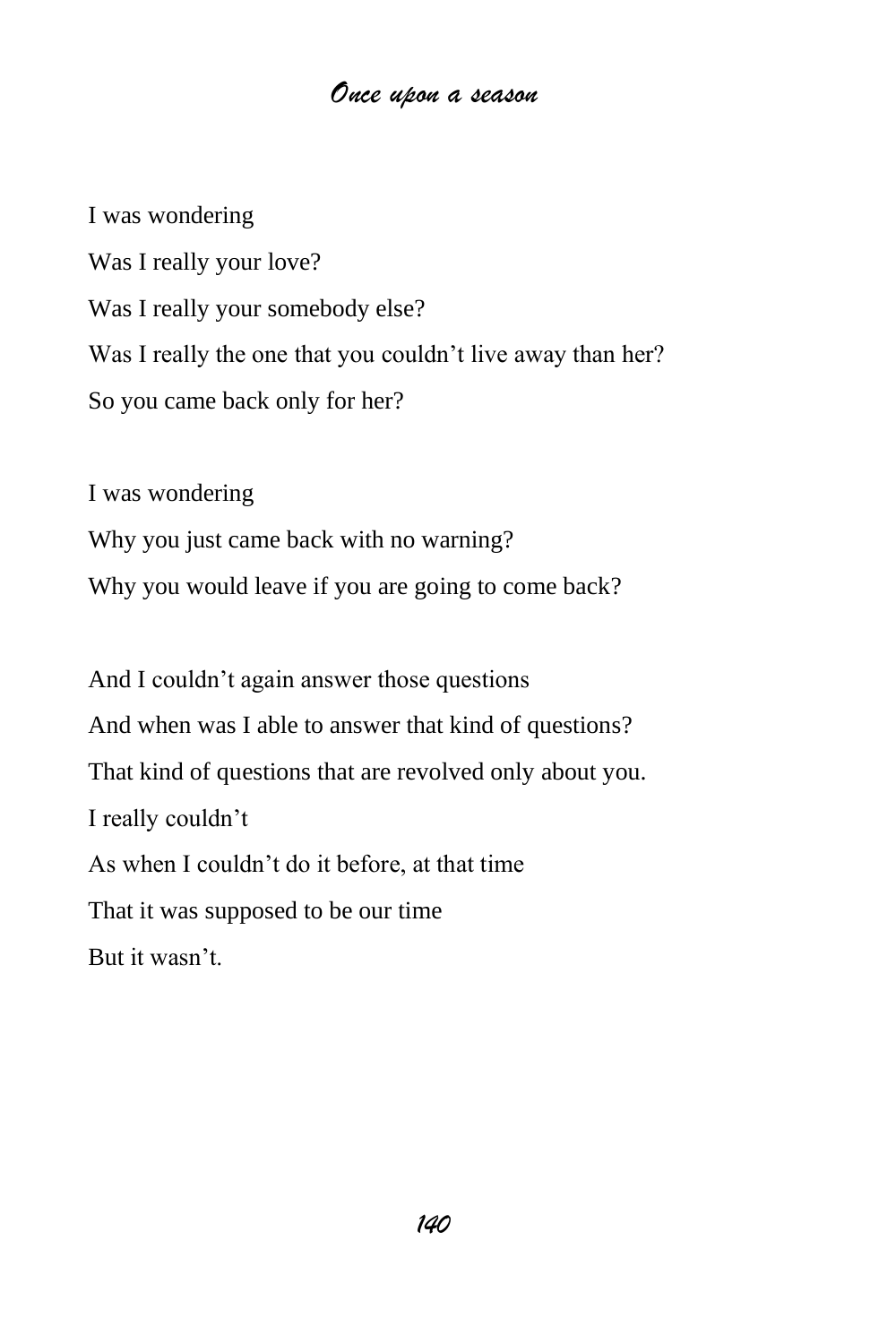*SamahNajmi*

Seeing you here Makes me only want to beseech you For once, Was it really love? Was it really true? Was it really existing? I doubt it was...

Love wouldn't be so harmful Love wouldn't even leave so quickly Love would stay and grow Love would live and spread Roses and candles In our corridors.

//Real love would last and never set as apart my dear//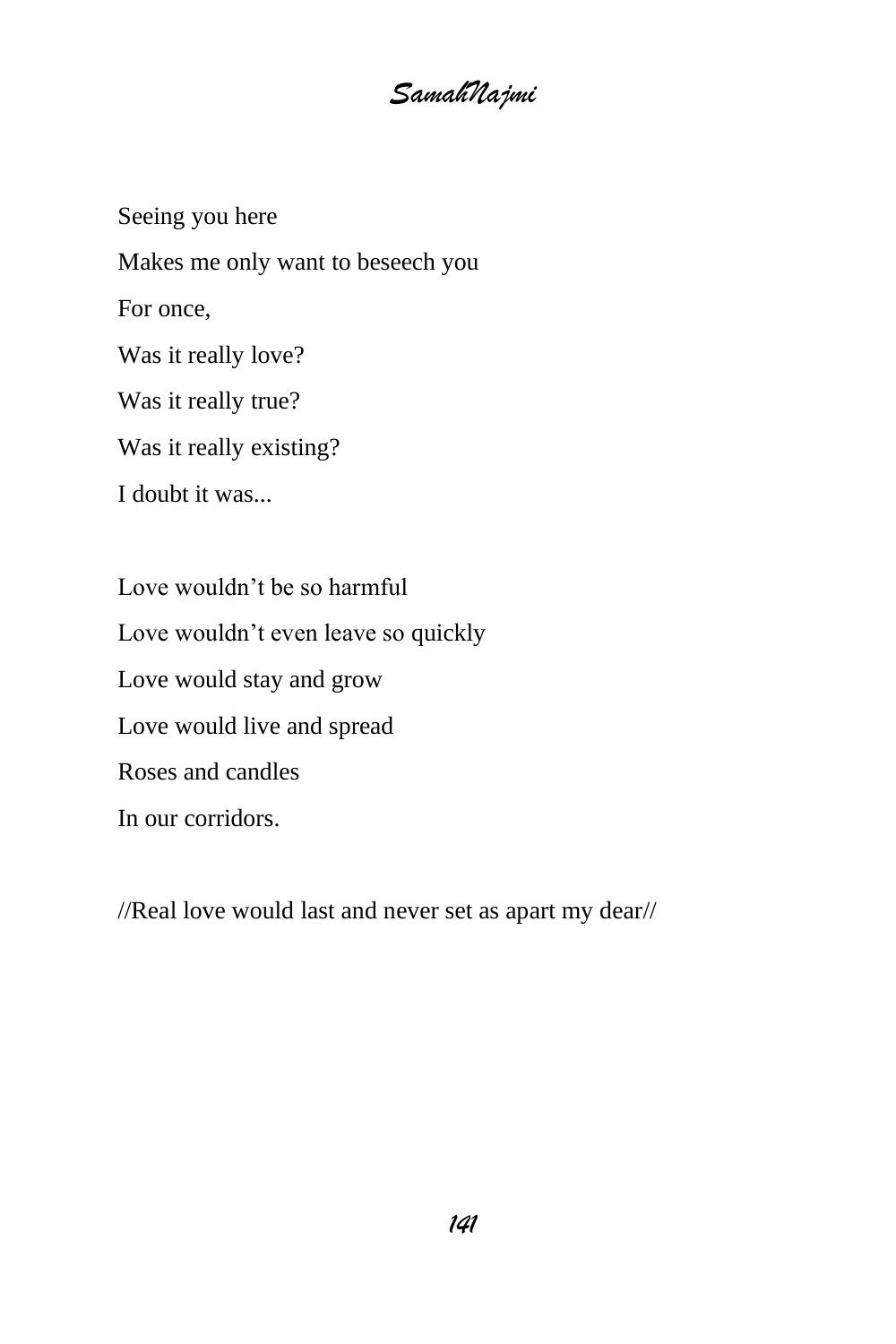I see that

You came to remind me of every non-kissed kiss You came to wake up every untouched touch You came to have it all back But my love, You may have me back For a night Or maybe for two or more. But I swear, You'll never have Me back for life.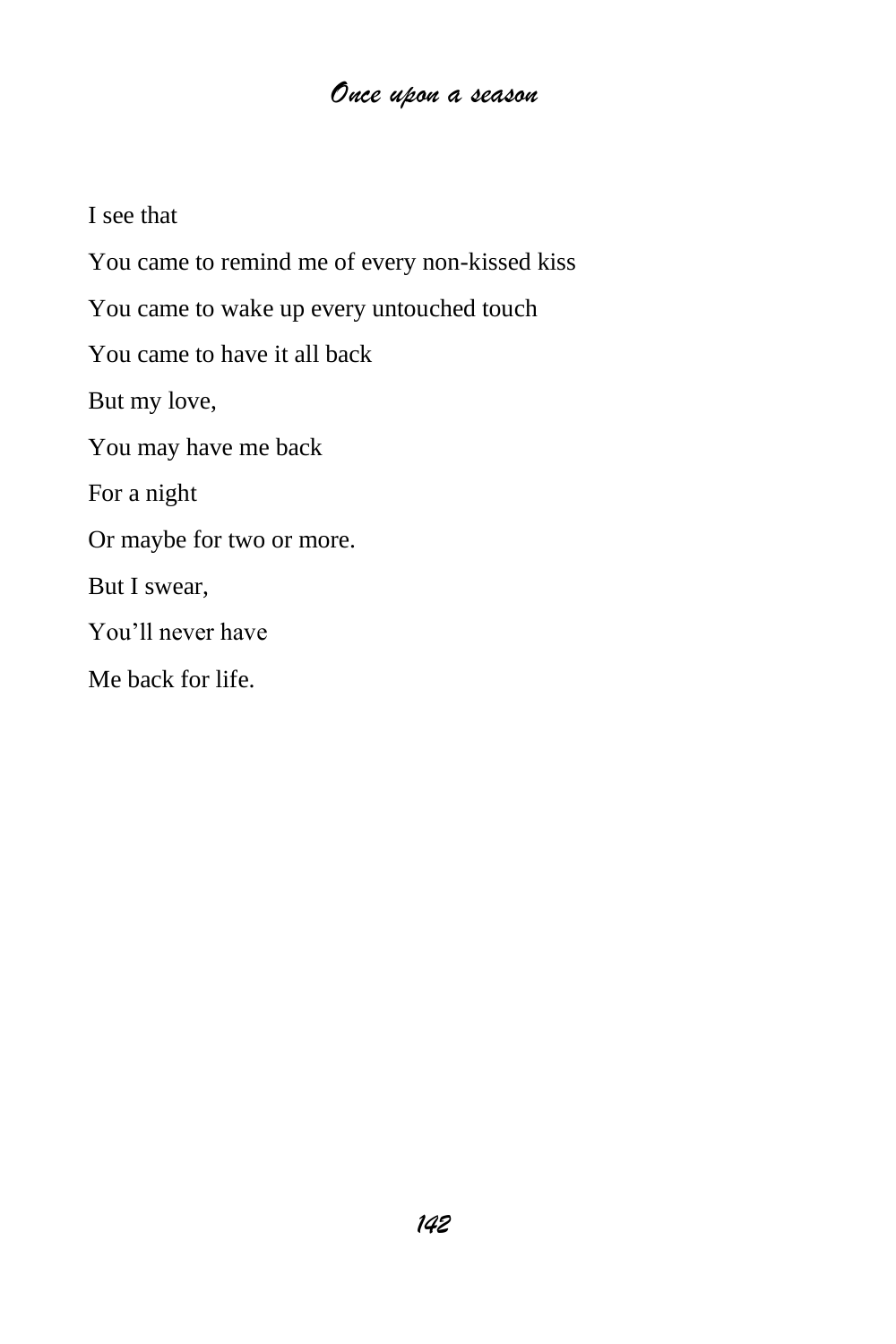You and I

Are like never and forever

That will never gather together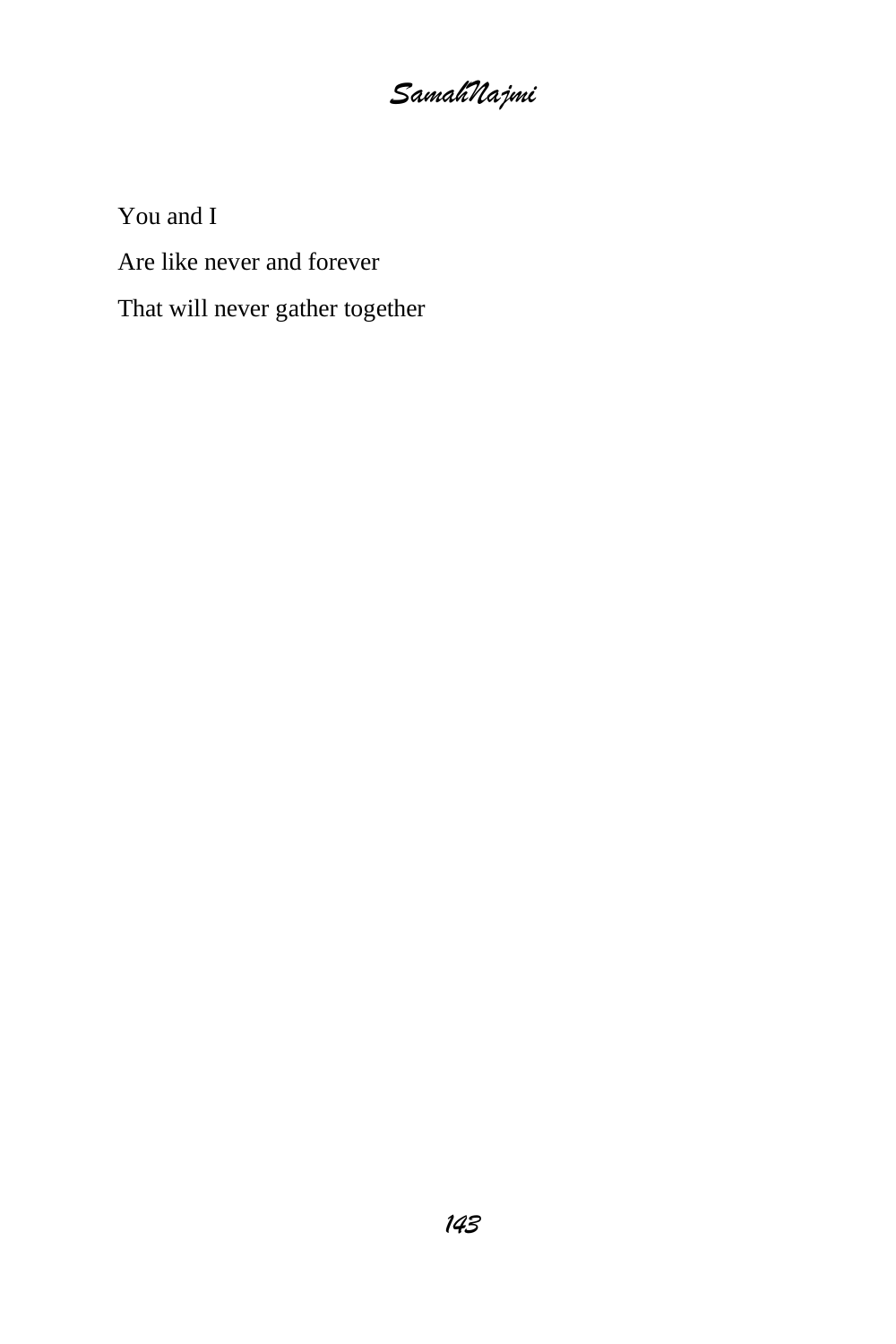It's true,

It's really true

What you are seeing.

Yes, I am looking at you

Looking at your eyes

But,

All that is just a last once-over

For all the lifted pieces of you

Inside of me

Before kicking everything related to you

Out of my body

Once for all.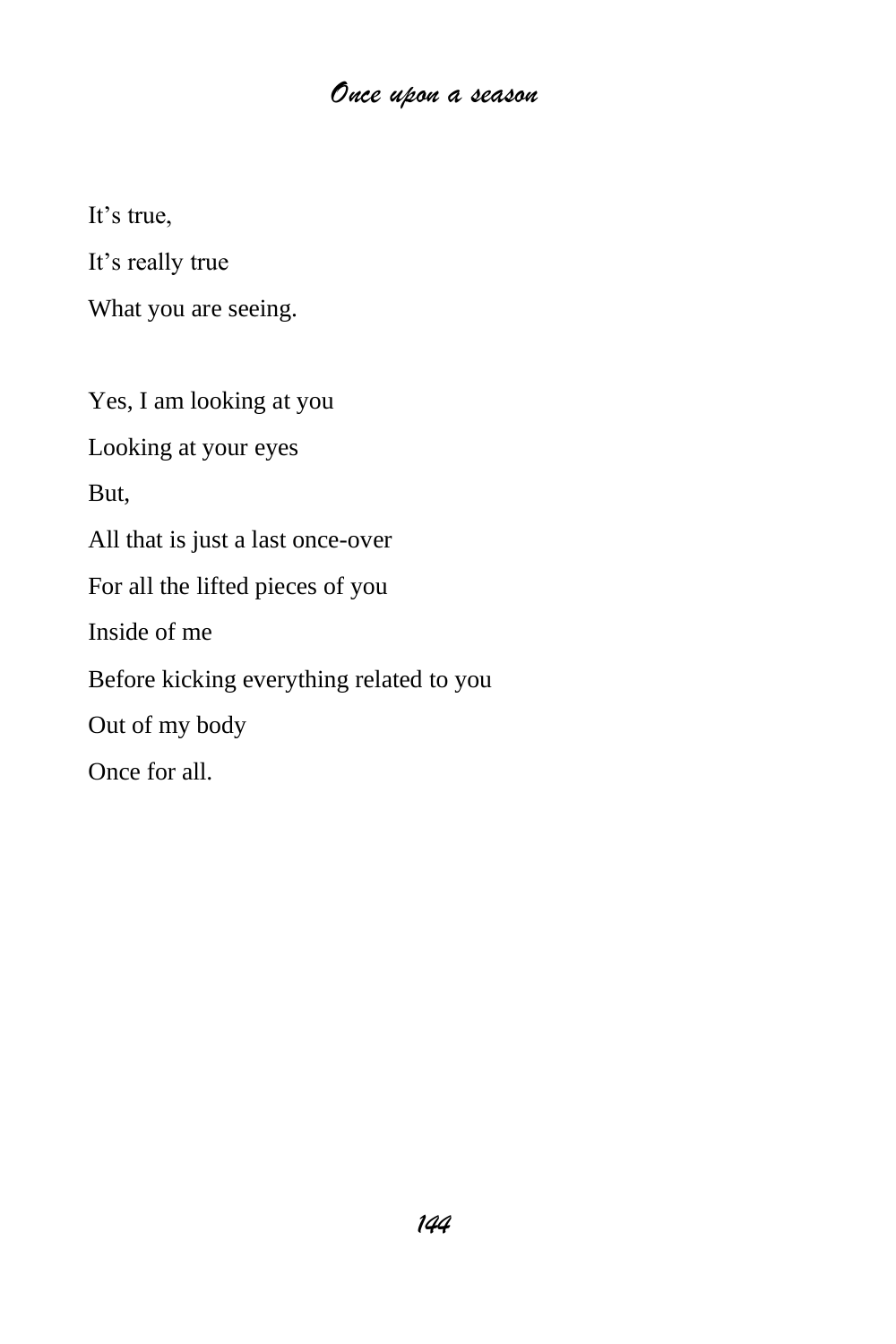I was too much for you And You were too less for me.

And now, It just feels like there is more Than a distance between us A distance that can only be longer And longer With every passed second.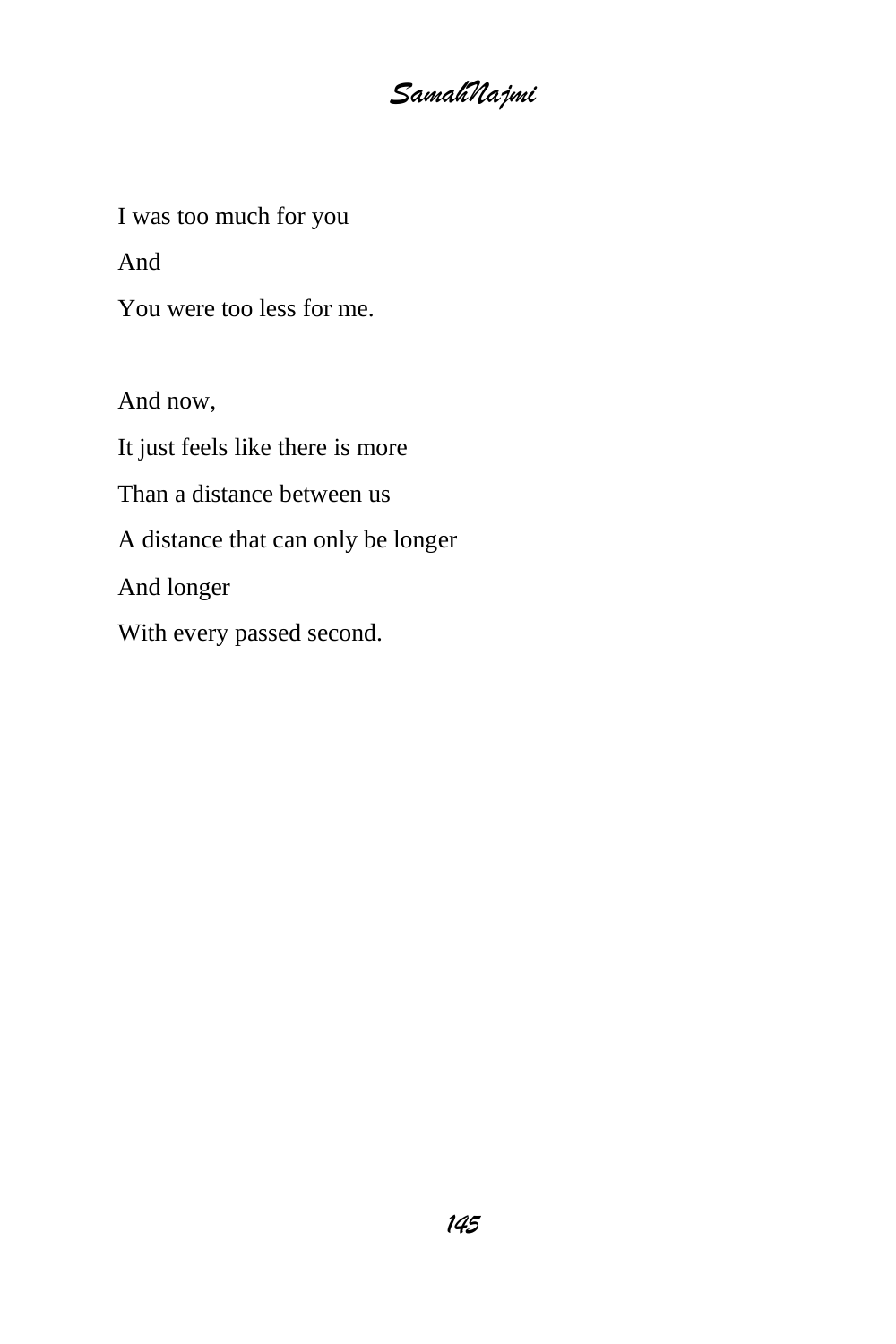Where were you When I was losing myself Only for you?

Where were you When I was killing my dignity Only for you?

Where were you When I was crying my feelings Only for you?

Where were you When I was all for you Only for you?

//Where were your love back then? //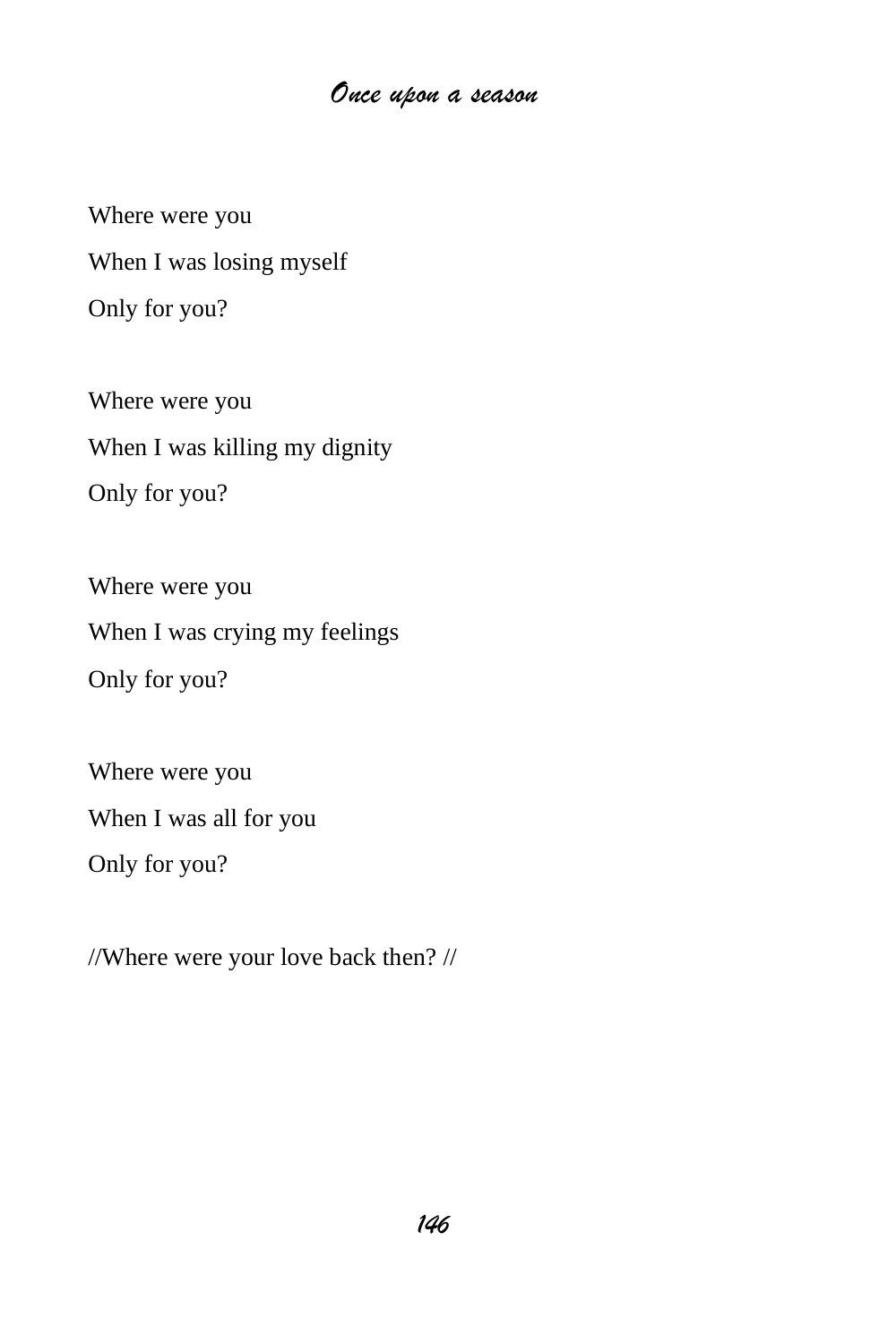*SamahNajmi*

It's not up to you

It's not up to me

It's not up to us

When all what it was

Between us

Wasn't really between us.

It's not up to you It's not up to us But it's up to me When all what it was Here in my heart Is not really here anymore.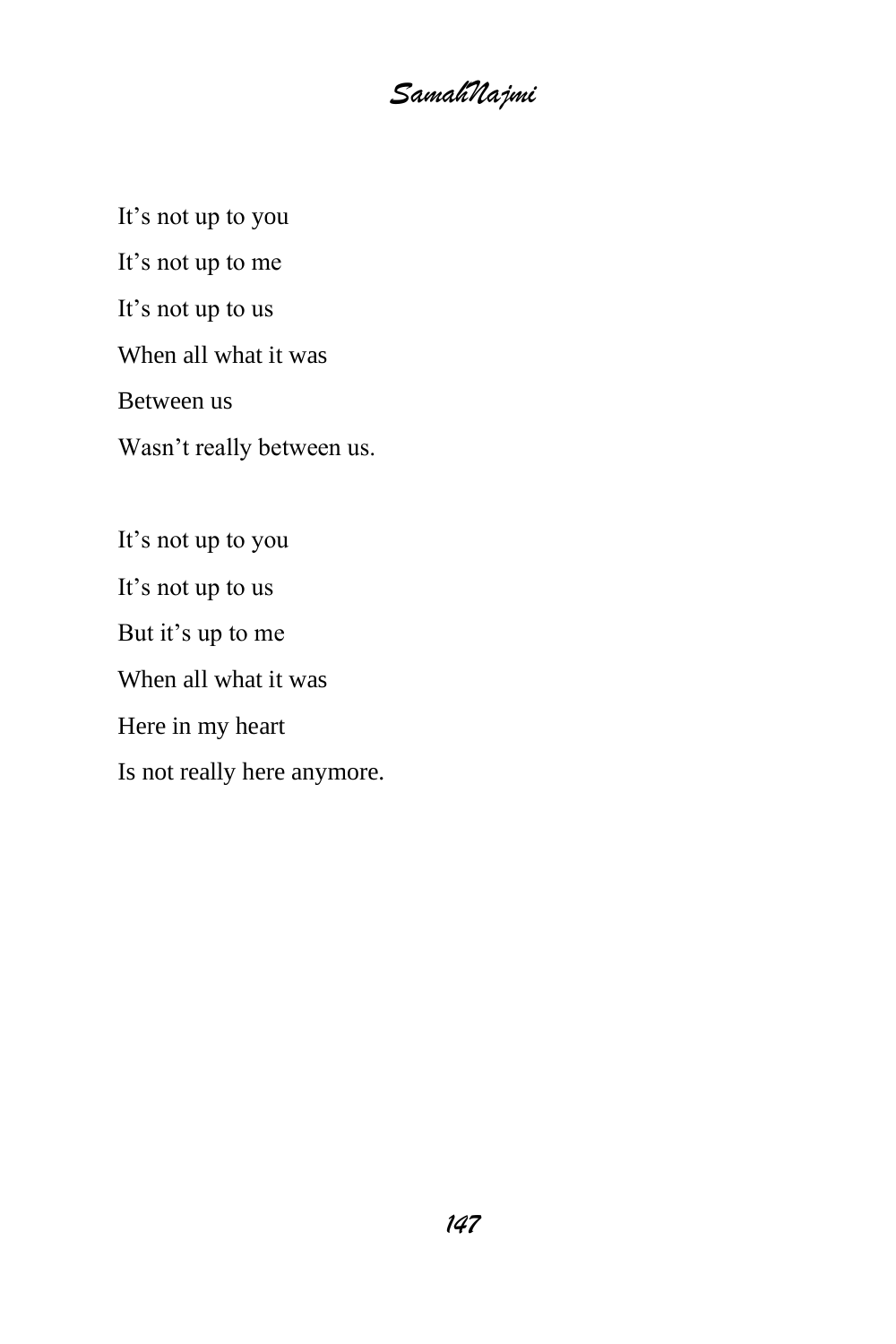They said

For everything

We have lost,

We gained

Something else.

And by losing you

I gained myself.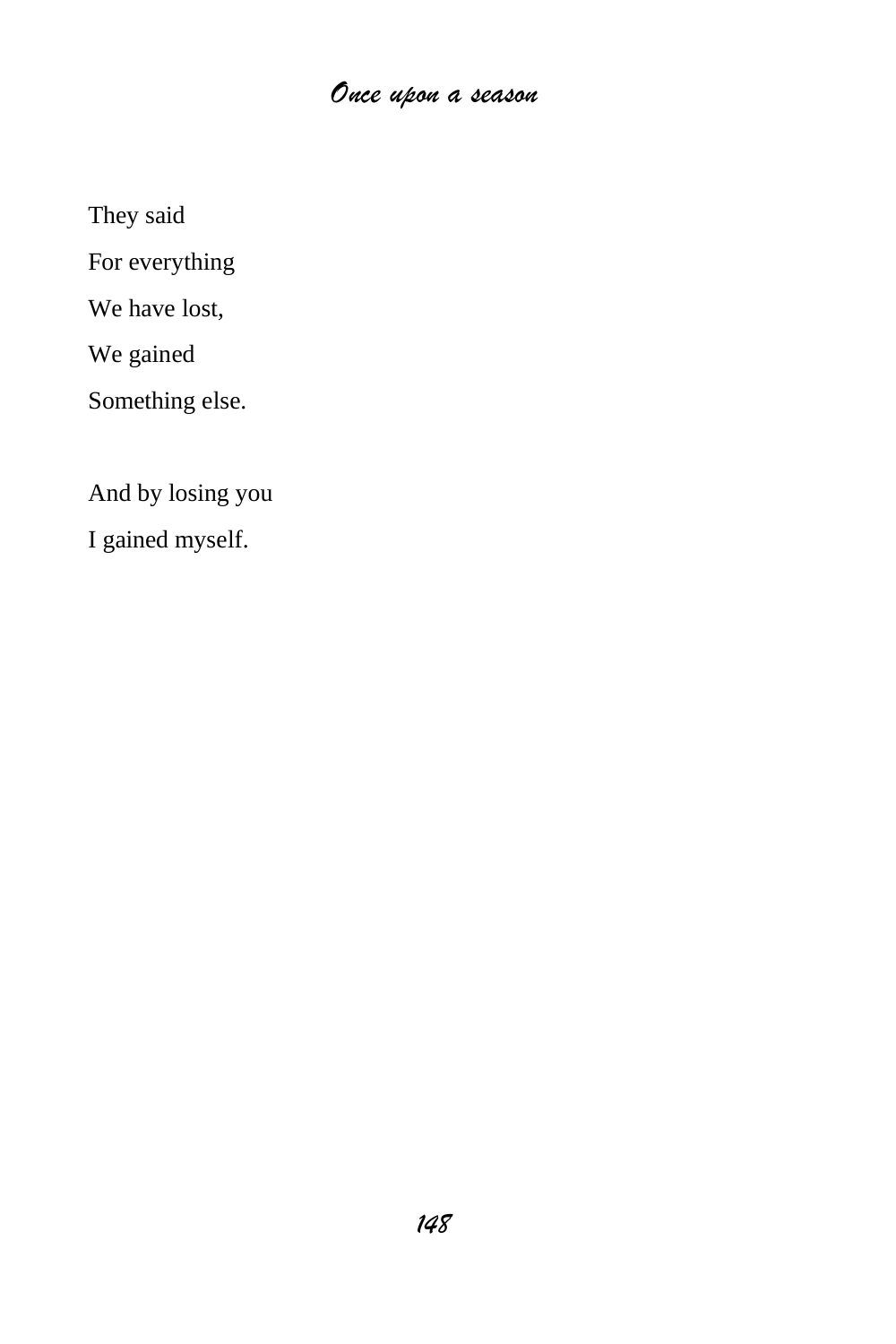I won't let your wind Fool my ringlets

Again.

I won't let your greedy and spoiled feelings Bleed my pride Again.

I won't let my intricacy of feeling too much for you

Hurt my ego

Again.

I won't...

//Mistakes I'll never do again//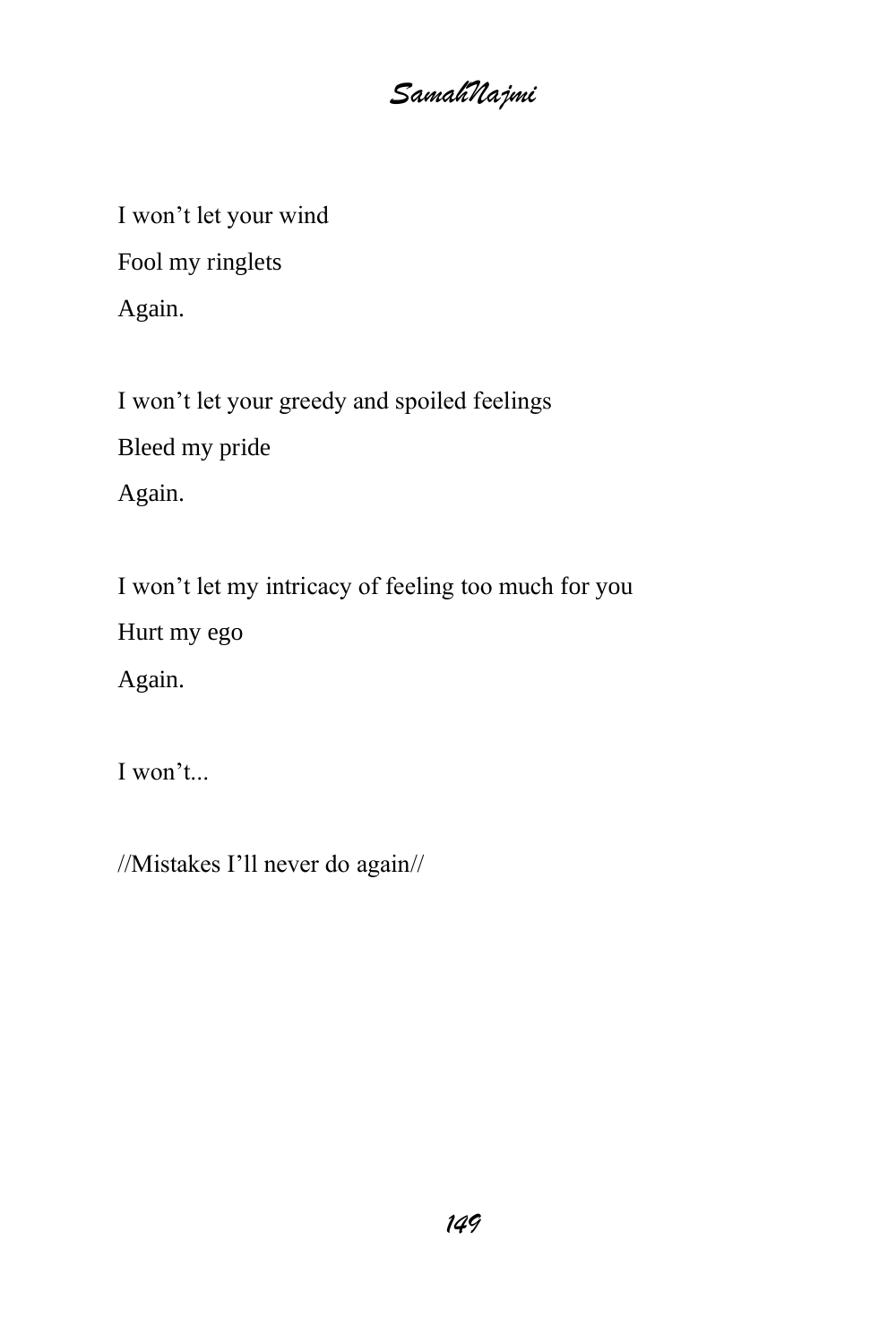I wish

I could restart again

With you

But my baby,

Chasing you was

Like chasing the clouds.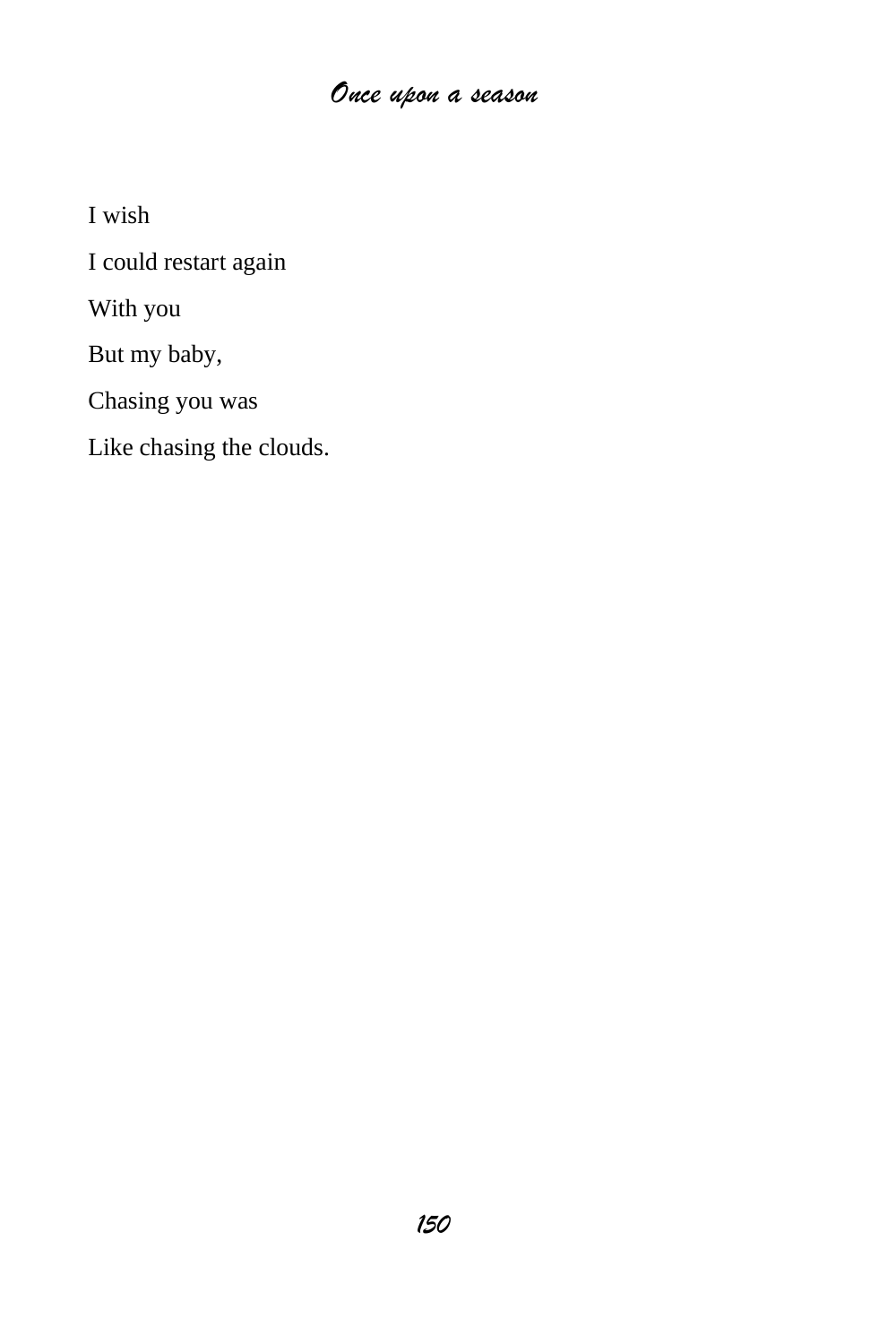*SamahNajmi*

My feelings are neither here

Nor there

For you

And now,

I can feel you fading away.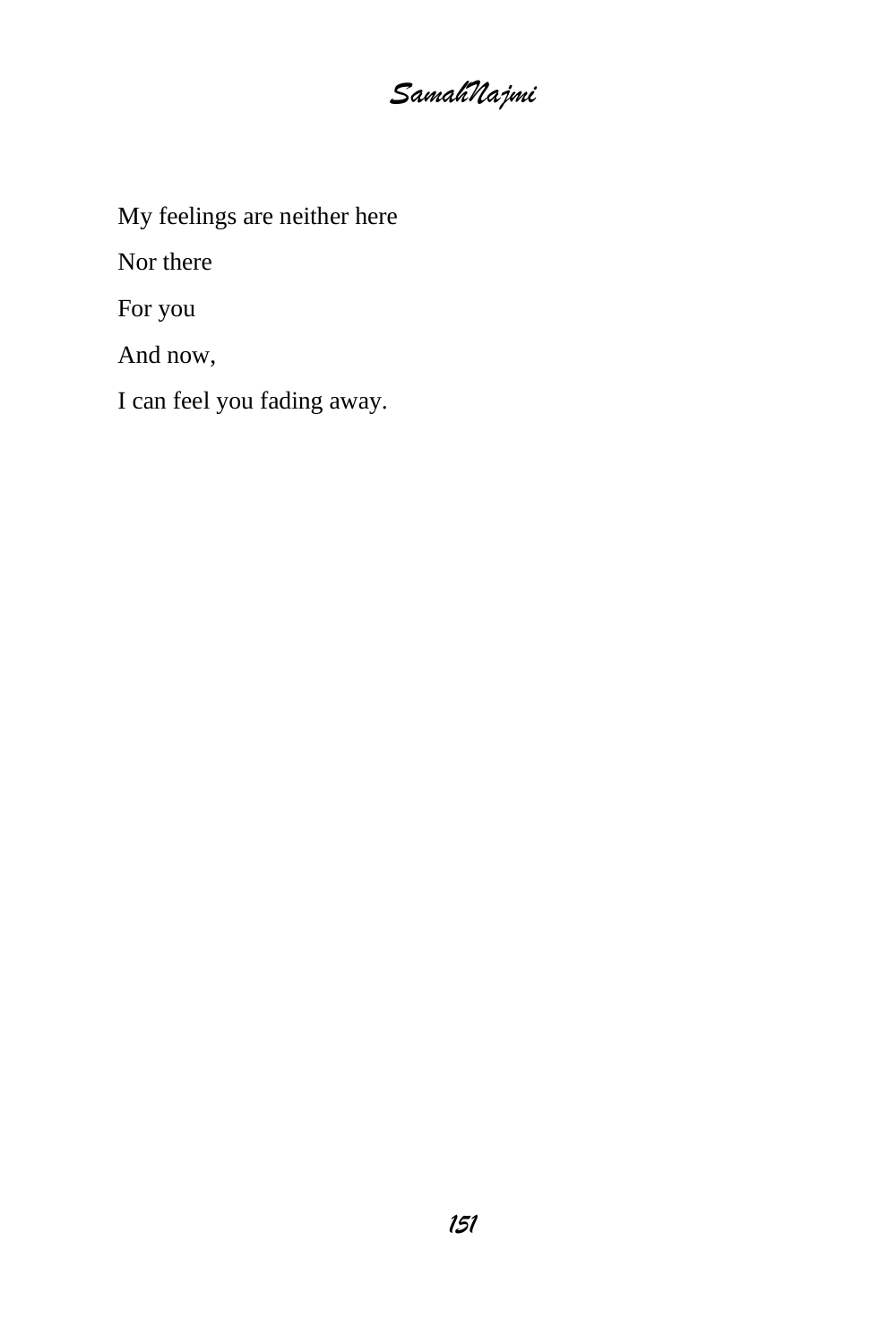I'm still falling in love Deeper than before But, This time is completely different. This time I'm not falling for your eyes, Neither for your masculine charm Nor for your fabricated manhood. This time I'm falling for The person who's worth of all the love, For the person who healed All the flaws that you left in my recesses And turned your back without looking back, Only for that person That is ME.

//I'm still falling in love//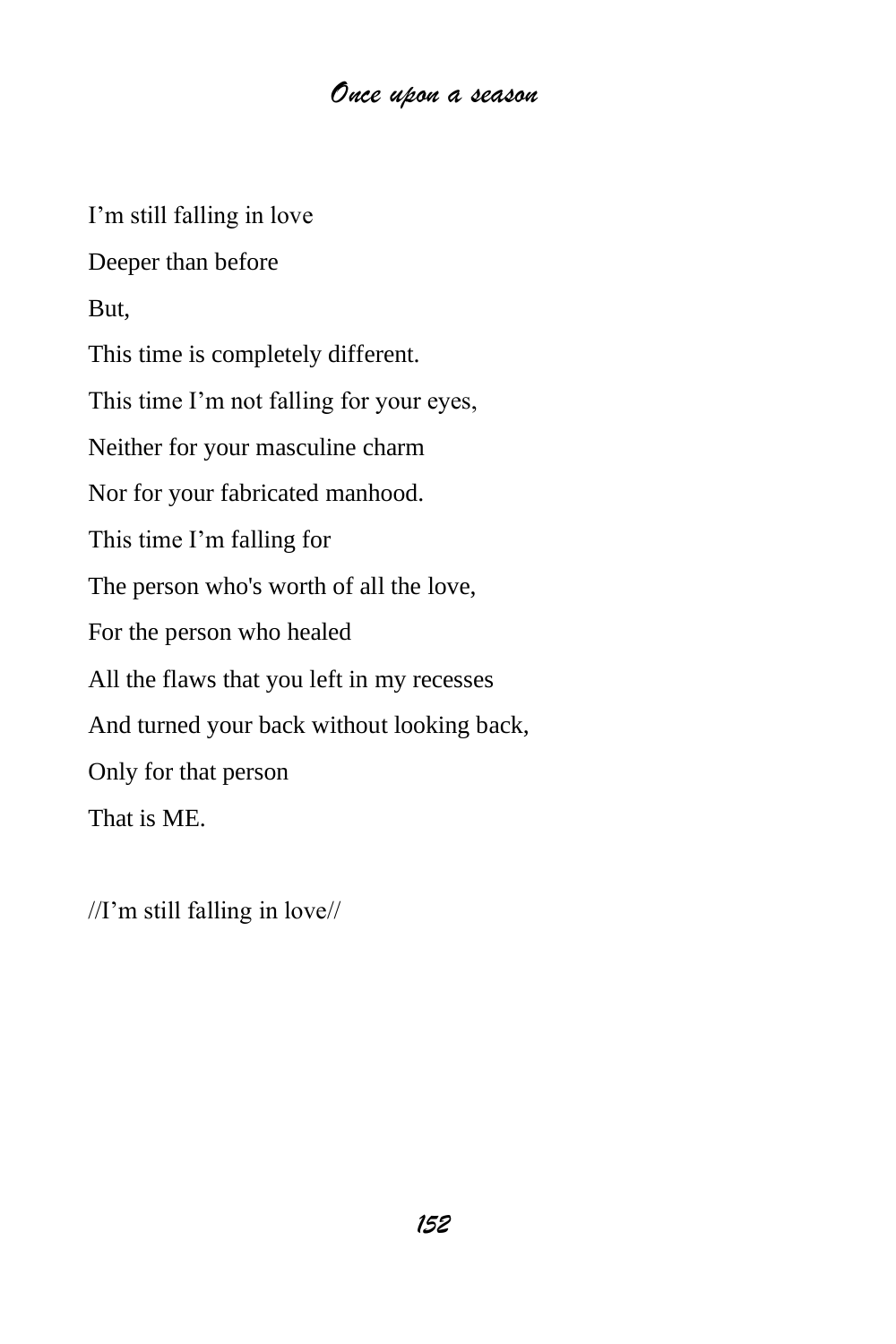We can't live the spring the whole year We can't simply ignore the existence of other seasons. They are the chapters of our life And there's no book with missing chapters They complete us As we complete them somehow.

Then live each season Feel each season and Love each season Because each one of them has its charm All we just have to do is Seeing them with open eyes Living them with open hearts Understanding them with open minds To feel their inner beauty To feel their real beauty To feel blessed enough.

//A change of seasons//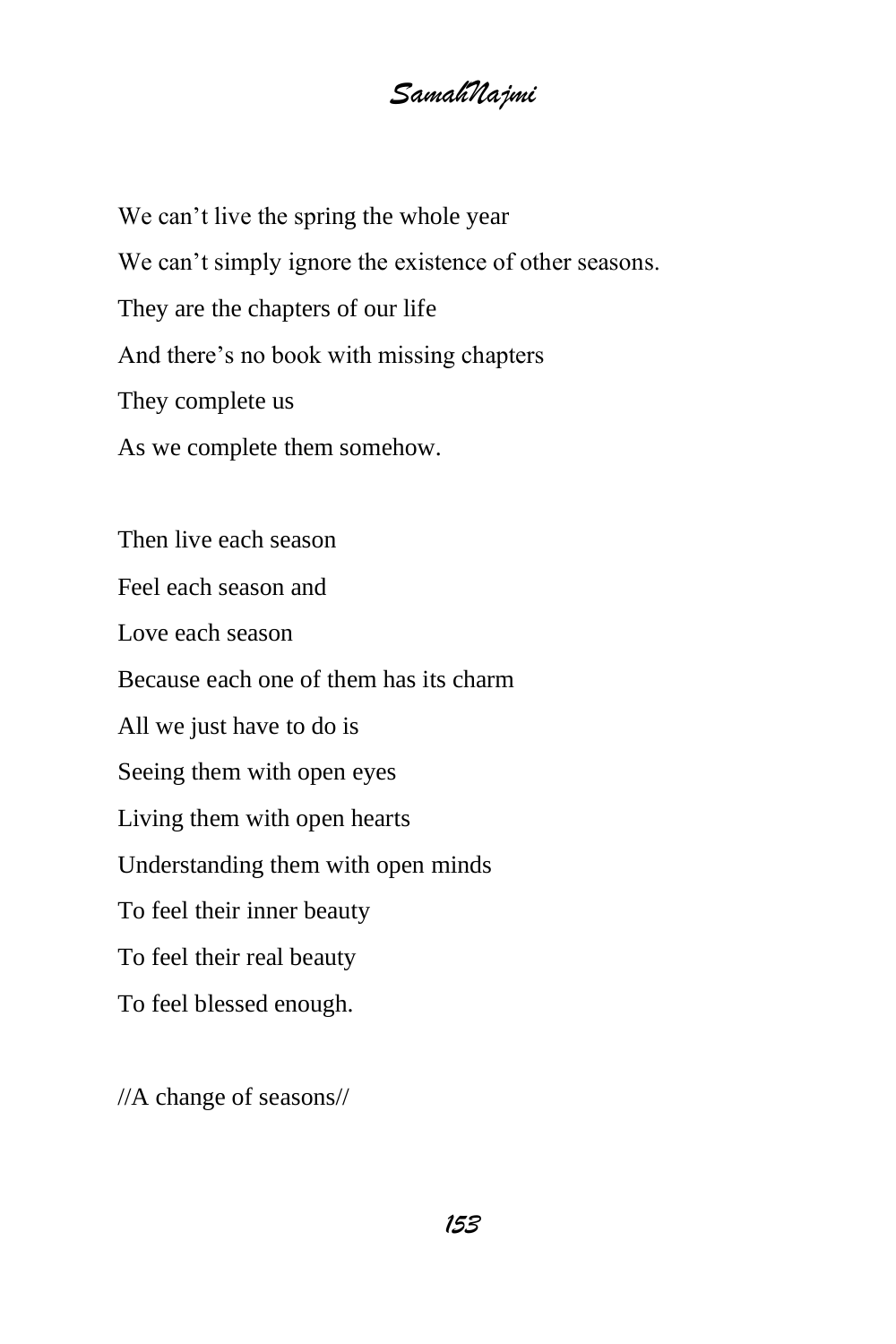"Sorry, I was born only to love myself." That's what I said when you kept singing All your words in my ears to have me back.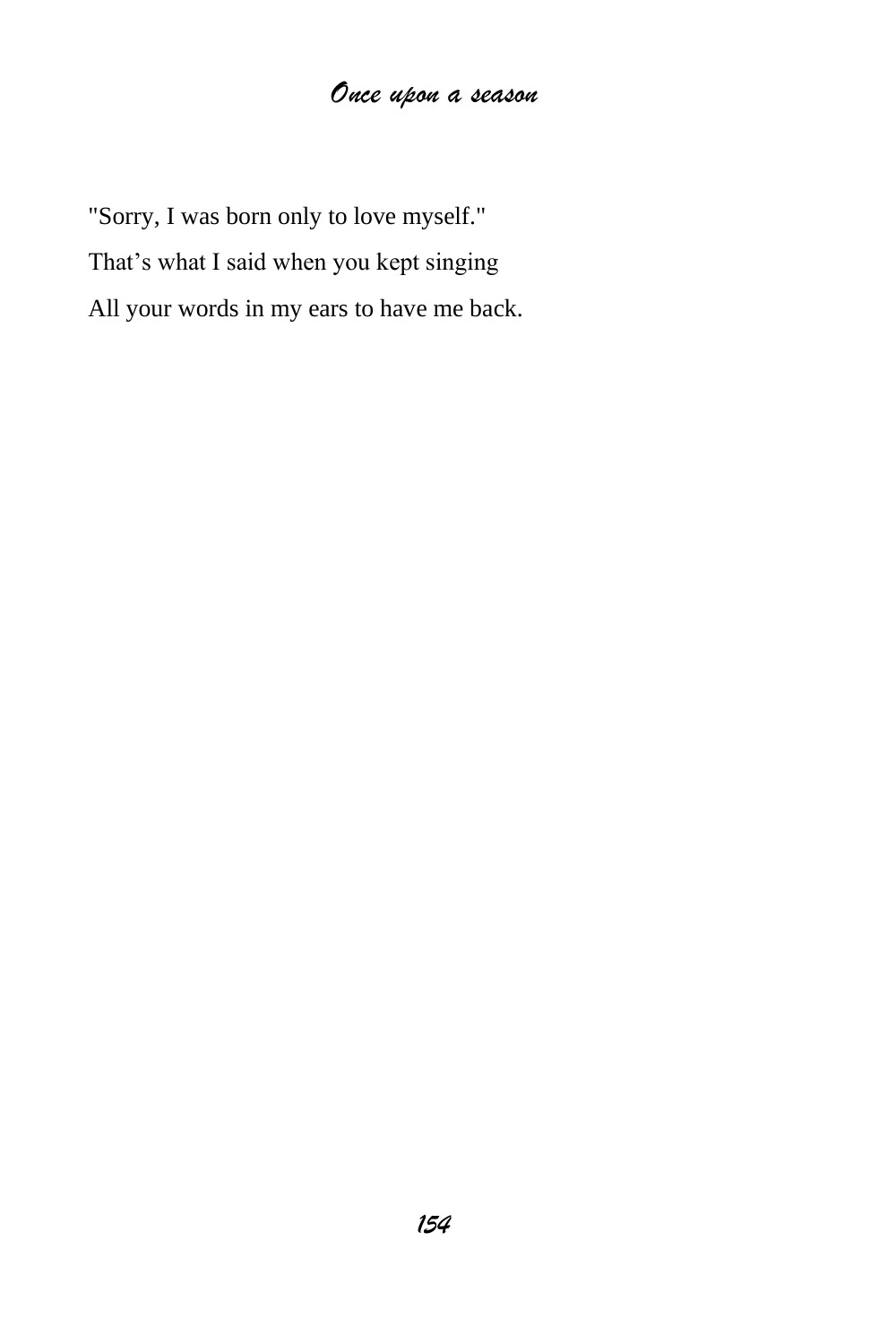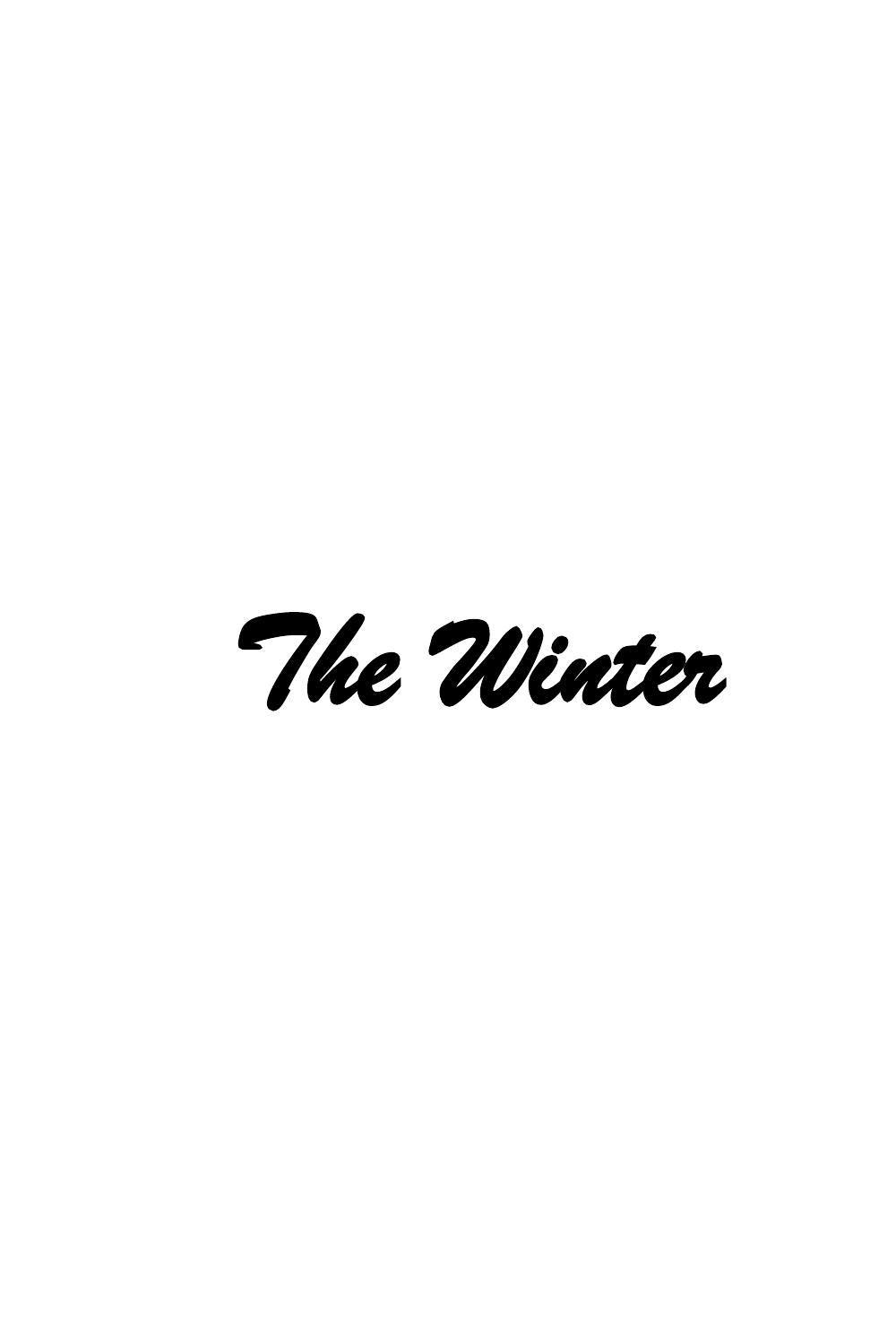I'm so in love lately, It shows up clearly in my eyes. I'm in love to the point that I feel the sunshine in my soul I plant blossoms in my heart I live rain above my head And, I admire the rainbow in my lungs.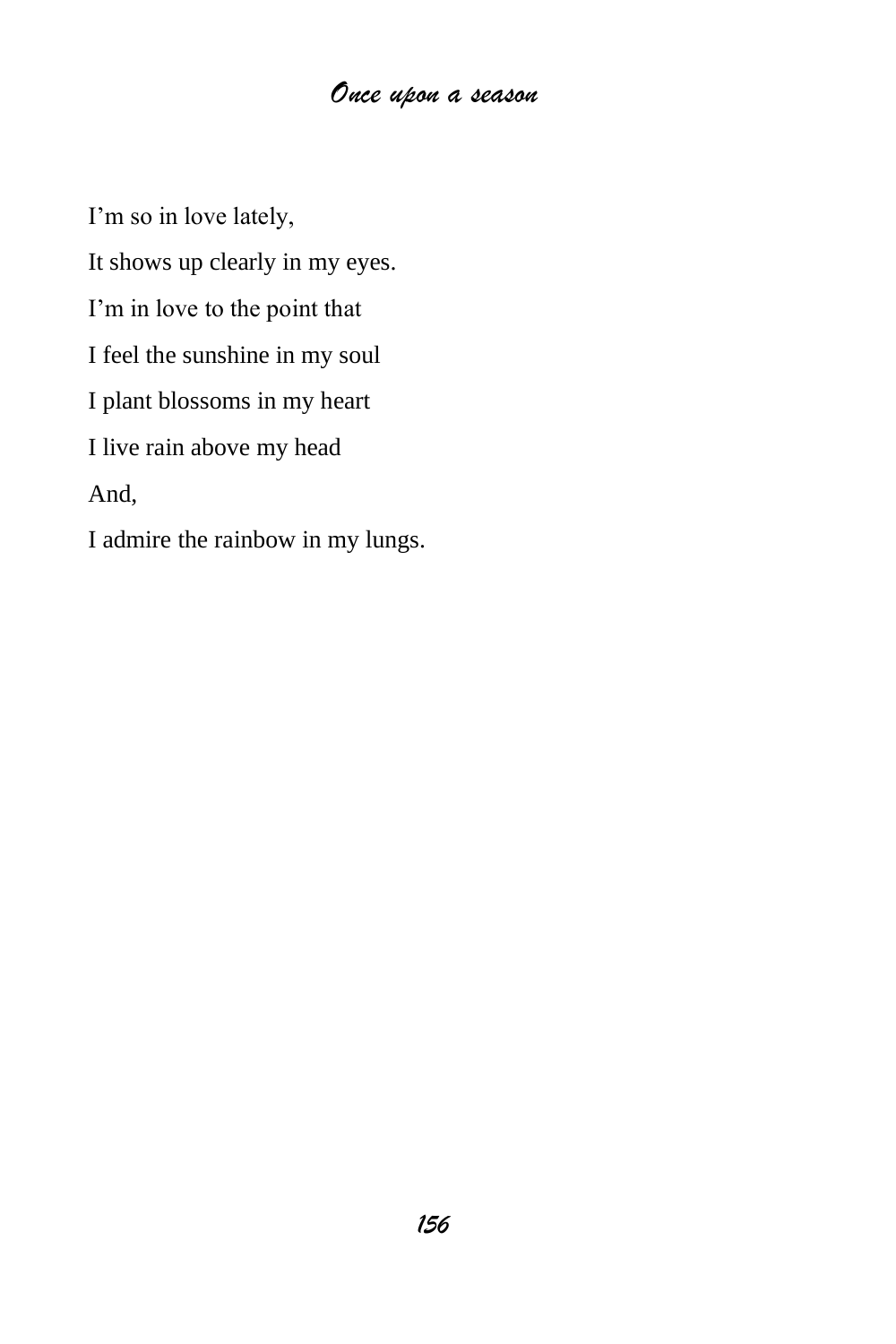All the seasons are inside of my soul Floating somewhere in between Together they are making my life, And pushing me harmoniously To set free To fly openly in my space Away than your love Away than your pain Away than you Closer to me.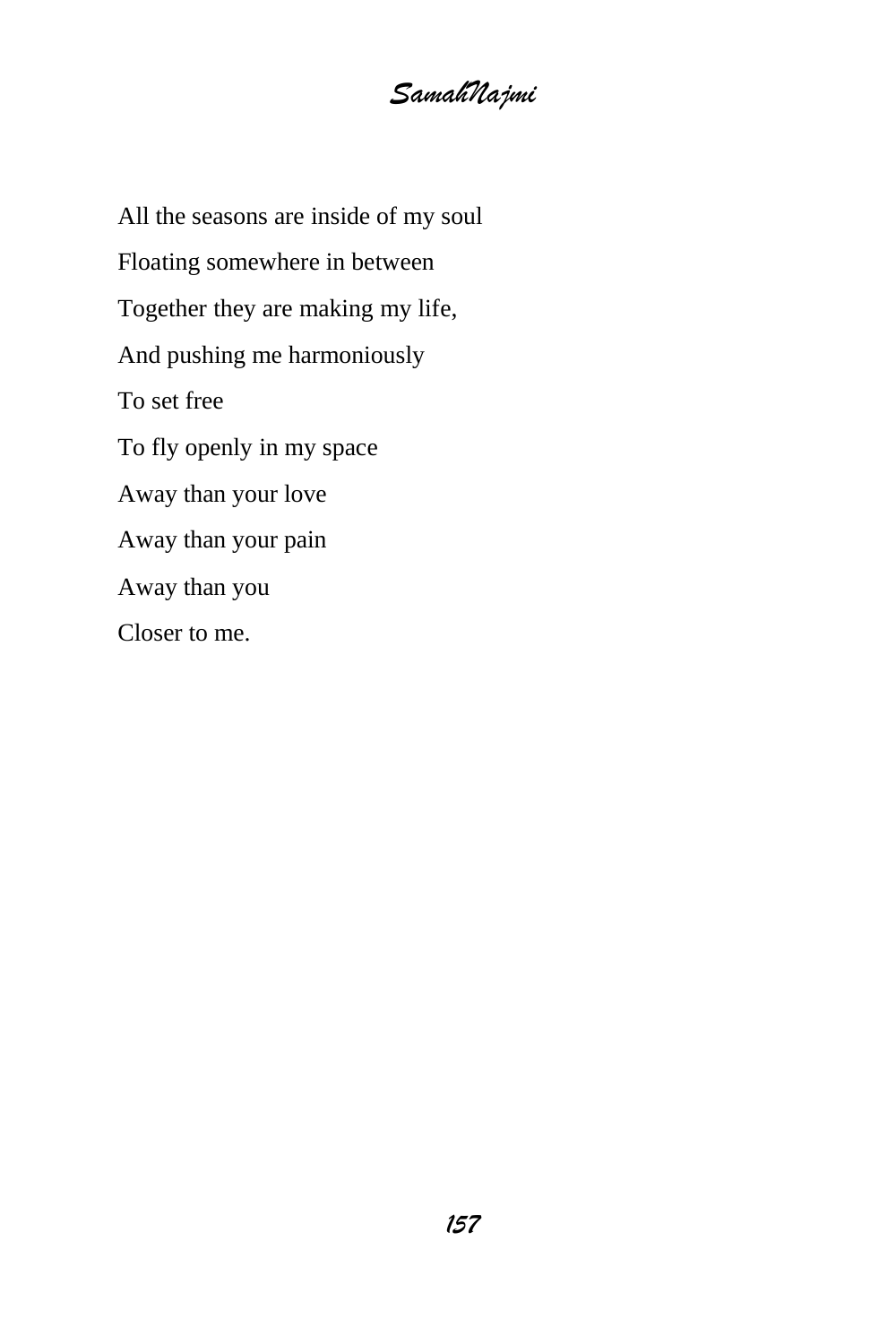Love is not a gift that we shall gift it to anyone Without thinking of their worth, Without asking if they are willing to appreciate us and our love. Love is about choosing the right ones.

Then why we mostly tend to love Those who love to break us after healing us, Those who can only change our imperfections While all what it will take to perfect them is accepting them, Those who can choose when to leave, When to stay and when to comeback While choosing in love is only about choosing love itself, Those who can never be our somebody else, Those who are afraid of being in love So they run away and quit Before the start of the magic of love, Those who become our weakness When they should be our strength?

//The thing about love//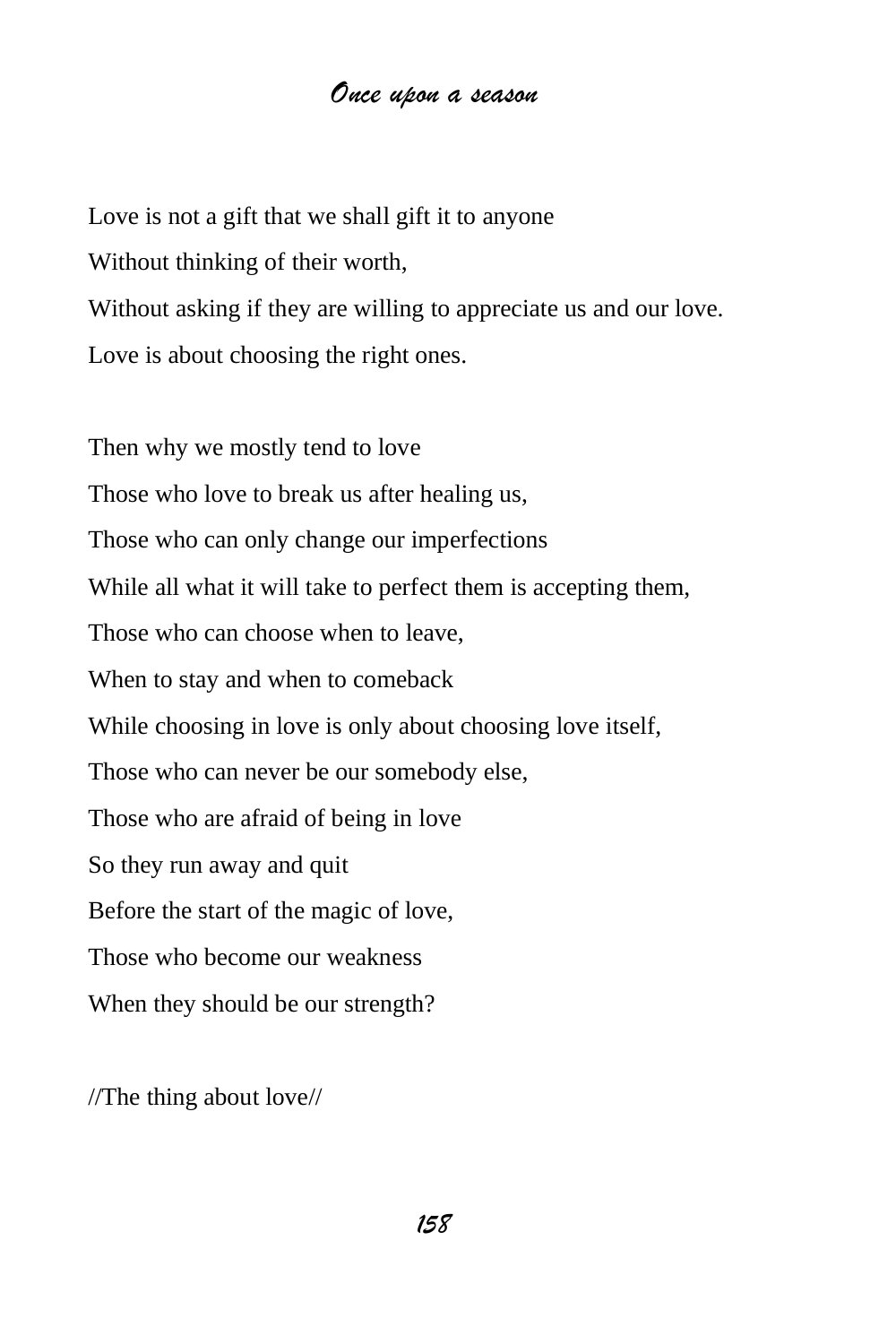We can always start by loving Ourselves.

We can always love all what is About ourselves.

We can always give our love to Those who can wipe out a tear More than drawing a smile.

We can always feel the love only for The right lovers.

And there're no better lovers than Ourselves.

//Self-love//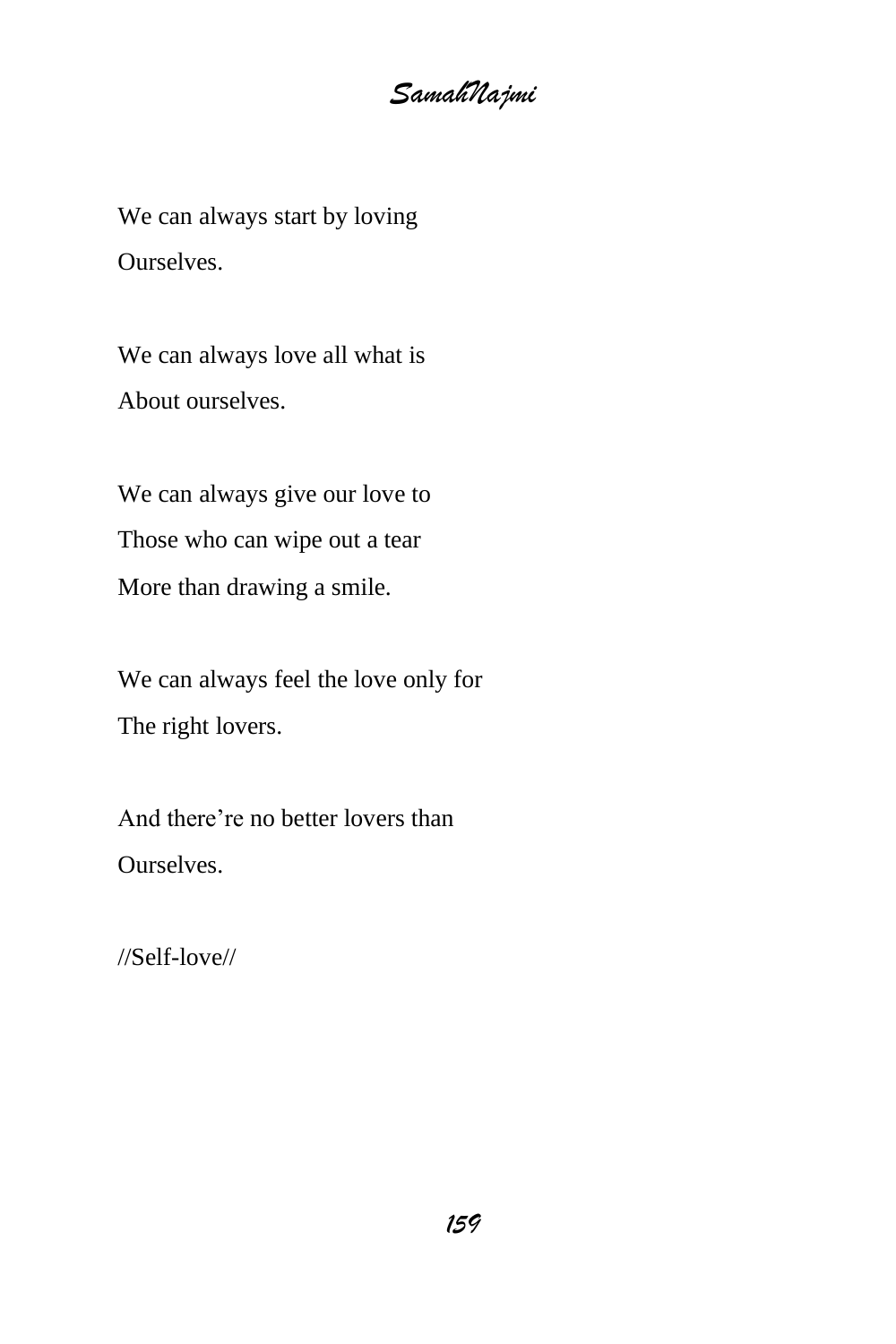Life is not only a state of being alive

It's also a state of being at

Joy, peace, harmony, reassurance and love.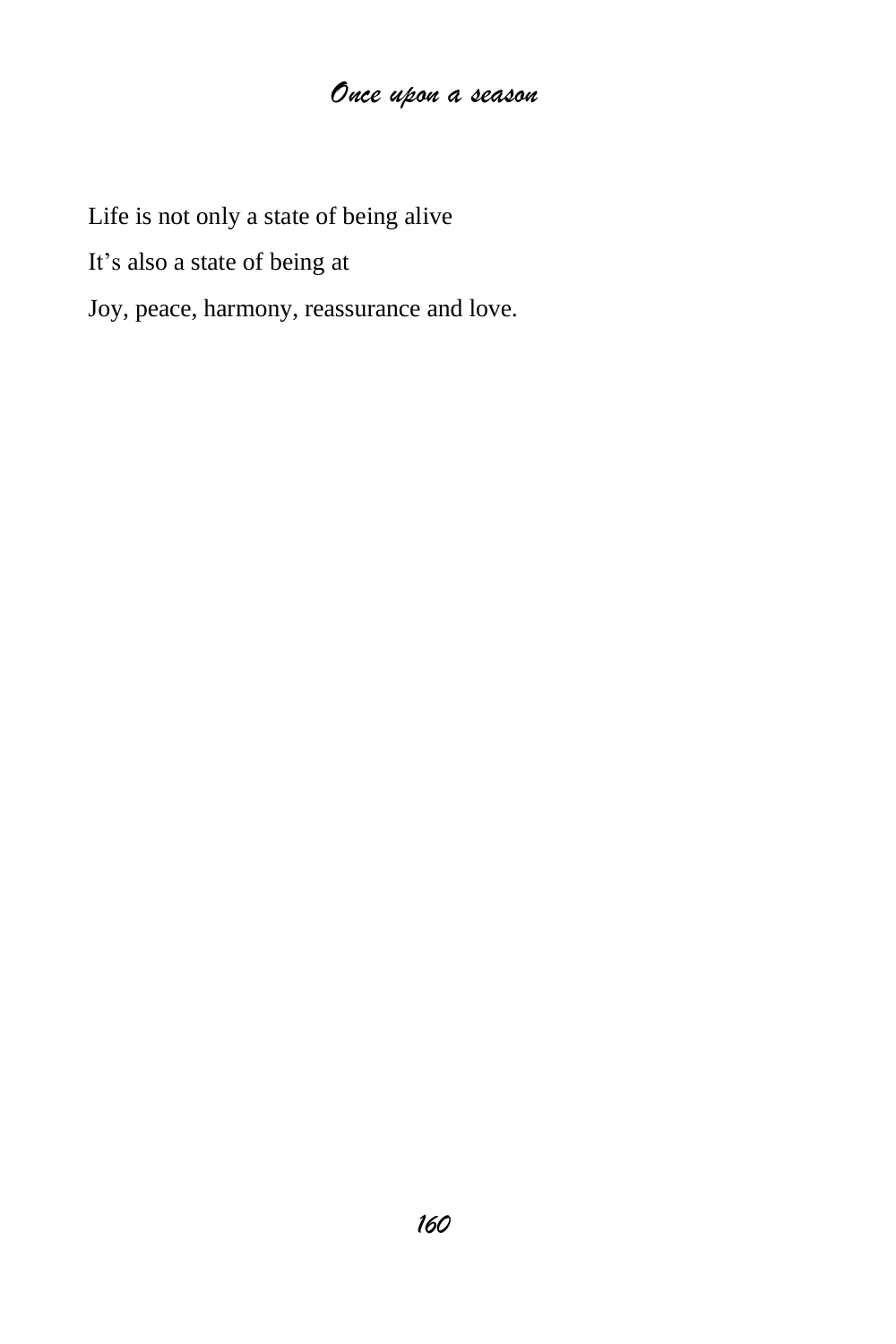*SamahNajmi*

Life is not only about Finding that somebody else. Life is not only about Being in someone else's life. Life is not only about Seeing yourself in someone else's eyes.

It's honestly more than all that. It's about being your somebody else. It's about being the center of your own life. It's about seeing yourself in the reflection of your own eyes. It's about being that much of special for yourself, to yourself. It's about giving that much of love and care to yourself. It's about dedicating each and every moment of your life To yourself specially.

Believe me, Your life Your love Your time And your all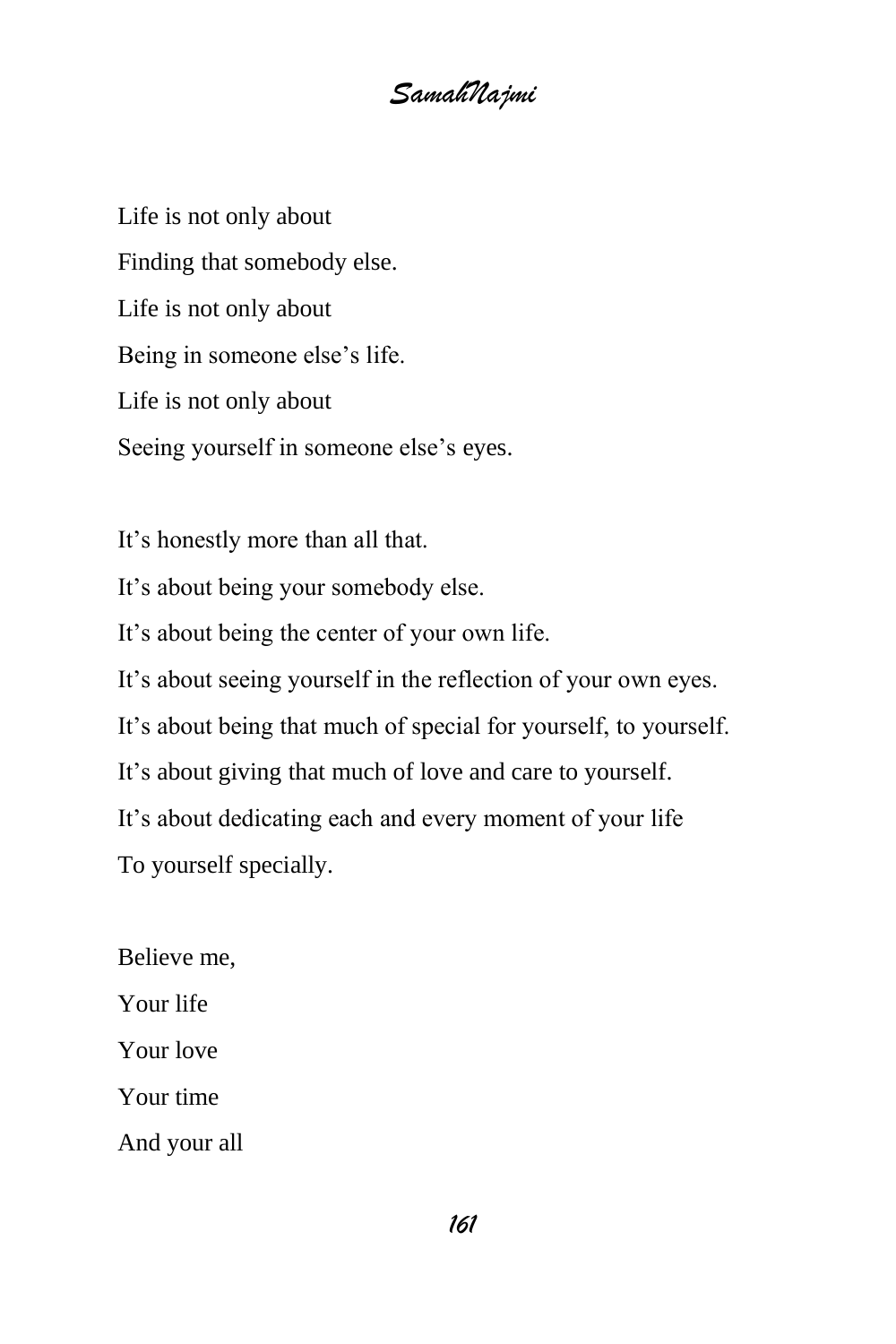Are all for you and about you.

So live your life

Feel your love

Take your time

And mostly

Love your all.

Because if our life does not refer to us,

If our life is not centered about us

Then,

There's no need to call it a life.

//Your life is about yourself//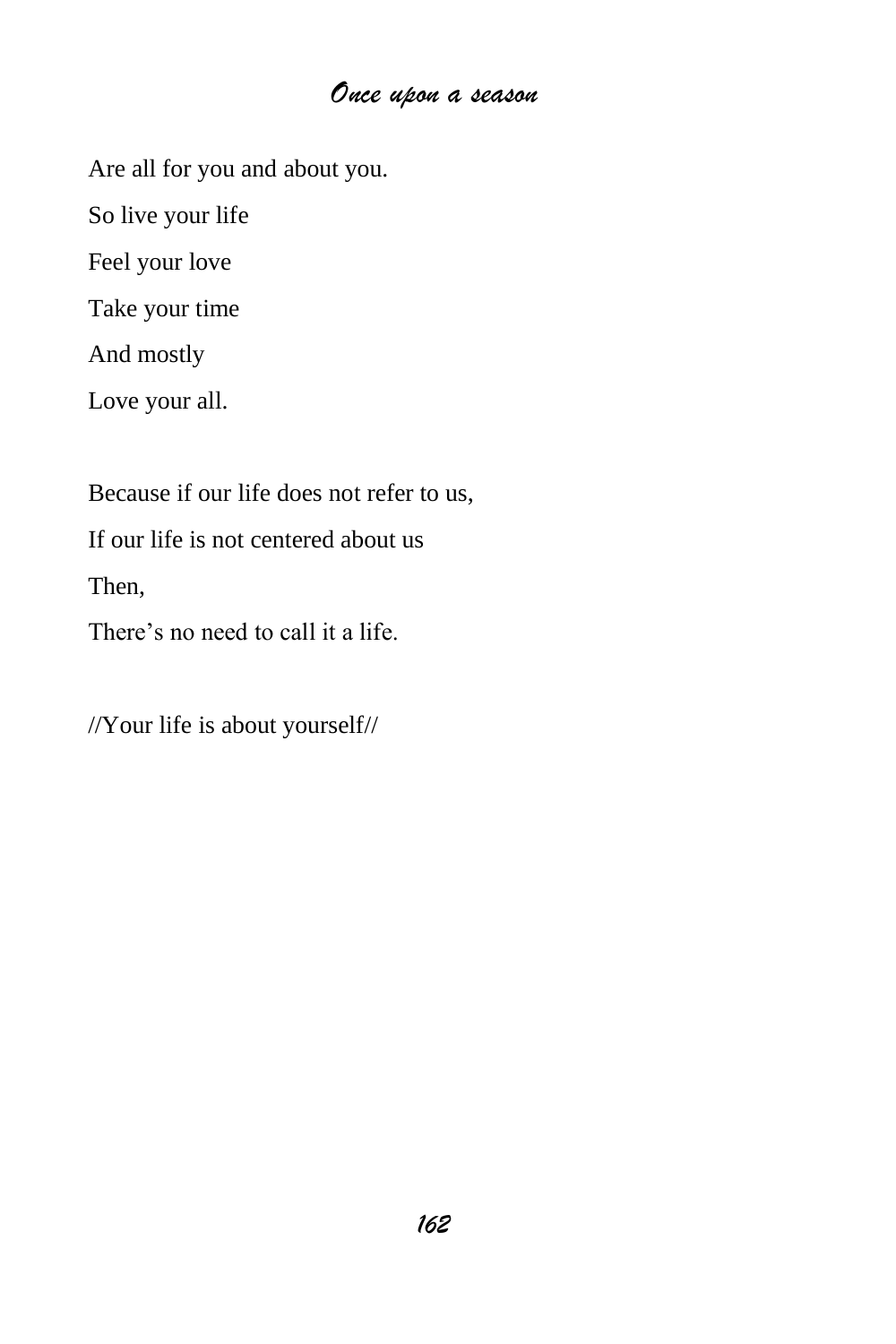Even if love is too immense and huge To hold us all together It still can't survive all alone It is not strong enough to last It always needs supports It always has its own needs To grow and last To match with our integrity and our values To fit with our imperfections more than with our perfections Or It turns to nothing more than a high vibration

That will end with time.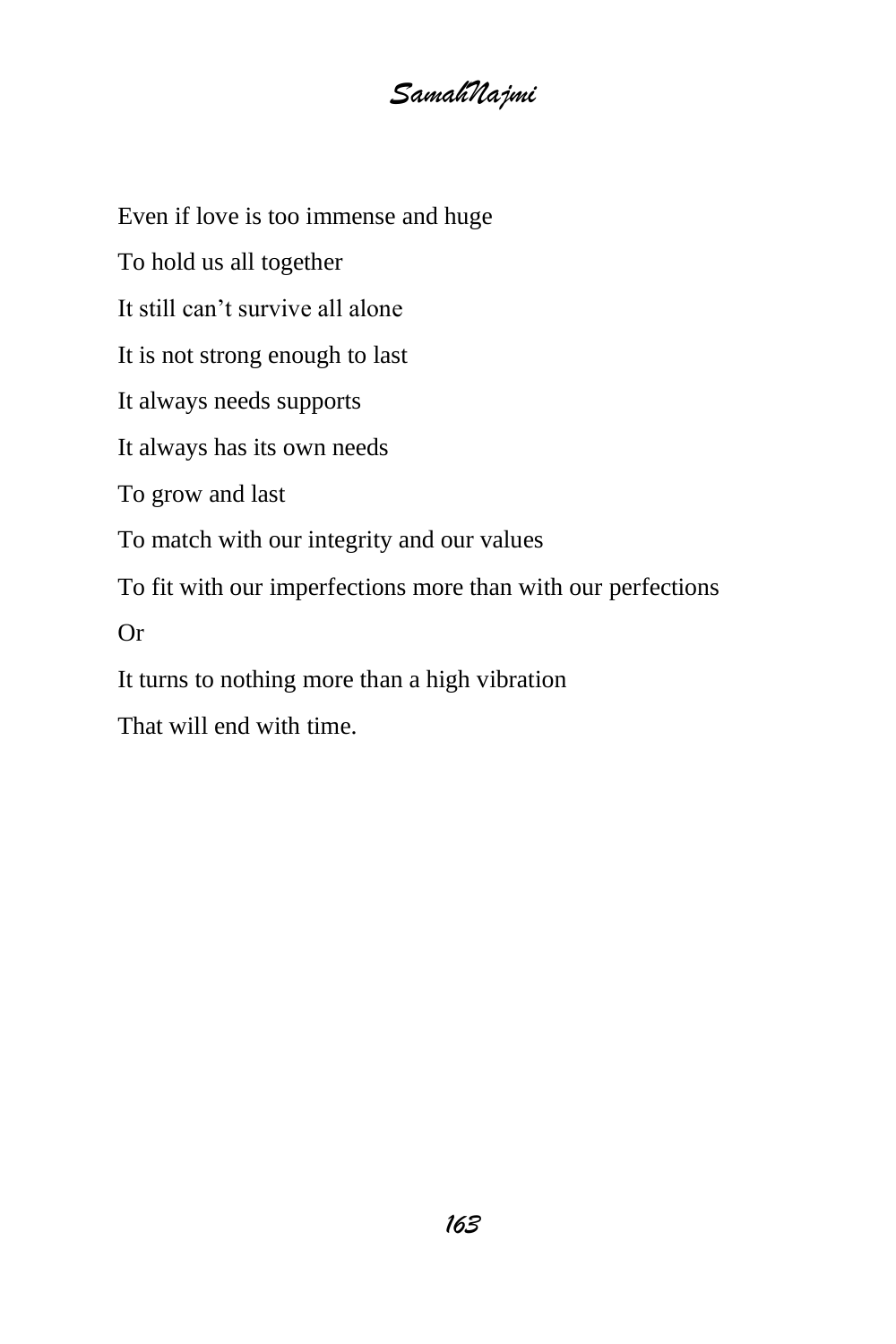The crying clouds in the sky After all the smiles they've been sharing in the summer Reminds me that Nobody is everlasting in our life but ourselves.

The smell of the ground After the rain Reminds me that Beautiful things take time.

The peace

After every storm

Reminds me that

Happiness wouldn't be appreciated if we never felt the pain

The hot morning coffee After a long cold night Reminds me that Life gets harder only to get sweeter by the end.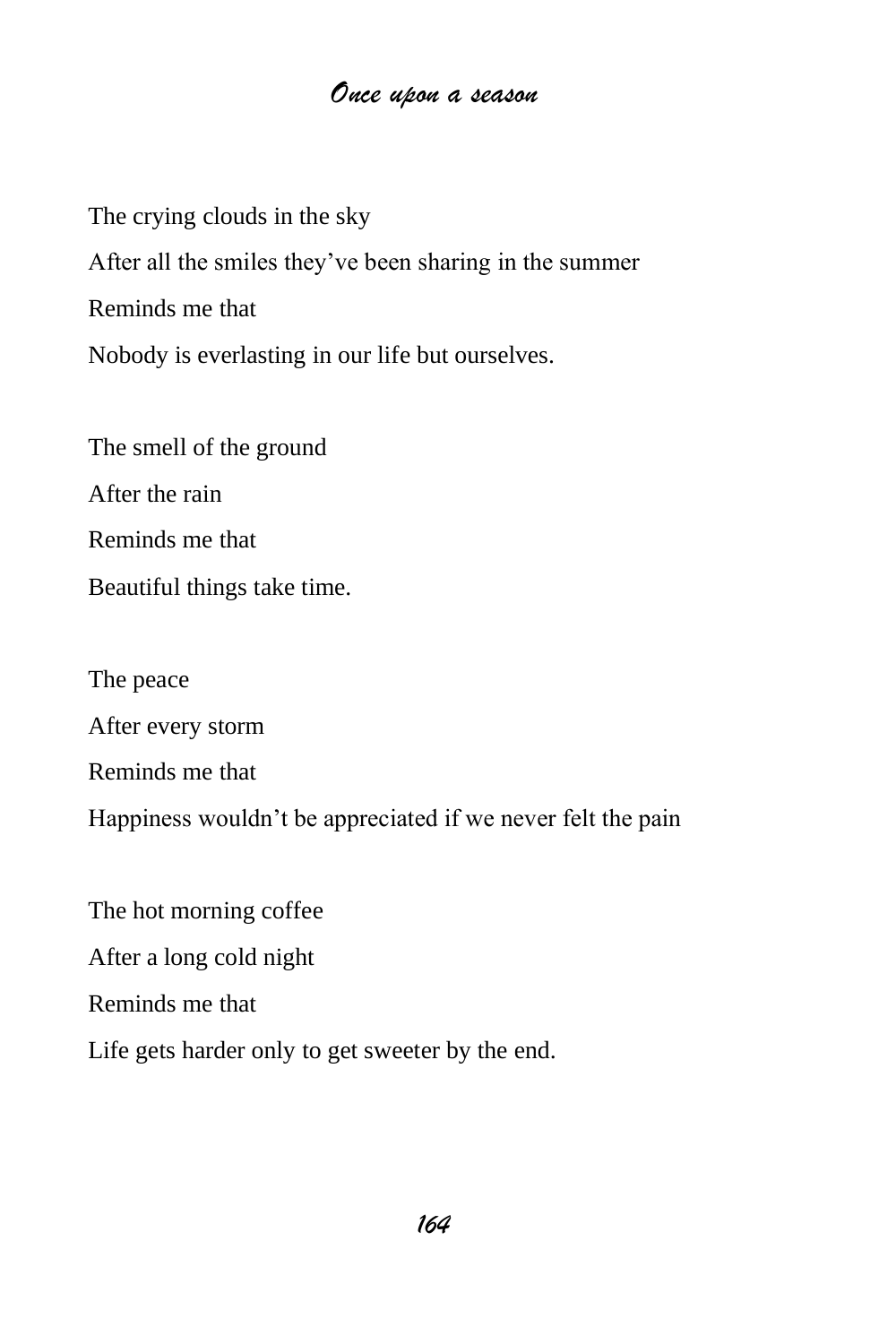The soft crackle of the afternoon After a busy tough morning Reminds me that Life is in those small details that we mostly forget to enjoy them.

The falling dead leaves on the ground After a hard summer Reminds me that Sometimes we need to fall to raise again and revive.

The bright rainbow in the sky After a rainy time Reminds me that

It is in our dark times when we can brightly shine and gloom.

//Small reminders about this big life//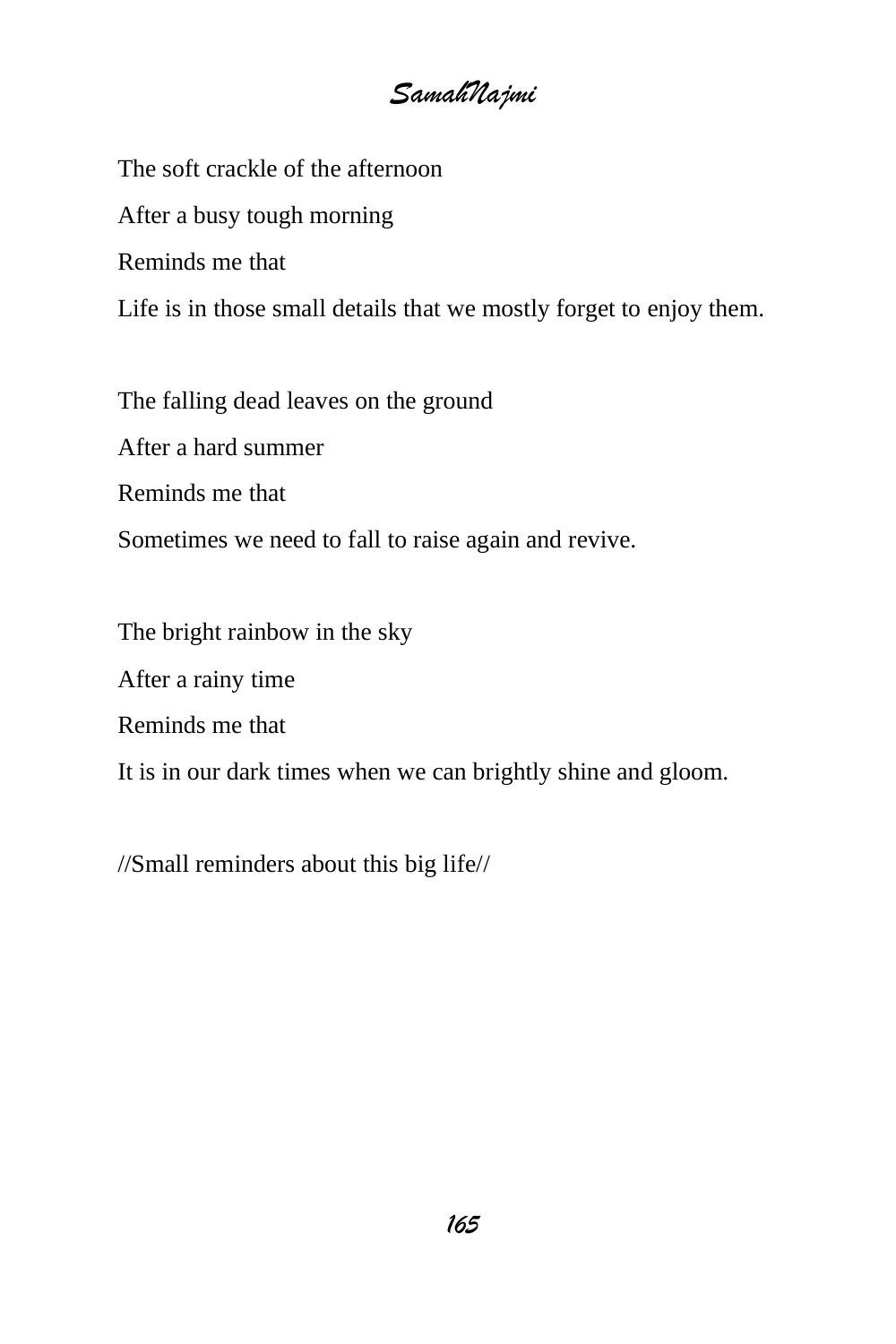Sometimes it is hard

To always be strong

Then cry,

Scream and

Vent the pain in your bones.

Don't give it a shelter in your heart.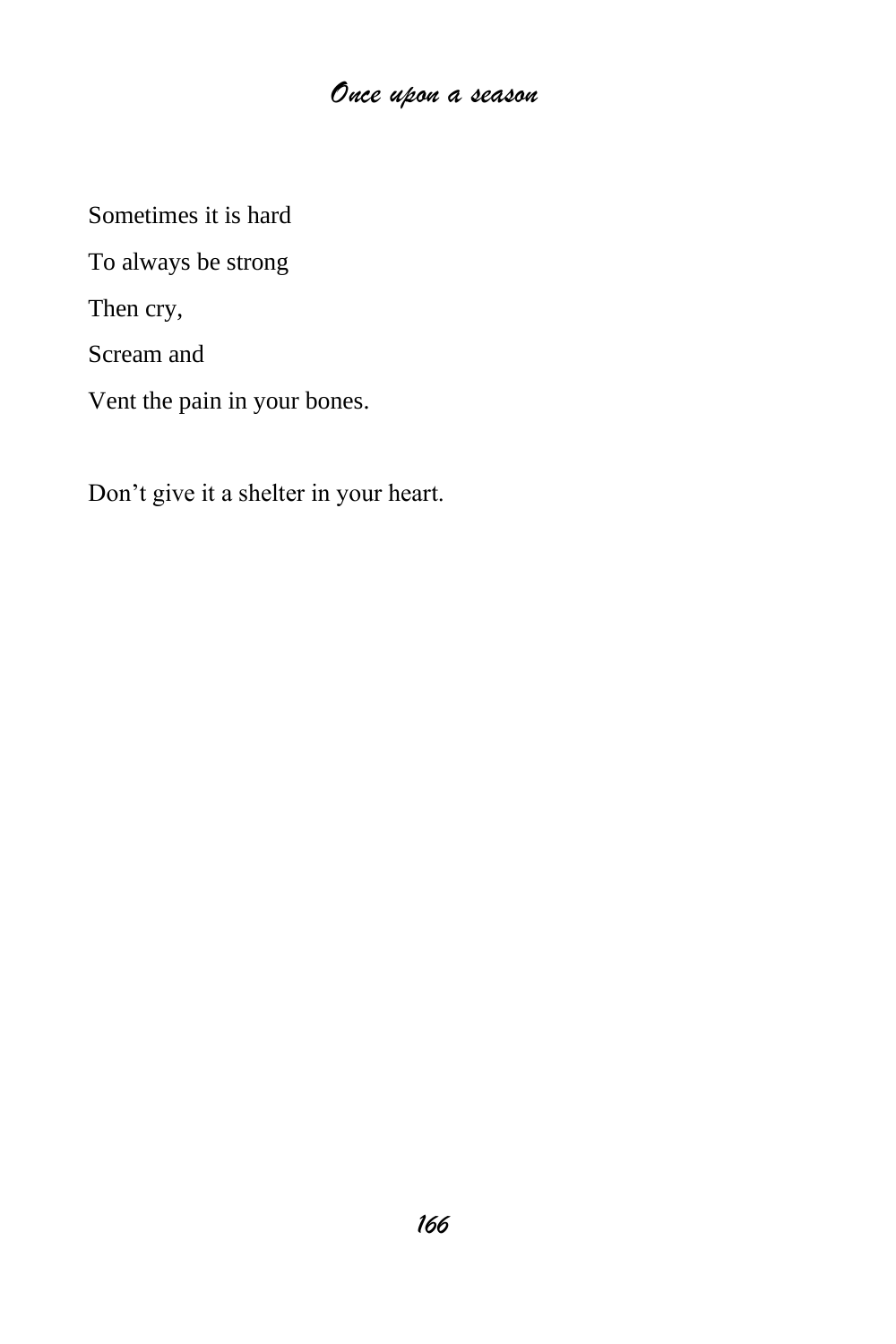*SamahNajmi*

My heart is too big

To be treated small.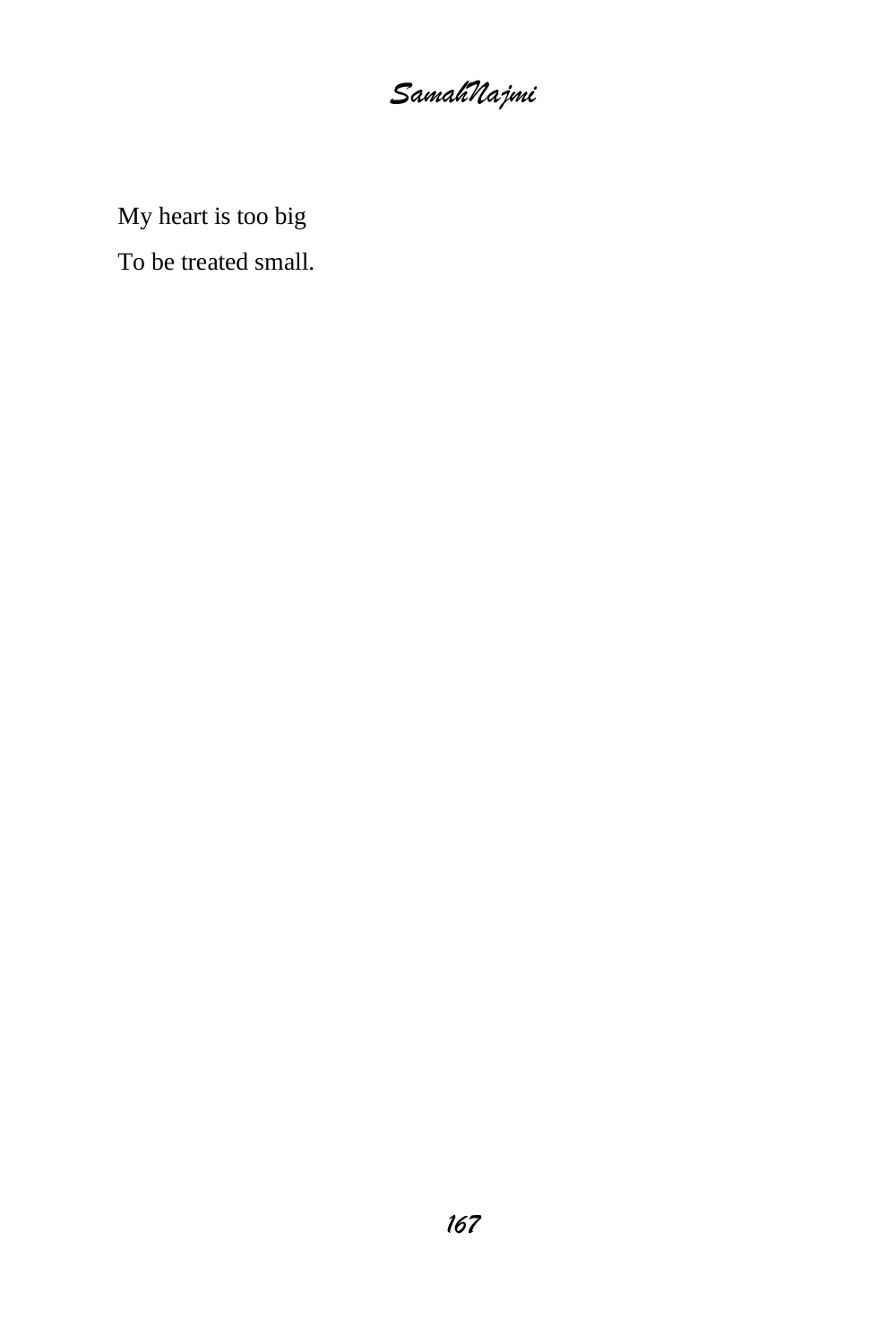Love is a state of admiring yourself first.

So admire yourself.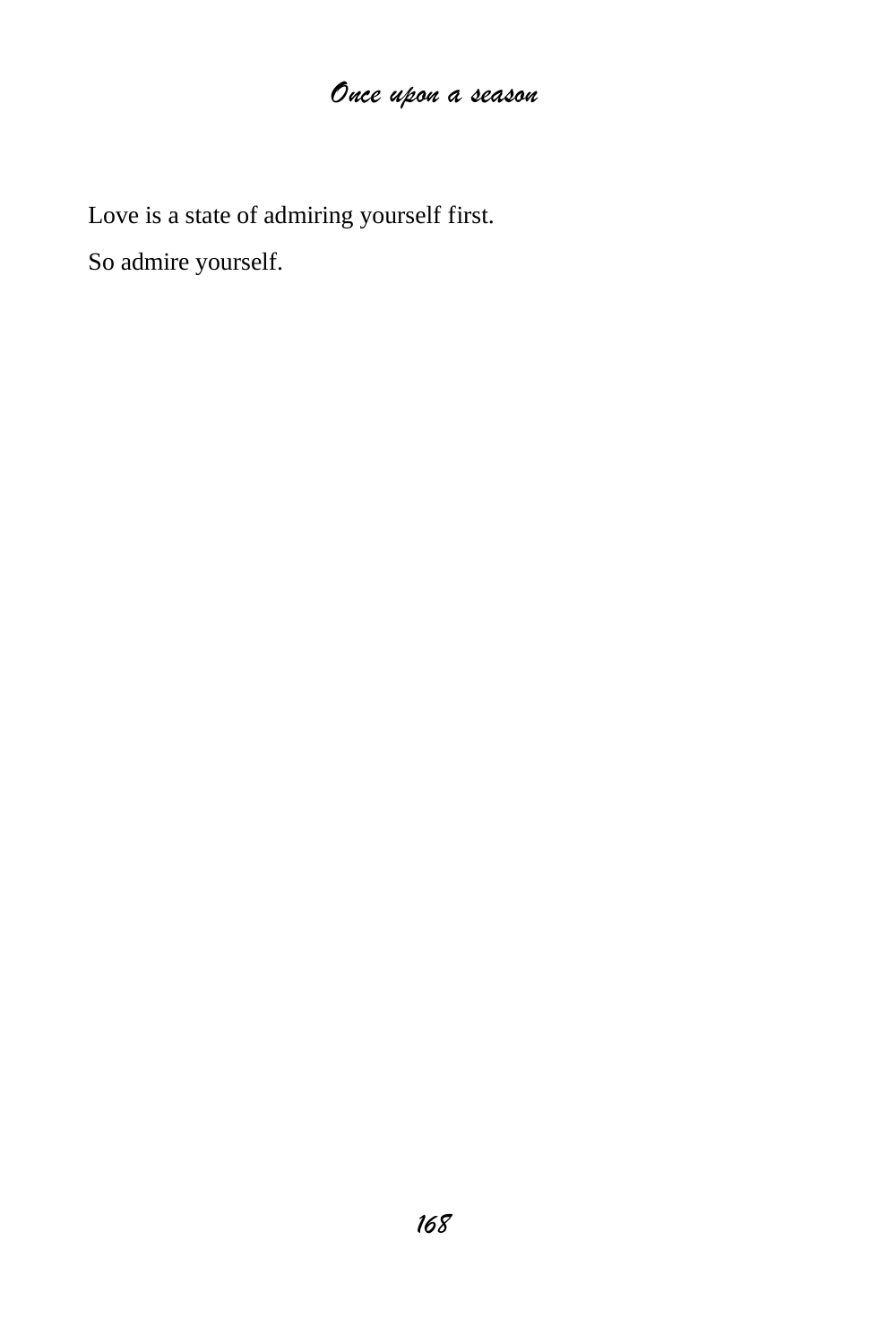Let your magic Spread all around And your sun Kiss every land You land on.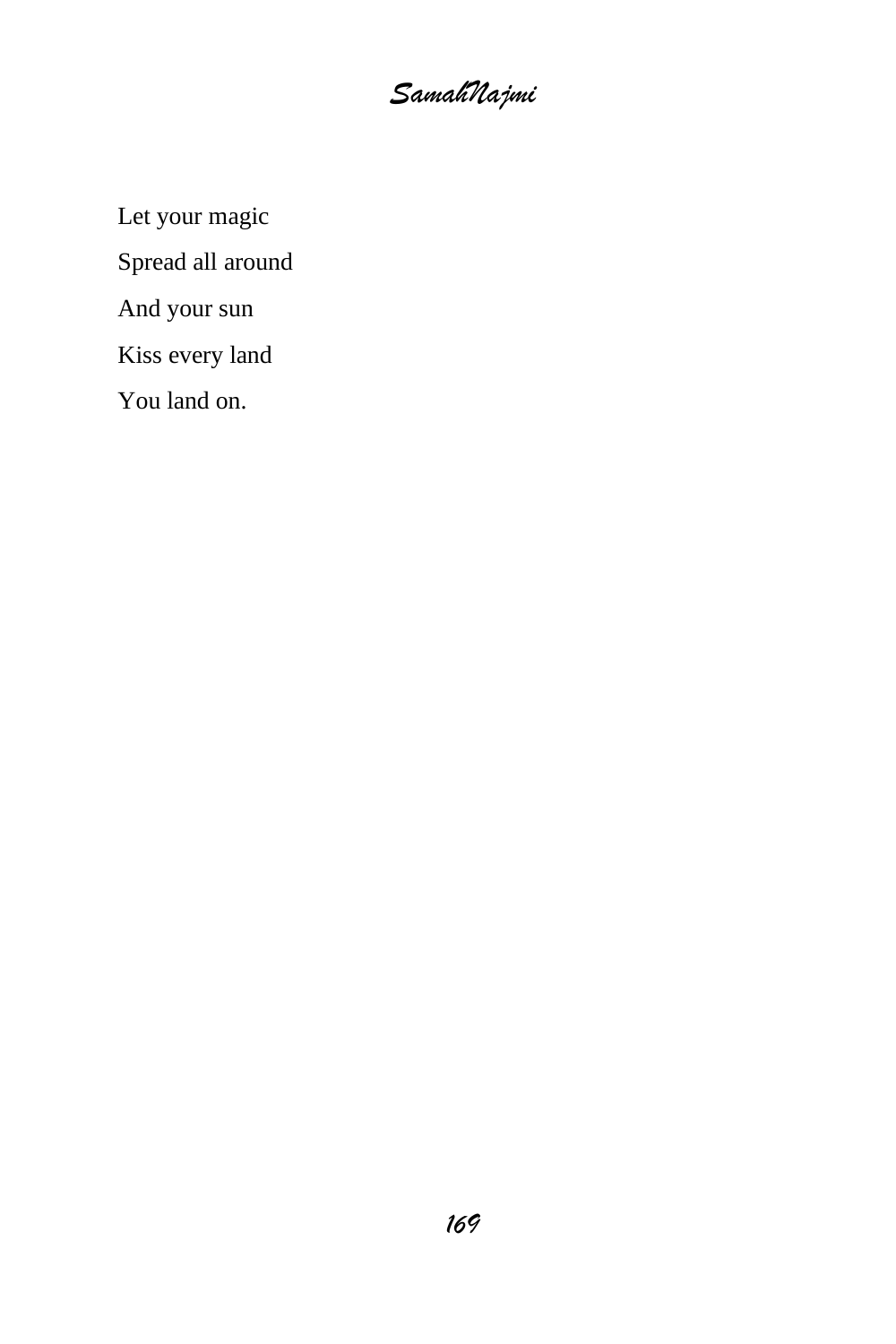There's a magic in your spirit Let it ignite its sparkles.

There's a life in your bones Let it live its life.

There's a passion in your hands' lines Let it fly beyond your fingers.

There's a storm in your veins Let it pass through.

And a love in every inch of your skin Let it grow inside of you.

These things are not meant to be imprisoned Between your fears and insecurities Free them to free yourself.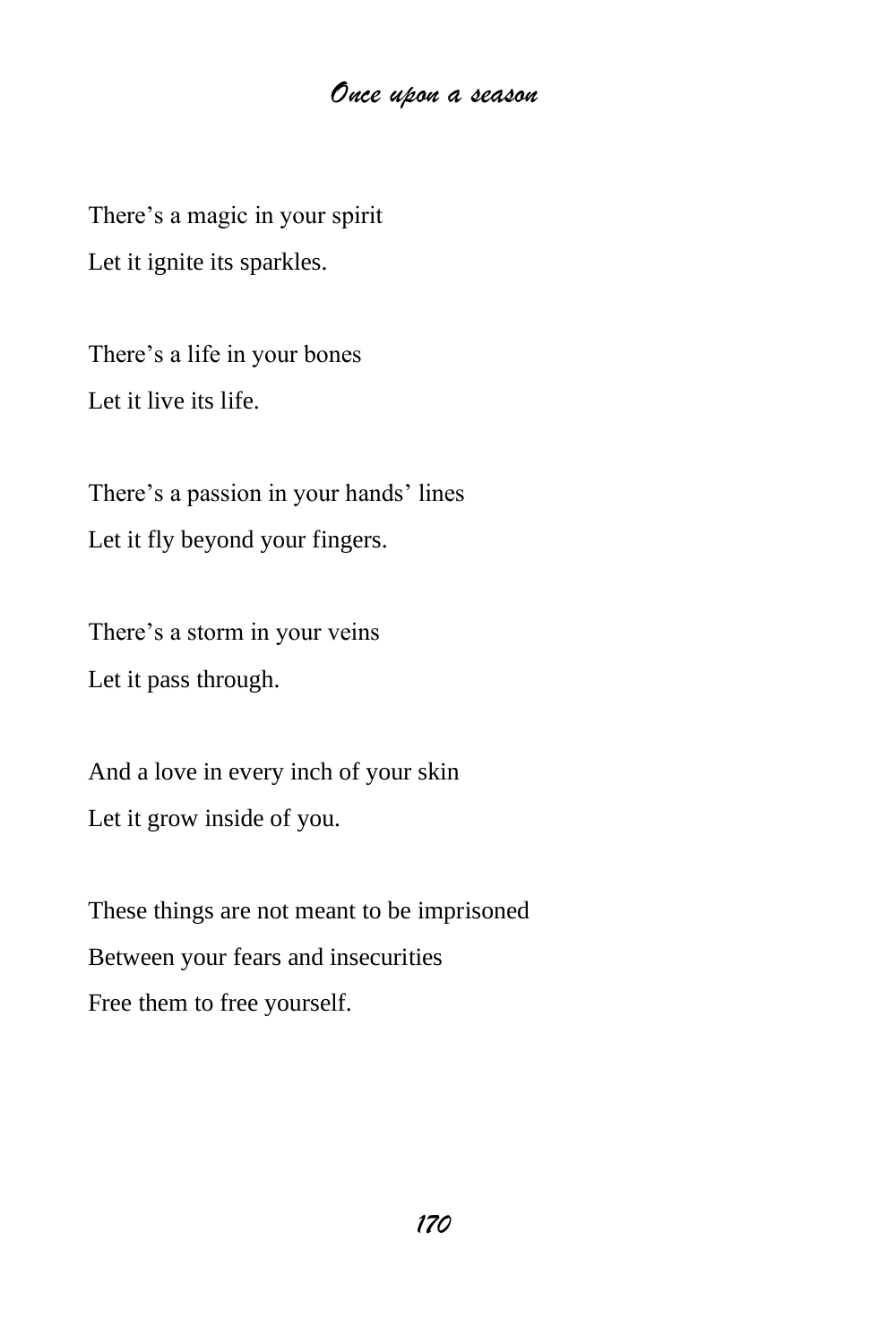Don't you ever Give a chance to yourself To miss yourself. Keep it always close to you, Near to you. It is necessary to keep always Feeling the existence of yourself Inside of yourself.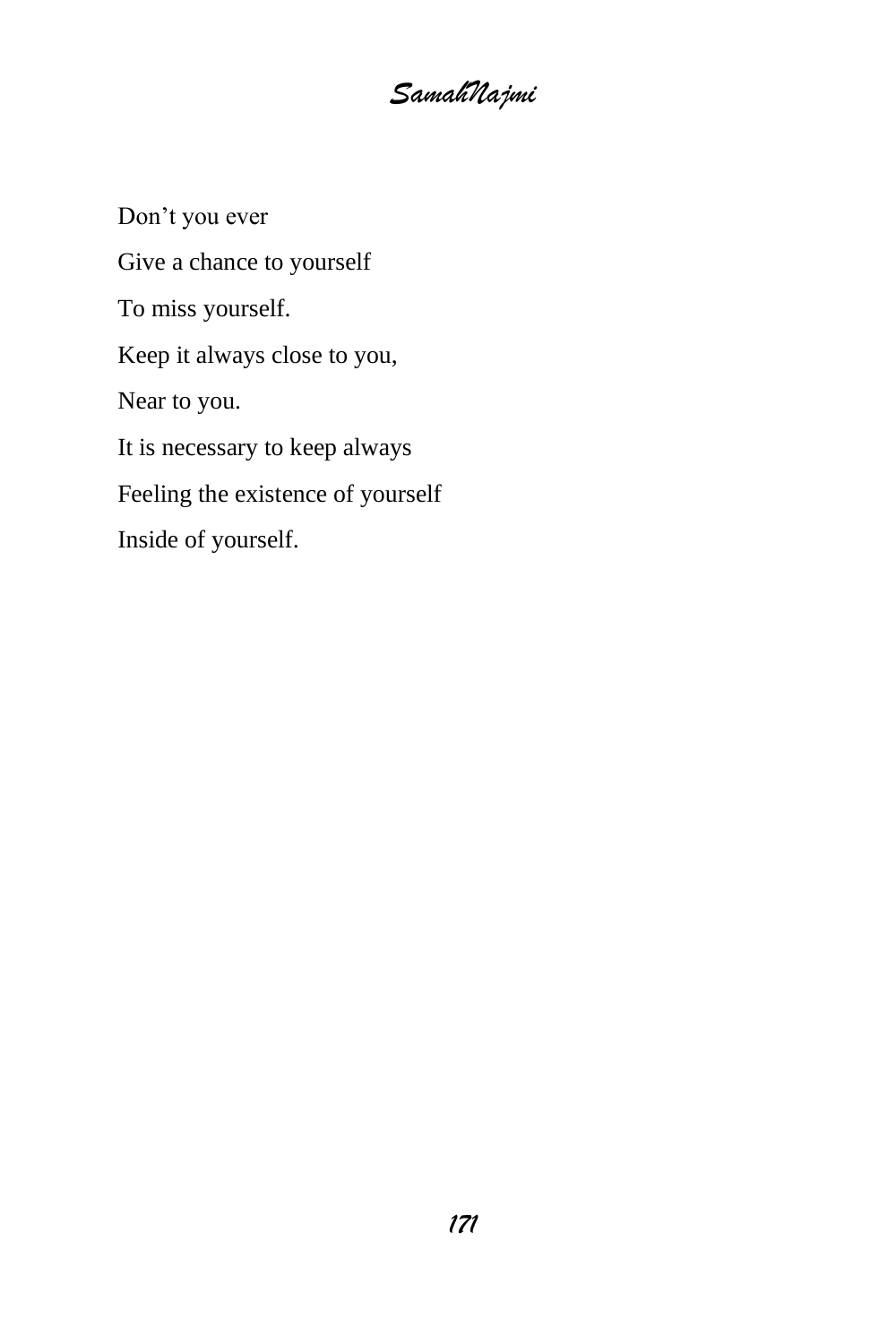When you choose to choose Always choose Yourself.

When you choose to love Choose to love

Yourself first.

When you choose to be

Always choose to be

You.

When you choose to shine,

Choose to shine

Brightly, wildly and loudly.

//When you choose, always choose yourself//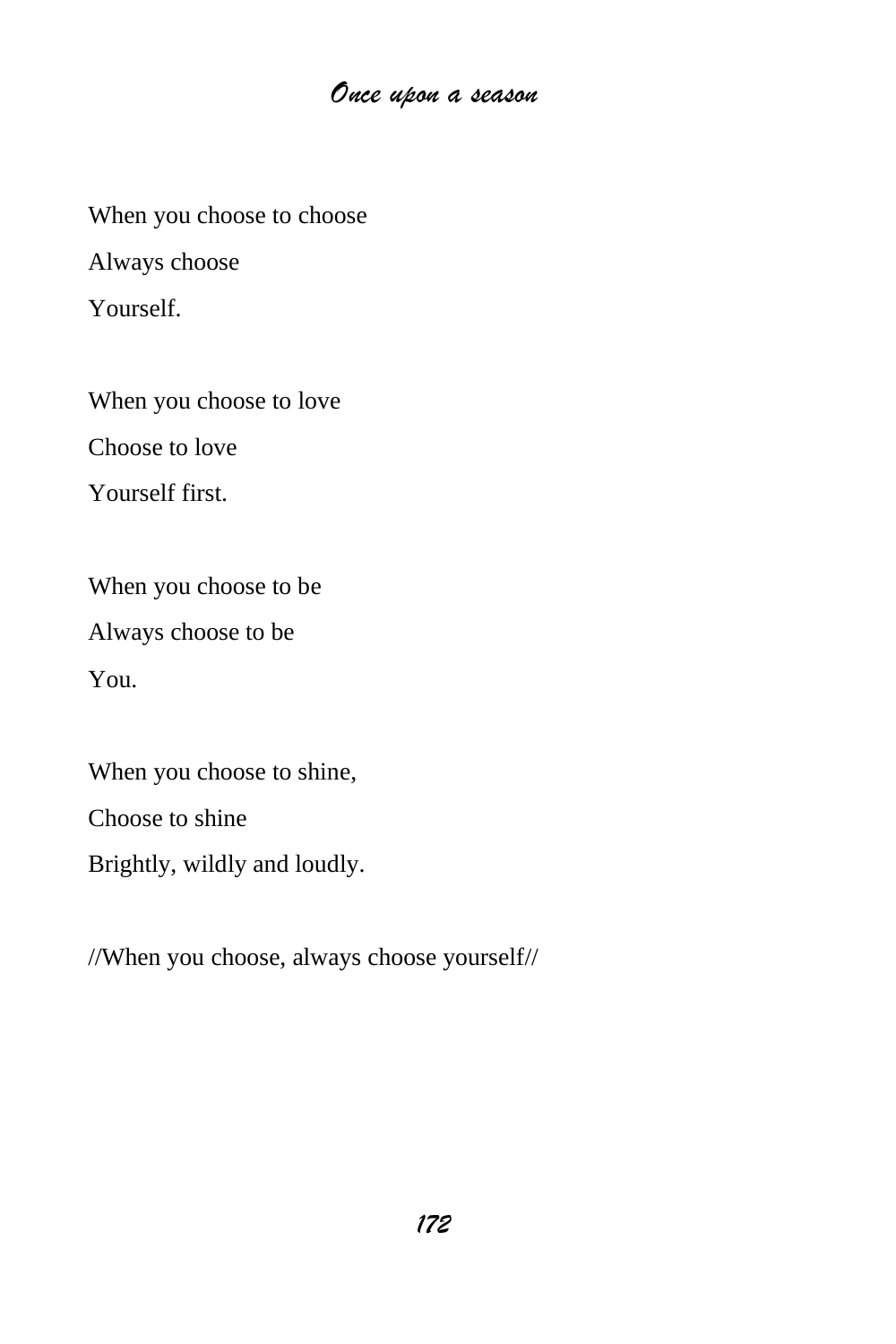Our eyes deserve to smile More than crying the pain inside of us. Then let them smile As if the only thing that They are willing to do is smiling.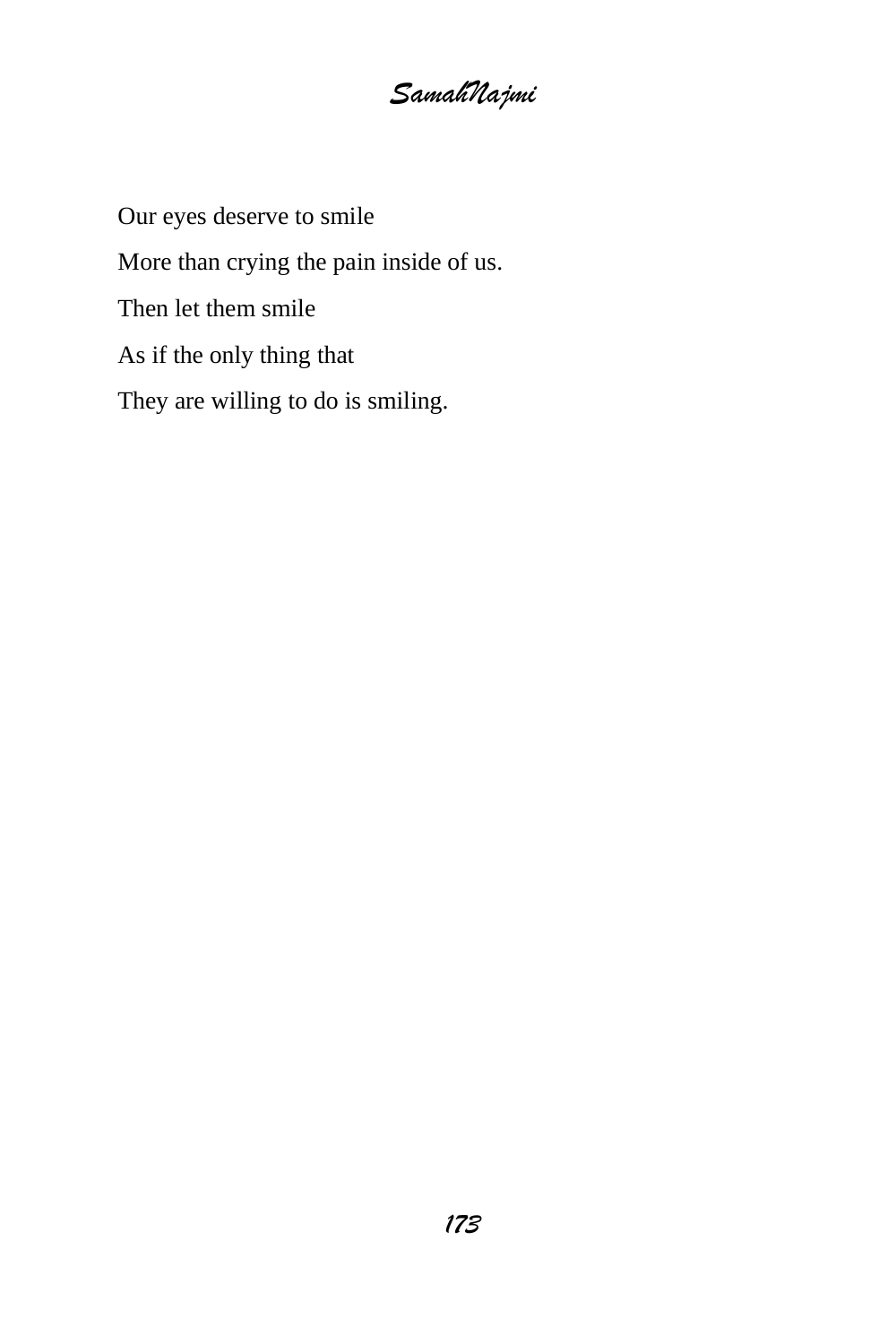And after all this time

I realize

It was me who is meant

To be loved and admired

By me.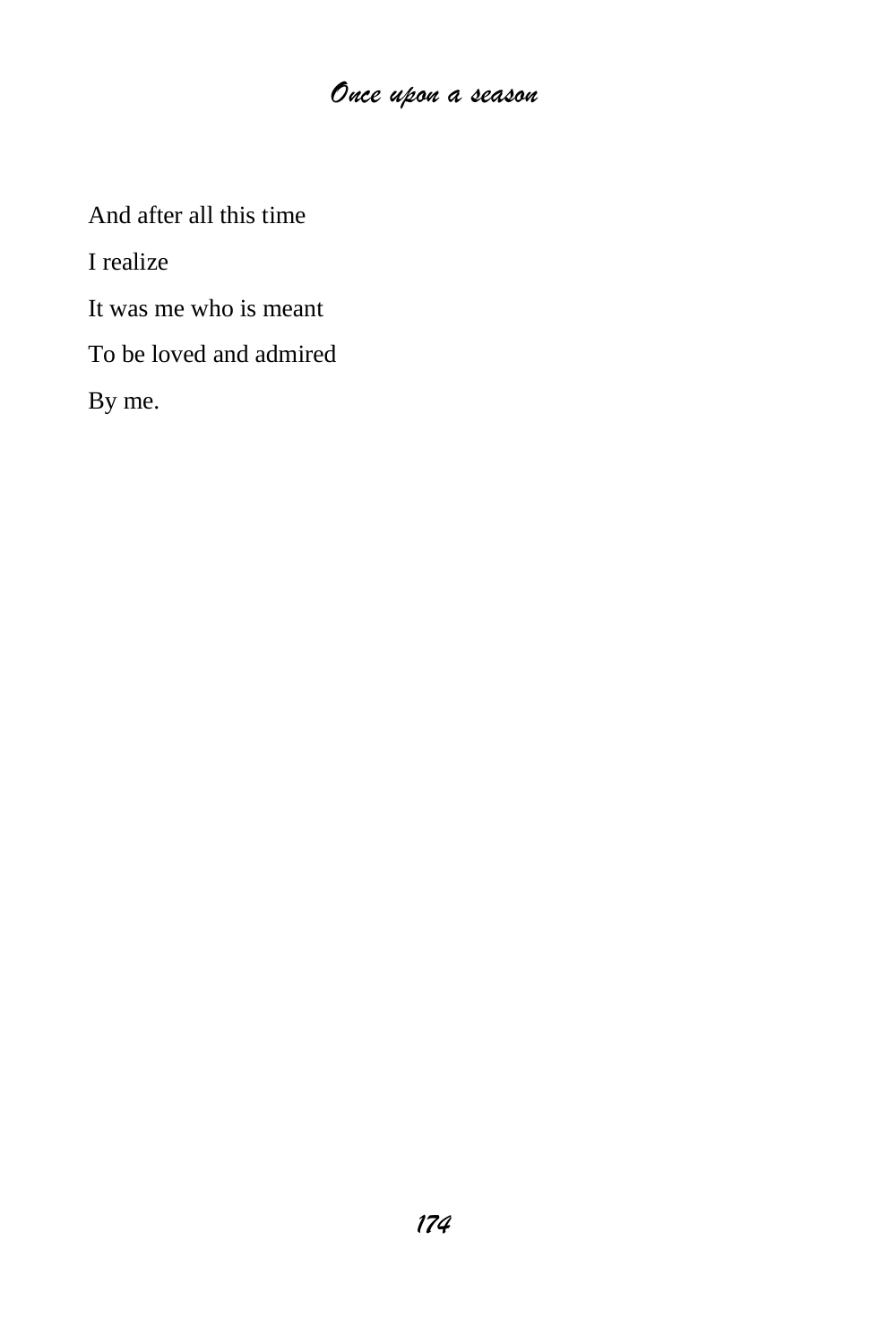*SamahNajmi*

Don't you ever

Live with a

Disarming soul

Or an open heart

With no self-love inside of it.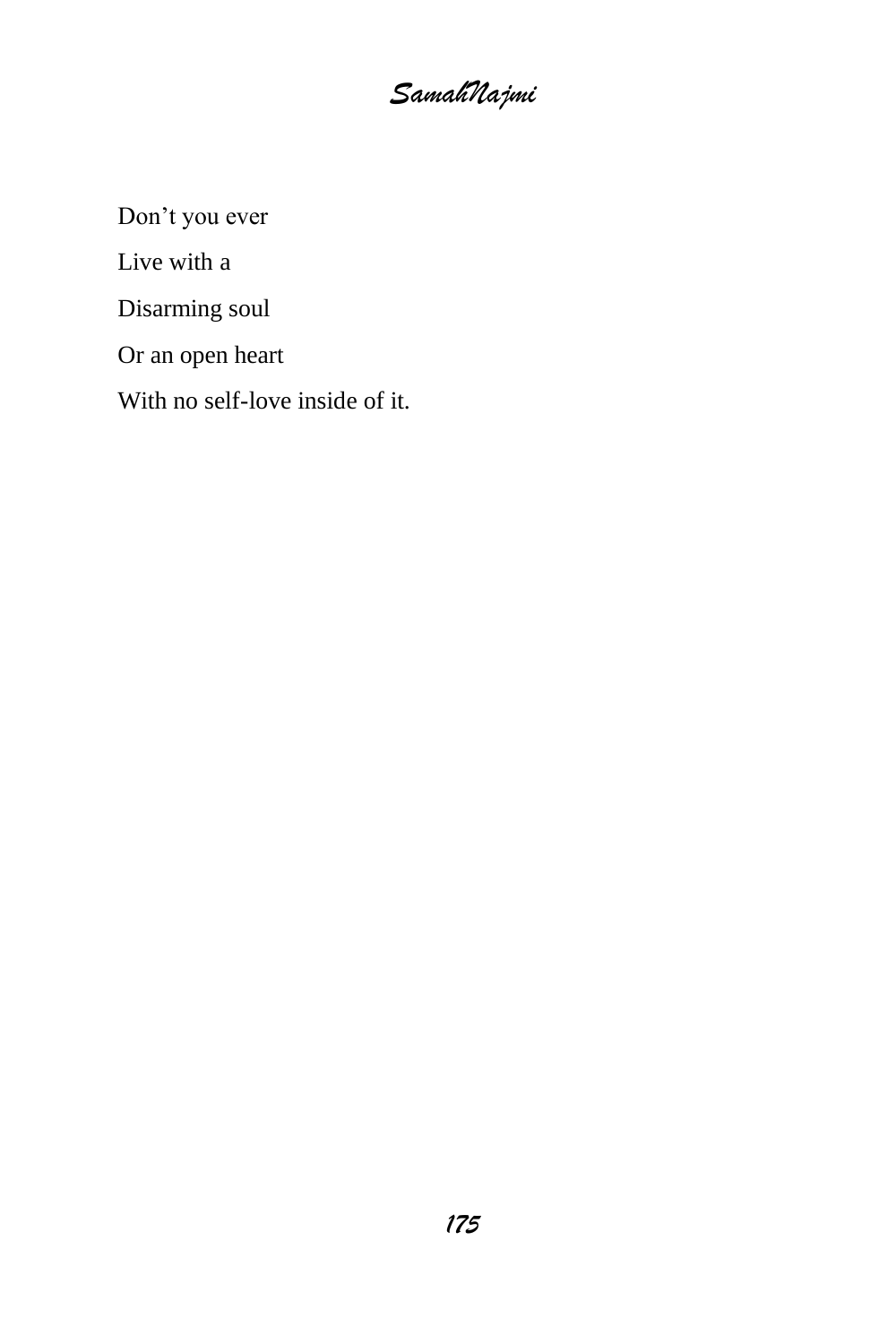While you are trying To be a part of someone's symphony You only forget the rhythm of your own.

While you are dancing On someone else's heartbeat You only forget the sound of yours.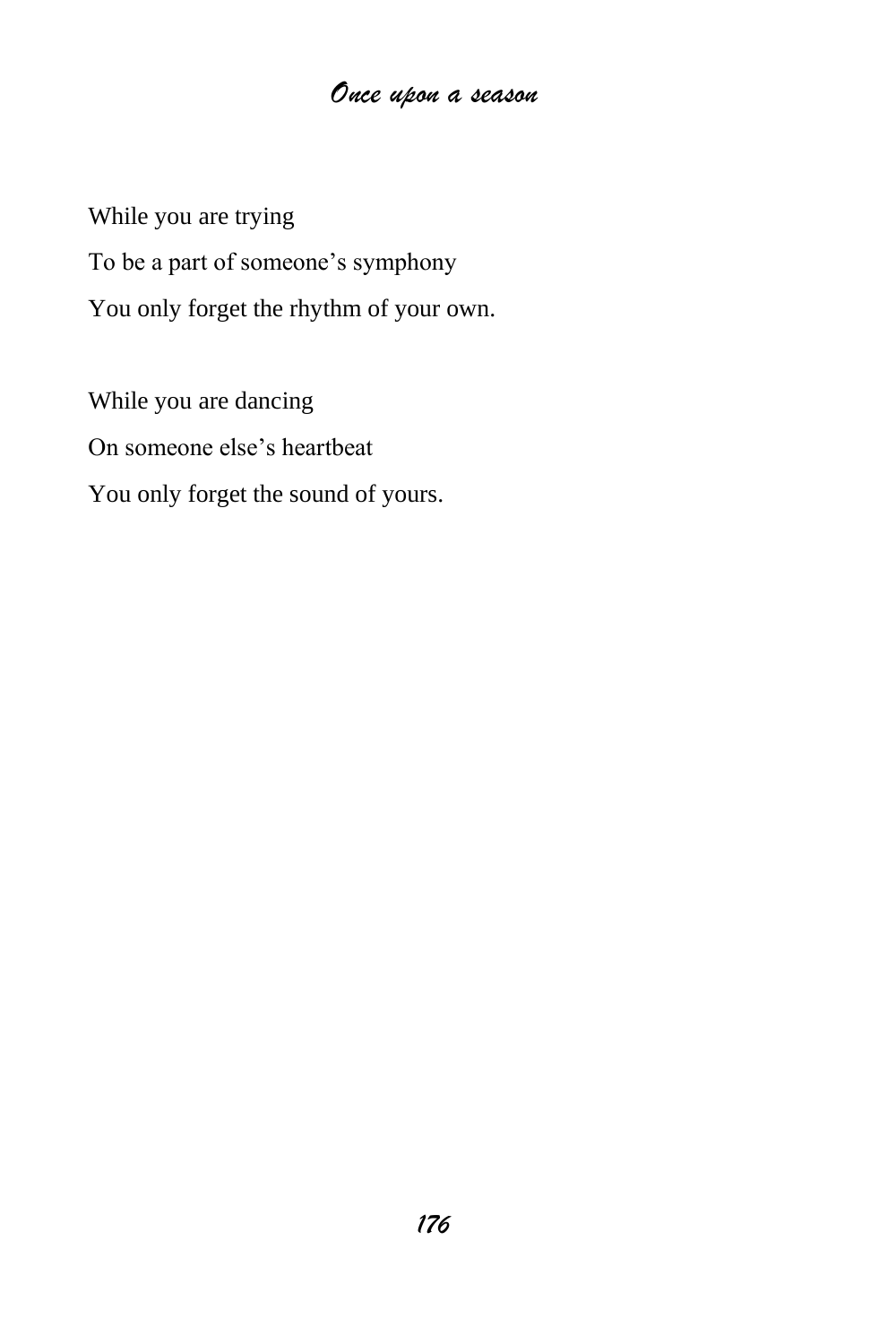We all know that falling Is a very bad thing And in true love there's no falling. If it didn't lift you up, Then honey, let it go There is no need to give it a chance To live in you.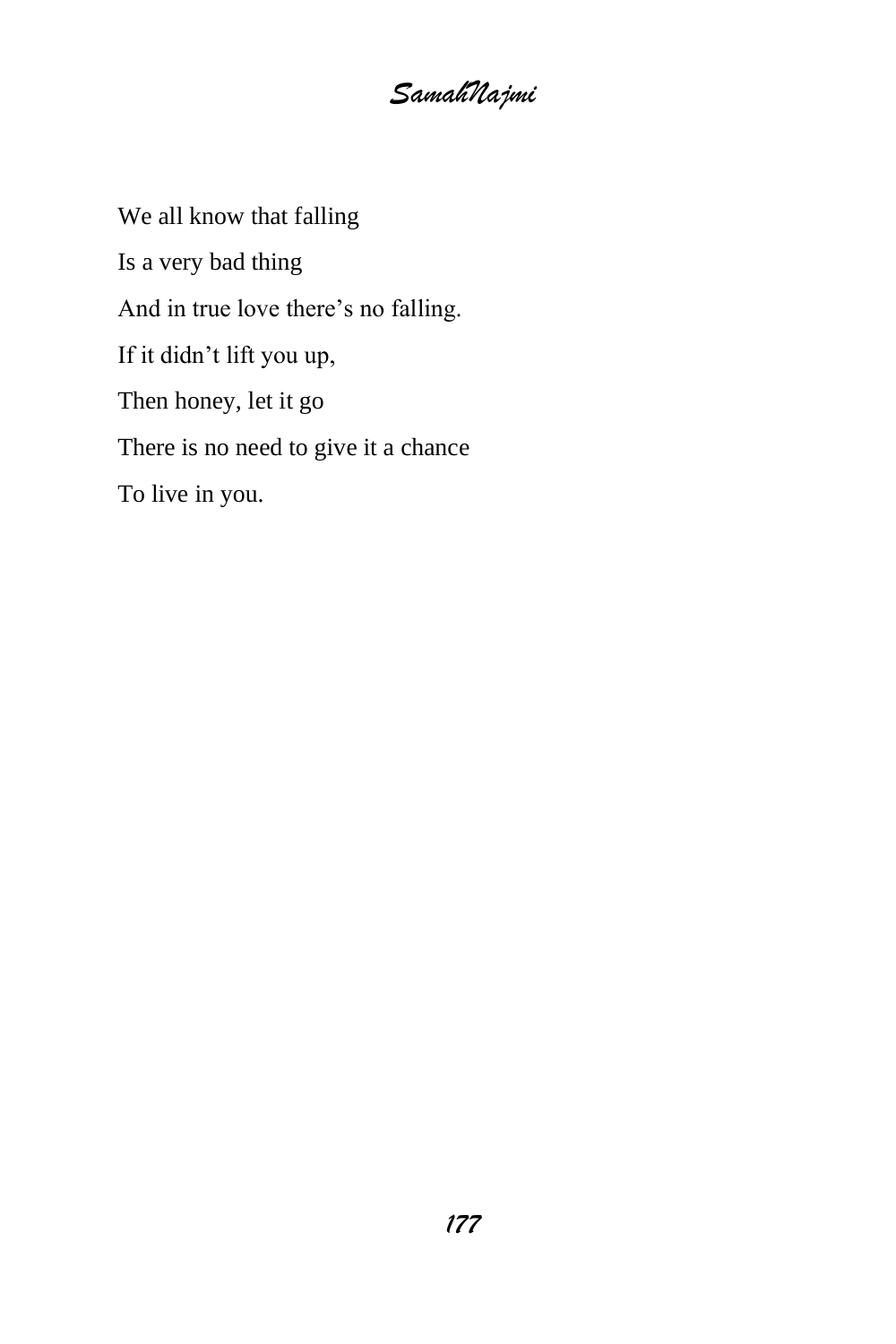Don't you go up

In a hurry,

Especially in love.

Because what comes fast

Leaves fast.

And love is not meant to leave that fast.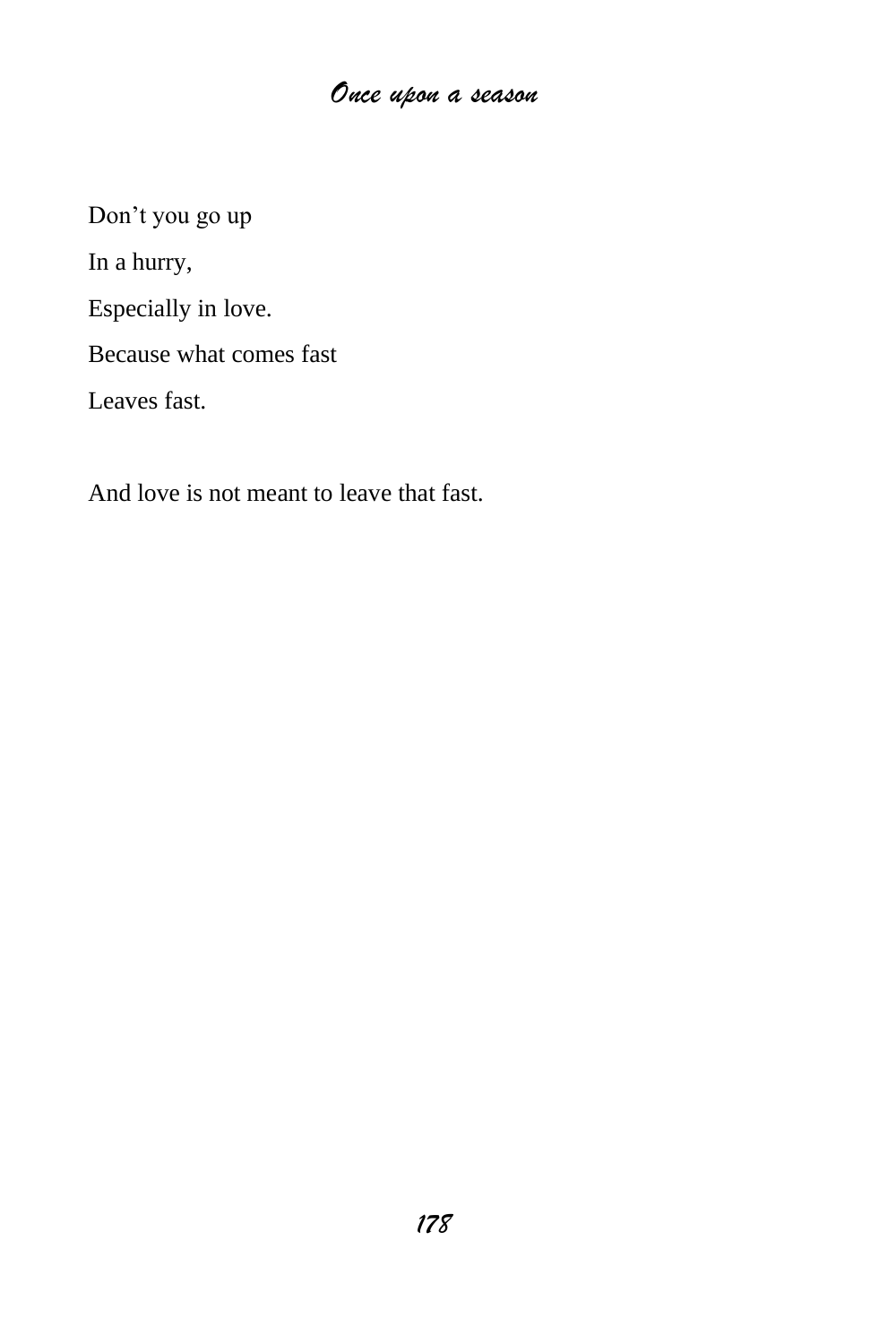*SamahNajmi*

No one can bloom your soul

Wild open

But you.

No one can flourish your heart

Green alive

But you.

No one can carry your bruises

Sweet tender

But you.

No one can heal your weakness

Gentle strong

But you.

//No one but you//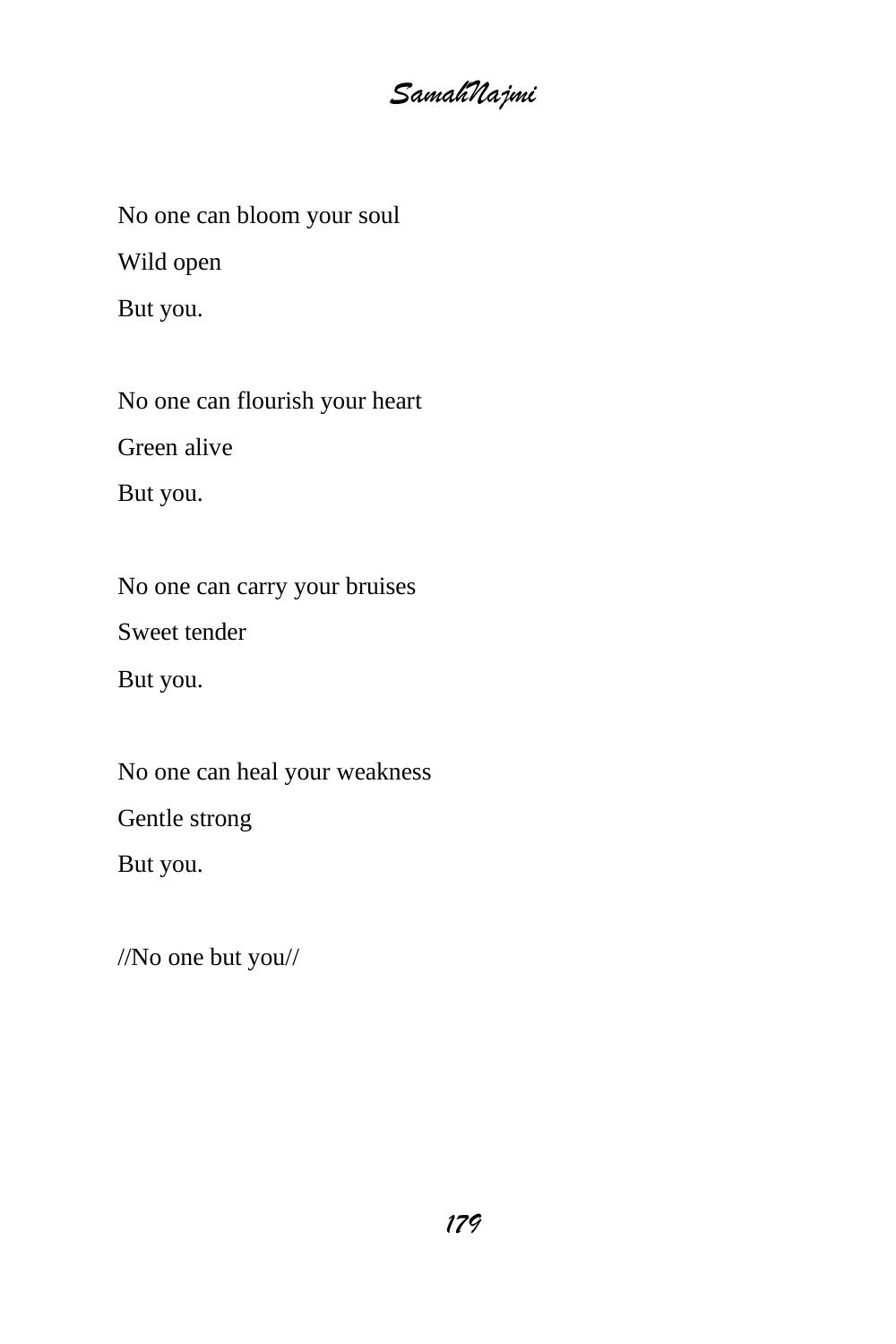There is no harm in being selfish

In loving yourself.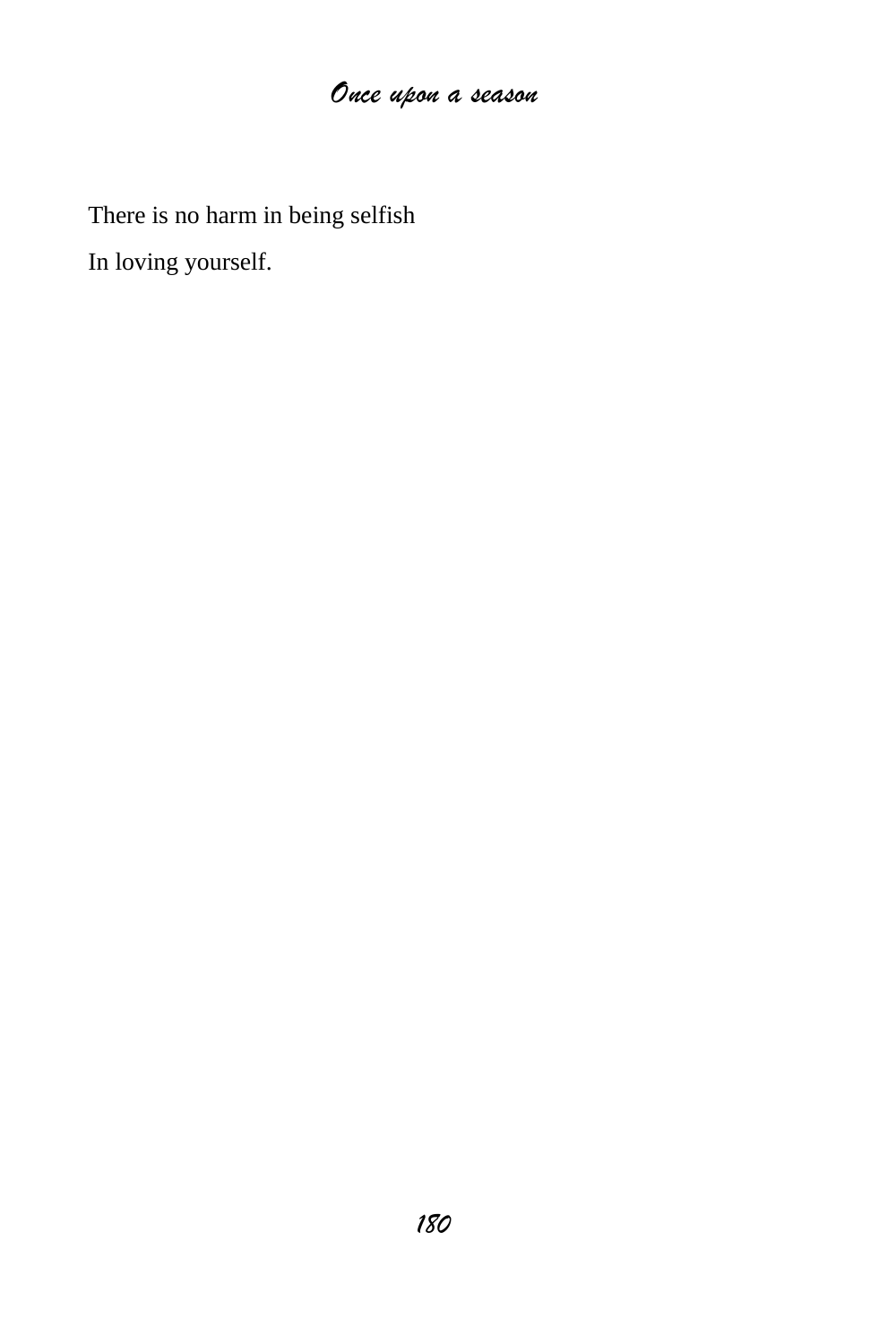Before falling in love with others Make sure that you are Already giving enough of that love To yourself, Then you can go and give some To those around.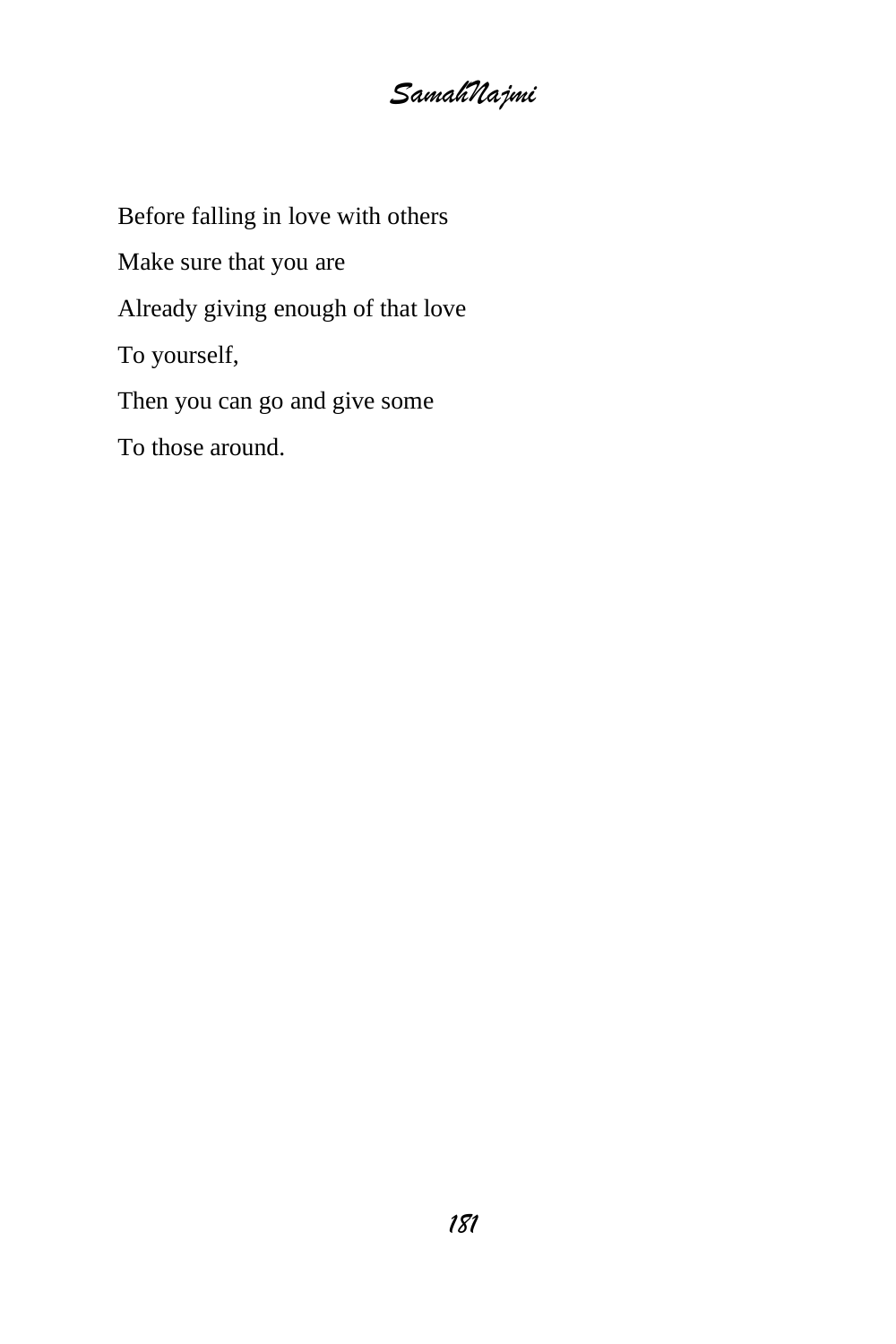Now I believe that I deserve To be loved with all of my flaws and marks To be seen as I am To be respected for who I am And To be accepted with my wounds and roots. Now I believe that

There's nothing I'm not Worthy of.

//I am worthy of everything, specially love//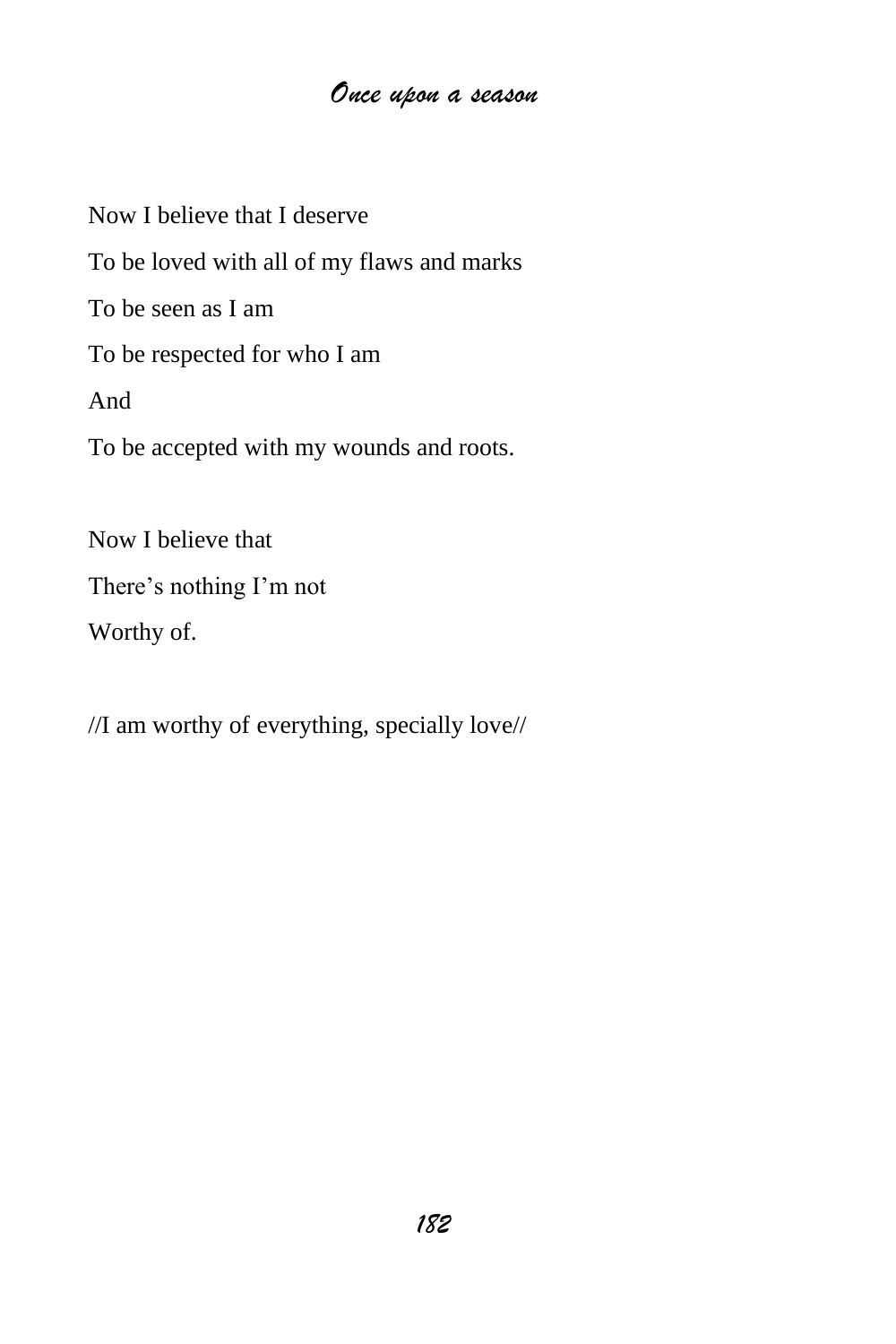*SamahNajmi*

Always listen to

The blood running

Underneath your skin.

Let it lead you

To the road of

Love, joy and

Life.

Trust me,

Your blood knows the way.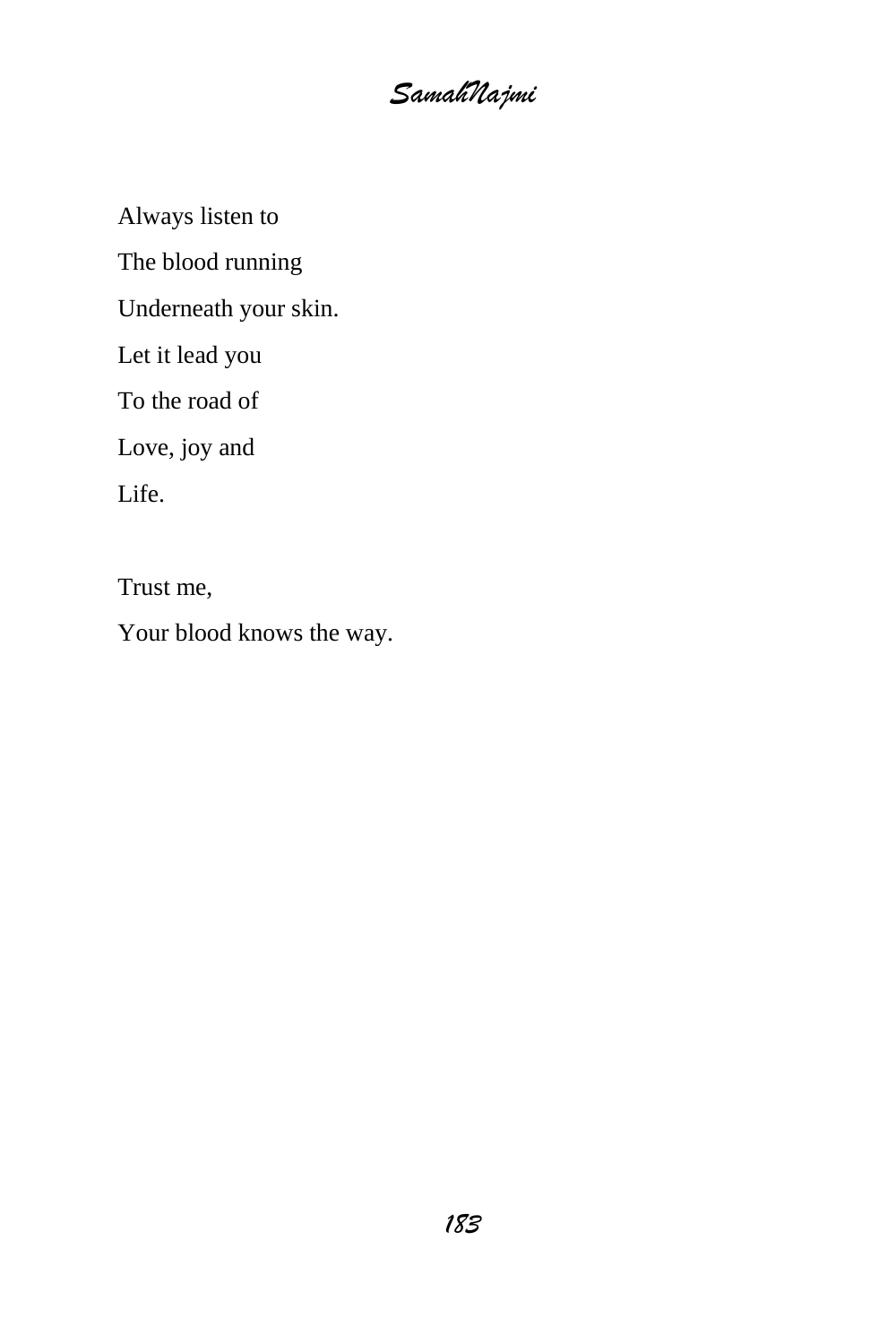In the end

All what we need is

Admiring ourselves

And accepting our flaws.

And the love will

Rain above of our lonely souls.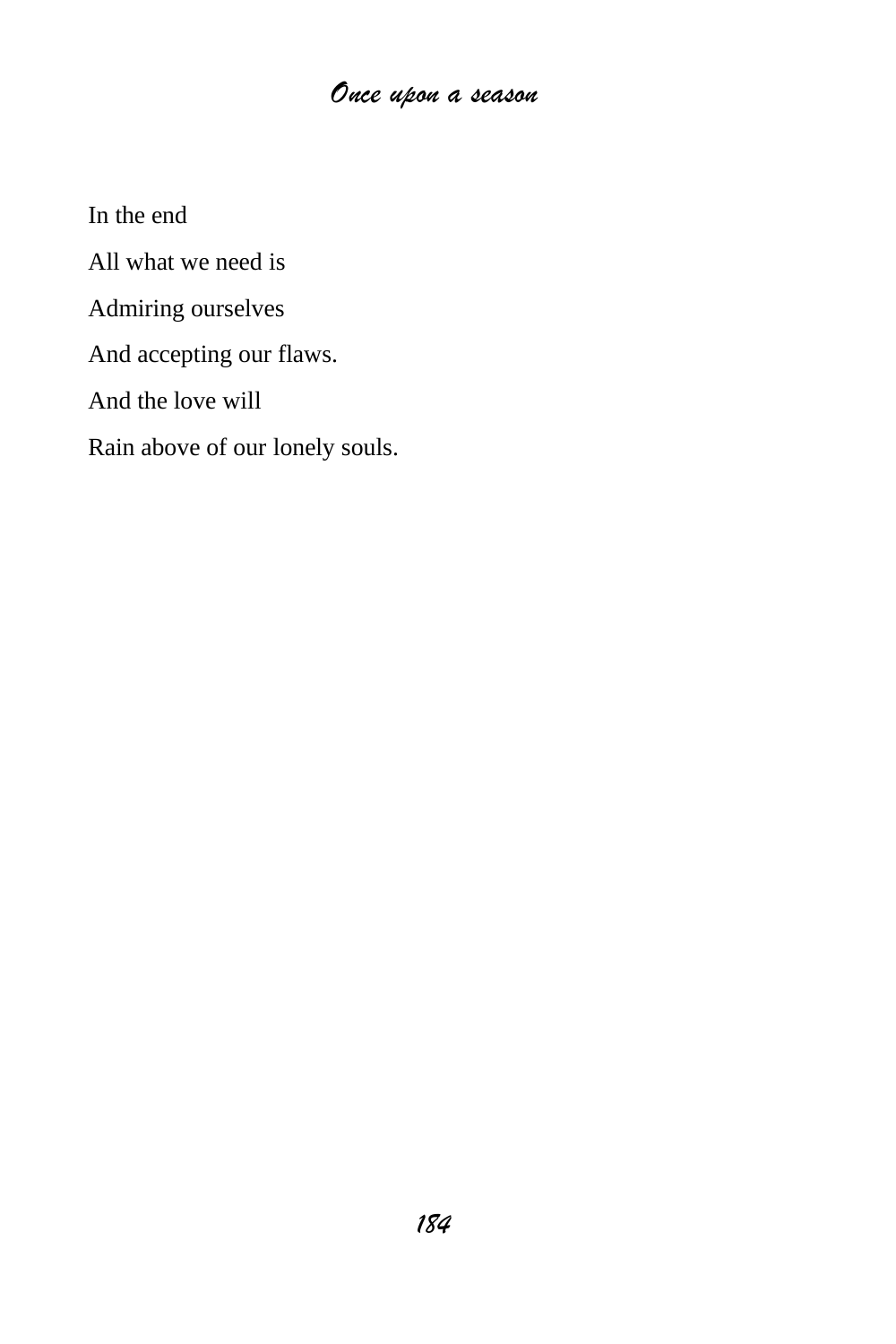This is not just a phase of my life This is not just a simple change in my life This is not just an ordinary fight in my life This is what my life is about This is what my existence is about This is what defines who I am.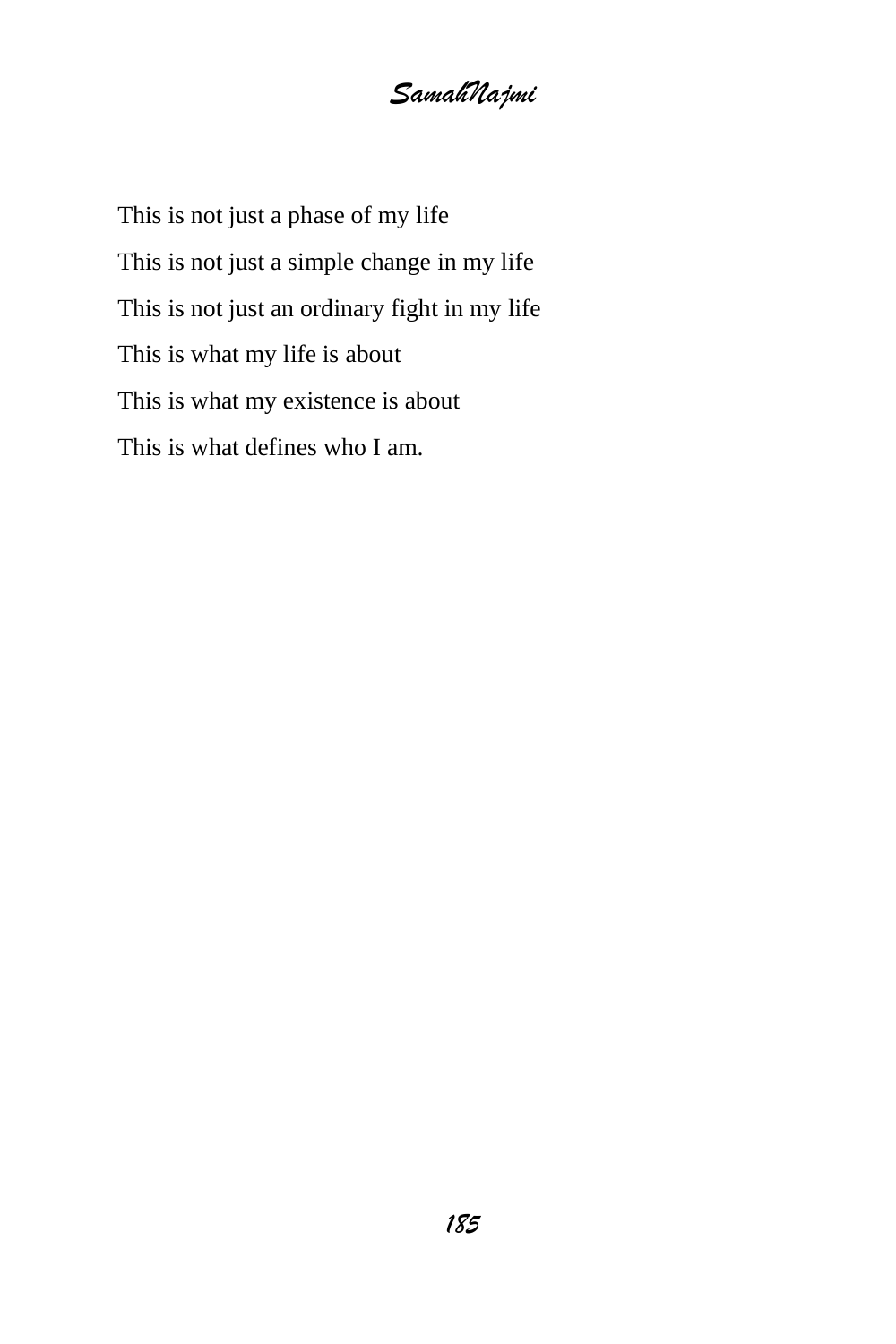Your light is more than enough To light up your dark. You don't need someone else's light To defeat your darkness. Your darkness is not really a monster To be killed by someone's light. Your darkness is not really a demon To be fought. Your darkness is a part of you that needs your acceptance and love Instead of your rage, your hatred And someone's light.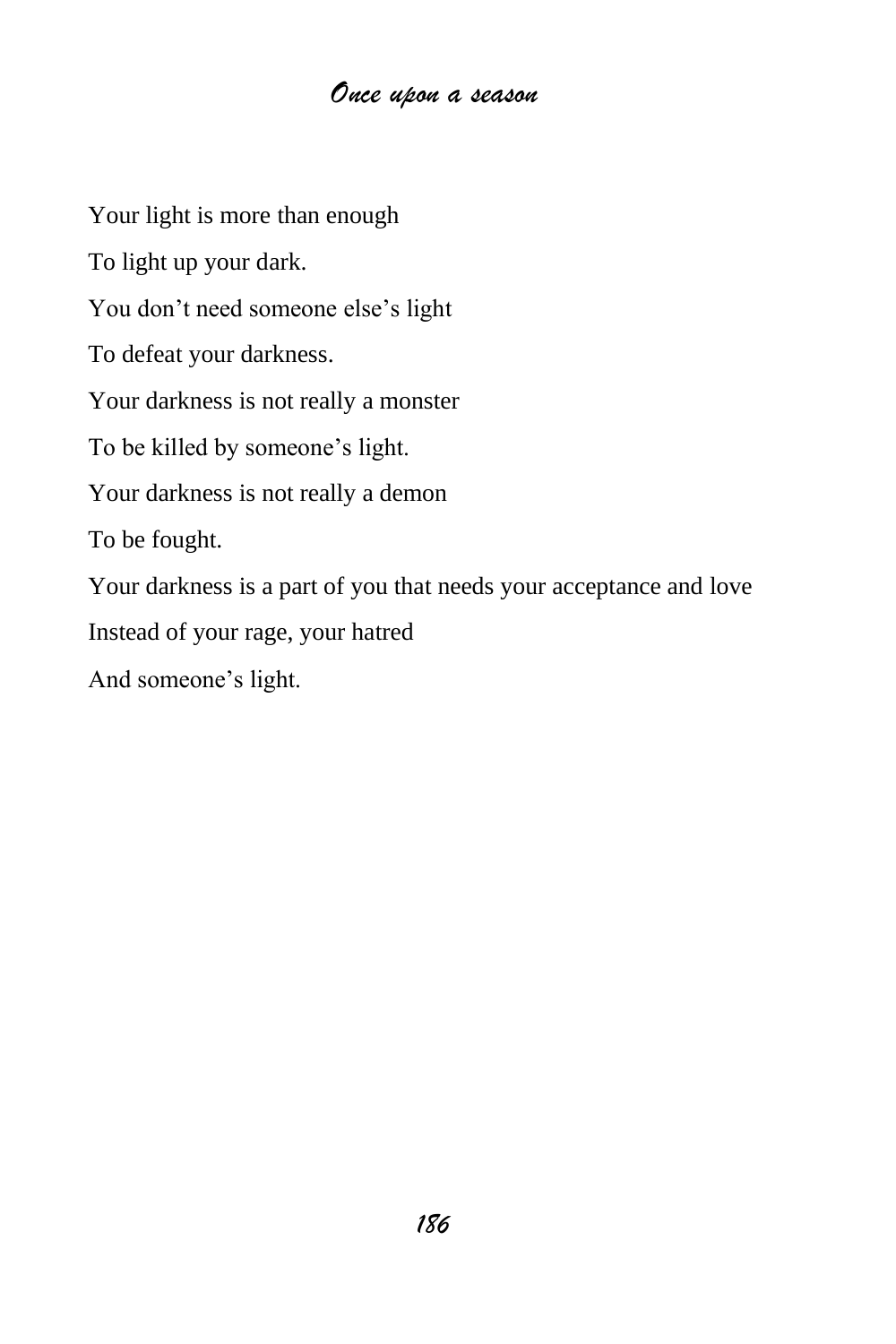Like a foreign song on the radio You are attractive And like that lonely star In the immense sky You are able and enough to Light your own days As well as your own nights.

So shine bright, you, shiny star.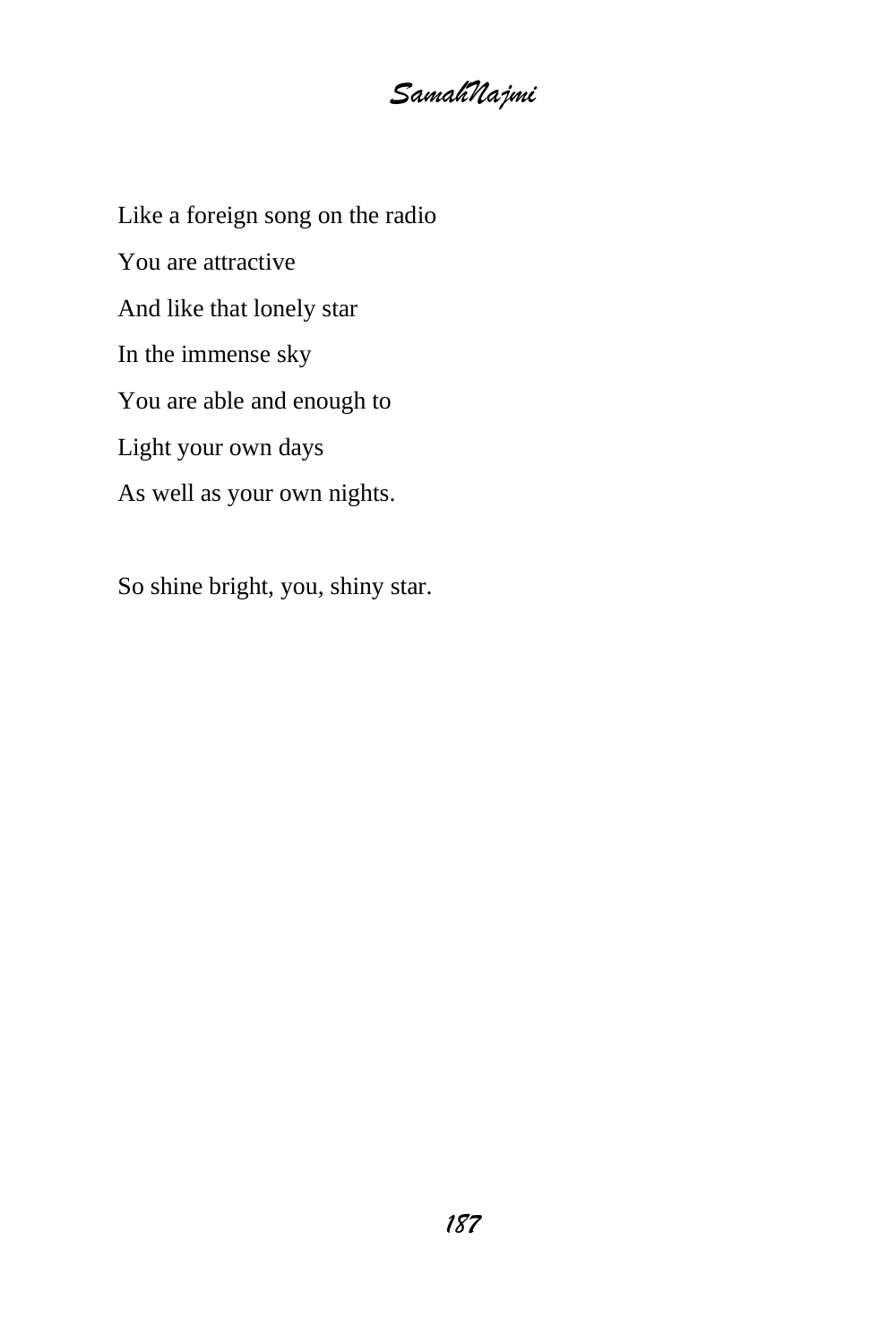Never live in the shadow of somebody else In the name of love. In love, there's no Shadow to be hidden under. Never kill the person who you are by changing him To fit with someone else's expectations Because that who you are is The only irreplaceable person that you will ever met.

Yourself deserves your tolerance and acceptance dear.

Your young blood Your cherished smile Your childish eyes Your pure soul Deserve to be your first priority.

//Remember, you deserve yourself more than anyone does//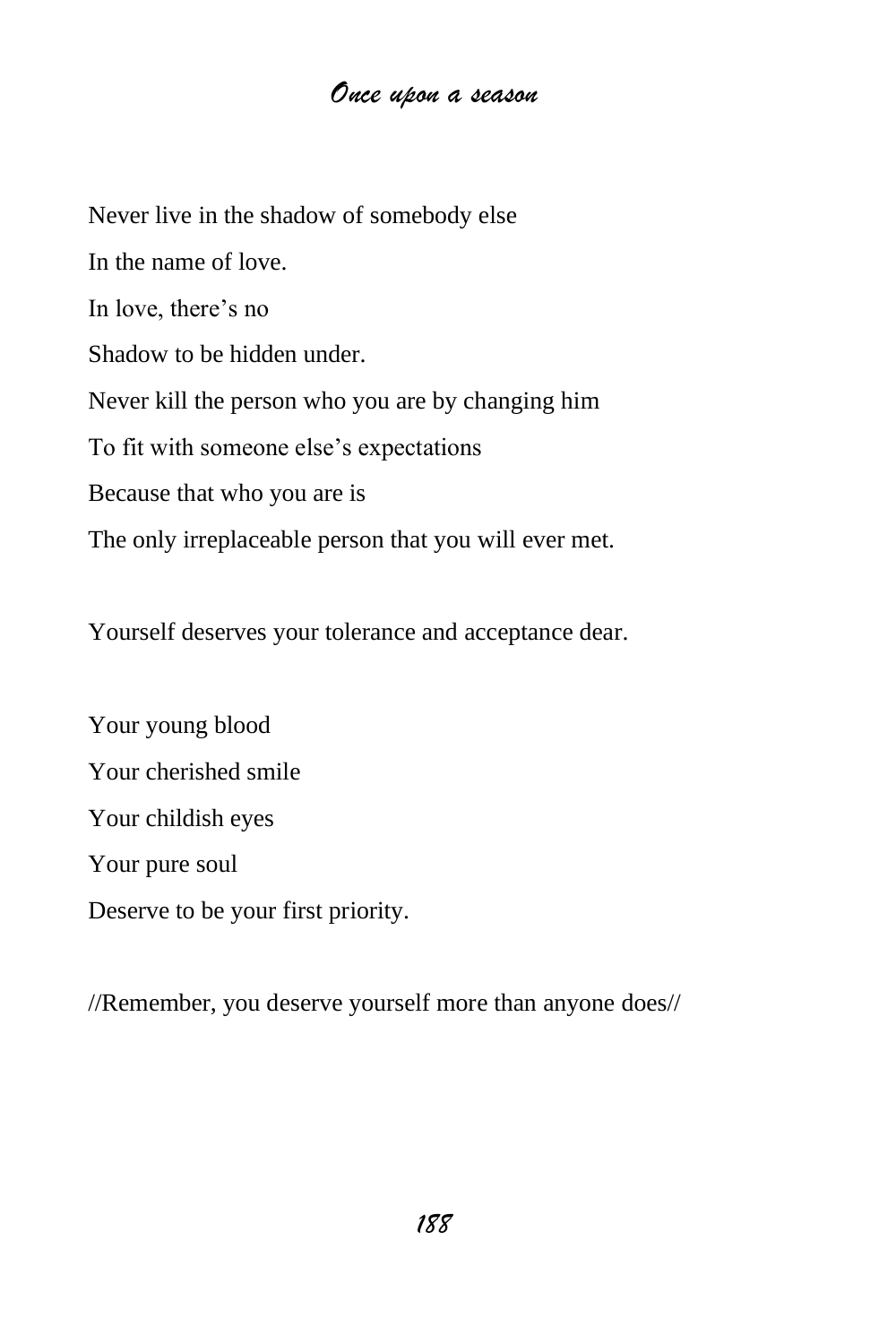*SamahNajmi*

There's an infinity of possible ways

To love yourself,

Why don't you try them all?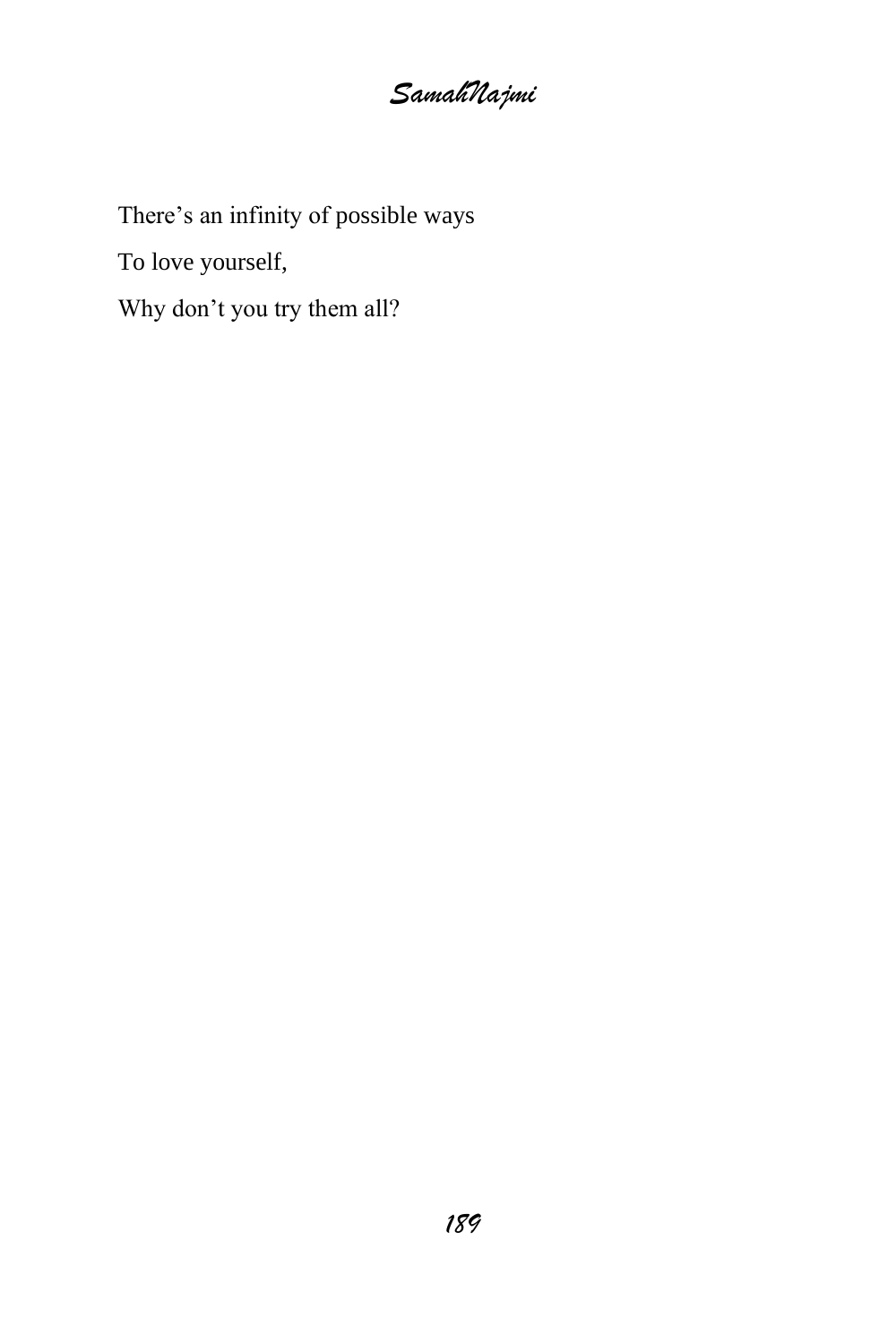There's pouring rain coming from the sky To purge us From all the sins of our minds From all the pain that we carry in our hearts From all the hatred that we feel toward ourselves From all the issues that we have with ourselves.

Let's open our arms Wild open And let the rain rains on our souls.

//Let's all stand with open arms under the rain//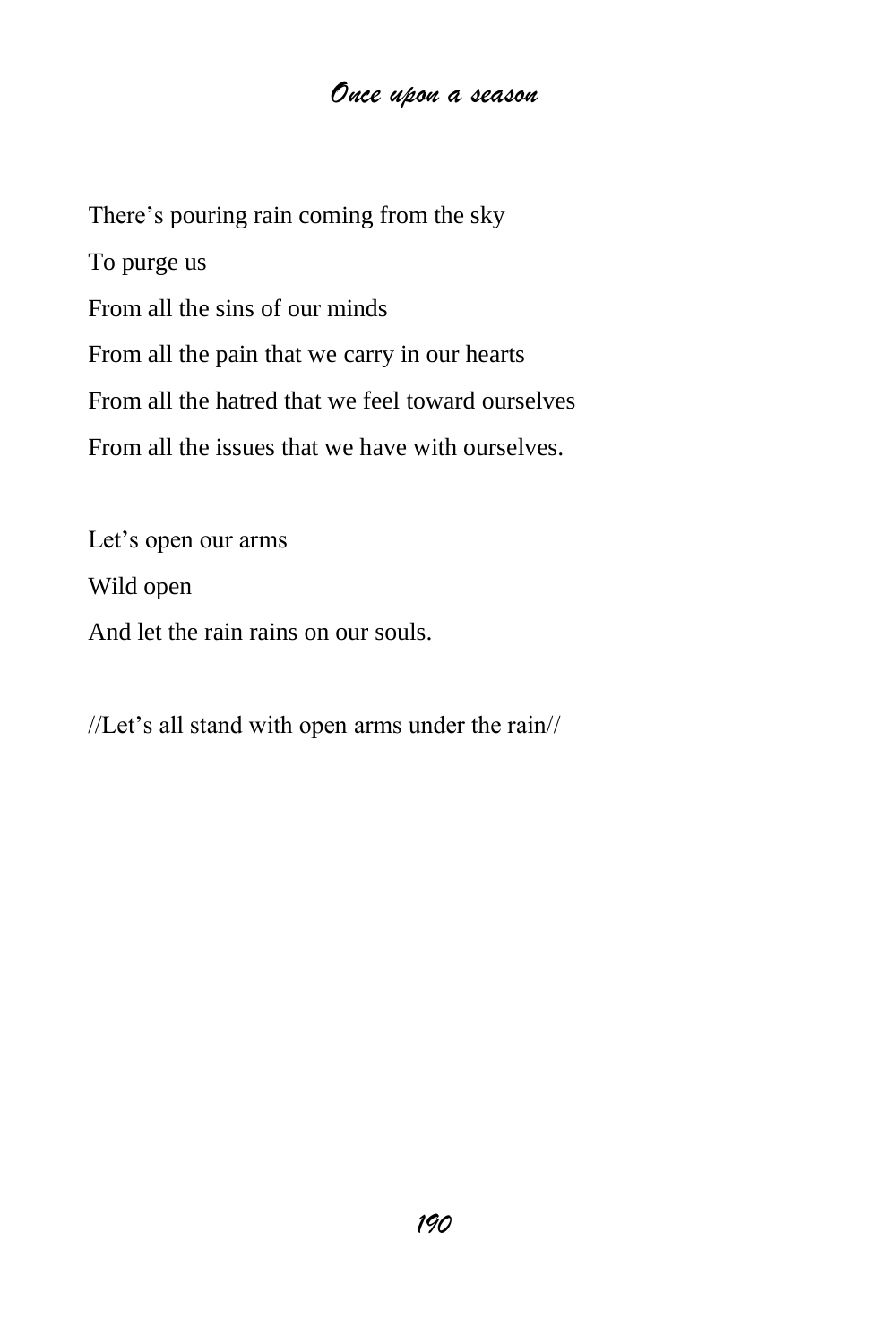*SamahNajmi*

I can see the rainbow In the reflection of your eyes I can see those small eyes shining Like rain drops Since you let your love live inside your bones For yourself.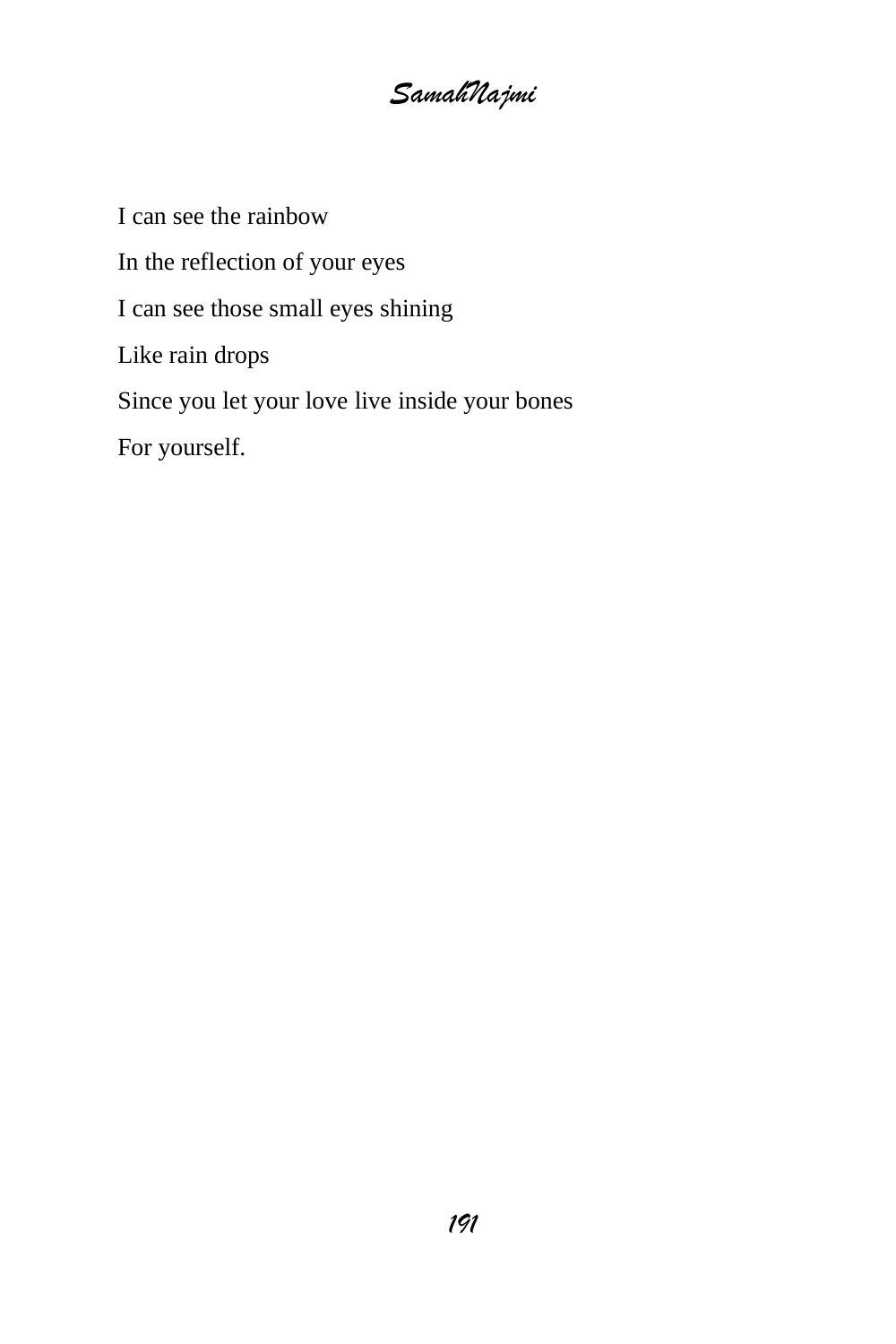Those narrow streets in your heart Are full of details That need to be seen And loved by you.

Then love each detail of them.

They deserve to be better loved.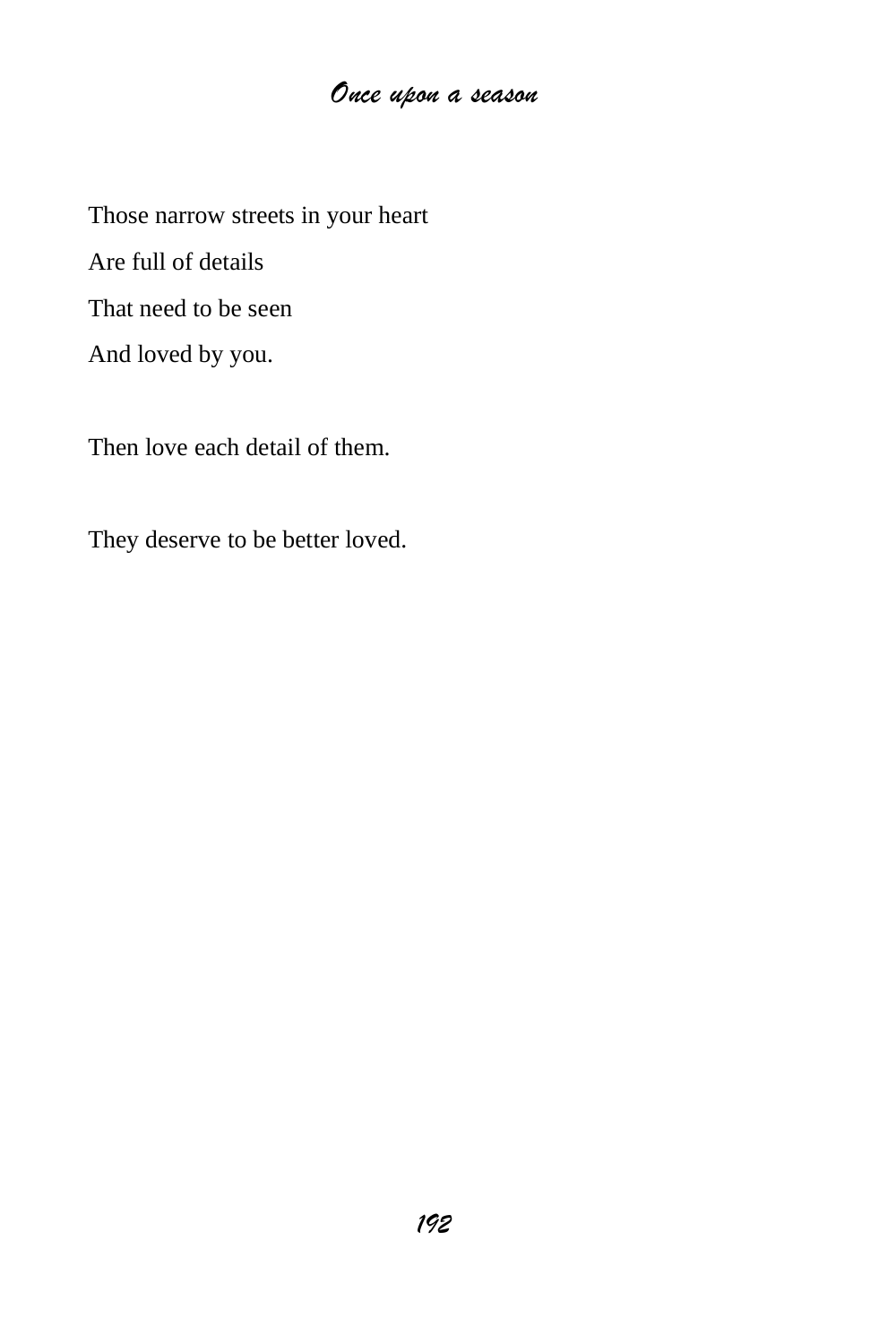To get your own peace To win your own self-acceptance To feel your own love You only have to believe That they are already inside of you Like that love in your smiles Every time it rains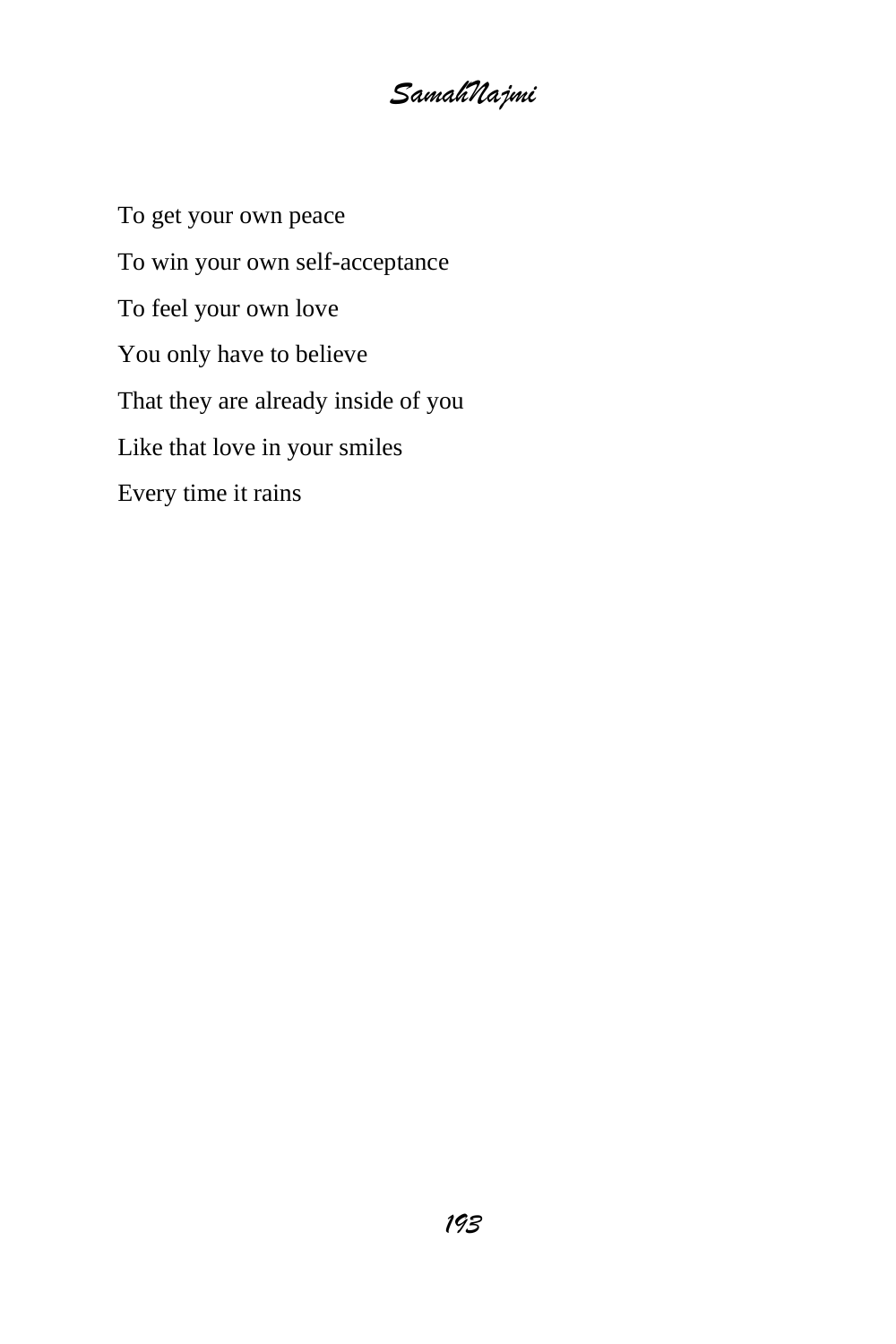Each one of us is a miracle of GOD And I guess That's more than enough To let us feel loved And to be loved by ourselves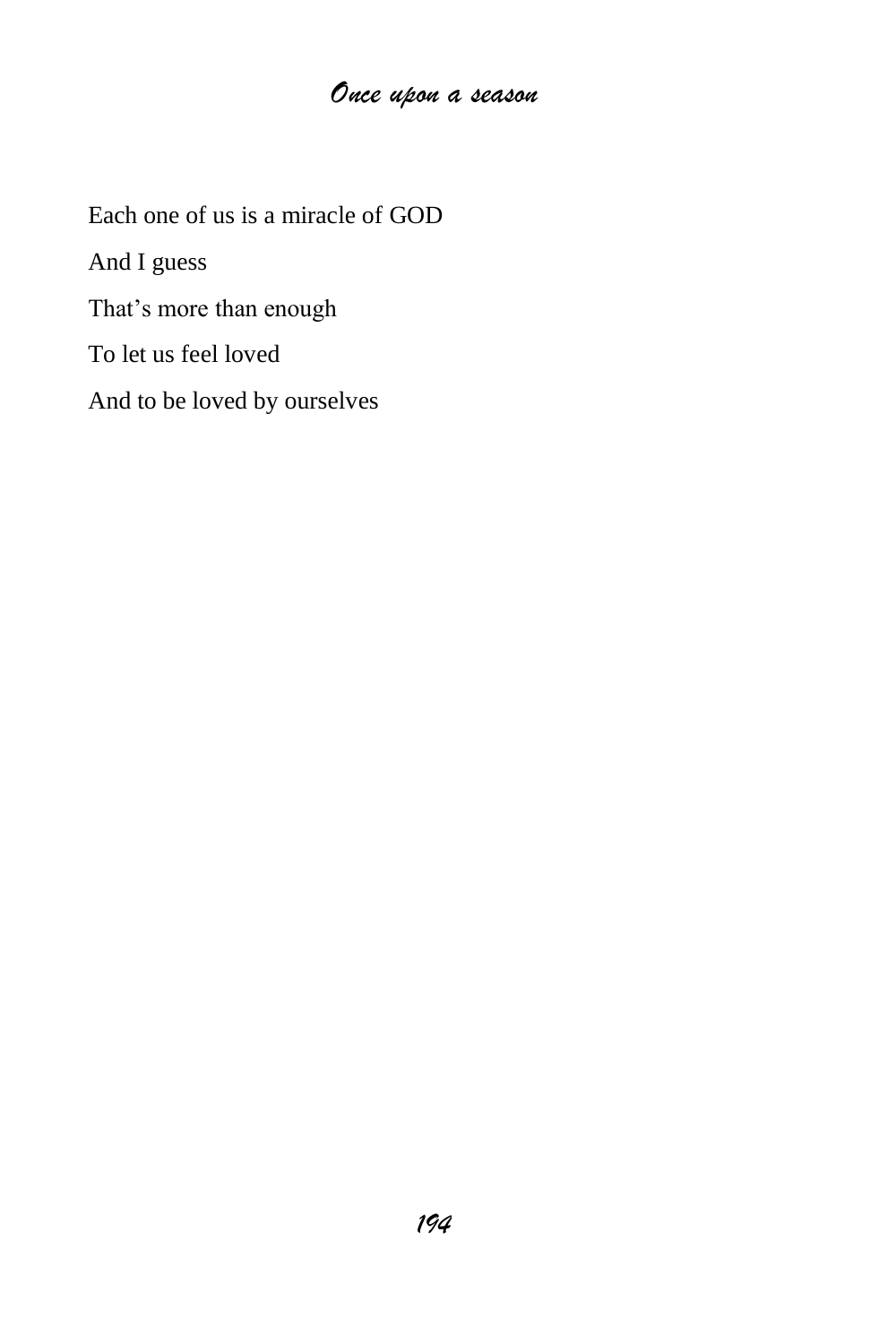*SamahNajmi*

The rainbow in the sky

Has a lot of songs to whisper in our ears.

Let's listen to our rainbow

And beautifully

We shall set free.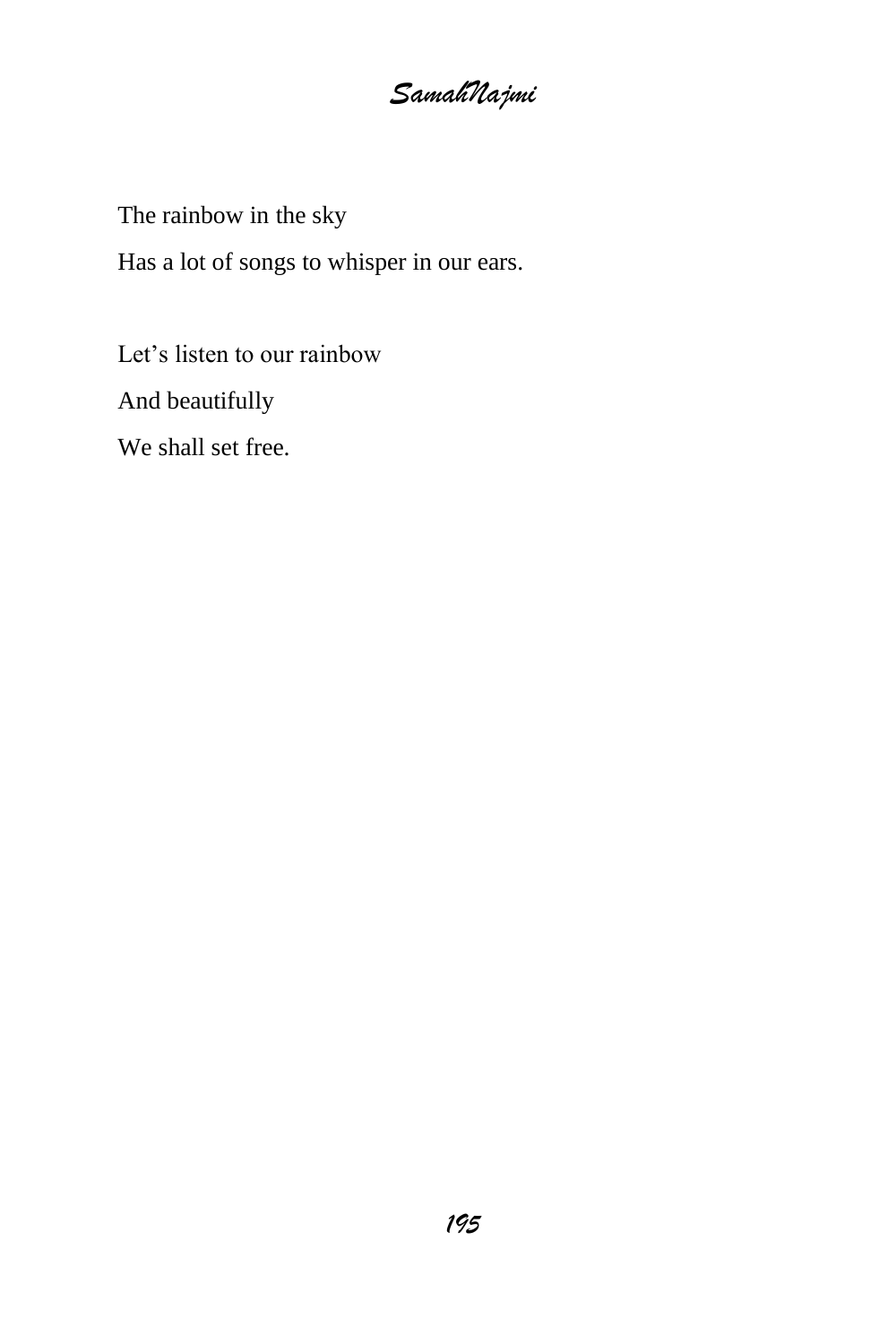Can't you surrender to yourself For only one second To experience how magical is Giving yourself to yourself, To feel how peaceful is Leaning on yourself?

And I'm sure Once you'll get there You won't let that second end You won't leave yourself alone Away than you even for a second of time Again.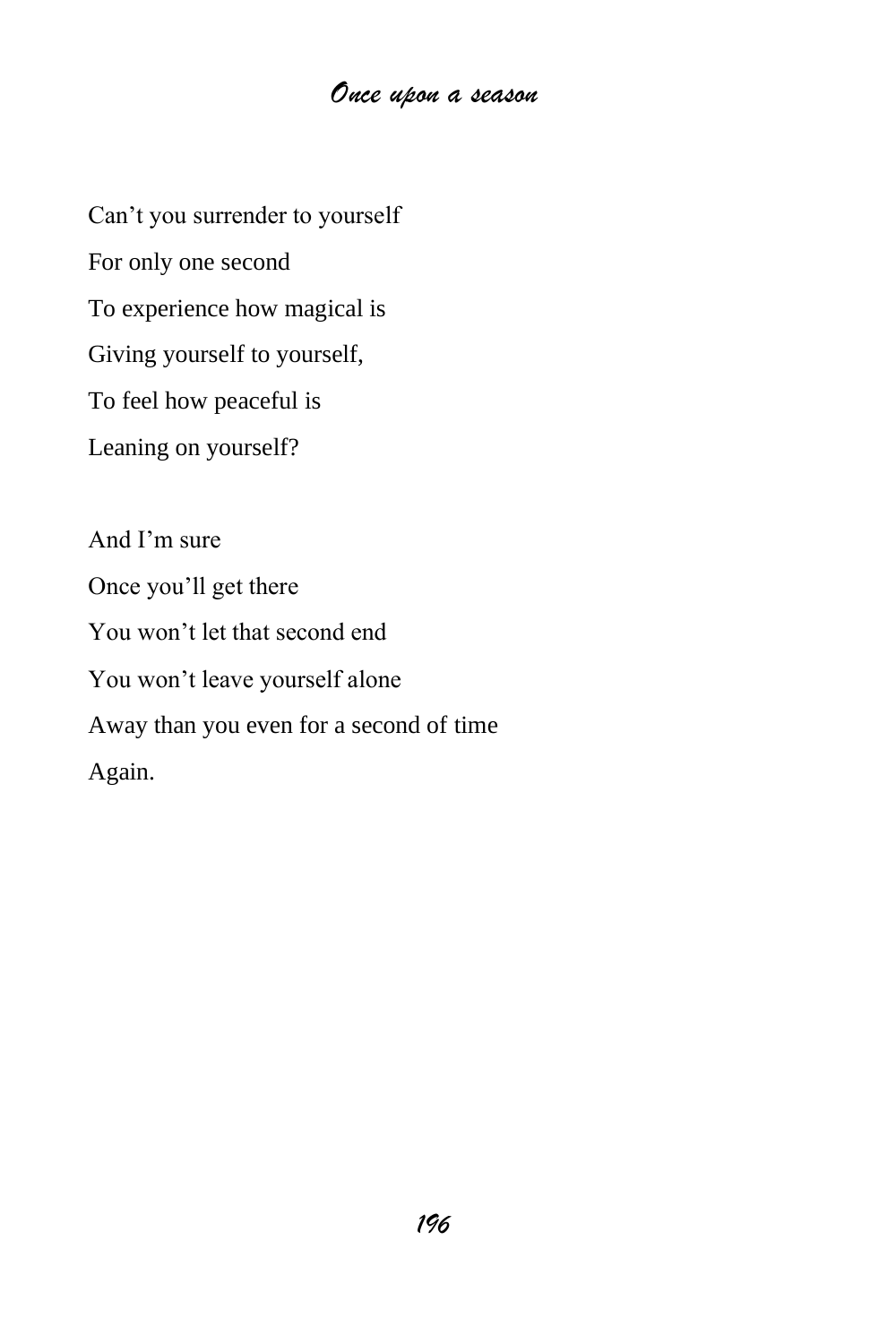Before every step you want to step Think of where this step Will lead the person who you are.

Before every word you speak Think of what this word Will change in your own life.

Before every thought you adopt Think of how this thought Will impact your whole life.

Before everything you do Think of how much this thing Will be good for you.

And before everything Remember that you deserve more and more.

//And before everything, think of yourself first//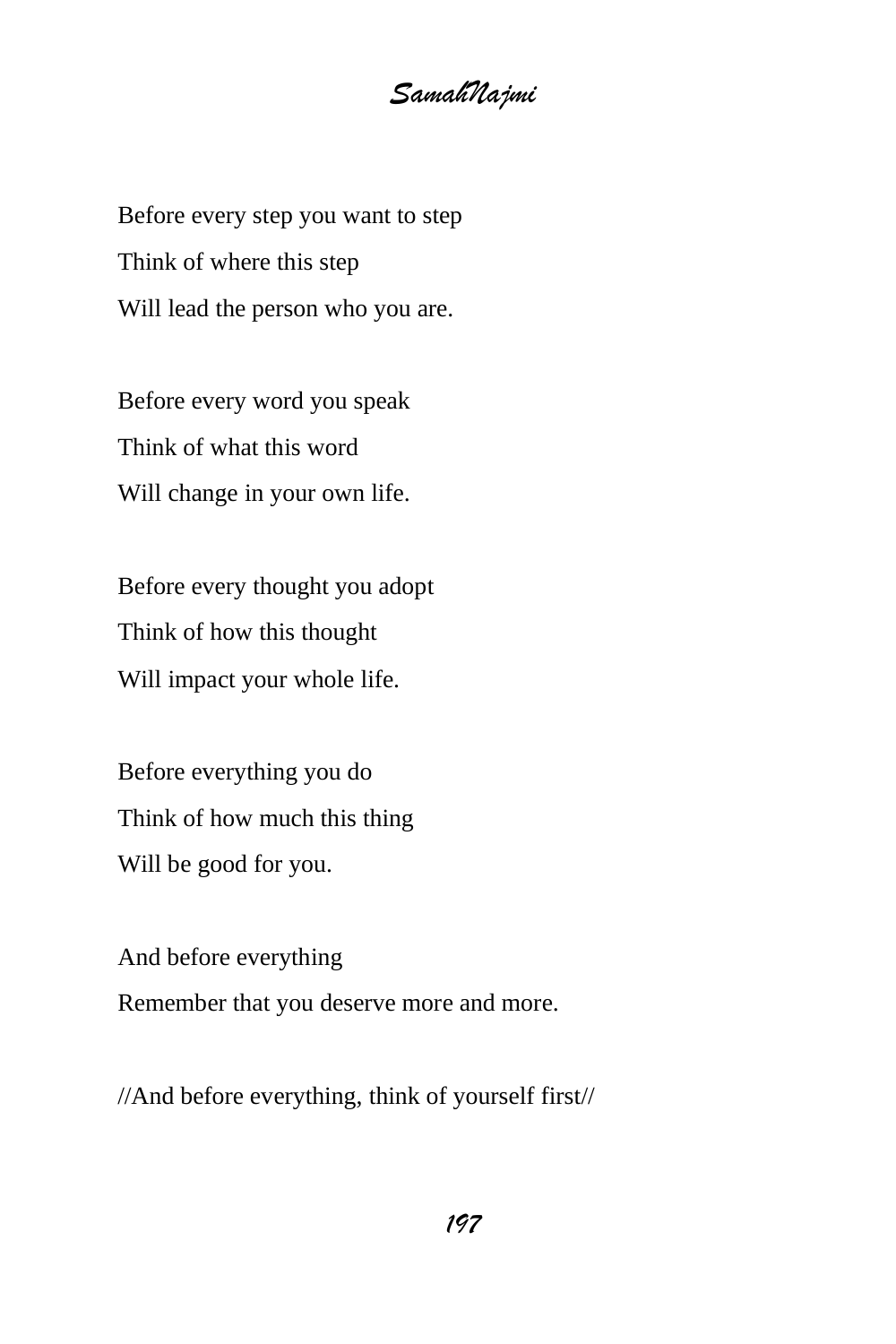This would be the end of the winter But never the end of my love.

This would be the start of the love That I am building inside of me For me.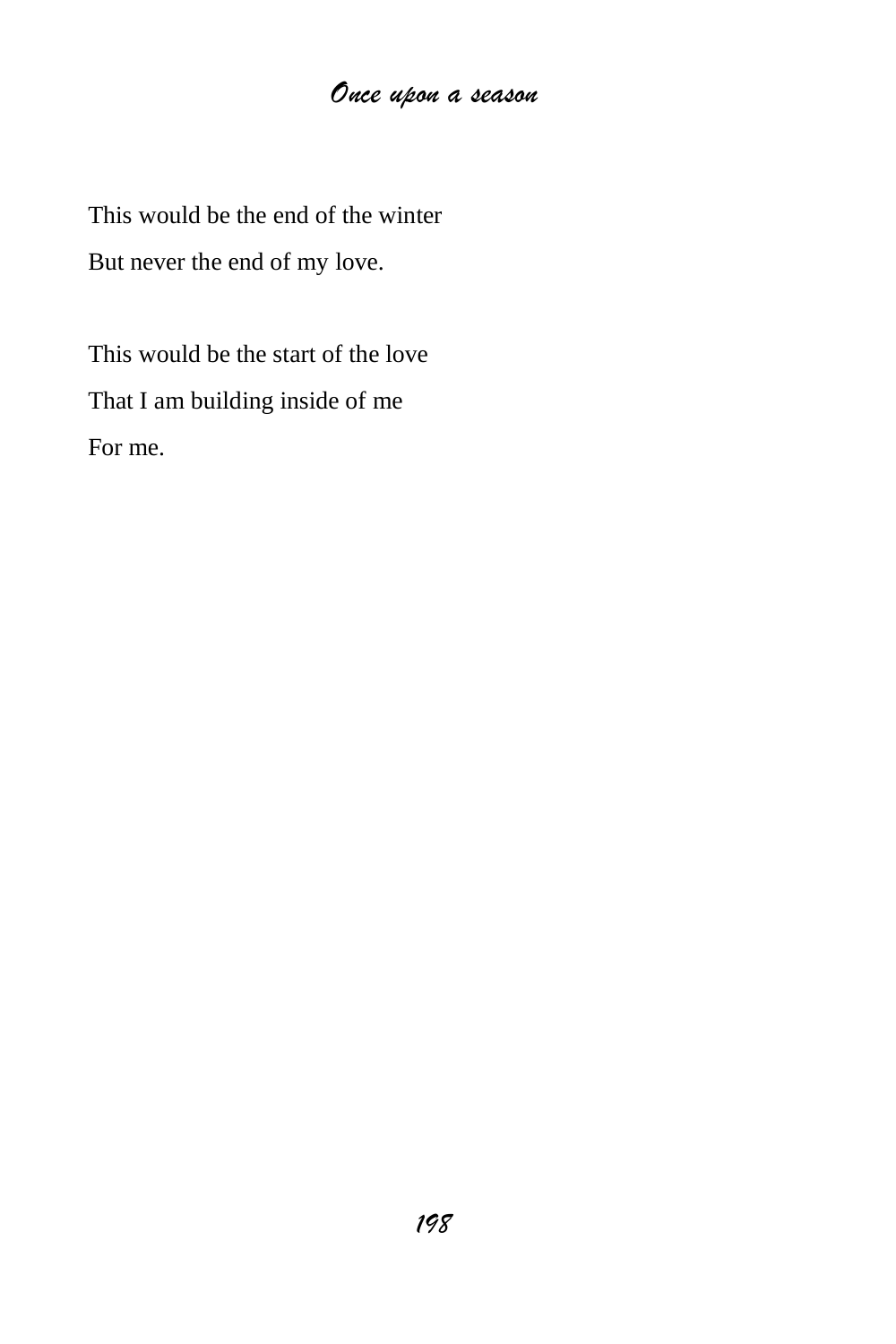*SamahNajmi*

Four seasons Four chapters By their differences and contradictions Only to prove that a book can't be written Nor composed by some pages only And so is our life A bunch of seasons with some chapters in between.

And my life is my own book Where I write my own story Chapter by chapter Season by season From the magic of spring To the strength of winter.

And here I am living the end of my winter Feeling its cold breeze around me And enjoying its miraculous rainbows, Only thinking about how far I've come How much I handled And how I survived through it all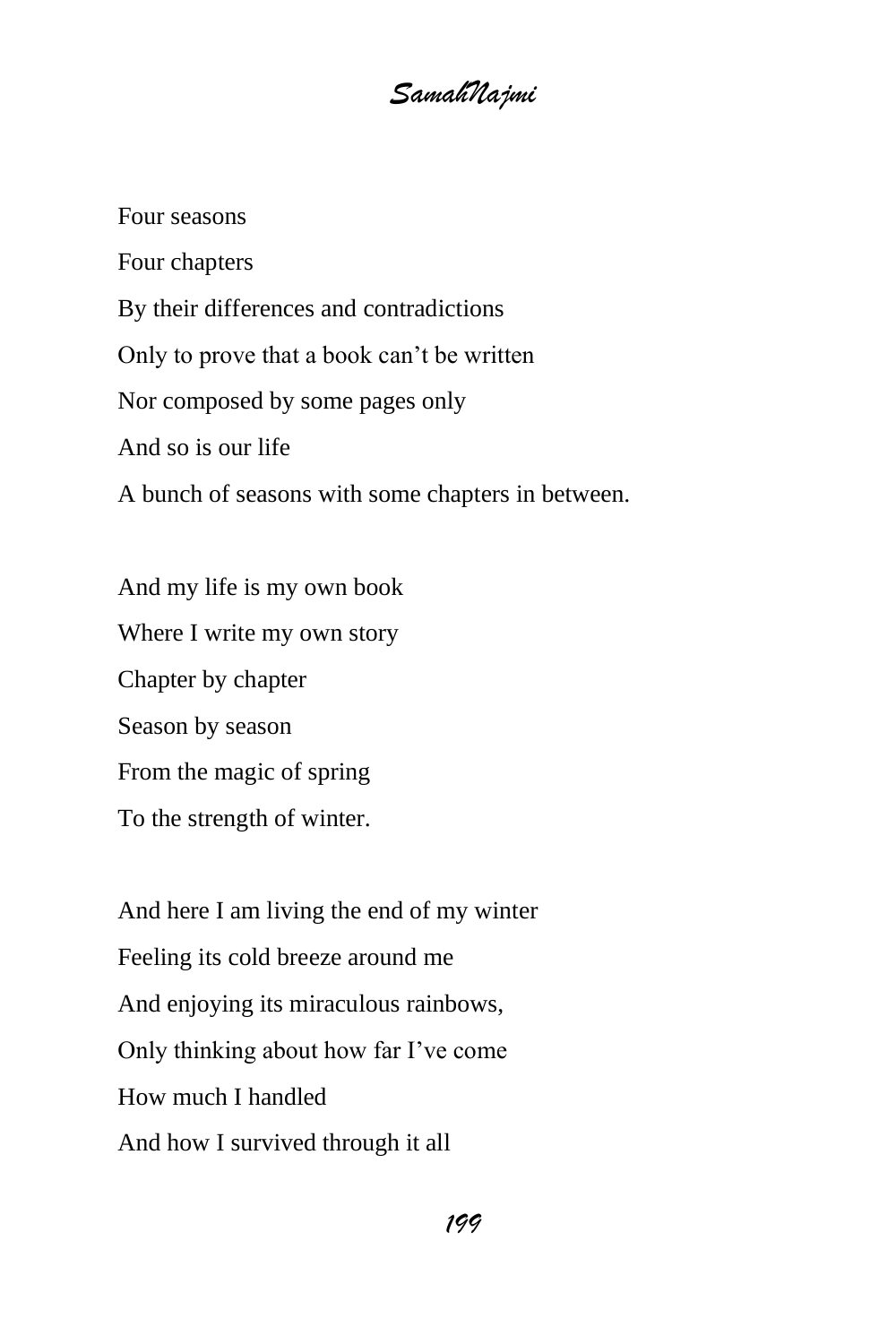To become the girl who I am today, Not the strongest nor the most confident, Not the prettiest nor the most loveable, But simply a girl knowing her worth and capacities A girl with total self-acceptance Growing love inside of her heart for herself Instead of waiting for somebody's love.

These four seasons shaped who I am These four chapters leaded me To the place where I am today

And now I'm all ready to move to the next chapter To live the next season to the fullest To welcome the spring again.

//The tale of my seasons//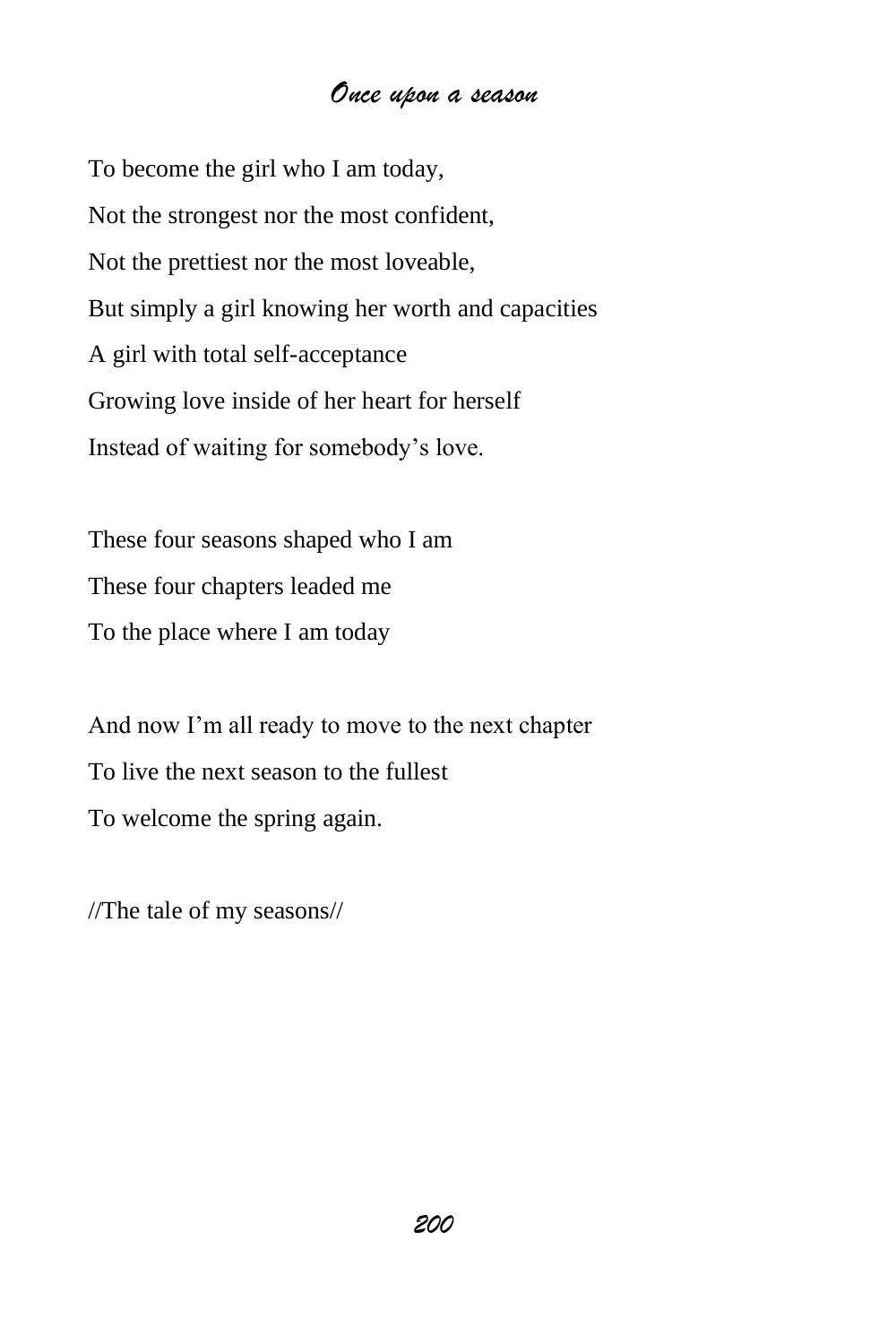"Sorry for being neglecting myself, I promise I will love myself Till I deserve myself."

That was the last thing to say The last thought to write To close this chapter And start freshly A new chapter A new season A new life With a new strong, confident and peaceful me.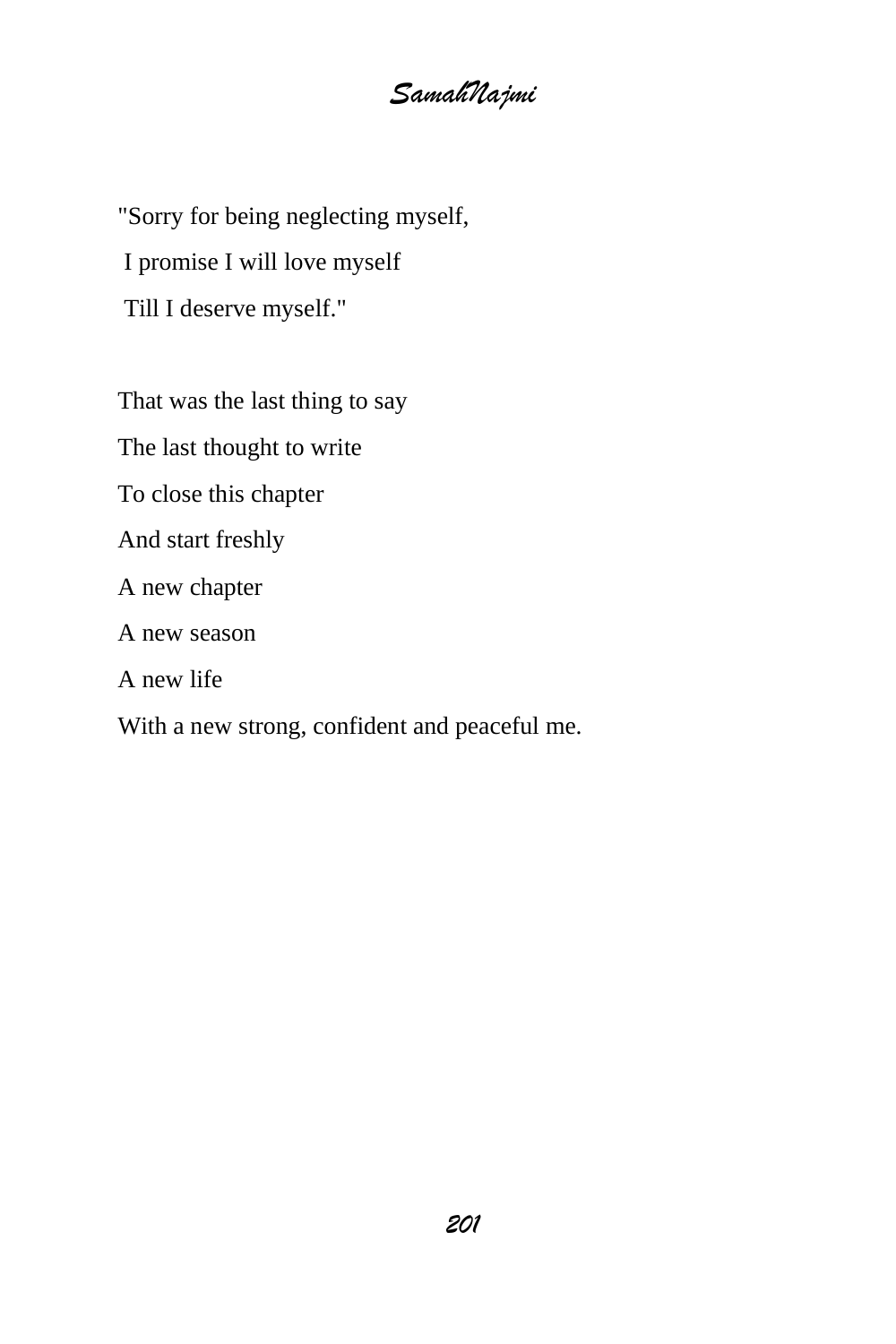*And here it ends the story.*

**September 2018**